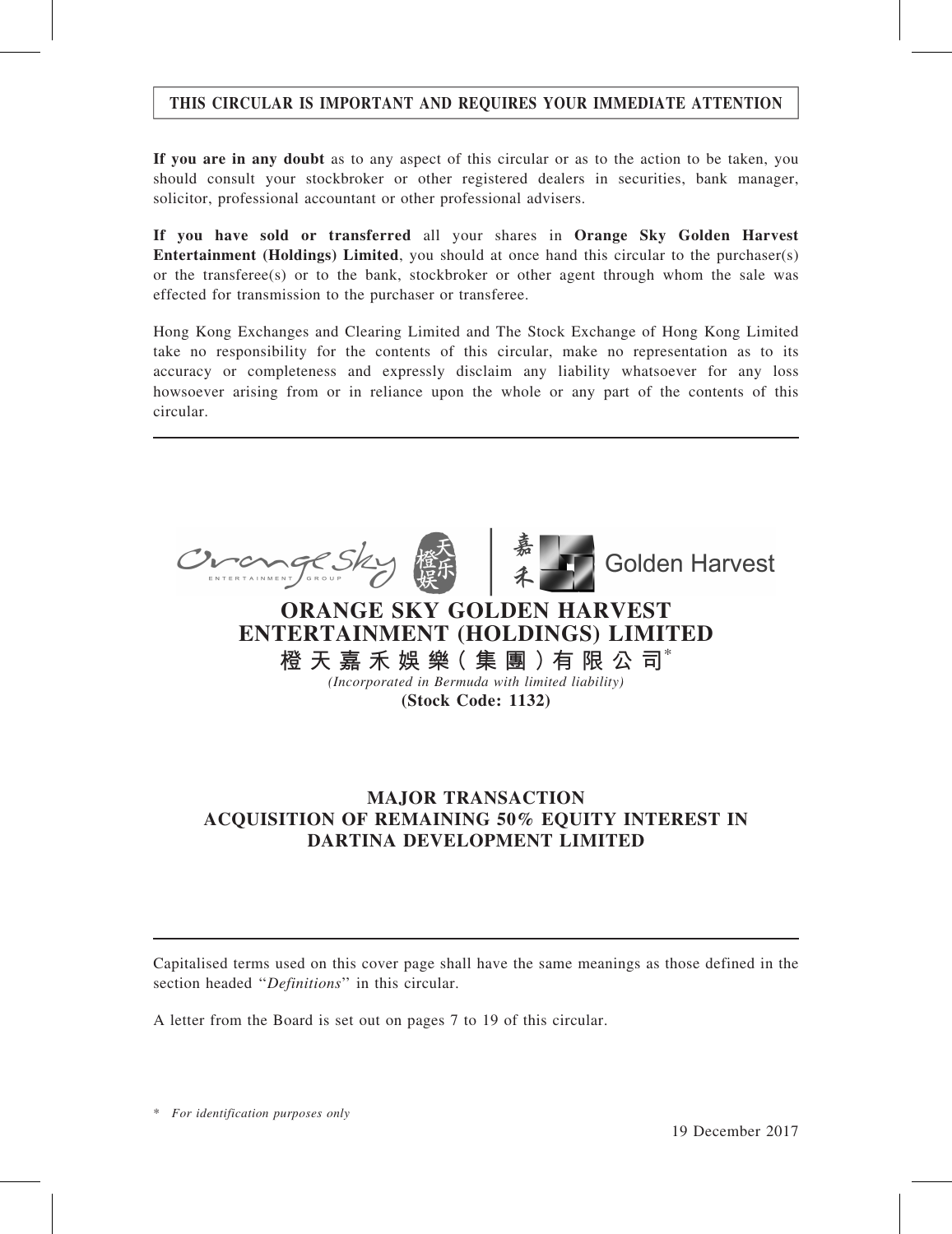## **CONTENTS**

## Page

| APPENDIX II $-$ ACCOUNTANT'S REPORT ON THE TARGET GROUP  23 |    |
|-------------------------------------------------------------|----|
| APPENDIX III - MANAGEMENT DISCUSSION & ANALYSIS             |    |
| APPENDIX IV - UNAUDITED PRO FORMA FINANCIAL INFORMATION     | 74 |
|                                                             |    |
|                                                             |    |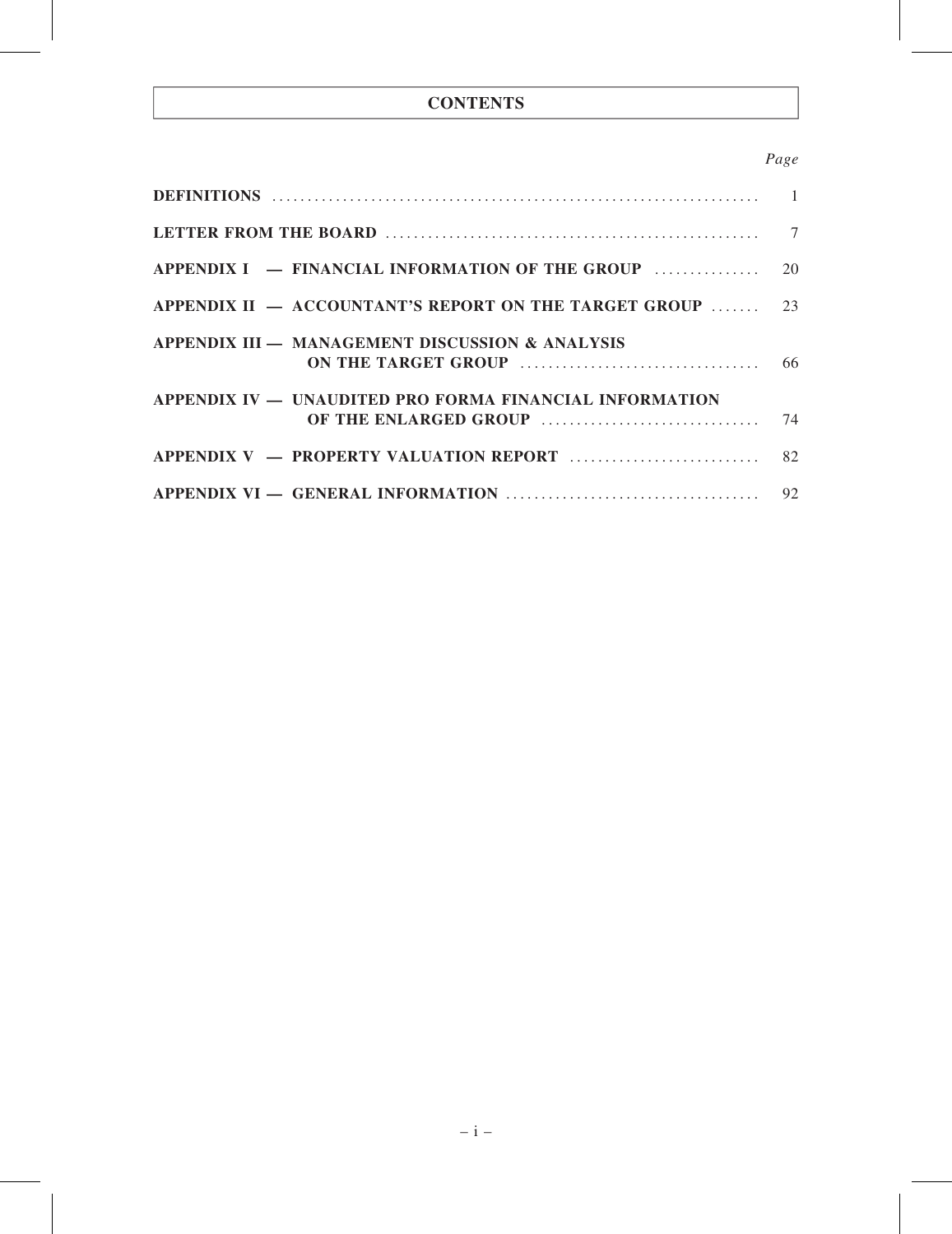In this circular, unless the context otherwise requires, the following terms or expressions shall have the meanings set out below:

| "2016 EBITDA"             | means the earnings before interest, taxes, depreciation and<br>amortization of the Target Group for the year ended 31<br>December 2016;                                                                                                                                                                                                  |
|---------------------------|------------------------------------------------------------------------------------------------------------------------------------------------------------------------------------------------------------------------------------------------------------------------------------------------------------------------------------------|
| "Acquisition"             | means the acquisition of the Sale Shares by the Purchaser<br>from the Vendor, as contemplated under the Sale and<br>Purchase Agreement;                                                                                                                                                                                                  |
| "Australia"               | means the Commonwealth of Australia;                                                                                                                                                                                                                                                                                                     |
| "Board"                   | means the board of directors of the Company;                                                                                                                                                                                                                                                                                             |
| "Business Day(s)"         | means any day that is not a Saturday or Sunday on which<br>banks are open for general banking business in Singapore,<br>in the city of Melbourne in Australia, and in Hong Kong;                                                                                                                                                         |
| "Cinema Business"         | means the business of acquiring, developing, constructing,<br>managing or operating Cinema Complexes and the business<br>of film distribution in Singapore;                                                                                                                                                                              |
| "Cinema Complex"          | means a cinema complex (or proposed cinema complex)<br>with one or more screens and which may also contain<br>ancillary facilities such as restaurants, bowling alleys,<br>games centres or other entertainment related activities<br>where such ancillary facilities occupy no more than 30% of<br>the gross floor area of the complex; |
| "Company"                 | means Orange Sky Golden Harvest Entertainment<br>(Holdings) Limited, a company incorporated in Bermuda<br>with limited liability, the shares of which are listed on the<br>Main Board of the Stock Exchange (Stock Code: 1132);                                                                                                          |
| "Completion"              | means completion of the sale and purchase of the Sale<br>Shares in accordance with the Sale and Purchase<br>Agreement. As provided in the Completion Announcement,<br>Completion took place on 25 October 2017;                                                                                                                          |
| "Completion Announcement" | means the announcement of the Company dated 25 October<br>2017 relating to, among others, Completion of the<br>Acquisition;                                                                                                                                                                                                              |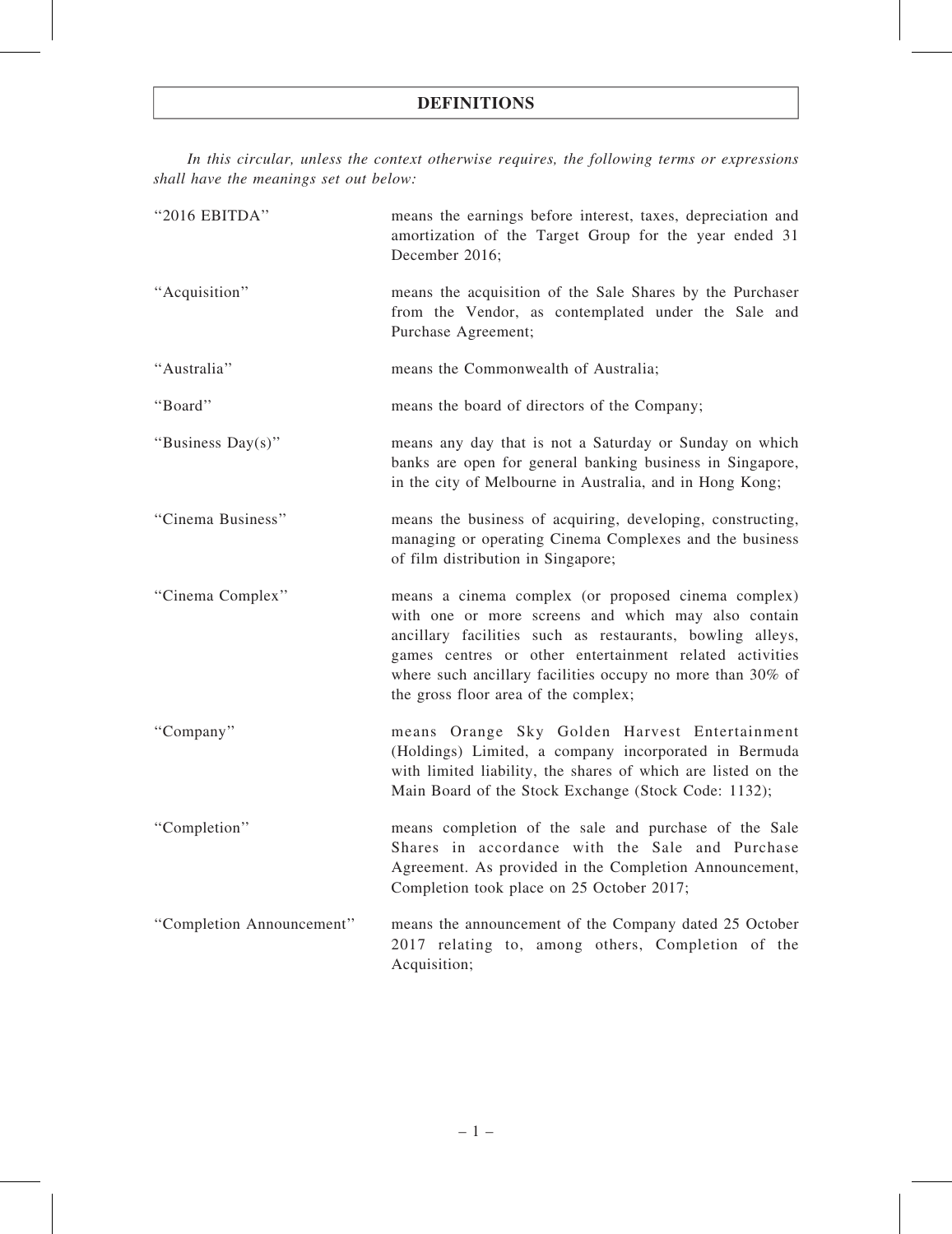| "Completion Date"         | means the later of (i) 15 October 2017 or such other date as<br>may be agreed by the parties to the Sale and Purchase<br>Agreement; and (ii) 2 Business Days after the date upon<br>which the Conditions are satisfied and/or waived. As<br>provided in the Completion Announcement, the Completion<br>Date was 25 October 2017; |
|---------------------------|----------------------------------------------------------------------------------------------------------------------------------------------------------------------------------------------------------------------------------------------------------------------------------------------------------------------------------|
| "Condition(s)"            | means the conditions precedent under the Sale and Purchase<br>Agreement, and "Condition" shall mean any one of them;                                                                                                                                                                                                             |
| "Consideration"           | means the consideration payable by the Purchaser to the<br>Vendor for the acquisition by the Purchaser of the Sale<br>Shares as described under the section headed<br>"Consideration — B. The Sale and Purchase Agreement"<br>in the Letter from the Board;                                                                      |
| "Cyber International"     | Cyber International Limited, a company owned by an<br>associate of Mr. Wu, which is interested in 180,000,000<br>Shares, representing 6.43% of the entire issued share capital<br>of the Company as at the Latest Practicable Date;                                                                                              |
| "Director(s)"             | means a director of the Company;                                                                                                                                                                                                                                                                                                 |
| "EBITDA"                  | means earnings before interest, taxes, depreciation and<br>amortization;                                                                                                                                                                                                                                                         |
| "Enlarged Group"          | the Group as enlarged by the Acquisition;                                                                                                                                                                                                                                                                                        |
| "Group"                   | means the Company and its subsidiaries;                                                                                                                                                                                                                                                                                          |
| "GVM"                     | means Golden Village Multiplex Pte Ltd, a company<br>incorporated in Singapore and an indirect wholly-owned<br>subsidiary of the Target Company;                                                                                                                                                                                 |
| " $GVP"$                  | means Golden Village Pictures Pte Ltd, a company<br>incorporated in Singapore and an indirect wholly-owned<br>subsidiary of the Target Company;                                                                                                                                                                                  |
| "Hong Kong"               | means the Hong Kong Special Administrative Region of the<br>People's Republic of China;                                                                                                                                                                                                                                          |
| "Latest Practicable Date" | means the latest practicable date for inclusion of<br>information in this circular;                                                                                                                                                                                                                                              |
| "Listing Rules"           | means The Rules Governing the Listing of Securities on the<br>Stock Exchange;                                                                                                                                                                                                                                                    |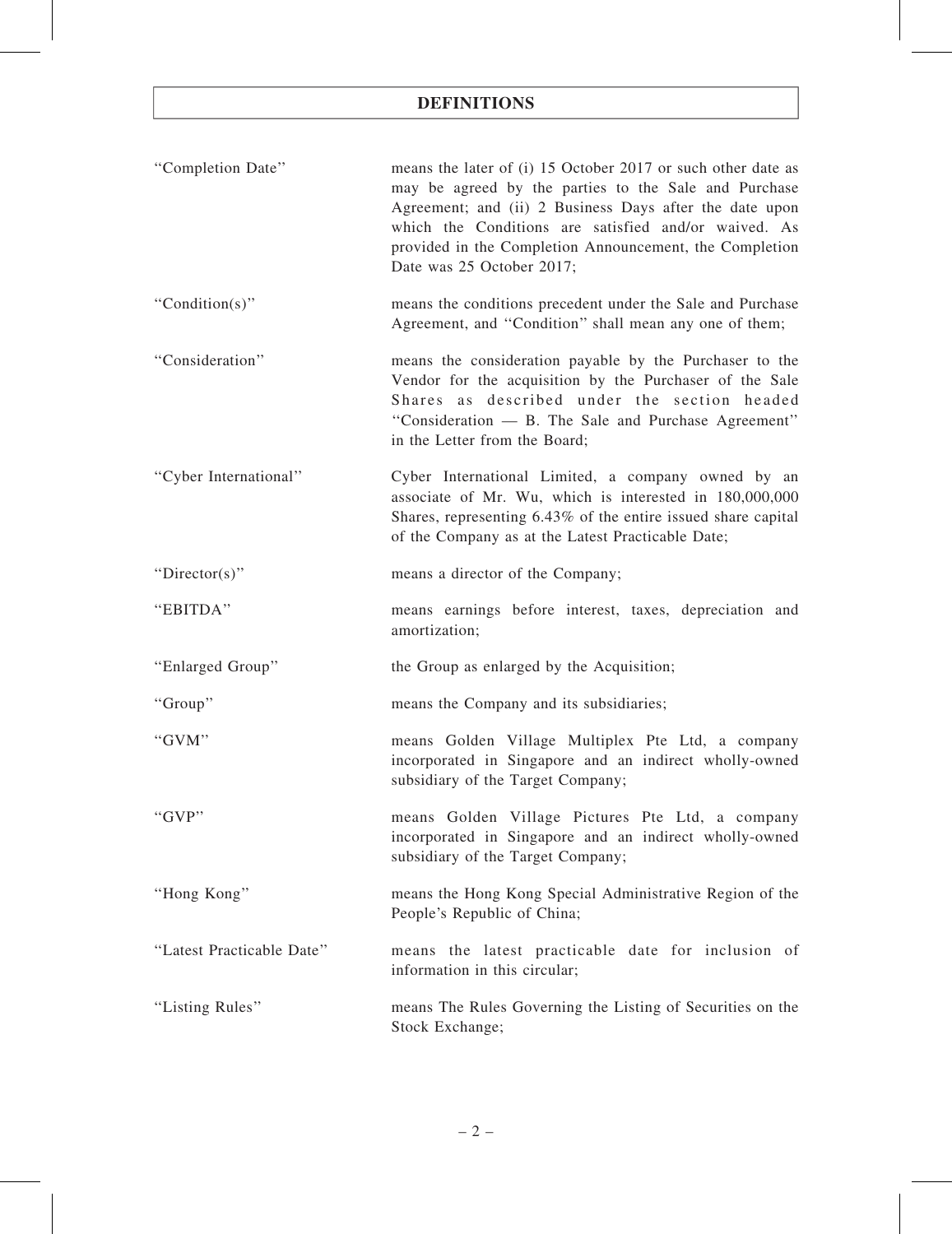| "Long Stop Date"           | means 22 December 2017 or such other date as is agreed by<br>the parties to the Sale and Purchase Agreement in writing;                                                                                                                                                         |
|----------------------------|---------------------------------------------------------------------------------------------------------------------------------------------------------------------------------------------------------------------------------------------------------------------------------|
| "Mainway Enterprises"      | means Mainway Enterprises Limited, a company wholly<br>owned by Mr. Wu, which is interested in 408,715,990<br>Shares, representing 14.60% of the entire issued share<br>capital of the Company as at the Latest Practicable Date;                                               |
| "Mr. Wu"                   | means Mr. Wu Kebo, the Chairman of the Company and an<br>executive Director, who is beneficial owner of 249,734,429<br>Shares, representing 8.92% of the entire issued share capital<br>of the Company as at the Latest Practicable Date;                                       |
| " $mm2"$                   | means mm2 Asia Limited, a company incorporated in<br>Singapore with the Company Registration No.<br>201424372N, and the address of which is situated at 1002<br>Jalan Bukit Merah #07-11, Singapore 159456;                                                                     |
| "mm2 SPA"                  | means the share sale and purchase agreement dated 13 June<br>2017 entered into between the Vendor and mm2 in relation<br>to the acquisition of the Sale Shares by mm2 as purchaser<br>from the Vendor as vendor;                                                                |
| "Noble Biz"                | means Noble Biz International Limited, a company wholly<br>owned by Mr. Wu, which is interested in 129,666,667<br>Shares, representing 4.63% of the entire issued share capital<br>of the Company as at the Latest Practicable Date;                                            |
| "Occupation Agreements"    | means the agreements under which any member of the<br>Target Group derives an interest arising out of a lease,<br>tenancy, licence, occupation contract/letter/other document<br>in respect of any one of the Properties, and Occupation<br>Agreement means any one of them;    |
| "Orange Sky Entertainment" | Orange Sky Entertainment Group (International) Holding<br>Company Limited, a company which is 80% owned by Mr.<br>Wu, which is interested in 565,719,948 Shares, representing<br>20.21% of the entire issued share capital of the Company as<br>at the Latest Practicable Date; |
| "PRC"                      | means the People's Republic of China, which for the<br>purposes of this circular shall exclude Hong Kong, the<br>Macau Special Administrative Region, and Taiwan;                                                                                                               |
| "Pre-Completion Period"    | means the period between the date of the Sale and Purchase<br>Agreement and Completion;                                                                                                                                                                                         |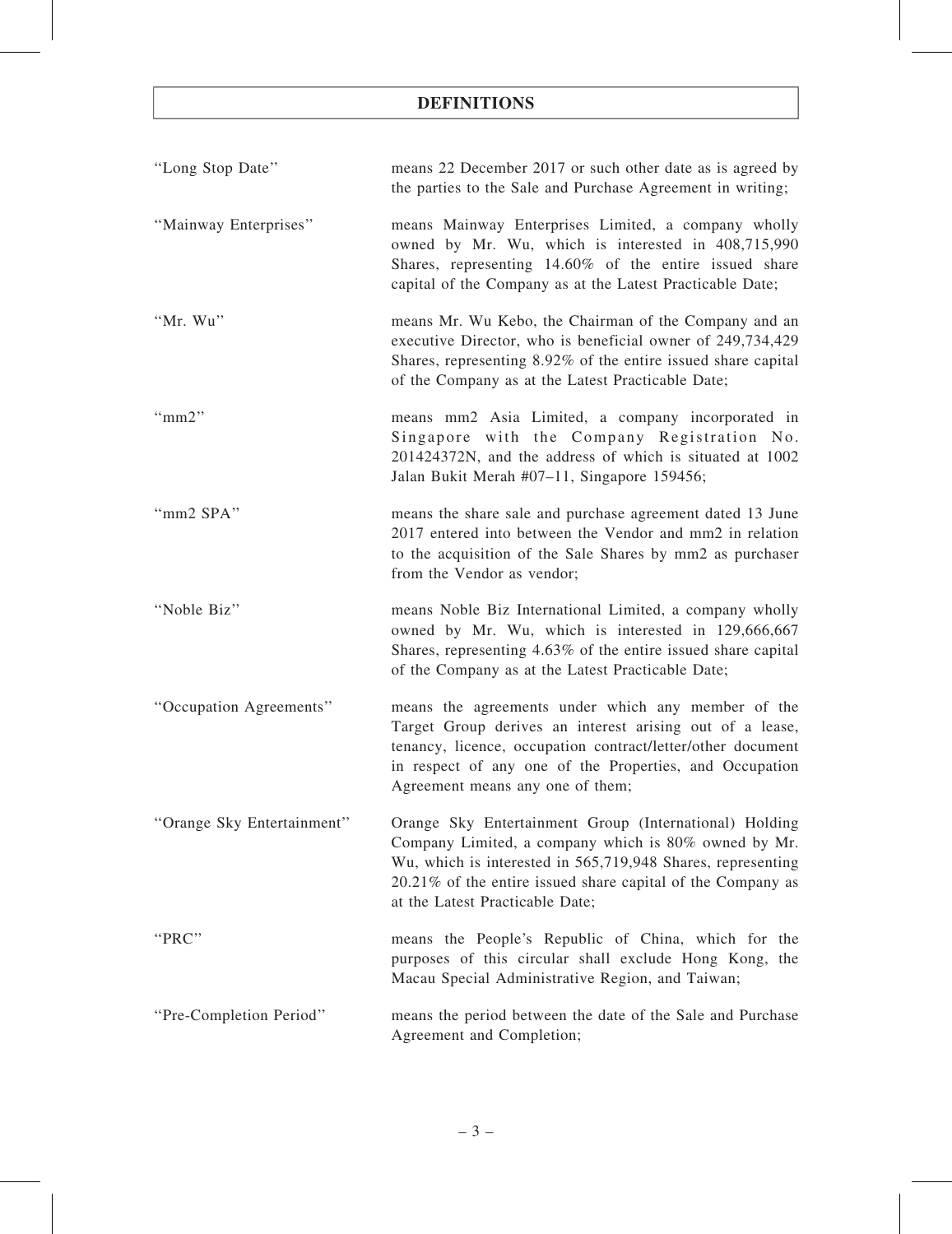| "Principal Holding Company"   | means:                                                                                                                                                                                                                                                                                                                  |  |  |  |  |  |
|-------------------------------|-------------------------------------------------------------------------------------------------------------------------------------------------------------------------------------------------------------------------------------------------------------------------------------------------------------------------|--|--|--|--|--|
|                               | (a) in the case of the Vendor, Village Roadshow; and                                                                                                                                                                                                                                                                    |  |  |  |  |  |
|                               | (b) in the case of the Purchaser, the Company;                                                                                                                                                                                                                                                                          |  |  |  |  |  |
| "Properties"                  | means the premises owned, occupied or otherwise used or<br>to be used by a member of the Target Group in connection<br>with the operation of the Cinema Business of the Target<br>Group;                                                                                                                                |  |  |  |  |  |
| "Purchaser"                   | means Golden Screen Limited, a company incorporated in<br>Hong Kong with limited liability and a wholly-owned<br>subsidiary of the Company;                                                                                                                                                                             |  |  |  |  |  |
| "Records"                     | means all originals and copies of the books, records,<br>documents, files, reports, plans, correspondence, letters and<br>papers of every description and other material regardless of<br>their form or medium and whether coming into existence<br>before, on or after the date of the Sale and Purchase<br>Agreement; |  |  |  |  |  |
| "Sale and Purchase Agreement" | means the share sale and purchase agreement entered into<br>by the Purchaser, the Vendor, the Company and Village<br>Roadshow in relation to the acquisition of 50% equity<br>interest held by the Vendor by the Purchaser, on the terms<br>and conditions set out therein;                                             |  |  |  |  |  |
| "Sale Shares"                 | means all shares of the Target Company owned by the<br>Vendor in the Target Company at Completion, which, at<br>Completion on 25 October 2017, comprised 15,600,041<br>ordinary shares being 50% of the fully paid ordinary shares<br>in the capital of the Target Company;                                             |  |  |  |  |  |
| "Services Agreements"         | means the agreements (as amended or supplemented) under<br>which a member of the Target Group provides cinema<br>services at and Services Agreement means any one of them;                                                                                                                                              |  |  |  |  |  |
| "Shares"                      | means ordinary share(s) of the Company;                                                                                                                                                                                                                                                                                 |  |  |  |  |  |
| "Shareholder(s)"              | means the holders of Shares;                                                                                                                                                                                                                                                                                            |  |  |  |  |  |
| "Singapore"                   | means the Republic of Singapore;                                                                                                                                                                                                                                                                                        |  |  |  |  |  |
| "Skyera International"        | Skyera International Limited, a company wholly owned by<br>Mr. Wu, which is interested in 439,791,463 Shares,<br>representing 15.71% of the entire issued share capital of<br>the Company as at the Latest Practicable Date;                                                                                            |  |  |  |  |  |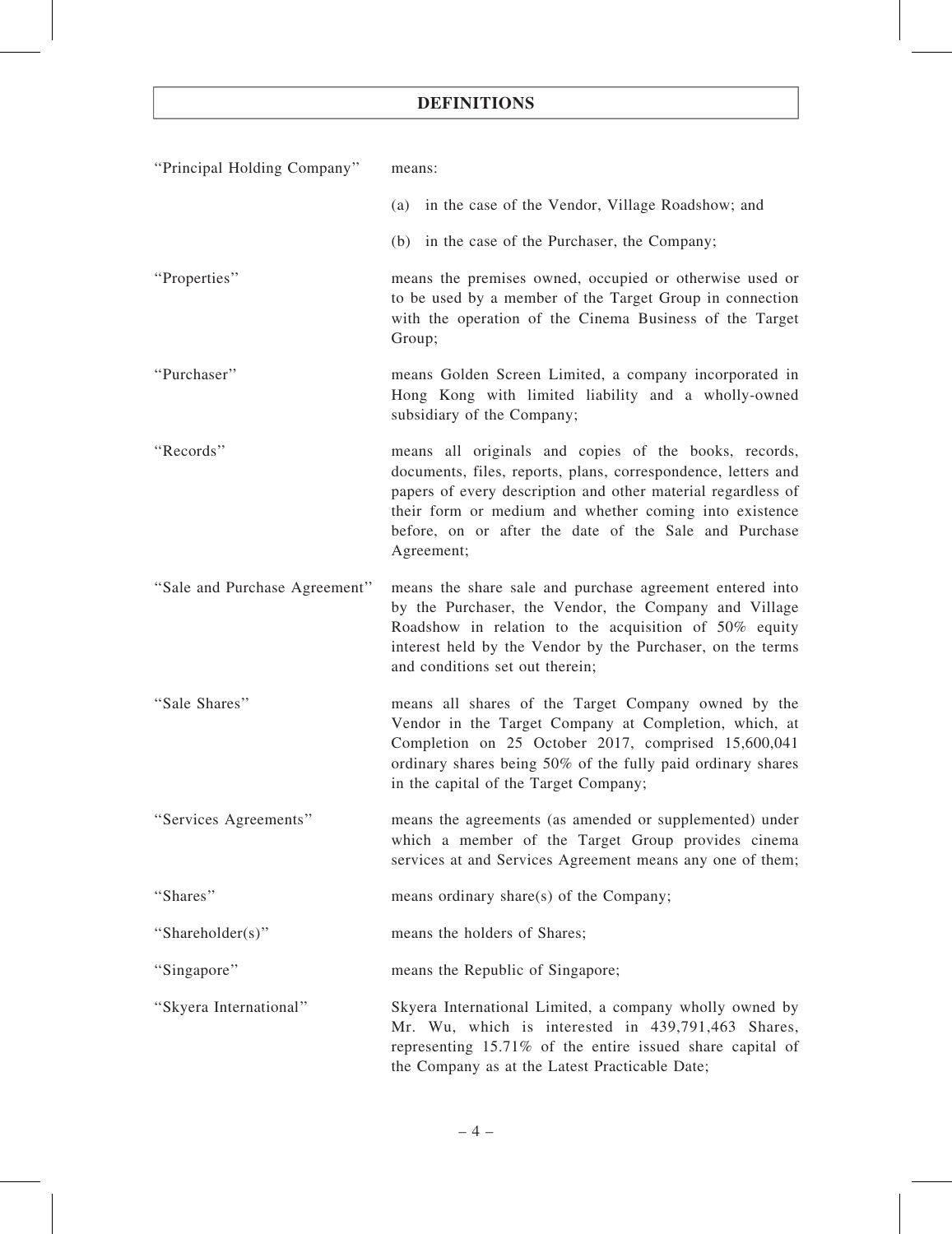| "Stock Exchange"             | means The Stock Exchange of Hong Kong Limited;                                                                                                                                                                                                                                               |
|------------------------------|----------------------------------------------------------------------------------------------------------------------------------------------------------------------------------------------------------------------------------------------------------------------------------------------|
| "Subsidiaries"               | means any subsidiary for the time being of the Target<br>Company, including without limitation:                                                                                                                                                                                              |
|                              | (i)<br>Golden Village Entertainment (Singapore) Pte Ltd;                                                                                                                                                                                                                                     |
|                              | $(ii)$ GVM;                                                                                                                                                                                                                                                                                  |
|                              | (iii) GVP; and                                                                                                                                                                                                                                                                               |
|                              | (iv) Golden Village Holdings Pte Ltd;                                                                                                                                                                                                                                                        |
| "Target Company"             | means Dartina Development Limited, a company<br>incorporated in Hong Kong which holds the Subsidiaries<br>and which was held as to 50% each by the Vendor and the<br>Purchaser immediately prior to Completion and is held as to<br>100% by the Purchaser as at the Latest Practicable Date; |
| "Target Group"               | means the Target Company and its subsidiaries from time to<br>time;                                                                                                                                                                                                                          |
| "Vendor"                     | means Village Cinemas Australia Pty Ltd (ACN 006 735<br>002) of Level 1, 500 Chapel Street South Yarra Victoria<br>Australia 3141, a company incorporated in Australia with<br>limited liability and a wholly-owned subsidiary of Village<br>Roadshow;                                       |
| "Vendor's Warranties"        | means any one of the representations and warranties of the<br>Vendor as set out in the relevant schedule to the Sale and<br>Purchase Agreement;                                                                                                                                              |
| "Village Roadshow"           | means Village Roadshow Limited (ACN 010 672 054) of<br>Level 1, 500 Chapel Street South Yarra Victoria Australia<br>3141 a company incorporated in Australia with limited<br>liability which is listed on the Australian Securities<br>Exchange;                                             |
| "VRM"                        | means Village Roadshow (Mauritius) Ltd, an independent<br>third party to the Company;                                                                                                                                                                                                        |
| "HK\$"                       | means Hong Kong dollars, the lawful currency of Hong<br>Kong;                                                                                                                                                                                                                                |
| "S\$" or "Singapore Dollars" | means Singapore dollars, the lawful currency of Singapore;<br>and                                                                                                                                                                                                                            |
| $``\%"$                      | means per cent.                                                                                                                                                                                                                                                                              |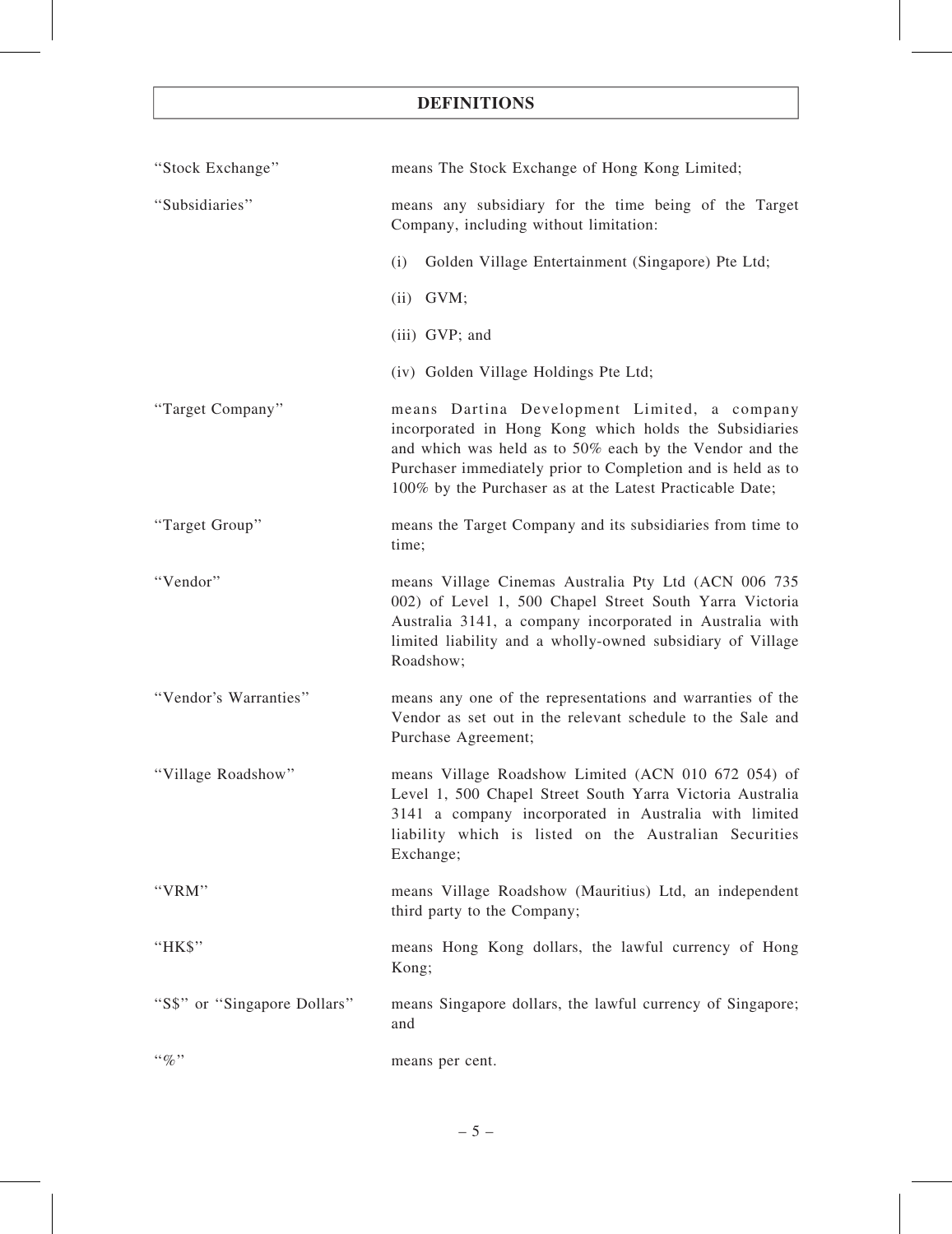For the purpose of this circular, the exchange rate of  $S$1.00 = HK$5.749$  has been used for currency translation, including, for the avoidance of doubt, the computation of the applicable percentage ratios pursuant to Chapter 14 of the Listing Rules. Such exchange rates are for the purposes of illustration only and do not constitute a representation that any amount in S\$ or HK\$ have been, could have been or may be converted at such or any other rates.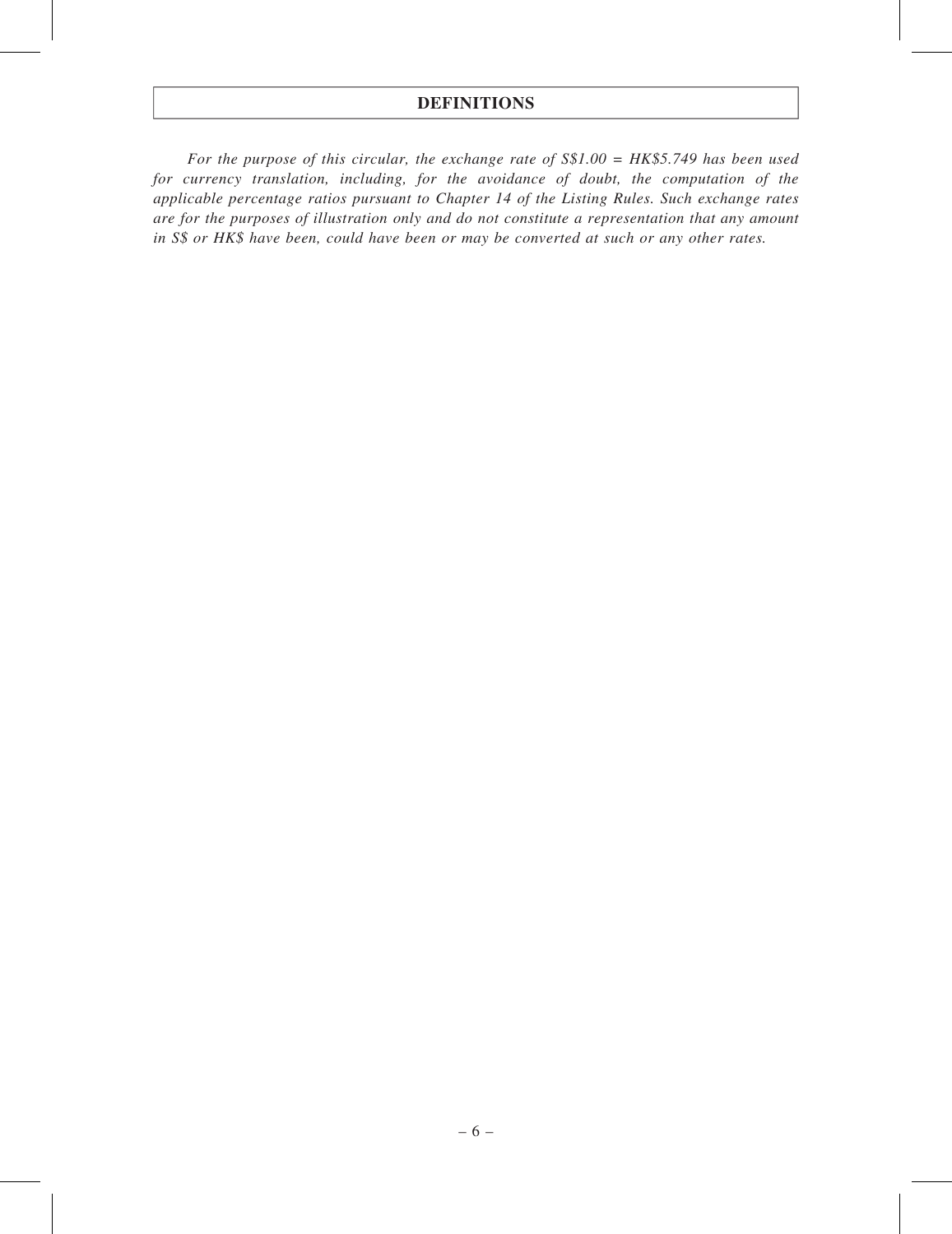



**Golden Harvest** 

# ORANGE SKY GOLDEN HARVEST ENTERTAINMENT (HOLDINGS) LIMITED

橙 天 嘉 禾 娛 樂( 集 團 )有 限 公 司\* (Incorporated in Bermuda with limited liability)

(Stock Code: 1132)

Chairman and Executive Director: Mr. Wu Kebo

Executive Directors: Mr. Mao Yimin Mr. Li Pei Sen Ms. Wu Keyan Ms. Chow Sau Fong, Fiona

Independent Non-executive Directors: Mr. Leung Man Kit Ms. Wong Sze Wing Mr. Fung Chi Man, Henry

Registered Office Clarendon House 2 Church Street Hamilton HM11 Bermuda

Principal Place of Business 24/F Capital Centre 151 Gloucester Road Wan Chai Hong Kong

19 December 2017

To the Shareholders

Dear Sir or Madam,

## MAJOR TRANSACTION ACQUISITION OF THE REMAINING 50% EQUITY INTEREST IN DARTINA DEVELOPMENT LIMITED

#### A. INTRODUCTION

Reference is made to (a) the announcement of the Company dated 29 September 2017 in relation to the Sale and Purchase Agreement announcing that on the same date, the Vendor (a wholly-owned subsidiary of Village Roadshow), the Purchaser (a wholly-owned subsidiary of the Company), Village Roadshow (as guarantor of the Vendor) and the Company (as guarantor of the Purchaser) entered into the Sale and Purchase Agreement, pursuant to which the Purchaser agreed to acquire, and the Vendor agreed to sell, the Sale Shares at the Consideration, subject to the terms and conditions set out therein; and (b) the Completion Announcement dated 25 October 2017, announcing that on the same date, Completion of the Acquisition took place.

\* For identification purposes only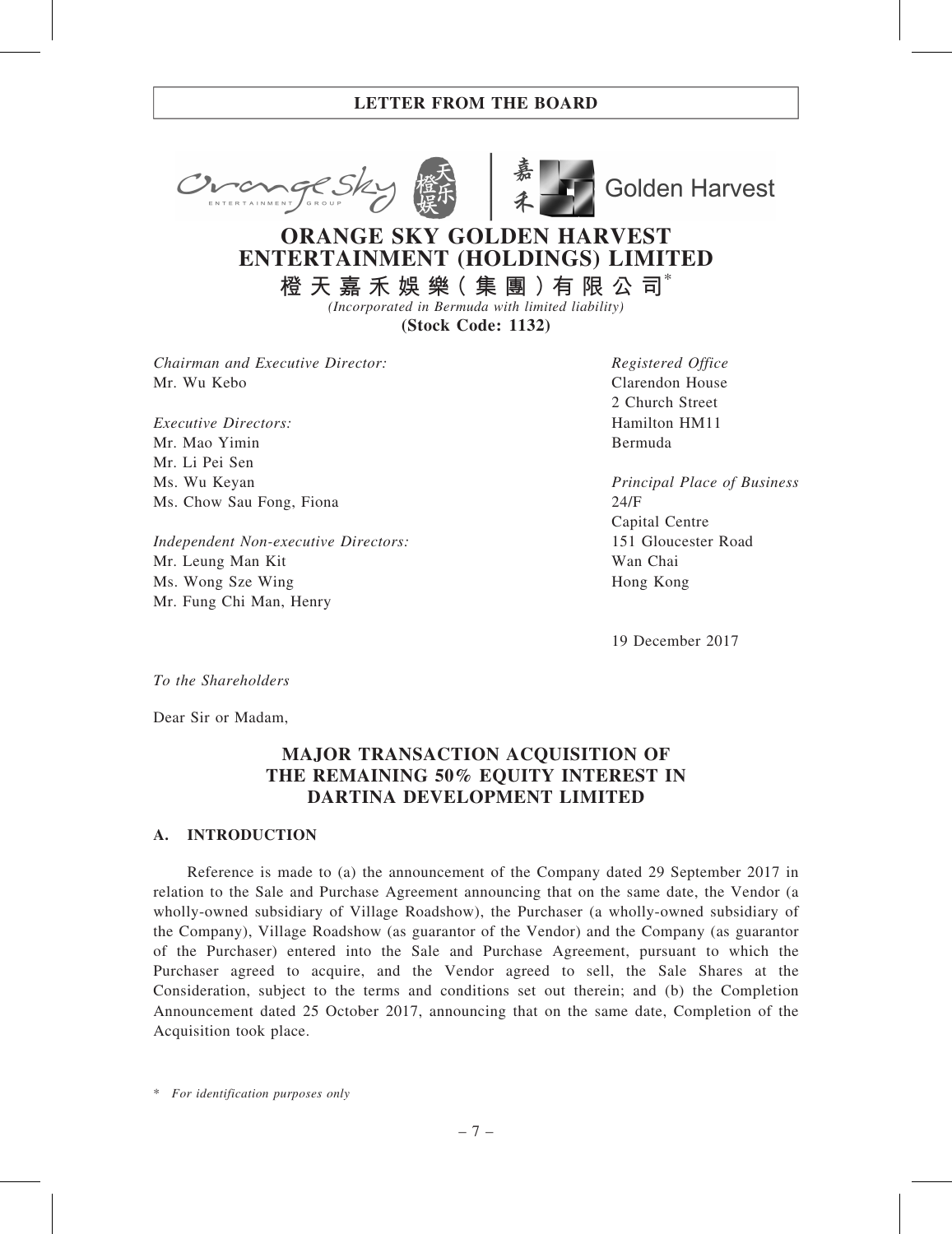Pursuant to Rule 14.44 of the Listing Rules, in lieu of holding a general meeting, shareholders' written approval to approve the Sale and Purchase Agreement and the transactions contemplated thereunder was obtained on 29 September 2017 from a group of closely allied Shareholders holding in aggregate approximately 70.50% of the entire issued share capital in the Company as at the Latest Practicable Date.

As provided in the Completion Announcement, completion of the Acquisition took place on 25 October 2017, and as at the Latest Practicable Date, the Target Company is an indirect wholly-owned subsidiary of the Company and the financial results of the Target Group will be consolidated into the consolidated financial results of the Group.

The purpose of this circular is to provide you with (i) further details of the Sale and Purchase Agreement and the transactions contemplated thereunder; (ii) financial information of the Group; (iii) the accountant's report on the Target Group and management discussion and analysis of the Target Group; (iv) the unaudited pro forma financial information of the Enlarged Group; (v) the property valuation report of the properties held by the Target Group; and (vi) other general information required under the Listing Rules.

#### B. THE SALE AND PURCHASE AGREEMENT

The main terms of the Sale and Purchase Agreement are summarised as follows:

| <b>Date</b>    |                                                              | 29 September 2017 (after the trading hours of the Stock<br>Exchange)                                                                                                                                                                                                                                                                                                                                                                                                                                                                                                       |
|----------------|--------------------------------------------------------------|----------------------------------------------------------------------------------------------------------------------------------------------------------------------------------------------------------------------------------------------------------------------------------------------------------------------------------------------------------------------------------------------------------------------------------------------------------------------------------------------------------------------------------------------------------------------------|
| <b>Parties</b> | $\mathbb{R}^{\mathbb{Z}}$                                    | (1) the Vendor, as vendor of the Sale Shares;                                                                                                                                                                                                                                                                                                                                                                                                                                                                                                                              |
|                |                                                              | the Purchaser, as purchaser of the Sale Shares;<br>(2)                                                                                                                                                                                                                                                                                                                                                                                                                                                                                                                     |
|                | Village Roadshow, as the guarantor of the Vendor; and<br>(3) |                                                                                                                                                                                                                                                                                                                                                                                                                                                                                                                                                                            |
|                |                                                              | (4) the Company, as guarantor of the Purchaser.                                                                                                                                                                                                                                                                                                                                                                                                                                                                                                                            |
|                |                                                              | To the best of the knowledge, information and belief of the<br>Directors, having made all reasonable enquiries, and as<br>confirmed by the Vendor, save and except that the Vendor had<br>appointed directors to, and was the legal and beneficial owner<br>of 50% equity interest of, the Target Company prior to<br>Completion, the Vendor, Village Roadshow and their<br>respective associates are third parties independent of and not<br>connected with the Company and its connected persons (as<br>defined in the Listing Rules) as at the Latest Practicable Date. |
|                |                                                              | As at Completion and the Latest Practicable Date, the Vendor,<br>Village Roadshow and their respective associates were and are<br>not interested in any of the Shares.                                                                                                                                                                                                                                                                                                                                                                                                     |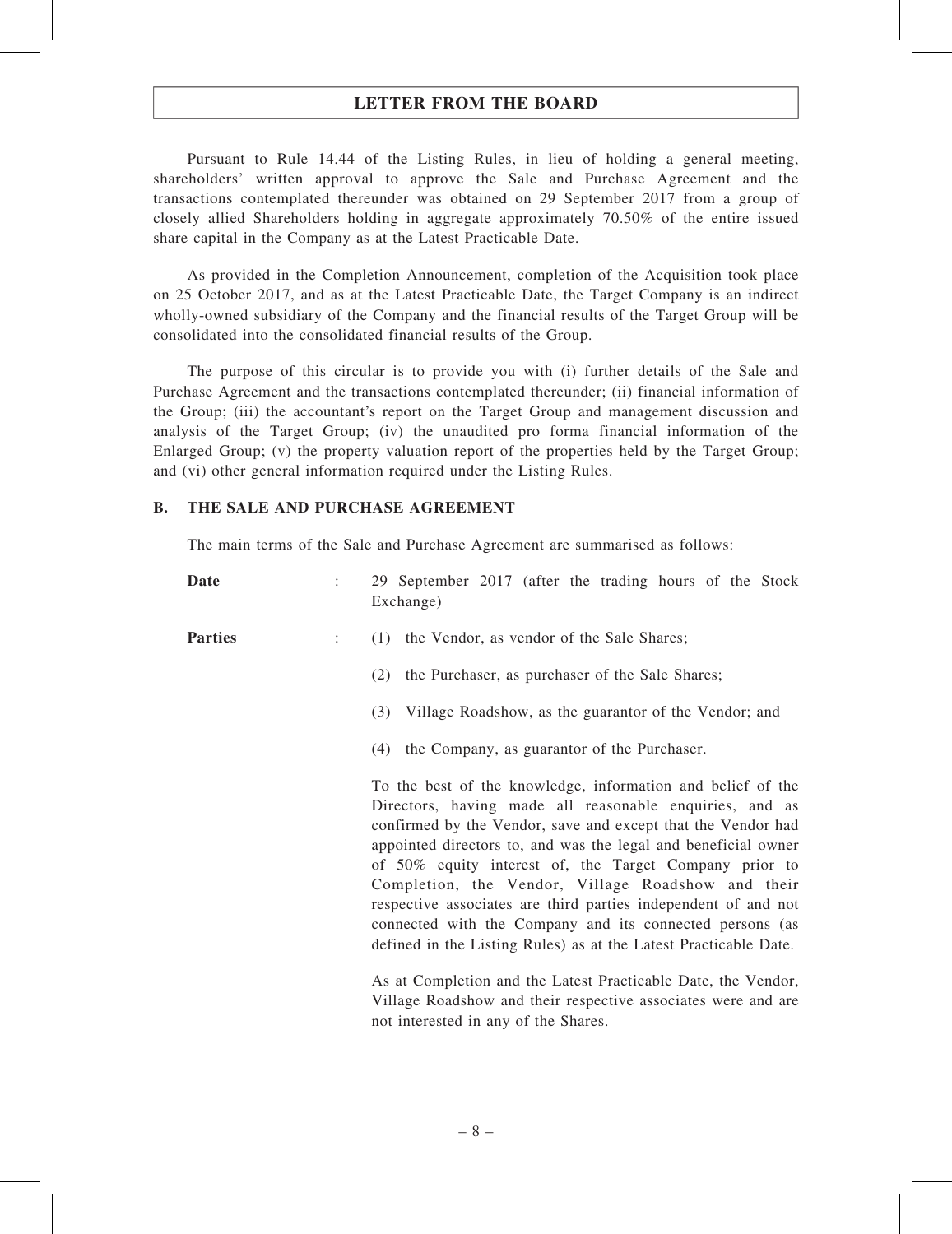Assets acquired : Pursuant to the Sale and Purchase Agreement, the Purchaser agreed to acquire, and the Vendor agreed to sell, the Sale Shares.

> The Sale Shares represented 50% of the issued share capital of the Target Company and the entire interest held by the Vendor in the Target Company prior to Completion.

- Consideration : Under the Sale and Purchase Agreement, the Consideration is an amount equal to:
	- (a) In the event that Completion is on or before 15 October 2017, S\$174 million (equivalent to approximately HK\$1,000 million), which is payable in Singapore Dollars;
	- (b) In the event that Completion is after 15 October 2017 but on or before 30 November 2017, S\$176 million (equivalent to approximately HK\$1,012 million), which is payable in Singapore Dollars; or
	- (c) In the event that Completion is after 30 November 2017 but on or before 22 December 2017, S\$177 million (equivalent to approximately HK\$1,018 million), which is payable in Singapore Dollars.

Under the Sale and Purchase Agreement, the Consideration shall be payable in cash upon Completion.

The abovesaid Consideration amounts were determined after arm's length negotiations between the Purchaser and the Vendor with reference to (i) the 2016 EBITDA of S\$35,829,591 of the Target Group based on the unaudited management accounts of the Target Group (together with multipliers ranging from 9.71 to 9.88 to such 2016 EBITDA determined with reference to the multiplier of 10.5 to the 2016 EDITDA adopted under the mm2 SPA); (ii) the benefits of the Acquisition, as more particularly detailed in the section headed ''Reasons and Benefits of the Acquisition'' below; (iii) the current climate for the film exhibition business in Singapore and in Asia generally; (iv) the interests costs that would accrue between the date of signing of the Sale and Purchase Agreement and Completion; (v) the mutual desire of the parties to the Sale and Purchase Agreement for Completion to take place as soon as possible; and (vi) the terms of the mm2 SPA which provided, among others, a higher aggregate purchase consideration for the previously proposed acquisition of the Sale Shares by mm2.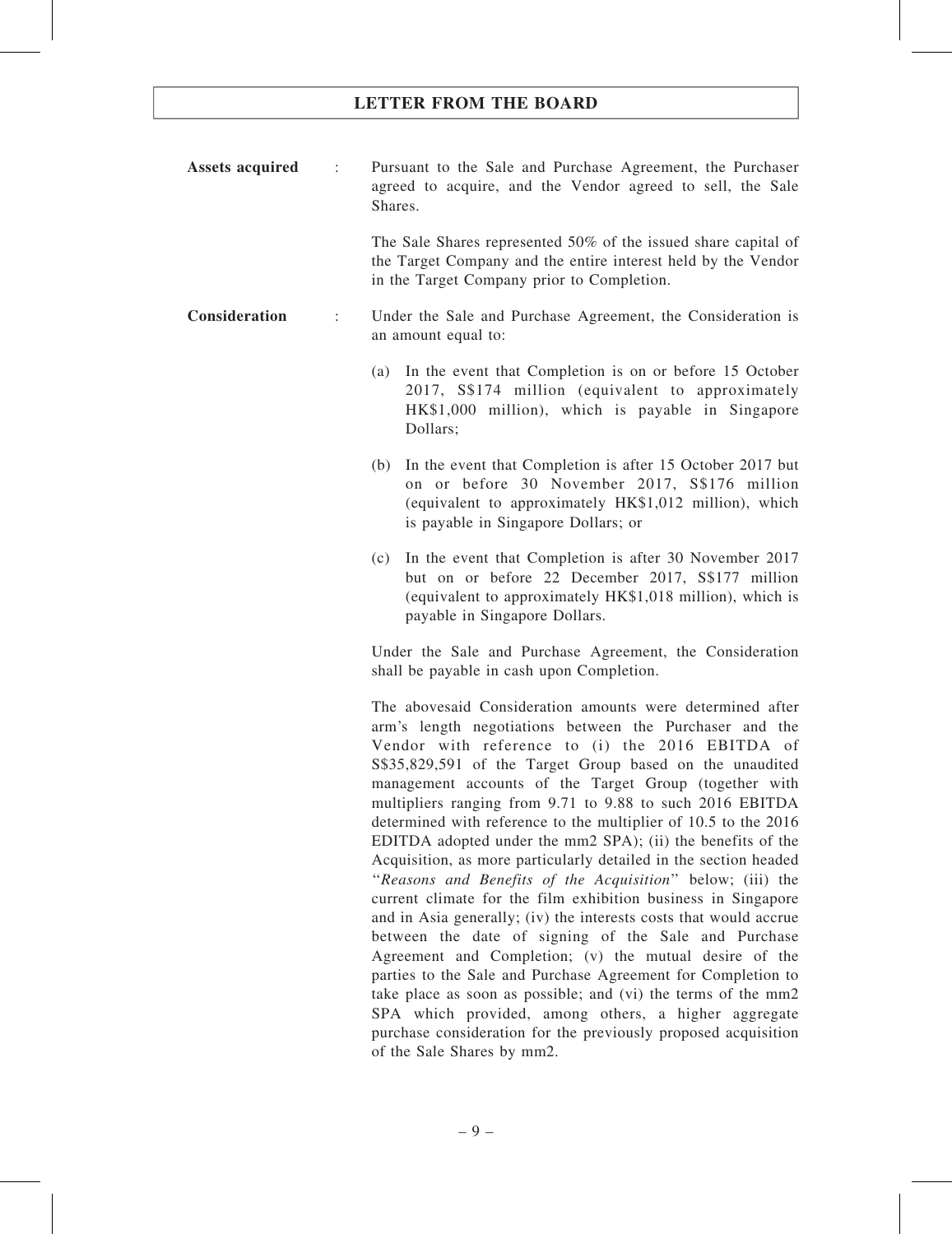For the avoidance of doubt mm2, being a Singaporean listed company, had previously entered into a share sale and purchase agreement with the Vendor for the acquisition of the Sale Shares by mm2 (namely, the mm2 SPA). Due to, among others, the failure of the Vendor to obtain the Purchaser's approval of mm2 as a shareholder of the Target Company, the mm2 SPA was terminated. Following the termination of the mm2 SPA, the Purchaser eventually entered into the Sale and Purchase Agreement with the Vendor for the acquisition of the Sale Shares by the Purchaser from the Vendor. As was publicly announced by mm2 on 13 June 2017, the purchase consideration under the mm2 SPA was determined based on a 10.5 multiple of the 2016 EBITDA of the Target Group.

Accordingly, in determining the Consideration amounts, the Purchaser and the Vendor each took reference to the terms and conditions under the mm2 SPA as a market transaction for the exact subject matter of the Sale and Purchase Agreement, including but not limited to the multiplier of 10.5 to the 2016 EBITDA previously agreed between the Vendor and mm2 as a basis for calculating the consideration payable by mm2 under the mm2 SPA for its acquisition of the Sale Shares.

As provided in the Completion Announcement, in view of the truncated period between the date of the Sale and Purchase Agreement and Completion, the parties thereto mutually agreed to reduce the Consideration at Completion to S\$175 million on the basis that Completion took place on 25 October 2017.

The Consideration was funded by the proceeds of the very substantial disposal of City Entertainment Corporation Limited by the Group which was completed on 28 July 2017, the further details of which are disclosed in the circular of the Company dated 13 March 2017. The Directors (including the independent non-executive Directors) consider that the Consideration is fair and reasonable and that the terms and conditions of the Sale and Purchase Agreement are fair and reasonable, and in the interests of the Company and the Shareholders as a whole.

In respect of the reduction in Consideration as described above and in the Completion Announcement, the Board is of the view that such reduction did not comprise a material change of the Sale and Purchase Agreement.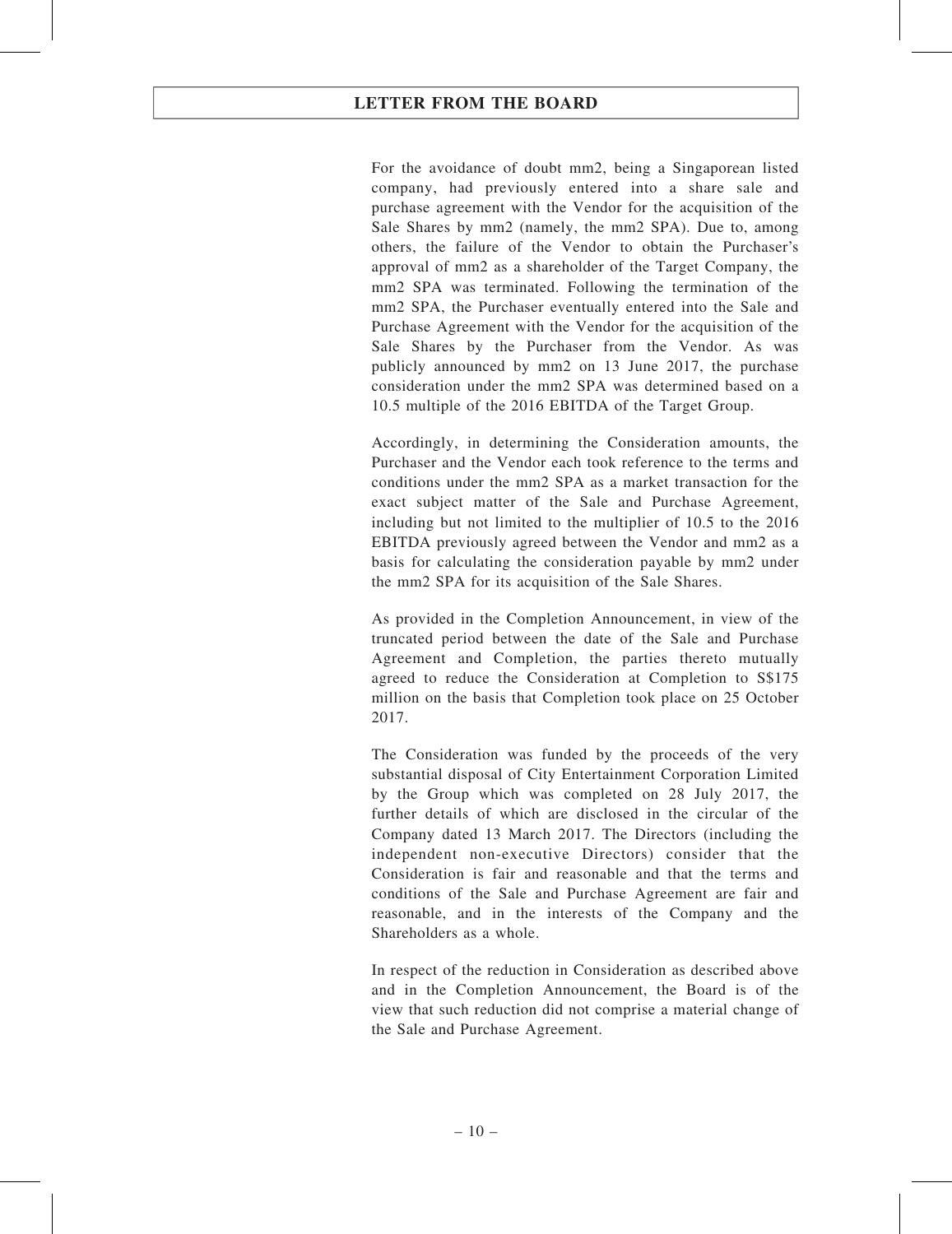#### **Conditions** precedent : Completion was subject to the following Conditions being satisfied or waived:

- (a) The Vendor receiving from HSBC (to the satisfaction of the Purchaser) either:
	- (i) HSBC's written consent for the Vendor to complete the sale of the Sale Shares and for the change in shareholding, ownership, management and directorship of GVM; or
	- (ii) HSBC's written confirmation that the Subsidiaries are no longer indebted to HSBC, together with a copy of the relevant discharges of mortgage(s) and evidence that such document(s) have been filed with the relevant authorities in Singapore,

and the provision of a certified copy of such written consent or written confirmation to the Purchaser;

- (b) the Vendor receiving from HSBC (to the satisfaction of the Purchaser) a consent letter of HSBC addressed to GVM as borrower, consenting to the entry of GVM into certain leases, and waiving any breaches arising as a result of the entry into the aforementioned leases;
- (c) no landlord of an Occupation Agreement has terminated or given notice to terminate any Occupation Agreement;
- (d) no other contracting party of a Services Agreement has terminated or given notice to terminate any Services Agreement;
- (e) there has been no event or circumstance occurring in the Pre-Completion Period which:
	- (i) relates to the Cinema Business or any member of the Group, or which relates to the cinema industry in Singapore; and
	- (ii) results in a material reduction in the value of the Sale Shares,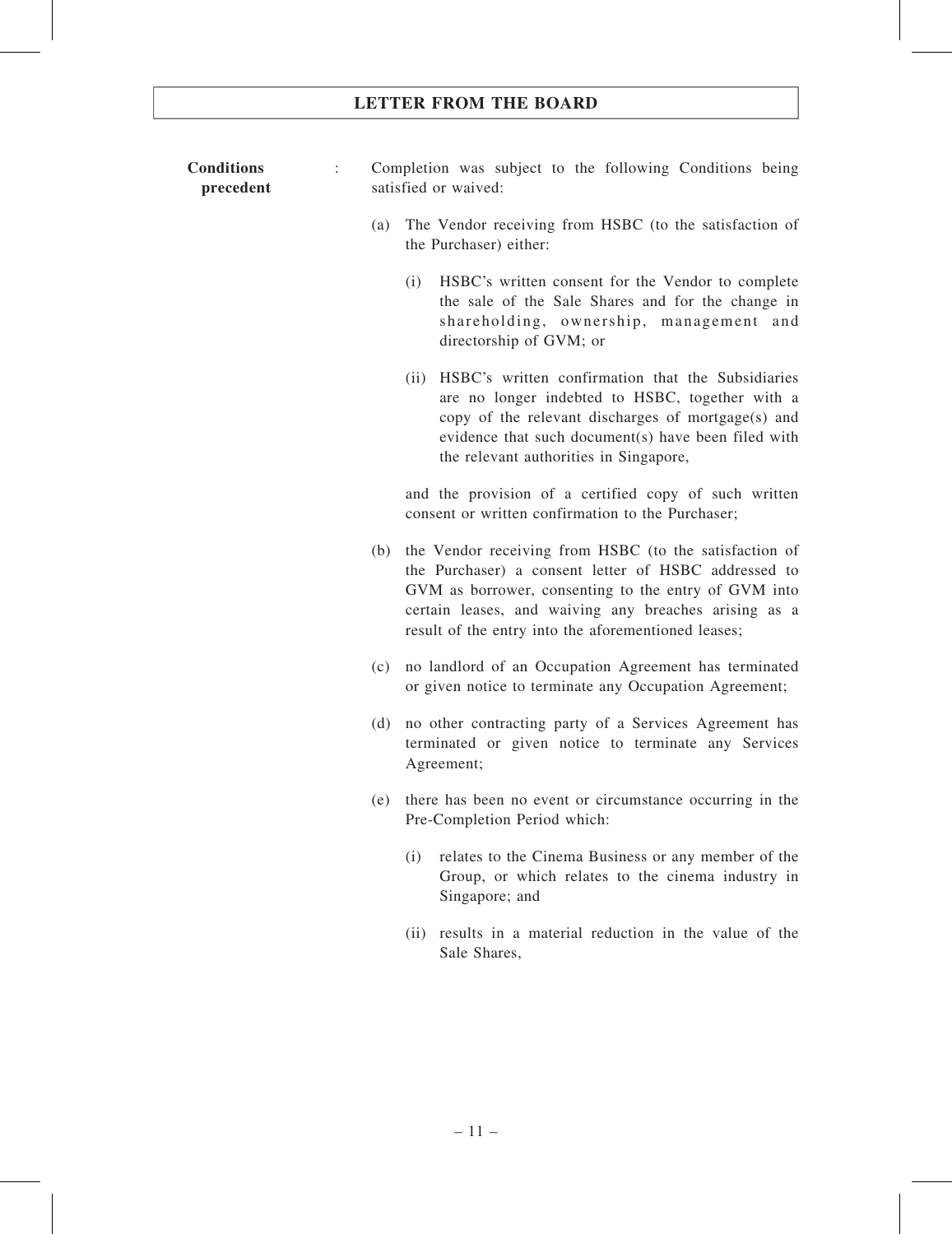except where the event or circumstance relates to:

- (iii) changes in national or international financial markets or general economic conditions generally affecting other companies in the same industry (other than changes which relate specifically (and solely) to the cinema industry in Singapore);
- (iv) changes or disruption to national or international political conditions generally affecting other companies in the same industry (other than changes which relate specifically (and solely) to the cinema industry in Singapore); or
- (v) changes in industry, laws, regulations or accounting policies generally affecting other companies in the same industry (other than changes which relate specifically (and solely) to the cinema industry in Singapore);
- (f) the Vendor having provided evidence to the satisfaction of the Purchaser confirming that all contractual arrangements between mm2 and the Vendor relating to the Target Company, including the mm2 SPA, having been terminated;
- (g) the Vendor having provided evidence to the satisfaction of the Purchaser confirming that all Records regarding the Target Group and/or its Cinema Business previously provided by the Vendor to mm2 have, to the extent practicable, been destroyed or deleted entirely and permanently, other than any Records which mm2 is:
	- (i) required to retain at law or under regulations or professional standards; or
	- (ii) retaining in accordance with its usual prudent corporate governance practice including minutes and papers of the board, committee of the board and investment committee, a list of which (including accurate descriptions of the contents of such Records) shall be delivered to the Purchaser as part of the deliverable evidence under this paragraph, provided that mm2 has agreed to keep such Records confidential;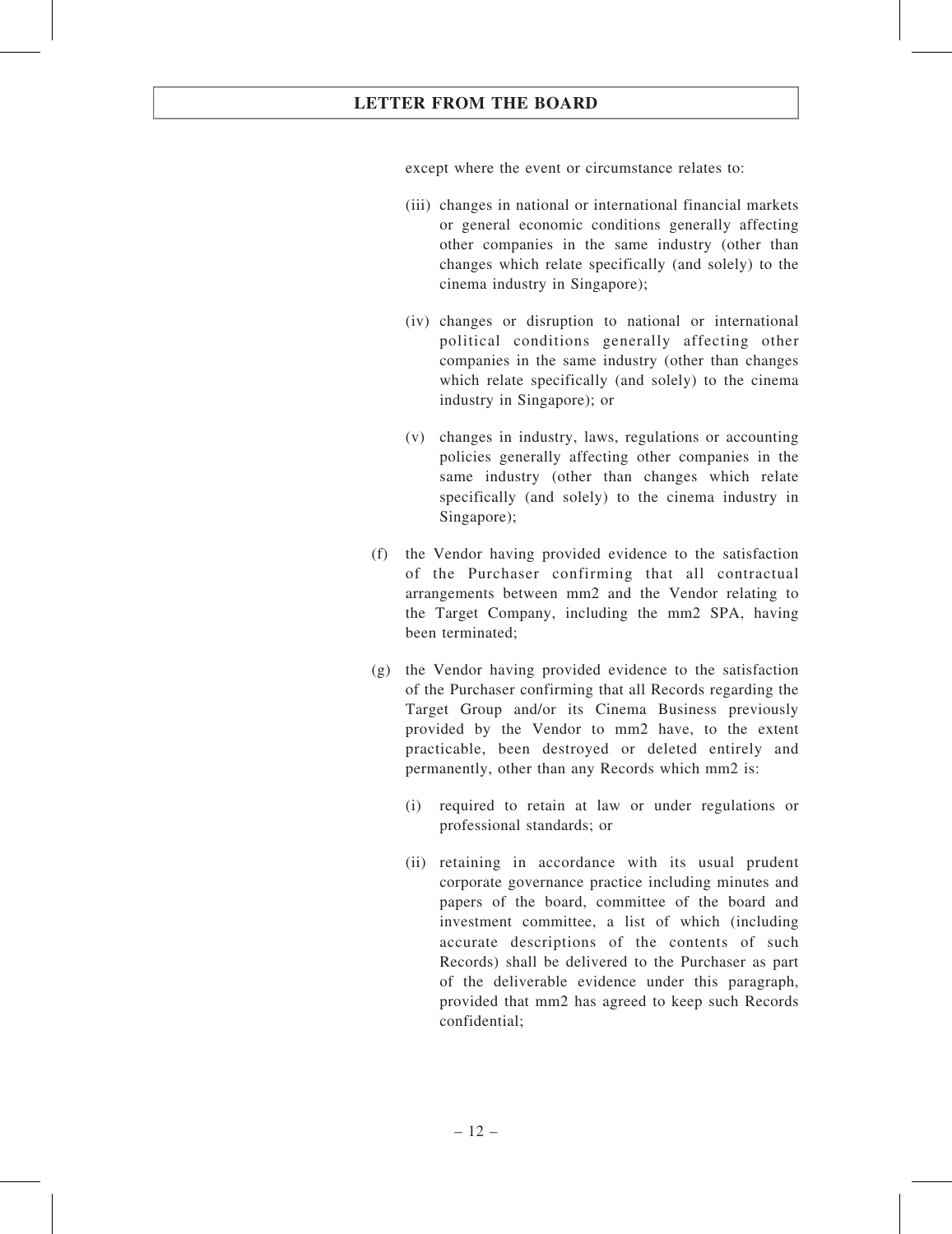- (h) the Purchaser and the Vendor having procured the relevant approvals and consents from, and notifications to, the relevant landlords of the Properties in connection with the transactions contemplated under the Sale and Purchase Agreement as more particularly listed in the Sale and Purchase Agreement;
- (i) the written consent of the relevant mortgagees of certain Properties, to the entry into of the relevant Occupation Agreements, having been obtained by the Purchaser and the Vendor in form and substance satisfactory to the Purchaser; and
- (j) there being no material breach of the Vendor's Warranties.

The Conditions in clauses 2.1(b) to (j) were for the benefit of the Purchaser and may only be waived in writing by the Purchaser. The Conditions in clauses 2.1(a) were for the benefit of both the Purchaser and the Vendor and may only be waived in writing by each of the Purchaser and the Vendor.

If any of the Conditions had not been satisfied or waived in accordance with the Sale and Purchase Agreement by 5:00 p.m. on the Long Stop Date, the Sale and Purchase Agreement would have automatically terminated, unless otherwise mutually agreed between the parties to the Sale and Purchase Agreement.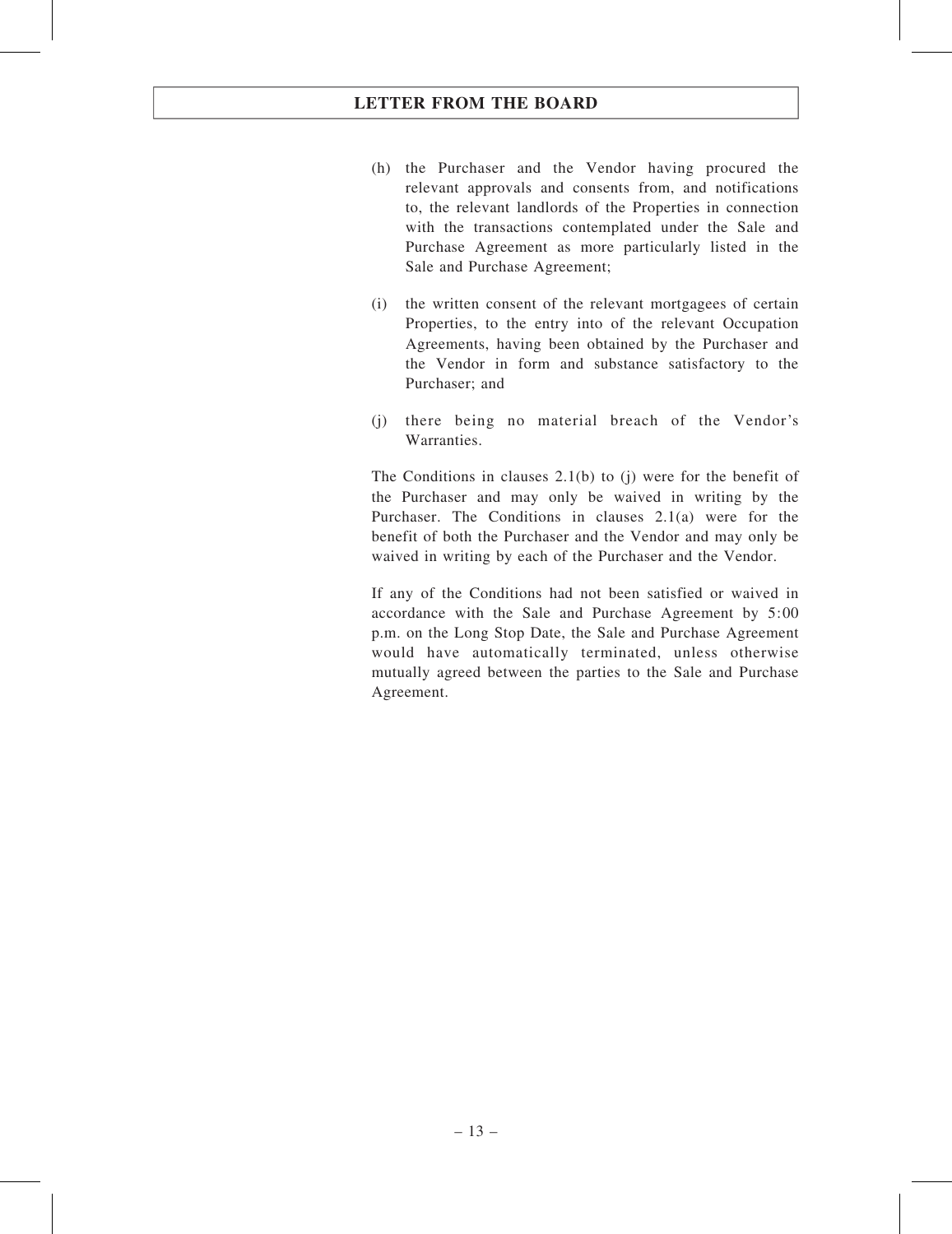### Failure to Complete

: In the event that all Conditions were satisfied or waived, and Completion had not occurred as a result of:

- (i) the default of the Purchaser under the Sale and Purchase Agreement, then upon termination of the Sale and Purchase Agreement by the Vendor by notice in writing, the Vendor would have been entitled absolutely to liquidated damages in the amount equal to 10% of the Consideration that would have been payable if Completion had taken place within 2 Business Days of such satisfaction or waiver of all Conditions (the ''Liquidated Damages Amount'') and the Purchaser would have been required to pay, or the Company would have been required to procure the payment of, the Liquidated Damages Amount to the Vendor within 5 Business Days of termination of the Sale and Purchase Agreement; or
- (ii) the default of the Vendor under the Sale and Purchase Agreement, then upon termination of the Sale and Purchase Agreement by the Purchaser by notice in writing, the Purchaser would have been entitled absolutely to the Liquidated Damages Amount from the Vendor and the Vendor would have been required to pay, or Village Roadshow would have been required to procure the payment of, the Liquidated Damages Amount to the Purchaser within 5 Business Days of termination of the Sale and Purchase Agreement.

The payment of the Liquidated Damages Amount pursuant to the Sale and Purchase Agreement would have constituted full and final settlement of the obligations of the party which pays such Liquidated Damages pursuant to the Sale and Purchase Agreement (the ''Defaulting Party''), and the other parties to the Sale and Purchase Agreement would have had no claim whatsoever against the Defaulting Party and its Principal Holding Company pursuant to the Sale and Purchase Agreement.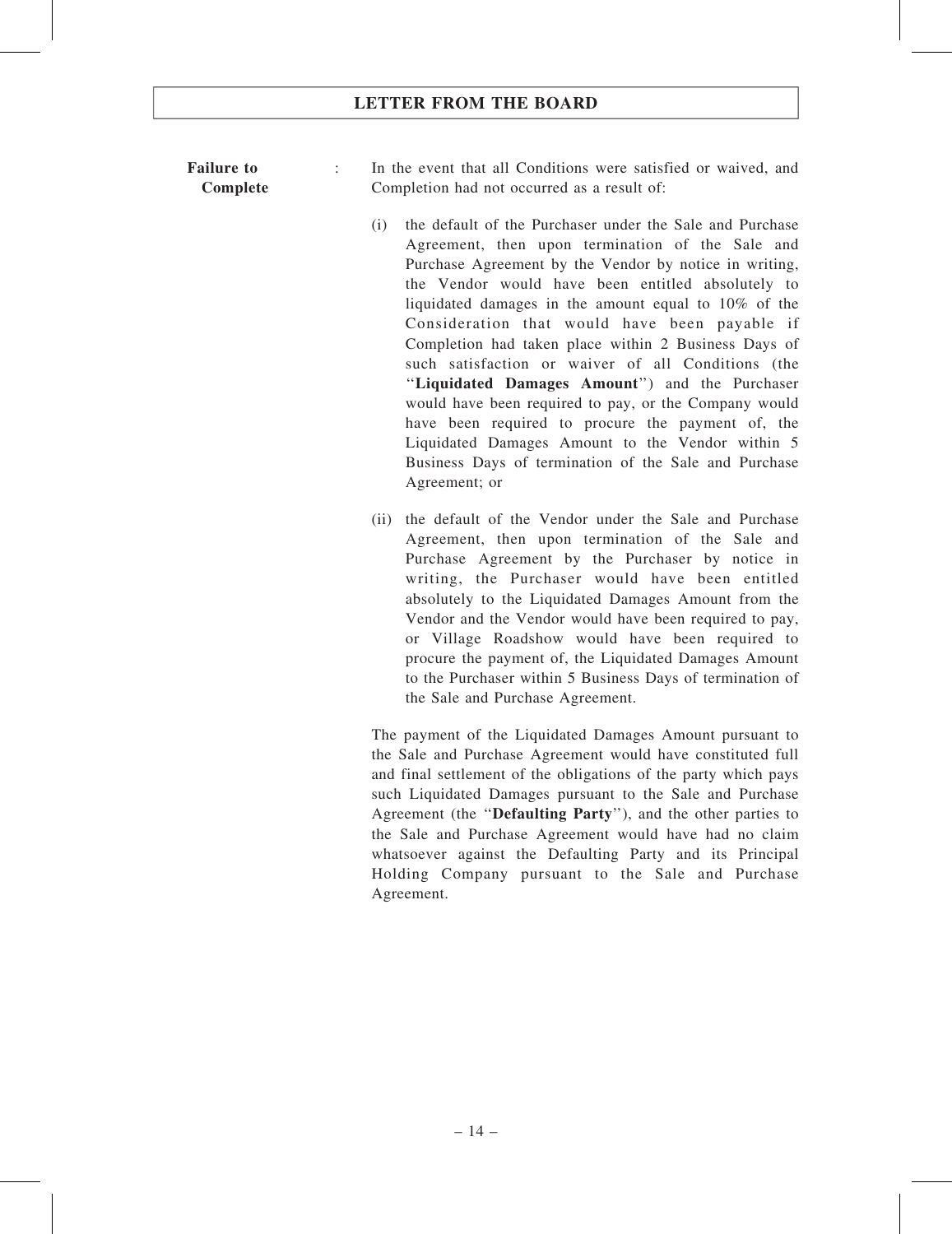| <b>Guarantee</b>        |             | Under the Sale and Purchase Agreement:                                                                                                                                                                                                                                                                                                                                                  |
|-------------------------|-------------|-----------------------------------------------------------------------------------------------------------------------------------------------------------------------------------------------------------------------------------------------------------------------------------------------------------------------------------------------------------------------------------------|
|                         |             | (a) Village Roadshow unconditionally and irrevocably<br>guarantees the Vendor's compliance with its obligations<br>under the Sale and Purchase Agreement, including each<br>obligation to pay money. The Purchaser may demand that<br>Village Roadshow complies with any obligations of the<br>Vendor which have not been complied with by it under<br>the Sale and Purchase Agreement. |
|                         |             | (b) The Company unconditionally and irrevocably guarantees<br>the Purchaser's compliance with its obligations under the<br>Sale and Purchase Agreement, including each obligation<br>to pay money. The Vendor may demand that the<br>Company complies with any obligations of the Purchaser<br>which have not been complied with by it under the Sale<br>and Purchase Agreement.        |
| <b>Indemnities</b><br>÷ |             | The Vendor and Village Roadshow jointly and severally<br>undertake to indemnify and keep indemnified the Purchaser:                                                                                                                                                                                                                                                                     |
|                         | (a)         | against any loss suffered by the Purchaser and/or the<br>Target Company as a result of or in connection with any<br>breach of any of the Vendor's Warranties or any other<br>obligation under the Sale and Purchase Agreement.                                                                                                                                                          |
|                         | (b)         | against any loss suffered by the Purchaser and/or the<br>Company as a result of, or in connection with, any<br>liability resulting from any contractual arrangement<br>between mm2 and the Vendor relating to the Sale Shares,<br>including but not limited to the mm2 SPA.                                                                                                             |
|                         | Properties. | The Vendor has also undertaken to provide certain indemnities<br>to the Purchaser and/or the relevant member(s) of the Target<br>Group with respect to, among others, costs and expenses<br>payable by the Purchaser and/or such relevant member(s) of<br>the Target Group as a result of certain claims founded upon<br>taxation, and in the event of non-renewal of leases of certain |
| Completion              |             | Based on the fulfilment (or waiver, as the case may be) of all<br>Conditions under the Sale and Purchase Agreement,<br>Completion took place on 25 October 2017.                                                                                                                                                                                                                        |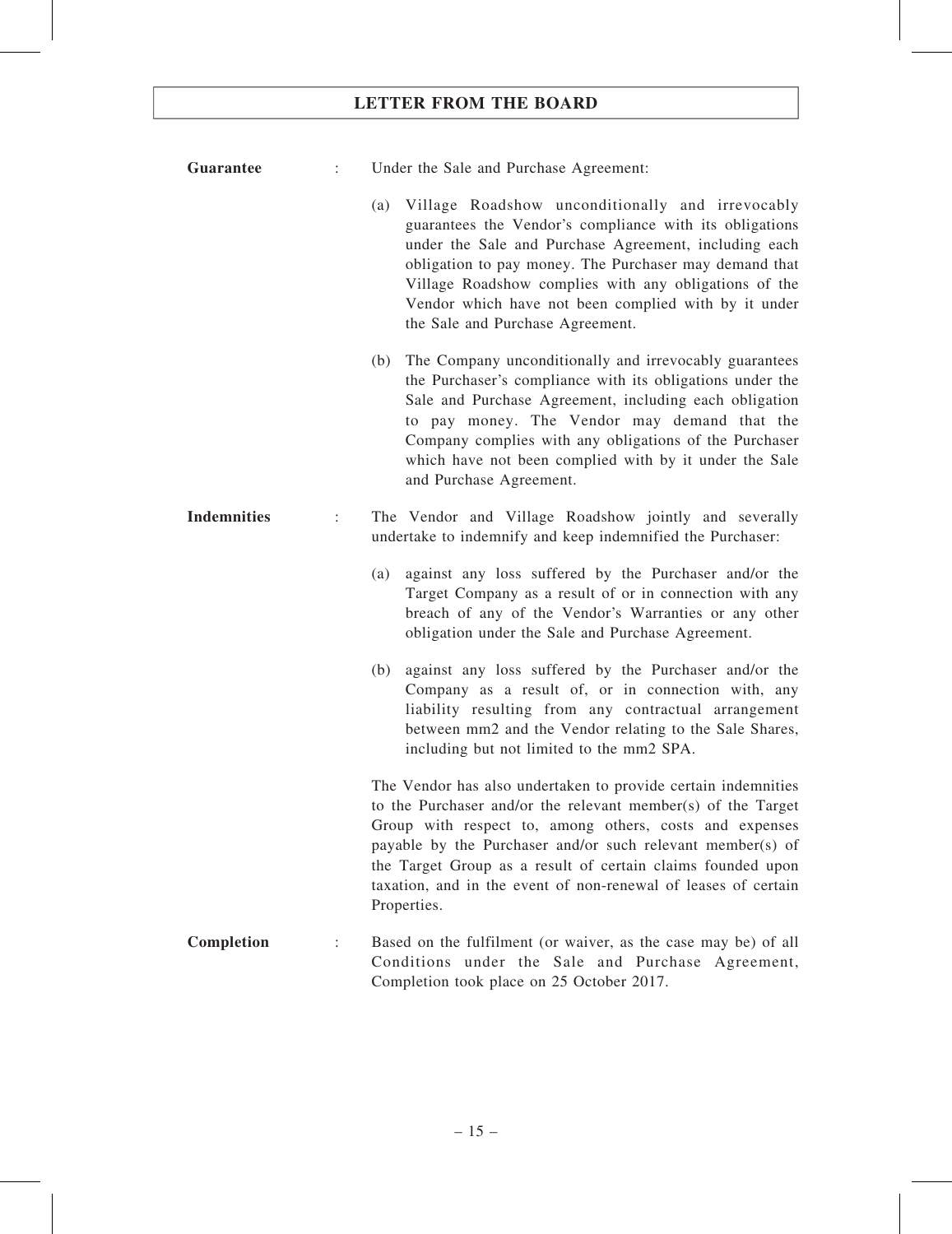Non-competition : The Vendor has undertaken that, among other things, it will not directly or indirectly, and it shall procure that its related entities shall not directly or indirectly be involved in or engaged in the Cinema Business for a period of ten years following Completion.

#### C. LISTING RULE IMPLICATIONS

As one or more of the applicable percentage ratios for the Acquisition, based on the highest Consideration payable, under the Sale and Purchase Agreement is more than 25% and each of them is less than 100%, the Acquisition under the Sale and Purchase Agreement constitutes a major transaction for the Company under Chapter 14 of the Listing Rules. Accordingly, the Acquisition under the Sale and Purchase Agreement is subject to the reporting, announcement and the shareholders' approval requirements under Chapter 14 of the Listing Rules.

To the best of the knowledge, information and belief of the Directors, having made all reasonable enquiries, as at the date of this circular, no Shareholder has a material interest in the Acquisition and therefore no Shareholder would be required to abstain from voting on the proposed resolution(s) to approve the Sale and Purchase Agreement, and the transactions contemplated thereunder in a general meeting of the Shareholders.

Accordingly, the Company has obtained written shareholders' approval for the Acquisition from a closely allied group of Shareholders, holding in aggregate approximately 70.50% of the entire issued share capital in the Company as at the Latest Practicable Date, pursuant to Rule 14.44 of the Listing Rules. Such closely allied group of Shareholders consists of: (i) Mr. Wu, the chairman and an executive Director of the Company; (ii) Skyera International; (iii) Mainway Enterprises; (iv) Orange Sky Entertainment; (v) Cyber International; and (vi) Noble Biz.

#### D. REASONS FOR AND BENEFITS OF THE ACQUISITION

The Acquisition is in line with the business strategy and development direction of the Group, and in accordance with the use of proceeds as disclosed in the circular of the Company dated 13 March 2017 with respect to the very substantial disposal of City Entertainment Corporation Limited, namely that, among other things, such proceeds will be allocated to substantially expand the operations of the Group and increase the future profitability of the Group.

The Directors believe that the Acquisition would enable the Company to strengthen its existing film exhibition business positioning in Singapore together with its brand name, and would also enable the Company to enjoy stronger purchasing power and achieve additional cost savings from the enlarged scale of its business in this region. As the Target Company is an existing joint venture of the Group, the Directors are confident in the profitability and growth potential of the Target Group, and anticipates that the Acquisition would allow the Company to direct the further development and expansion of the Target Group's businesses to bring positive influence towards the Group's financial results.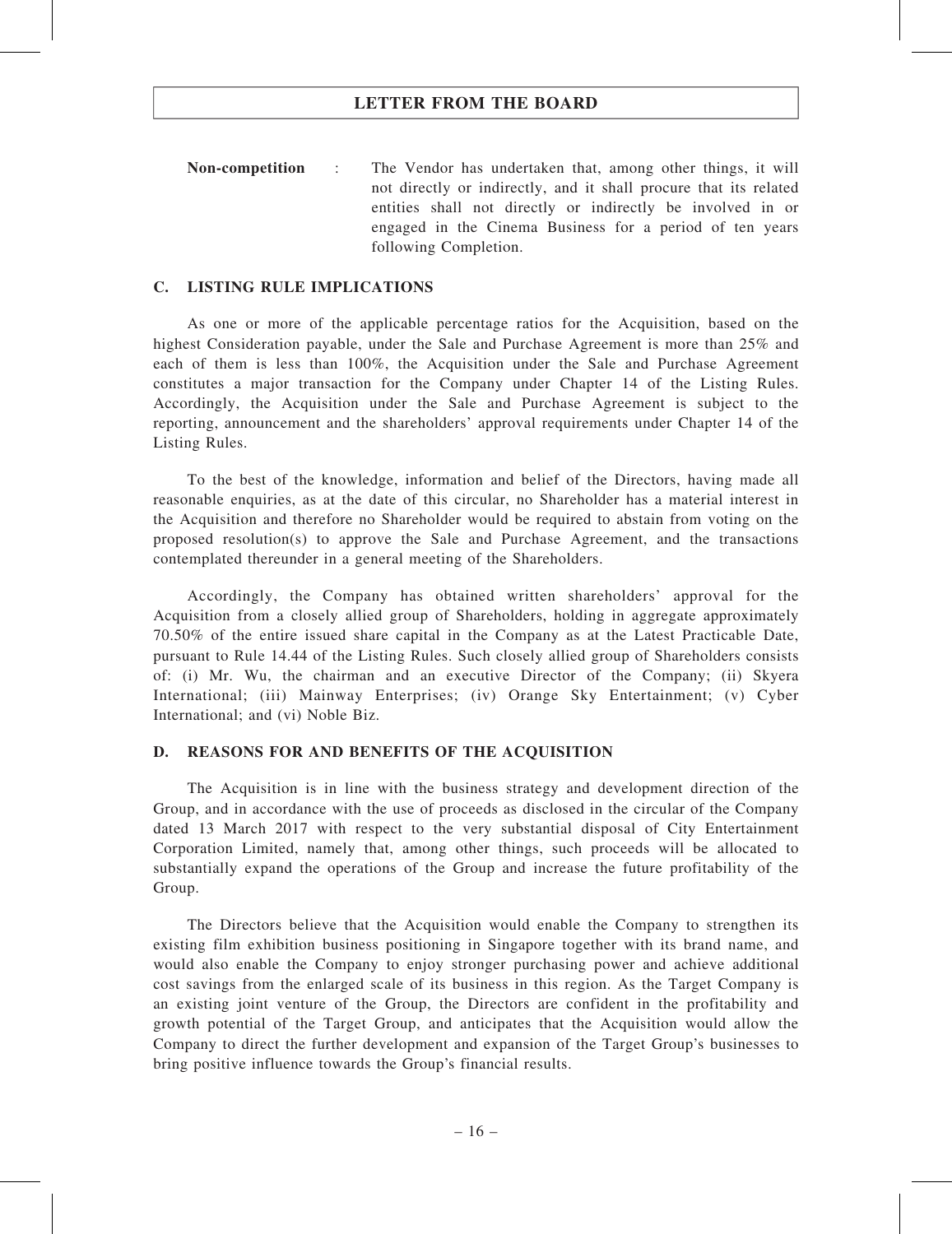The Group's long term goal is to become one of the leading film exhibitors in the Asia Pacific region and a leading film, video and television production and distribution player in the Hong Kong and the PRC market. Through organic growth in different regions as well as potential acquisitions including the present Acquisition, plus the improvement in the efficiency of its mature cinemas, the scale and profitability of the Group is expected to improve.

The Directors are of the view that, having considered the terms of the Sale and Purchase Agreement and based on the reasons and benefits of the Acquisition, the Acquisition is in the best interests of the Company and the Shareholders as a whole. In particular, in reaching such determination, the Directors considered that:

- (i) The Consideration was based on the assessment of the value and anticipated profitability of the Target Group, and having view to the fact that the Vendor had previously secured a written agreement with mm2 to dispose of the Sale Shares to mm2 at approximately S\$184 million, the amount of Consideration payable under the Sale and Purchase Agreement was on more favourable terms than the terms that were offered to the Vendor previously on market.
- (ii) The terms and conditions of the Sale and Purchase Agreement are fair and reasonable in the view of the Directors, having regard to the context of the Target Group being relatively long-lived joint venture between the contracting parties and hence the transitional arrangements and conditions precedents that the Vendor and Village Roadshow were obliged to fulfil and provide. The Directors also had regard to the non-competition undertaking that would protect the development of the Target Group's businesses and brand name in Singapore, as well as the extensive guarantees and indemnities which protect the Group's interests in the event of breach of the Vendor's Warranties under the Sale and Purchase Agreement and in the event that the Purchaser or the Target Group was implicated in any liability flowing from the mm2 SPA.

As Completion has now taken place, the Board looks forward to directing the further development and expansion of the Target Group's business to bring positive influence towards the Group's financial results.

#### E. INFORMATION ON THE TARGET GROUP

The Target Company is an investment holding company incorporated in Hong Kong which holds the Subsidiaries. The Subsidiaries are principally engaged in the business of owning, operating and managing cinema complexes and distributing of motion pictures in Singapore under the ''Golden Village'' brand name. For further details regarding the business of the Target Group, please refer to Appendix III to this circular.

The consolidated net assets of the Target Group as at 31 December 2015 and as at 31 December 2016 were approximately HK\$205,122,000 and HK\$126,526,000 respectively. The consolidated net profits (before and after taxation) of the Target Group for the year ended 31 December 2015 were approximately HK\$141,605,000 and HK\$118,840,000 respectively, and the consolidated net profits (before and after taxation) of the Target Group for the year ended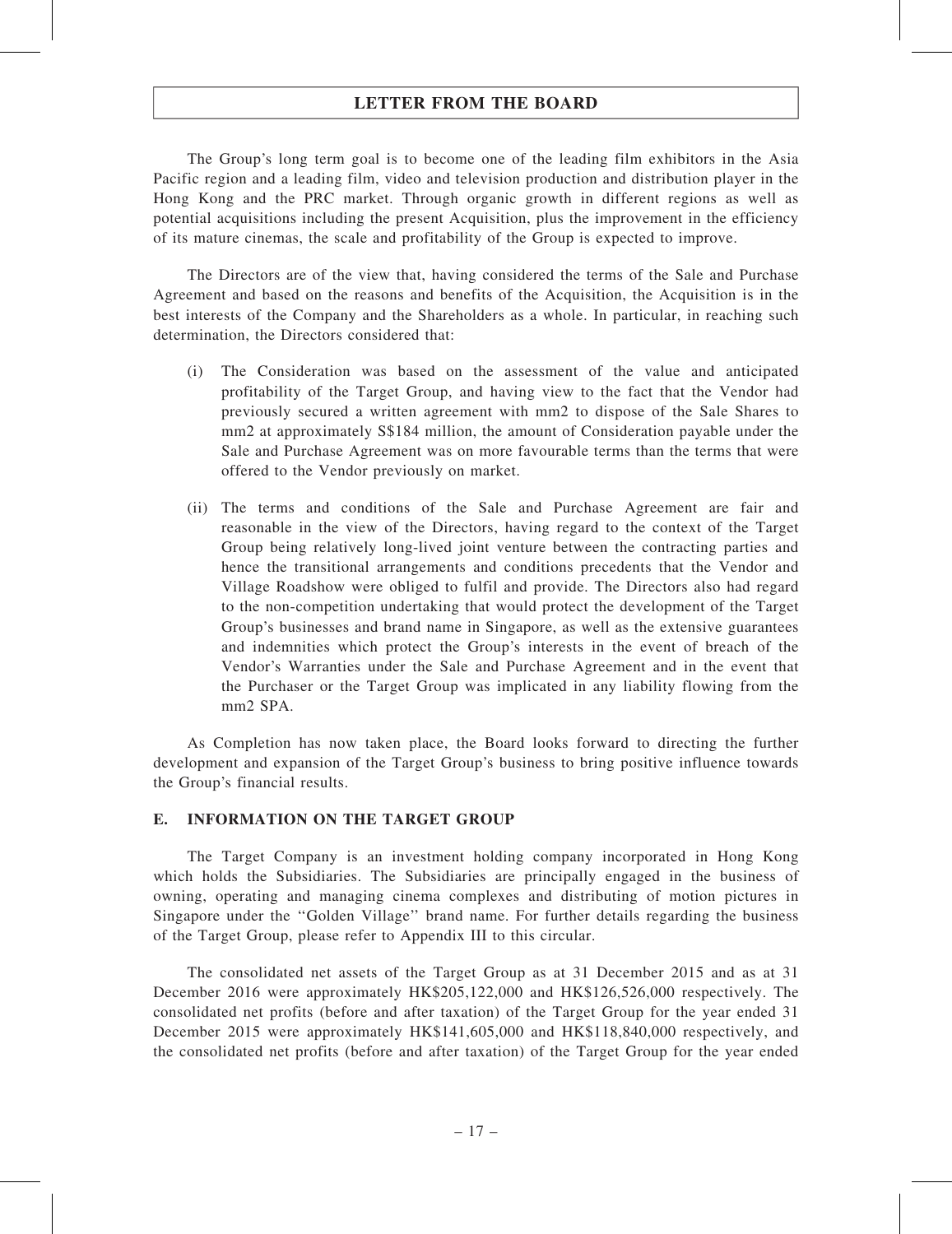31 December 2016 were approximately HK\$144,228,000 and HK\$118,356,000 respectively. For further details regarding the financial information of the Target Group, please refer to Appendix II to this circular.

#### F. FINANCIAL EFFECTS OF THE ACQUISITION

Upon Completion, the Target Company has become a wholly owned subsidiary of the Group and thus the assets, liabilities and financial results of the Target Company and its subsidiaries will be consolidated into those of the Group.

#### Assets and liabilities

As illustrated in the unaudited pro forma financial information as set out in Appendix IV to this circular, had the Completion taken place on 30 June 2017, the total assets of the Enlarged Group would increase from HK\$3,563,768,000 to approximately HK\$4,225,300,000 on a pro forma basis, and the total liabilities of the Enlarged Group would increase from HK\$2,071,210,000 to approximately HK\$2,571,450,000 on a pro forma basis.

#### Earnings

As set out in the Accountant's Report on the Target Group included in Appendix II to this circular, the revenue and net profit attributable to shareholders of the Target Company were approximately HK\$800,263,000 and HK\$118,356,000 for the year 31 December 2016, respectively.

The attention of the Shareholders is drawn to the unaudited pro forma financial information of the Enlarged Group set out in Appendix IV to this circular.

### G. INFORMATION RELATING TO THE PURCHASER, THE COMPANY AND THE **GROUP**

The Purchaser is an investment holding company, and a wholly-owned subsidiary of the Company.

The Company is an investment holding company. The Group is principally engaged in theatrical exhibition, cinema operation, film, video and television production and distribution business in Hong Kong, Taiwan and Singapore.

#### H. INFORMATION ON THE VENDOR AND VILLAGE ROADSHOW

The Vendor is a private company limited by shares which is incorporated in Australia, and a wholly-owned subsidiary of Village Roadshow. Village Roadshow is an Australian mass media and entertainment company which is engaged in, among others, cinema business and film production, and which is publicly listed on the Australian Securities Exchange.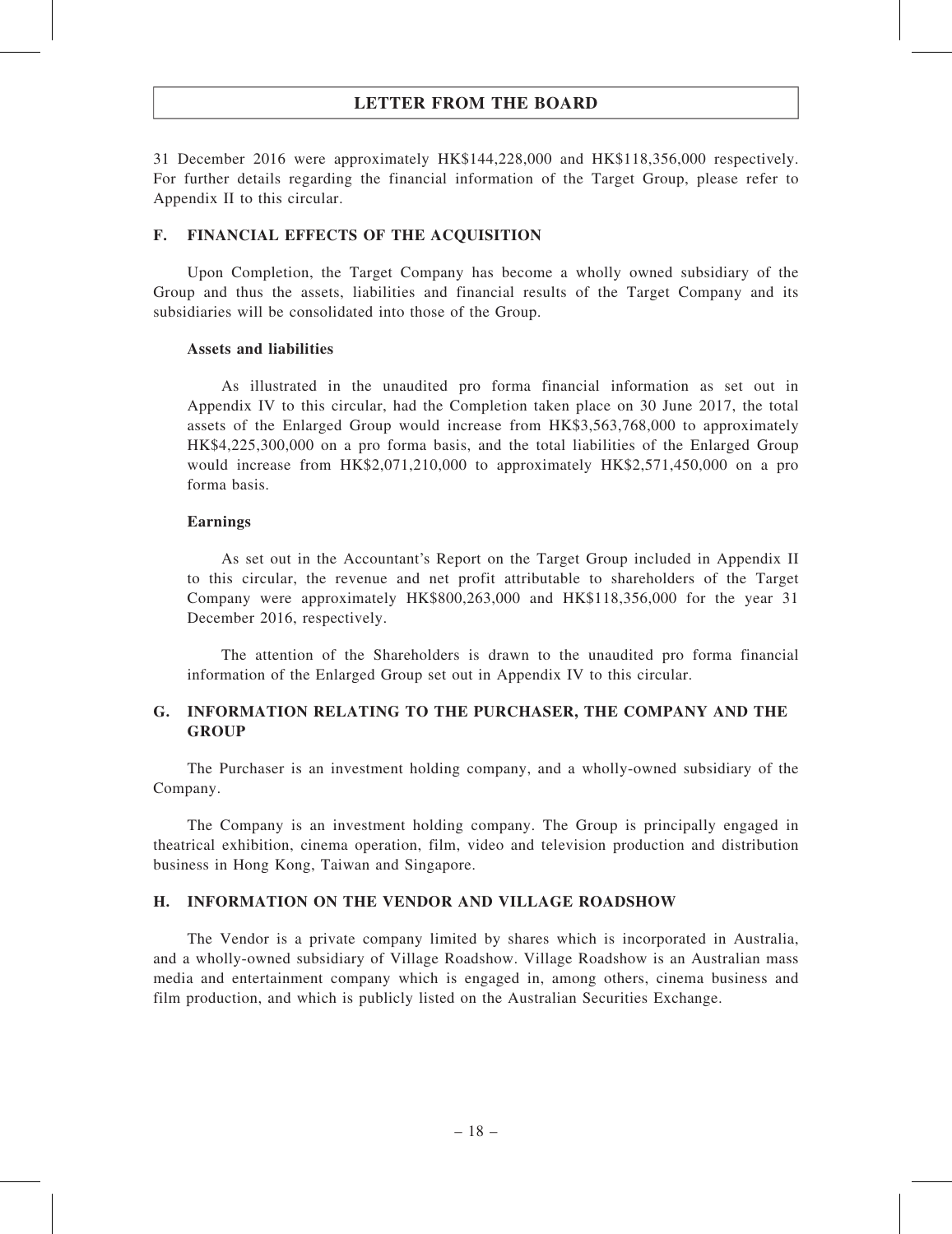#### I. GENERAL

Your attention is drawn towards the information set out in the appendices to this circular.

> Yours faithfully, By order of the board of directors of Orange Sky Golden Harvest Entertainment (Holdings) Limited Wu Kebo Chairman and Executive Director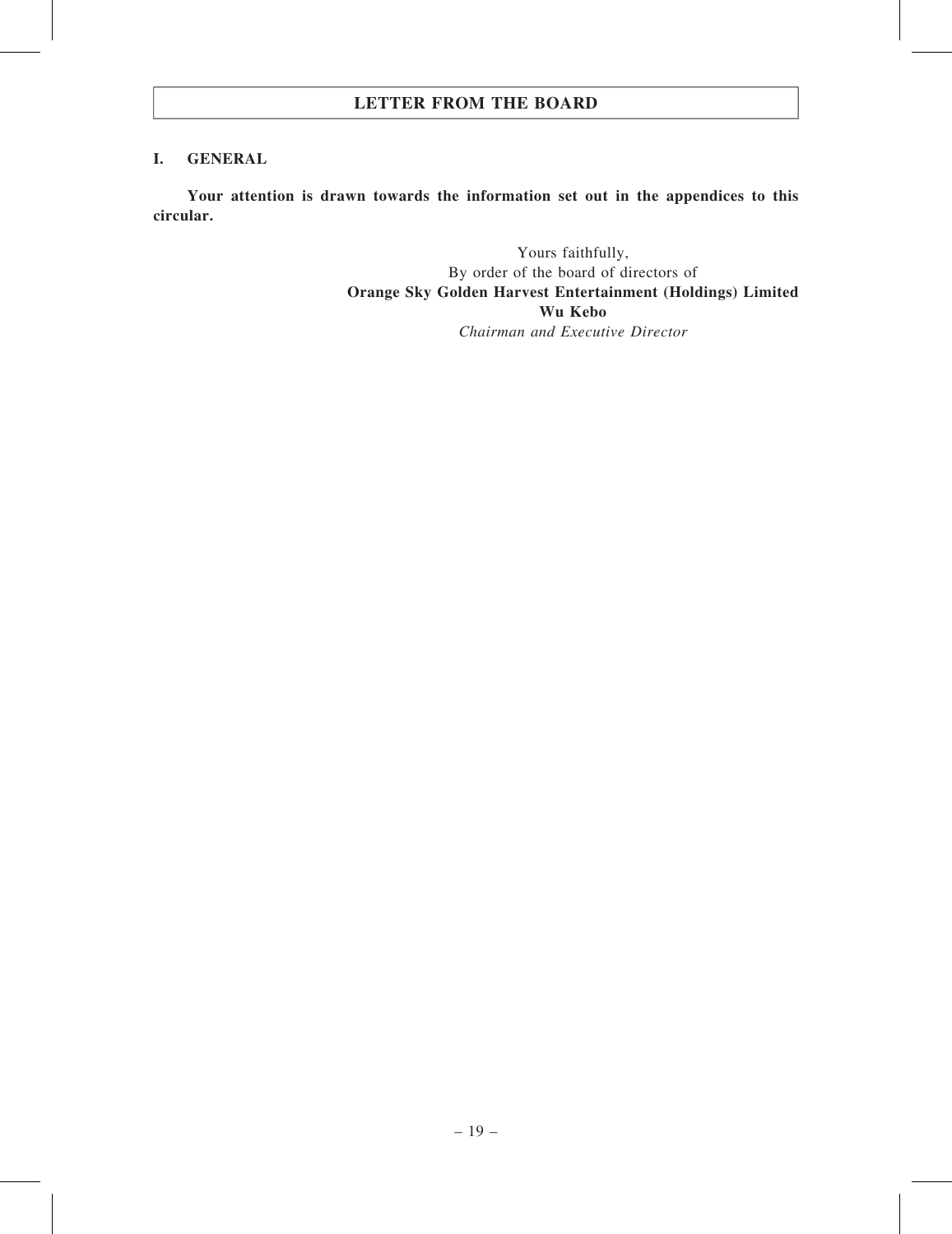### 1. SUMMARY OF FINANCIAL INFORMATION

The audited consolidated financial statements and management discussion and analysis of the Group for each of the three years ended 31 December 2016, 2015 and 2014 are disclosed in the following documents, which have been published on the websites of the Stock Exchange (http://www.hkexnews.hk) and the Company (http://www.osgh.com.hk):

- . annual report of the Company for the year ended 31 December 2016, on pages 62 to 140;
- . annual report of the Company for the year ended 31 December 2015, on pages 61 to 125; and
- . annual report of the Company for the year ended 31 December 2014, on pages 65 to 129

The unaudited consolidated financial statements of the Group for the six months ended 30 June 2017 are disclosed in the following document, which has been published on the websites of the Stock Exchange (http://www.hkexnews.hk) and the Company (http://www.osgh.com.hk):

. interim report of the Company for the period ended 30 June 2017, on pages 14 to 55

### 2. WORKING CAPITAL

The Directors, after due and careful enquiry, are of the opinion that, after taking into consideration the financial resources available to the Group including internally generated funds, the Group will have sufficient working capital for its requirements for at least the twelve months from the date of publication of this circular.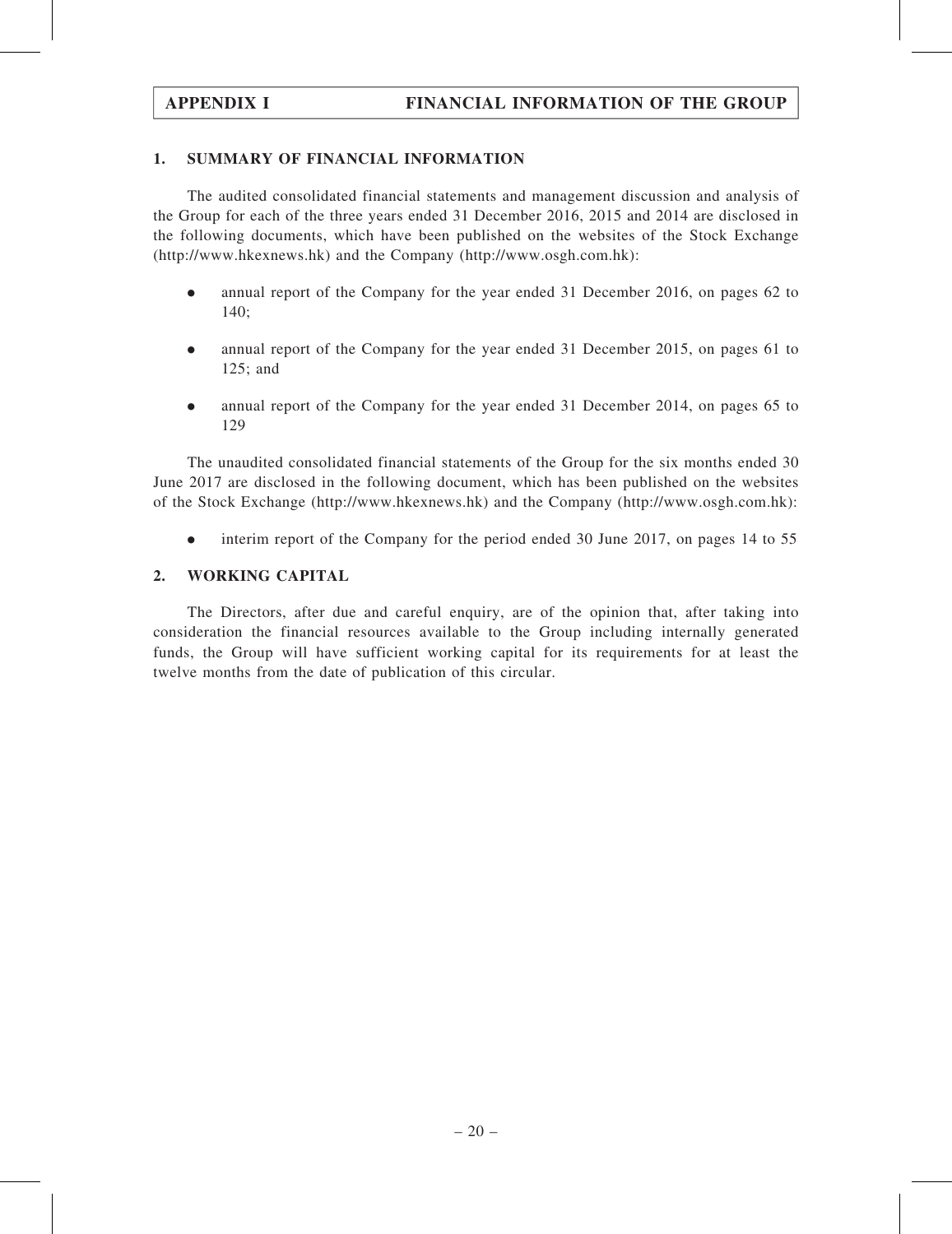$UV$ 

#### 3. STATEMENT OF INDEBTEDNESS

At the close of business on 31 October 2017, being the latest practicable date for the purpose of ascertaining information contained in this statement of indebtedness prior to the printing of this circular, the details of the Enlarged Group's indebtedness are as follows:

#### Bank borrowings

As at 31 October 2017, the Enlarged Group had aggregate outstanding bank borrowings of approximately HK\$718,497,813, details of which are set out below:

|                                            | $111 \nu$   |
|--------------------------------------------|-------------|
| Bank borrowings — secured and guaranteed   | 544,747,813 |
| Bank borrowings — secured and unguaranteed | 143,750,000 |
| Bank borrowings — unsecured and guaranteed | 30,000,000  |
|                                            |             |
| Total bank borrowings                      | 718,497,813 |

The bank borrowings granted to the Enlarged Group were secured by pledged cash, an office property, two commercial properties and the equity interests in two subsidiaries of the Company.

#### Obligations under finance leases

As at 31 October 2017, the Group has unguaranteed finance lease obligations with outstanding principal amount of approximately HK\$317,000. Such obligations under finance leases are secured by the assets under the finance leases.

Save as aforesaid and apart from intra-group liabilities and normal trade payables, at the close of business on 31 October 2017, the Group did not have any material mortgages, charges, debentures, loan capital, debt securities, term loans, bank overdrafts or other similar indebtedness, finance lease or hire purchase commitments, liabilities under acceptance (other than normal trade payables) or acceptance credits, guarantee or other material contingent liabilities.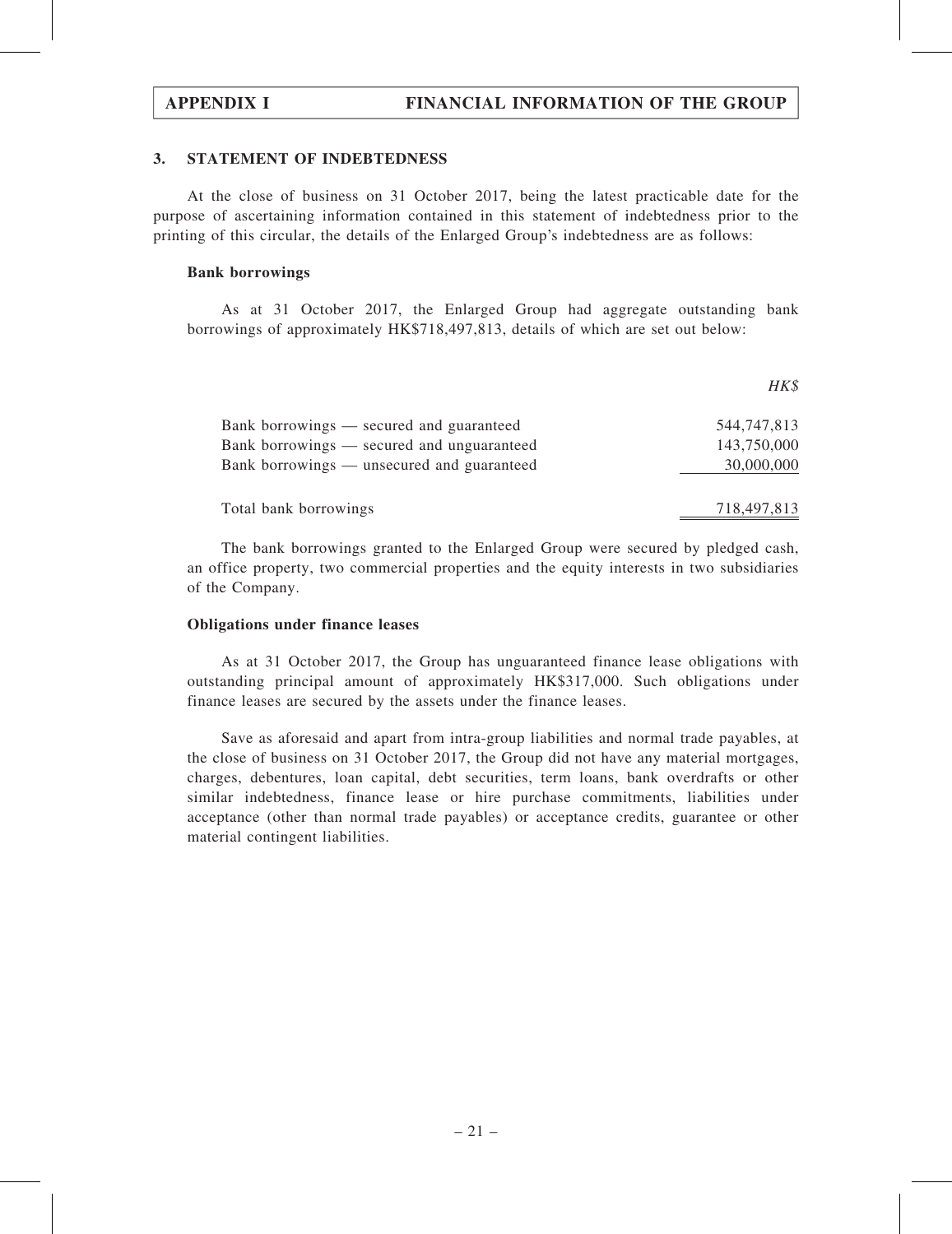#### 4. FINANCIAL AND TRADING PROSPECTS OF THE GROUP

After the Acquisition, and having taking into account the completion of the very substantial disposal of City Entertainment Corporation Limited by the Group (the "VSD") on 28 July 2017, the Group will continue to focus on strengthening and expanding its film exhibition business and film, video and television production and distribution business. The Group's long term goal is to become one of the leading film exhibitors in the Asia Pacific region and a leading film, video and television production and distribution player in the Hong Kong and the PRC market.

In Hong Kong, the Group will continue to expand its current cinema operations by actively pursuing high quality potential new sites, acquisition targets and cooperation opportunities. The Group is expected to open on average one or two new cinemas each year depending on availability of new sites in the market and the feasibility of the commercial terms. To ramp up its film, video and TV production business, the Group will seek profitable opportunities to produce and/or co-invest in an average target of one to two new mid-to-large scale films every year by remaking films from the Group's film library, and/or engage in new film production from existing scripts and co-investing in Chinese films.

Following completion of the Acquisition, the Group became the sole owner of the Target Group, which is the market leader of film exhibition business in Singapore. The Group will continue to identify high quality potential new sites, acquisition targets and cooperation opportunities for further expansion of the Target Group. An average of one or two new cinemas is expected to be opened each year by the Target Group depending on availability of new sites in the market and the feasibility of the commercial terms.

In Taiwan, to further expand the market share and the box office income, the Group's 35.71% owned Vie Show cinema circuit will continue to recognize new sites with potential of strong expansion to maintain the market leading position in the region and the profit contribution to the Group.

Since the Group has undertaken not to engage in the investment in and the operation of the cinema business in the PRC within 24 months from the completion of the VSD, in terms of its business activities in the PRC, the Group will focus on exploring valuable opportunities to produce and/or co-invest in an average target of one to two new mid-to-large scale films every year by remaking films from the Group's film library, and/or engage in new film production from existing scripts and co-investing in Chinese films.

Through organic growth in different regions as well as potential acquisitions, together with the anticipated improvement in the efficiency of its mature cinemas, the improving scale and profitability of the Group and better returns to the Company's shareholders is expected.

#### 5. MATERIAL ADVERSE CHANGE

The Directors were not aware of any material adverse change in the financial or trading position of the Group since 31 December 2016 (being the date to which the latest published audited financial statements of the Company have been made up) and up to and including the Latest Practicable Date.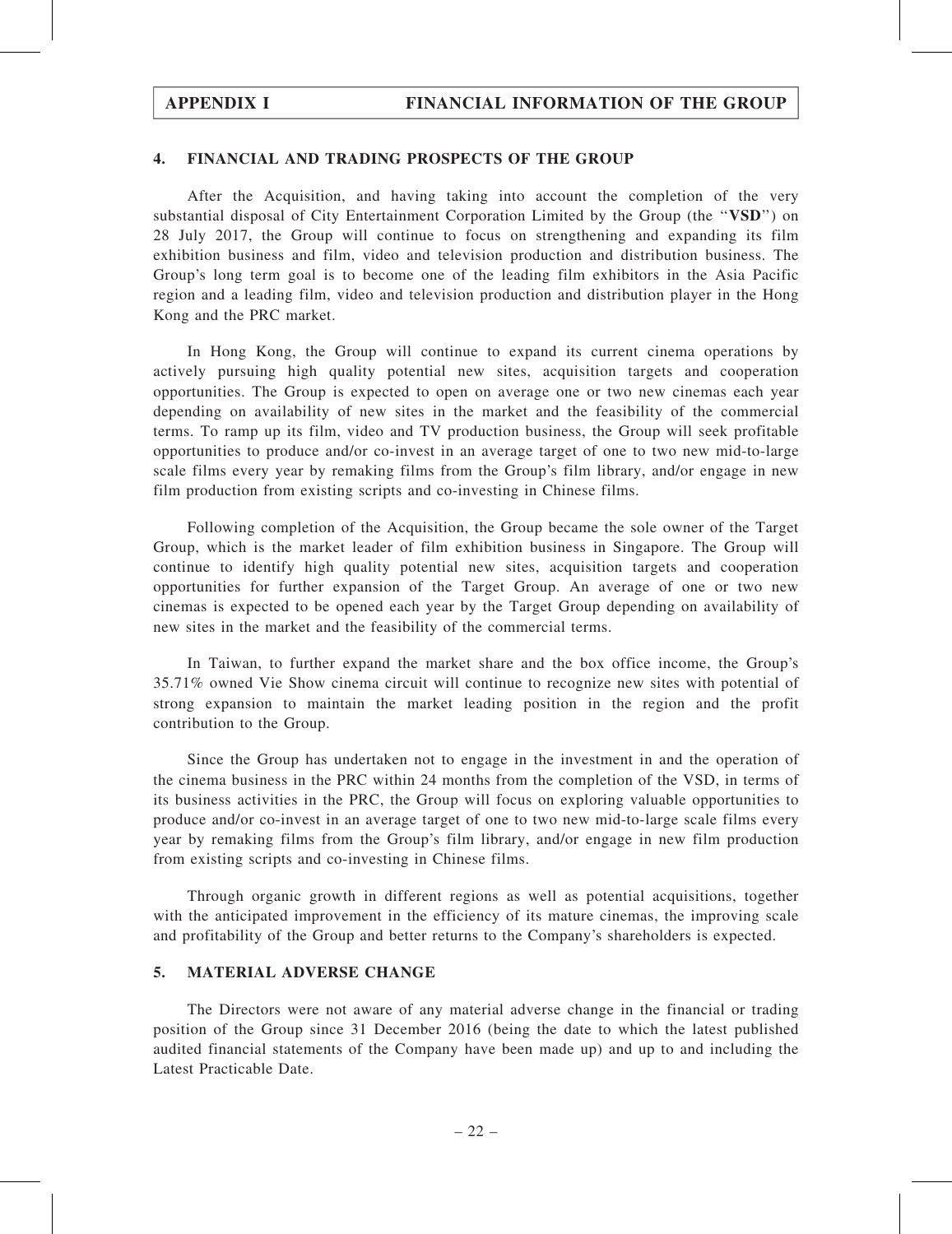The following is the text of a report, prepared for the purpose of incorporation in this Circular, received from the reporting accountants, KPMG, Certified Public Accountants, Hong Kong.



### ACCOUNTANTS' REPORT ON HISTORICAL FINANCIAL INFORMATION TO THE DIRECTORS OF ORANGE SKY GOLDEN HARVEST ENTERTAINMENT (HOLDINGS) LIMITED

#### Introduction

We report on the historical financial information of Dartina Development Limited (''Dartina'' or the ''Target Company'') and its subsidiaries (together, the ''Target Group'') set out on pages 26 to 65, which comprises the consolidated statements of financial position as at 31 December 2014, 2015 and 2016 and 30 June 2017 and the consolidated income statements, the consolidated statements of comprehensive income, the consolidated statements of changes in equity and the consolidated cash flow statements for each of the years then ended and the six months ended 30 June 2017 (the "Relevant Periods"), and a summary of significant accounting policies and explanatory information (together, the ''Historical Financial Information''). The Historical Financial Information set out on pages 26 to 65 forms an integral part of this report, which has been prepared for inclusion in the circular of Orange Sky Golden Harvest Entertainment (Holdings) Limited (the ''Company'') dated 19 December 2017 (the "Circular") in connection with the acquisition of the remaining  $50\%$ equity interests in Dartina (the ''Acquisition'').

#### Directors' responsibility for the Historical Financial Information

The directors of the Target Company are responsible for the preparation of the Historical Financial Information that gives a true and fair view in accordance with the basis of preparation set out in Note 2(a) to the Historical Financial Information, and for such internal control as the directors determine is necessary to enable the preparation of the Historical Financial Information that is free from material misstatement, whether due to fraud or error.

#### Reporting accountants' responsibility

Our responsibility is to express an opinion on the Historical Financial Information and to report our opinion to you. We conducted our work in accordance with Hong Kong Standard on Investment Circular Reporting Engagements 200, Accountants' Reports on Historical Financial Information in Investment Circulars issued by the Hong Kong Institute of Certified Public Accountants (''HKICPA''). This standard requires that we comply with ethical standards and plan and perform our work to obtain reasonable assurance about whether the Historical Financial Information is free from material misstatement.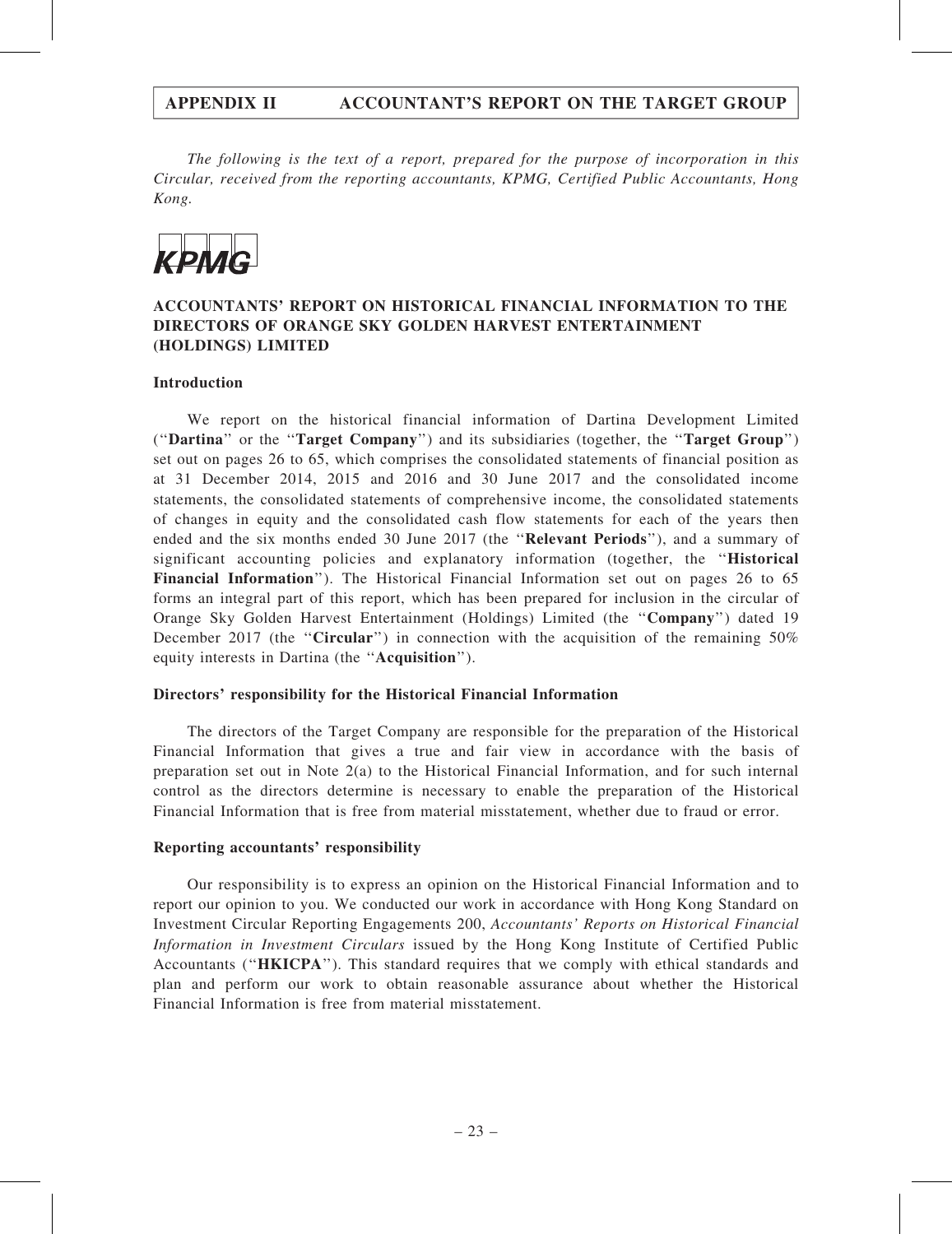Our work involved performing procedures to obtain evidence about the amounts and disclosures in the Historical Financial Information. The procedures selected depend on the reporting accountants' judgement, including the assessment of risks of material misstatement of the Historical Financial Information, whether due to fraud or error. In making those risk assessments, the reporting accountant considers internal control relevant to the directors' preparation of Historical Financial Information that gives a true and fair view in accordance with the basis of preparation set out in Note 2(a) to the Historical Financial Information in order to design procedures that are appropriate in the circumstances, but not for the purpose of expressing an opinion on the effectiveness of the entity's internal control. Our work also included evaluating the appropriateness of accounting policies used and the reasonableness of accounting estimates made by the directors, as well as evaluating the overall presentation of the Historical Financial Information.

We believe that the evidence we have obtained is sufficient and appropriate to provide a basis for our opinion.

#### Opinion

In our opinion, the Historical Financial Information gives, for the purpose of the accountants' report, a true and fair view of the Target Group's financial position as at 31 December 2014, 2015 and 2016 and 30 June 2017 and of the its financial performance and cash flows for the Relevant Periods in accordance with the basis of preparation set out in Note 2(a) to the Historical Financial Information.

#### Review of stub period comparative financial information

We have reviewed the stub period comparative financial information of the Target Group which comprises the consolidated income statement, the consolidated statement of comprehensive income, the consolidated statement of changes in equity and the consolidated cash flow statement for the six months ended 30 June 2016 and other explanatory information (the ''Stub Period Comparative Financial Information''). The directors of the Target Company are responsible for the preparation and presentation of the Stub Period Comparative Financial Information in accordance with the basis of preparation set out in Note 2(a) to the Historical Financial Information. Our responsibility is to express a conclusion on the Stub Period Comparative Financial Information based on our review. We conducted our review in accordance with Hong Kong Standard on Review Engagements 2410, Review of Interim Financial Information Performed by the Independent Auditor of the Entity issued by the HKICPA. A review consists of making inquiries of persons responsible for financial and accounting matters, and applying analytical and other review procedures. A review is substantially less in scope than an audit conducted in accordance with Hong Kong Standards on Auditing and consequently does not enable us to obtain assurance that we would become aware of all significant matters that might be identified in an audit. Accordingly, we do not express an audit opinion. Based on our review, nothing has come to our attention that causes us to believe that the Stub Period Comparative Financial Information, for the purposes of the accountants' report, is not prepared, in all material respects, in accordance with the basis of preparation set out in Note 2(a) to the Historical Financial Information.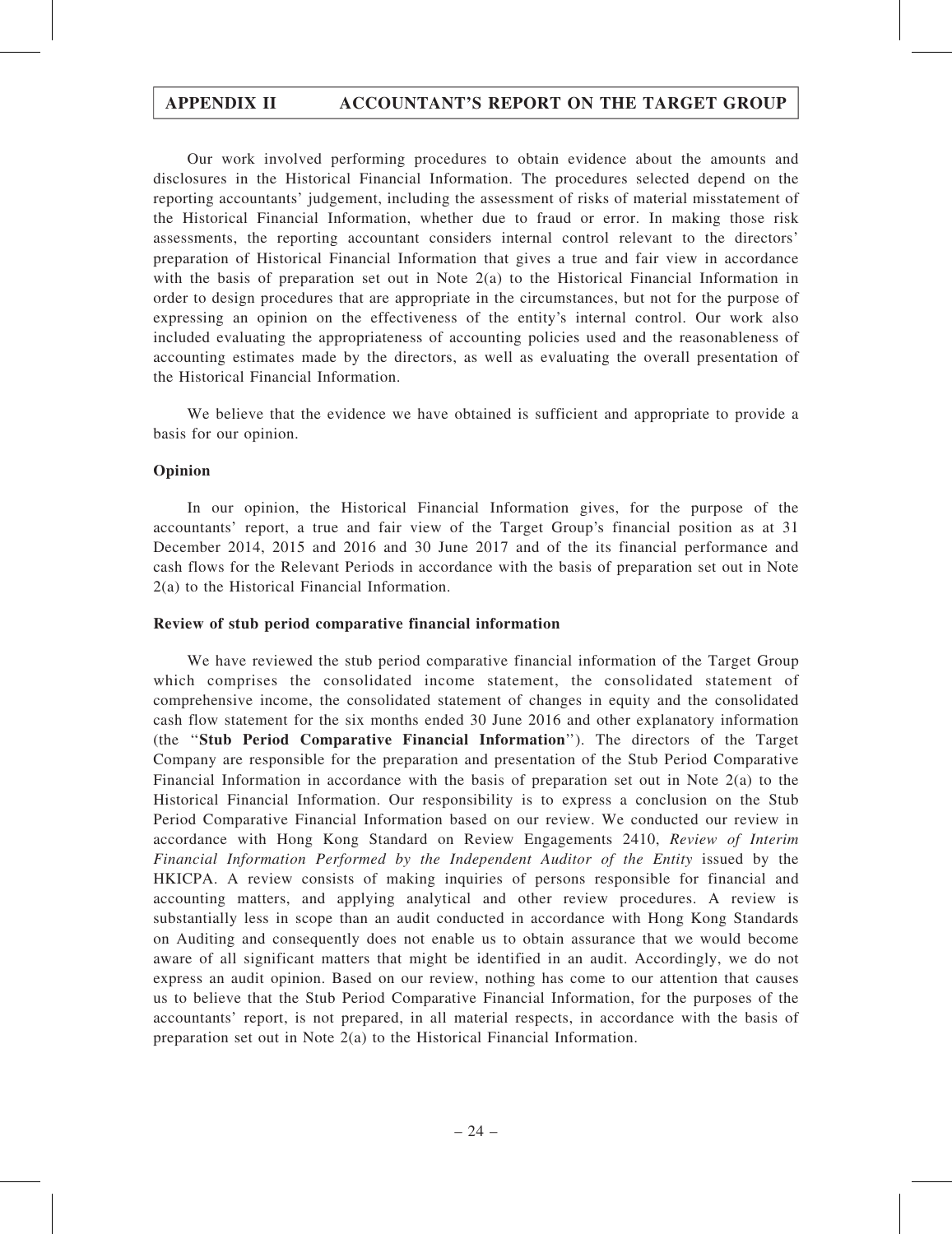## Report on matters under the Rules Governing the Listing of Securities on the Stock Exchange of Hong Kong Limited and the Companies (Winding Up and Miscellaneous Provision) Ordinance

#### Adjustments

In preparing the Historical Financial Information, no adjustments to the Underlying Financial Statements as defined on page 26 have been made.

#### Dividends

We refer to Note 16(b) to the Historical Financial Information of the Target Group which contain information about the dividends paid by Dartina in respect of the Relevant Periods.

KPMG Certified Public Accountants Hong Kong

19 December 2017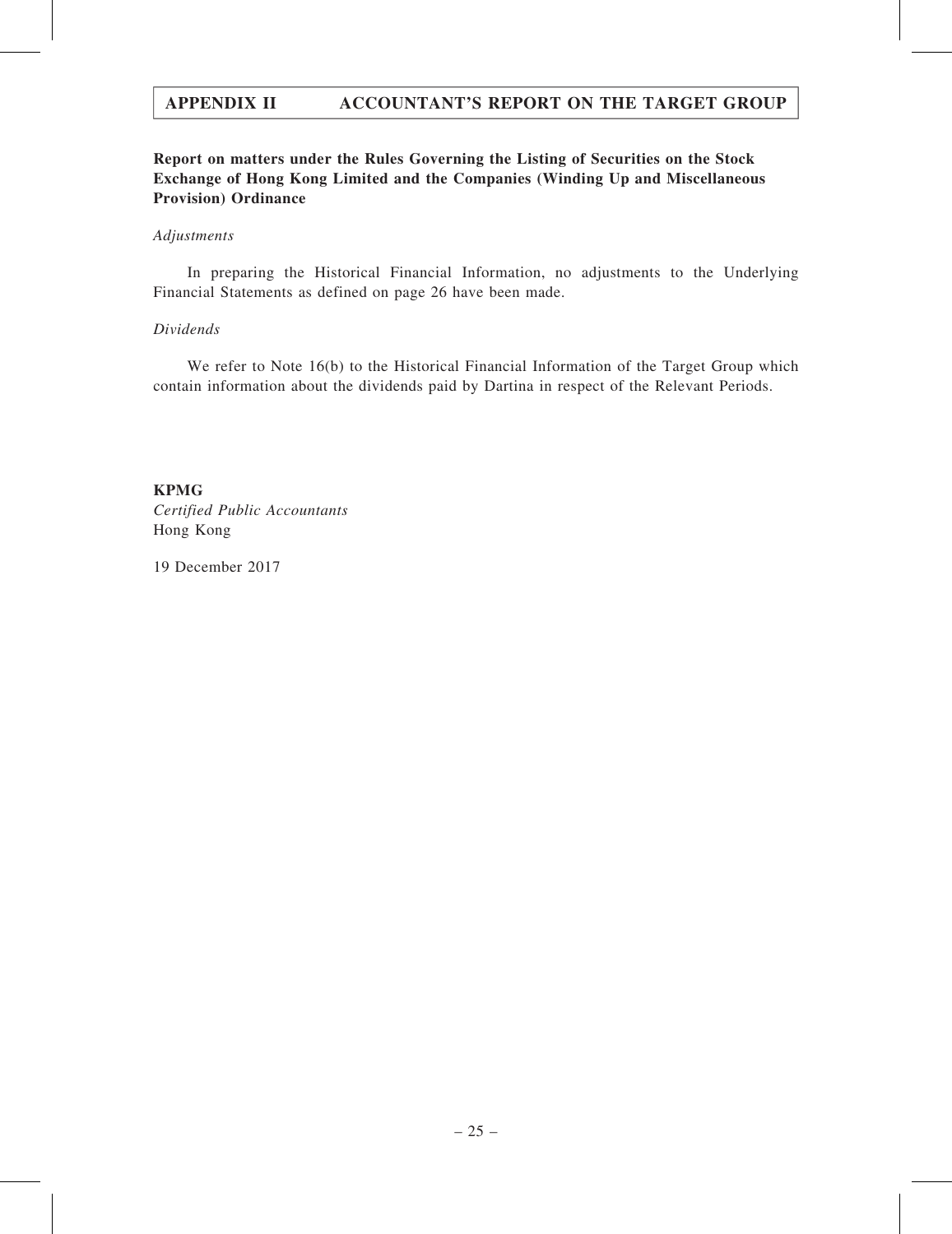#### HISTORICAL FINANCIAL INFORMATION OF THE TARGET GROUP

#### Preparation of Historical Financial Information

Set out below is the Historical Financial Information of the Target Group which forms an integral part of this accountants' report.

The financial statements of the Target Group for the Relevant Periods, on which the Historical Financial Information is based, were audited by us in accordance with Hong Kong Standard on Auditing issued by the HKICPA (''Underlying Financial Statements'').

The Historical Financial Information is presented in Hong Kong Dollars (''HK\$'') and all values are rounded to the nearest thousand ("HK\$'000") except when otherwise indicated.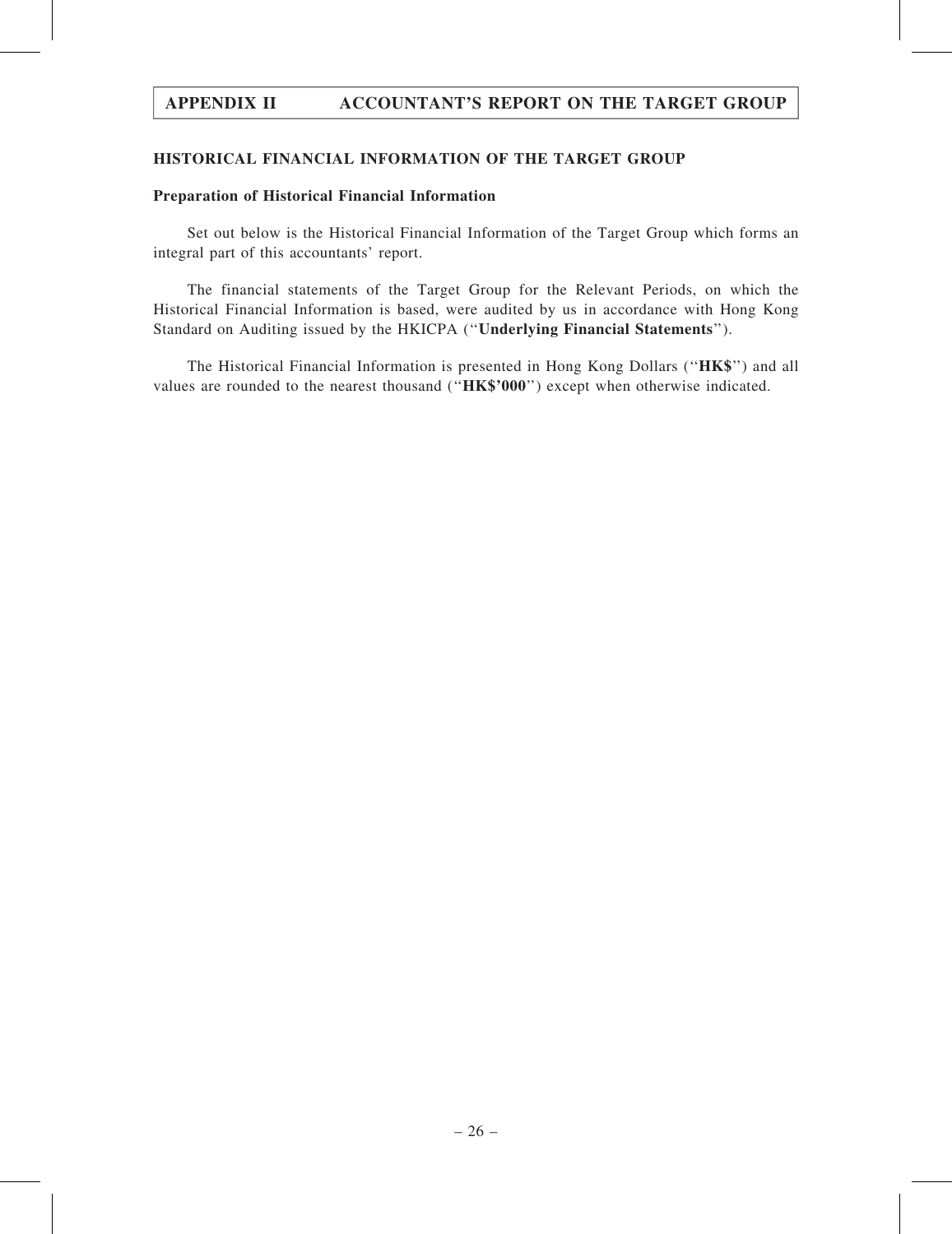## A HISTORICAL FINANCIAL INFORMATION OF THE TARGET GROUP

### 1 Consolidated income statements

|                                     |                |                        |            |            | Six months ended |            |
|-------------------------------------|----------------|------------------------|------------|------------|------------------|------------|
|                                     |                | Year ended 31 December |            |            | 30 June          |            |
|                                     | Section B      | 2014                   | 2015       | 2016       | 2016             | 2017       |
|                                     | Note           | HK\$'000               | HK\$'000   | HK\$'000   | HK\$'000         | HK\$'000   |
|                                     |                |                        |            |            | (Unaudited)      |            |
| Revenue                             | $\mathfrak{Z}$ | 785,812                | 793,232    | 800,263    | 411,456          | 407,056    |
| Cost of sales                       |                | (295, 465)             | (312, 482) | (318, 226) | (161, 961)       | (157, 723) |
| Gross profit                        |                | 490,347                | 480,750    | 482,037    | 249,495          | 249,333    |
| Other revenue                       | 5(a)           | 16,718                 | 13,874     | 15,894     | 8,552            | 7,722      |
| Other net (loss)/income             | 5(b)           | (683)                  | 1,215      | (683)      | (1,107)          | (71)       |
| Selling and distribution costs      |                | (342, 812)             | (311,809)  | (311, 634) | (156, 607)       | (155, 548) |
| General and administrative expenses |                | (34,776)               | (33, 772)  | (37, 120)  | (18, 415)        | (17, 248)  |
| Other operating expenses            |                | (3,009)                | (3,953)    | (1,057)    | (836)            | (706)      |
| Profit from operations              |                | 125,785                | 146,305    | 147,437    | 81,082           | 83,482     |
| Finance costs                       | 6(a)           | (3,027)                | (4,700)    | (3,209)    | (1,675)          | (1,689)    |
| Profit before taxation              | 6              | 122,758                | 141,605    | 144,228    | 79,407           | 81,793     |
| Income tax                          | 7              | (19, 032)              | (22,765)   | (25, 872)  | (12, 887)        | (13, 568)  |
| Profit for the year/period          |                | 103,726                | 118,840    | 118,356    | 66,520           | 68,225     |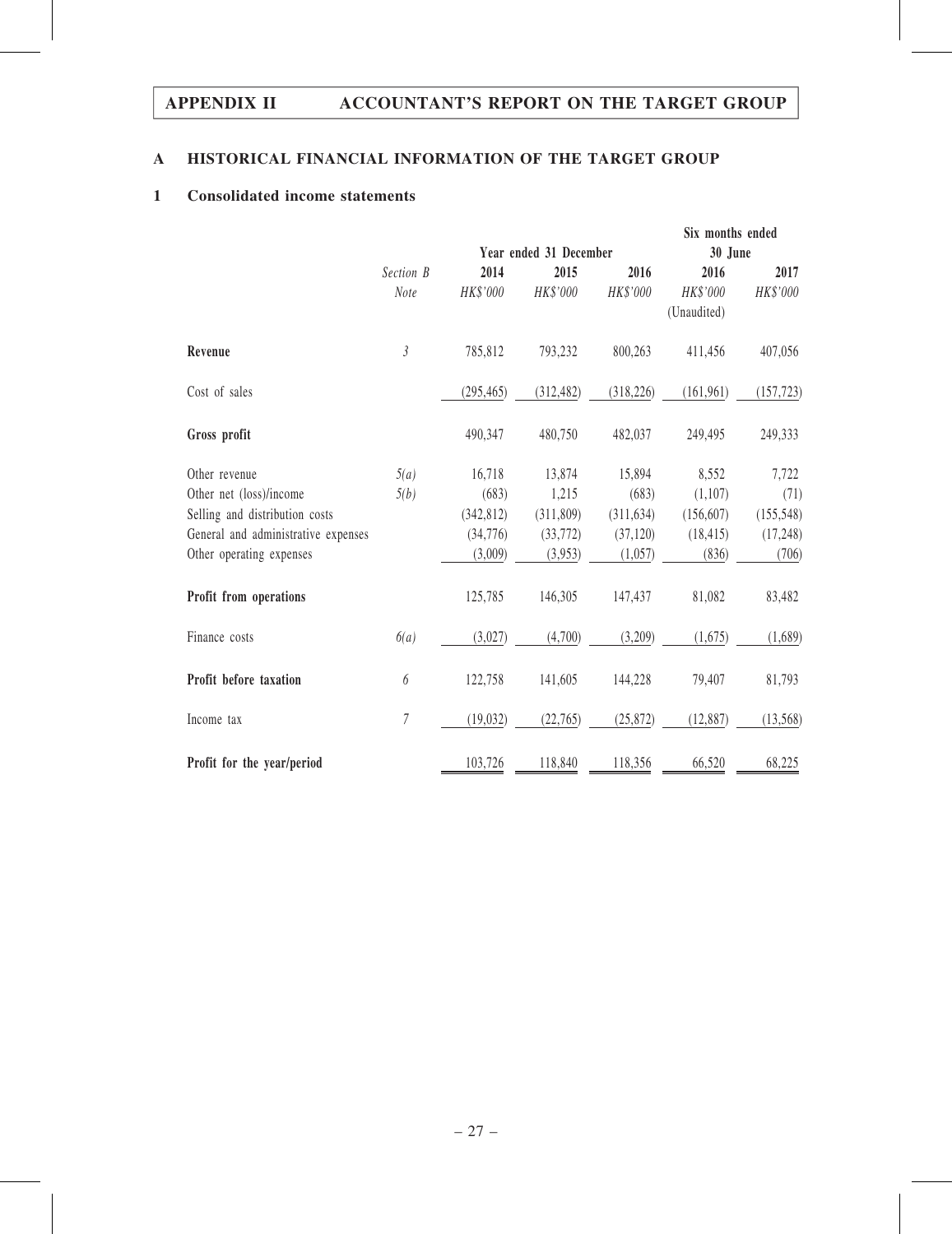# 2 Consolidated statements of comprehensive income

|                                                                                   | <b>Year ended 31 December</b> |           |          | Six months ended<br>30 June    |          |  |
|-----------------------------------------------------------------------------------|-------------------------------|-----------|----------|--------------------------------|----------|--|
|                                                                                   | 2014<br>2015<br>2016          |           |          | 2016                           | 2017     |  |
|                                                                                   | HK\$'000                      | HK\$'000  | HK\$'000 | <i>HK\$'000</i><br>(Unaudited) | HK\$'000 |  |
| Profit for the year/period                                                        | 103,726                       | 118,840   | 118,356  | 66,520                         | 68,225   |  |
| Other comprehensive income<br>for the year:                                       |                               |           |          |                                |          |  |
| Item that may be reclassified<br>subsequently to profit or loss:                  |                               |           |          |                                |          |  |
| Exchange differences on<br>translation of financial<br>statements of subsidiaries |                               |           |          |                                |          |  |
| outside Hong Kong                                                                 | (9,362)                       | (16, 446) | 729      | 11,684                         | 7,968    |  |
| Total comprehensive income for                                                    |                               |           |          |                                |          |  |
| the year/period                                                                   | 94,364                        | 102,394   | 119,085  | 78,204                         | 76,193   |  |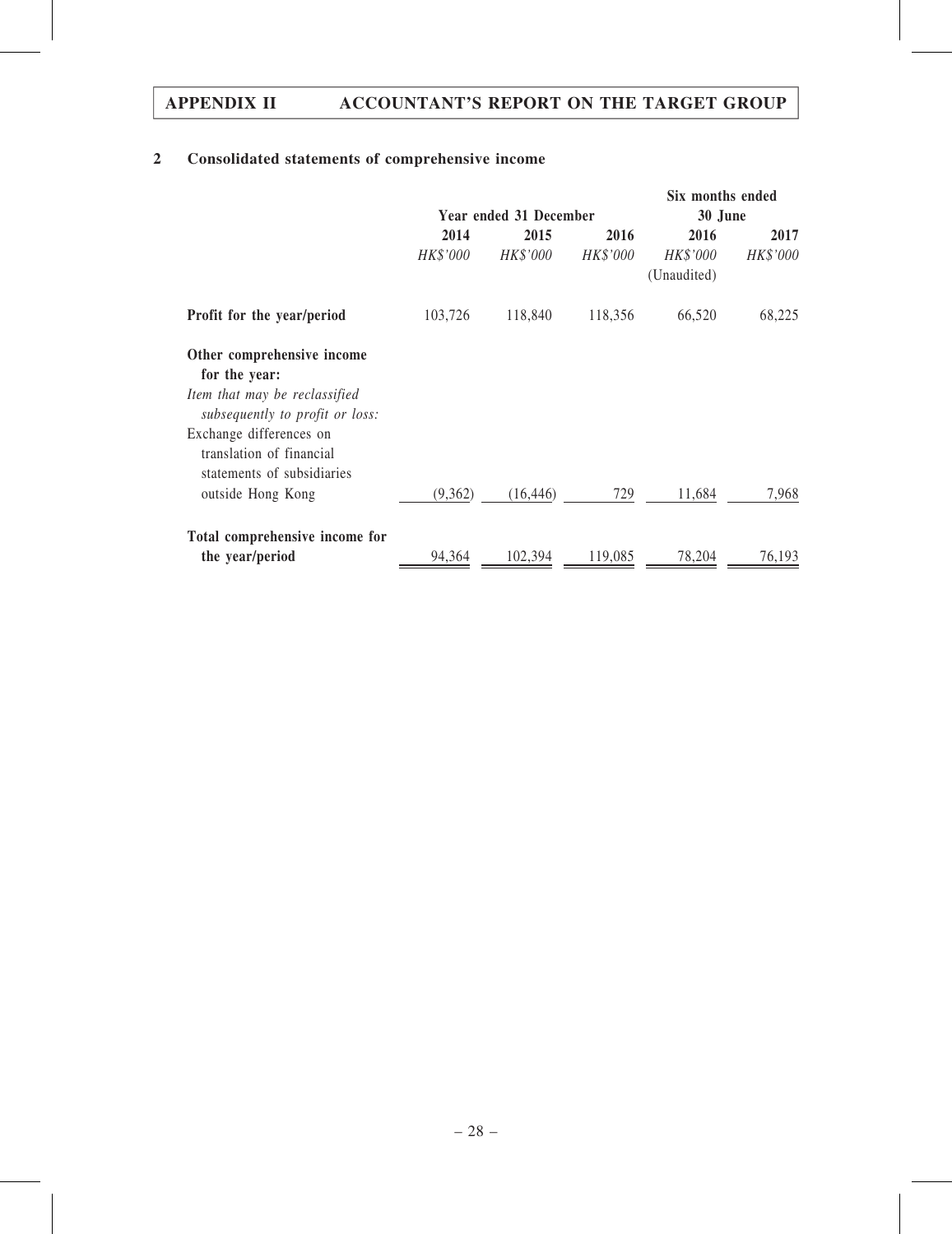## 3 Consolidated statements of financial position

|                                             |                   |          |           |            | As at     |
|---------------------------------------------|-------------------|----------|-----------|------------|-----------|
|                                             | As at 31 December |          |           |            | 30 June   |
|                                             | Section B         | 2014     | 2015      | 2016       | 2017      |
|                                             | Note              | HK\$'000 | HK\$'000  | HK\$'000   | HK\$'000  |
| Non-current assets                          |                   |          |           |            |           |
| Other property, plant and equipment         | 11                | 301,709  | 267,846   | 240,671    | 252,114   |
| Leasehold land                              | 11                | 125,650  | 115,570   | 111,749    | 116,992   |
| Other receivables, deposits and prepayments | 15                | 12,460   | 11,929    | 14,169     | 17,657    |
|                                             |                   | 439,819  | 395,345   | 366,589    | 386,763   |
| <b>Current</b> assets                       |                   |          |           |            |           |
| Inventories                                 | 14                | 1,837    | 2,477     | 2,392      | 2,484     |
| Film rights                                 | 13                | 690      | 1,096     | 2,801      | 61        |
| Trade receivables                           | 15                | 23,890   | 30,552    | 25,752     | 21,206    |
| Other receivables, deposits and prepayments | 15                | 4,212    | 4,640     | 3,078      | 5,431     |
| Derivative financial instruments            | 18                |          | 463       |            |           |
| Deposits and cash                           | 19                | 225,124  | 198,866   | 91,738     | 152,063   |
|                                             |                   | 255,753  | 238,094   | 125,761    | 181,245   |
| <b>Current liabilities</b>                  |                   |          |           |            |           |
| Bank loans                                  | 17                | 44,100   | 54,800    | 107,400    | 14,150    |
| Derivative financial instruments            | 18                | 647      |           | 290        | 259       |
| Trade payables                              | 20                | 72,562   | 59,008    | 47,494     | 64,534    |
| Other payables and accrued charges          | 20                | 158,955  | 139,768   | 89,928     | 102,101   |
| Deferred revenue                            | 21                | 54,626   | 52,441    | 66,017     | 69,716    |
| Taxation payable                            | 22                | 20,381   | 25,644    | 29,081     | 17,560    |
|                                             |                   | 351,271  | 331,661   | 340,210    | 268,320   |
| Net current liabilities                     |                   | (95,518) | (93, 567) | (214, 449) | (87, 075) |
| Total assets less current liabilities       |                   | 344,301  | 301,778   | 152,140    | 299,688   |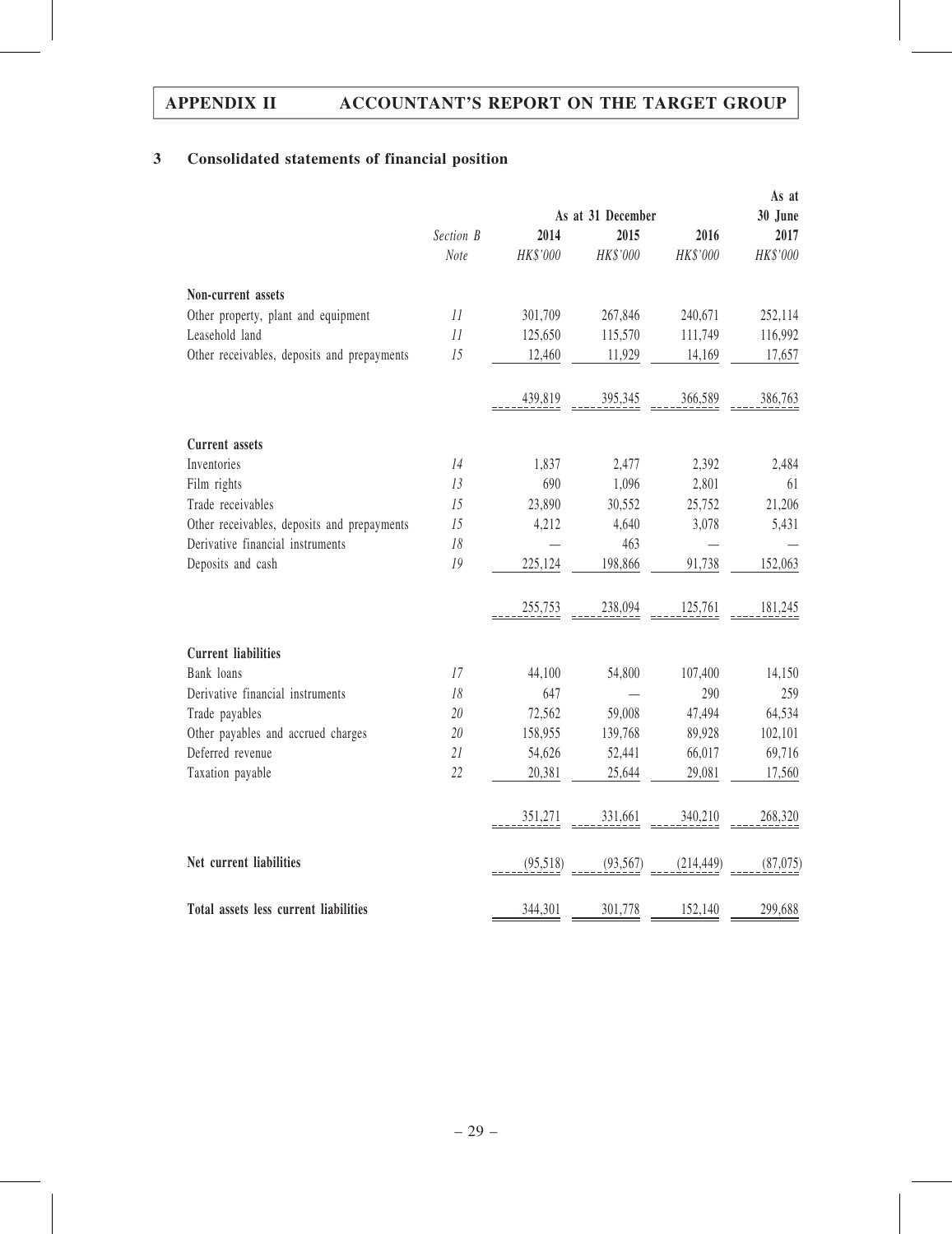|                             |                   |          |          |          | As at    |  |  |
|-----------------------------|-------------------|----------|----------|----------|----------|--|--|
|                             | As at 31 December |          |          |          |          |  |  |
|                             | Section B         | 2014     | 2015     | 2016     | 2017     |  |  |
|                             | <b>Note</b>       | HK\$'000 | HK\$'000 | HK\$'000 | HK\$'000 |  |  |
| Non-current liabilities     |                   |          |          |          |          |  |  |
| Bank loans                  | 17                | 132,300  | 68,500   |          | 127,350  |  |  |
| Other payables              | 20                | 962      | 2,372    | 1,694    | 2,928    |  |  |
| Deferred tax liabilities    | 22                | 26,371   | 25,784   | 23,920   | 25,721   |  |  |
|                             |                   | 159,633  | 96,656   | 25,614   | 155,999  |  |  |
| <b>NET ASSETS</b>           |                   | 184,668  | 205,122  | 126,526  | 143,689  |  |  |
| <b>CAPITAL AND RESERVES</b> |                   |          |          |          |          |  |  |
| Share capital               |                   | 31,200   | 31,200   | 31,200   | 31,200   |  |  |
| Reserves                    |                   | 153,468  | 173,922  | 95,326   | 112,489  |  |  |
| <b>TOTAL EQUITY</b>         |                   | 184,668  | 205,122  | 126,526  | 143,689  |  |  |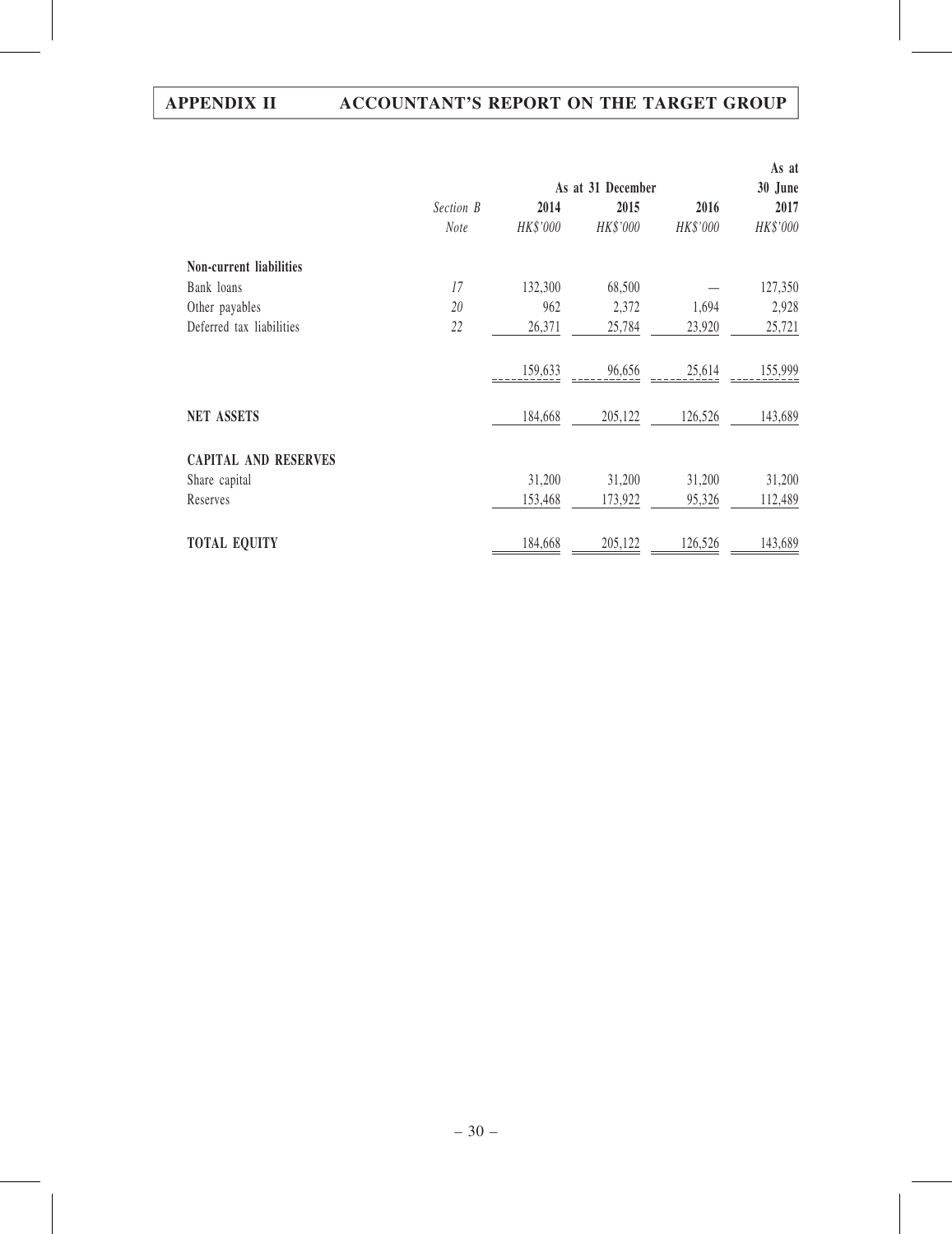## 4 Consolidated statements of changes in equity

|                                                 | <b>Share</b><br>capital<br>(Note $16(c)$ )<br>HK\$'000 | <b>Exchange</b><br>reserve<br>(Note 16(d))<br>HK\$'000 | <b>Retained</b><br>profits<br>HK\$'000 | <b>Total</b><br>HK\$'000 |
|-------------------------------------------------|--------------------------------------------------------|--------------------------------------------------------|----------------------------------------|--------------------------|
|                                                 |                                                        |                                                        |                                        |                          |
| <b>Balance at 1 January 2014</b>                | 31,200                                                 | 49,543                                                 | 252,085                                | 332,828                  |
| Profit for the year                             |                                                        |                                                        | 103,726                                | 103,726                  |
| Other comprehensive income<br>Dividend declared |                                                        | (9,362)                                                | (242, 524)                             | (9, 362)<br>(242, 524)   |
| <b>Balance at 31 December 2014</b>              | 31,200                                                 | 40,181                                                 | 113,287                                | 184,668                  |
| <b>Balance at 1 January 2015</b>                | 31,200                                                 | 40,181                                                 | 113,287                                | 184,668                  |
| Profit for the year                             |                                                        |                                                        | 118,840                                | 118,840                  |
| Other comprehensive income                      |                                                        | (16, 446)                                              |                                        | (16, 446)                |
| Dividend declared                               |                                                        |                                                        | (81,940)                               | (81, 940)                |
| <b>Balance at 31 December 2015</b>              | 31,200                                                 | 23,735                                                 | 150,187                                | 205,122                  |
| <b>Balance at 1 January 2016</b>                | 31,200                                                 | 23,735                                                 | 150,187                                | 205,122                  |
| Profit for the year                             |                                                        |                                                        | 118,356                                | 118,356                  |
| Other comprehensive income                      |                                                        | 729                                                    |                                        | 729                      |
| Dividend declared                               |                                                        |                                                        | (197, 681)                             | (197, 681)               |
| <b>Balance at 31 December 2016</b>              | 31,200                                                 | 24,464                                                 | 70,862                                 | 126,526                  |
| <b>Balance at 1 January 2016</b>                | 31,200                                                 | 23,735                                                 | 150,187                                | 205,122                  |
| Profit for the period                           |                                                        |                                                        | 66,520                                 | 66,520                   |
| Other comprehensive income                      |                                                        | 11,684                                                 |                                        | 11,684                   |
| Balance at 30 June 2016                         |                                                        |                                                        |                                        |                          |
| (Unaudited)                                     | 31,200                                                 | 35,419                                                 | 216,707                                | 283,326                  |
| <b>Balance at 1 January 2017</b>                | 31,200                                                 | 24,464                                                 | 70,862                                 | 126,526                  |
| Profit for the period                           |                                                        |                                                        | 68,225                                 | 68,225                   |
| Other comprehensive income                      |                                                        | 7,968                                                  |                                        | 7,968                    |
| Dividend declared                               |                                                        |                                                        | (59,030)                               | (59,030)                 |
| Balance at 30 June 2017                         | 31,200                                                 | 32,432                                                 | 80,057                                 | 143,689                  |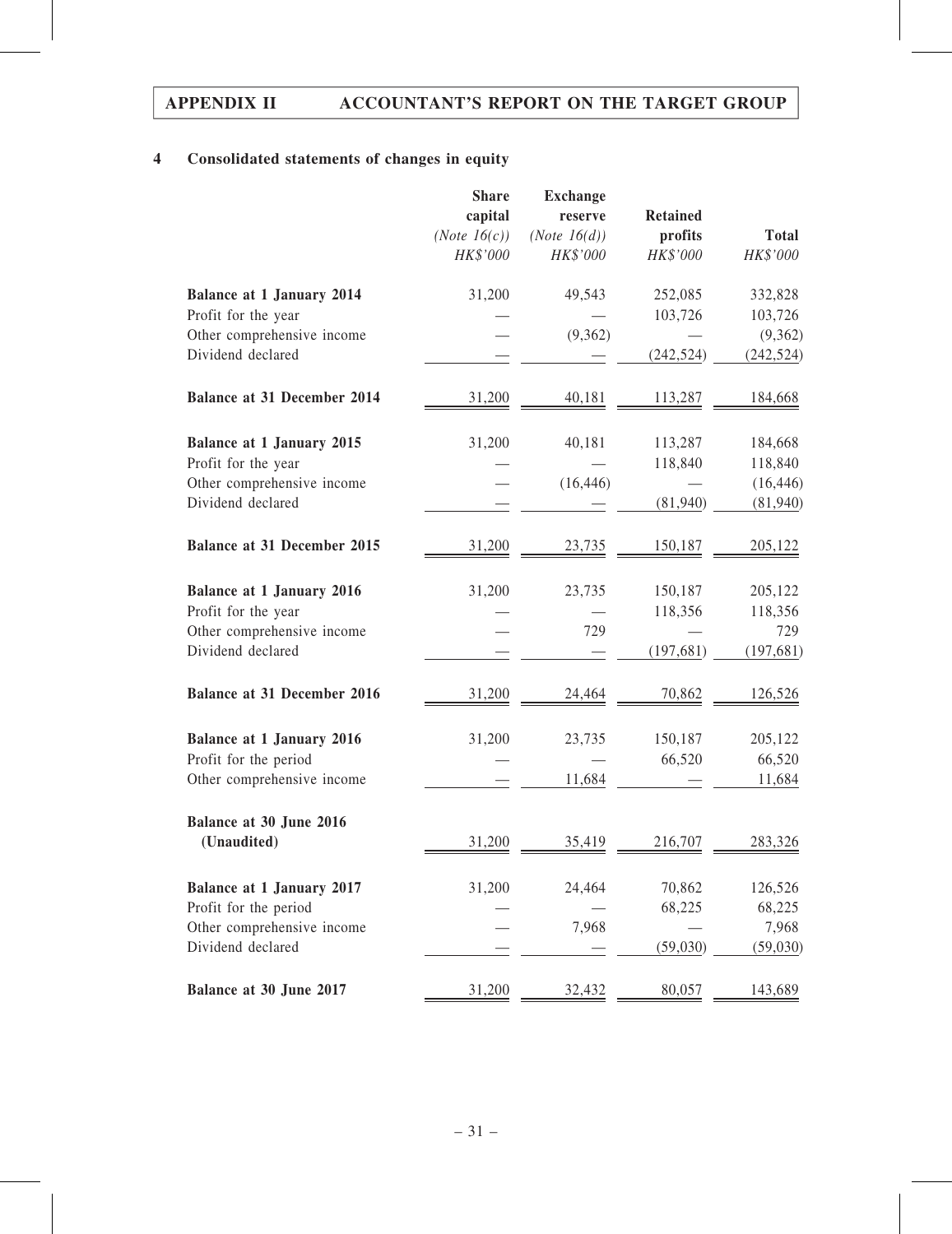## 5 Consolidated cash flow statements

|                                       |      |                        |          | Six months ended |             |           |
|---------------------------------------|------|------------------------|----------|------------------|-------------|-----------|
|                                       |      | Year ended 31 December |          |                  | 30 June     |           |
|                                       |      | 2014                   | 2015     | 2016             | 2016        | 2017      |
|                                       | Note | HK\$'000               | HK\$'000 | HK\$'000         | HK\$'000    | HK\$'000  |
|                                       |      |                        |          |                  | (Unaudited) |           |
| Operating activities                  |      |                        |          |                  |             |           |
| Profit before taxation                |      | 122,758                | 141,605  | 144,228          | 79,407      | 81,793    |
| Adjustments for:                      |      |                        |          |                  |             |           |
| Depreciation of property, plant       |      |                        |          |                  |             |           |
| and equipment                         | 6(c) | 52,076                 | 45,732   | 50,324           | 24,012      | 22,902    |
| Write-off of property, plant and      |      |                        |          |                  |             |           |
| equipment                             | 6(c) | 3,038                  | 3,953    | 1,123            | 338         | 22        |
| Impairment of film rights             | 6(c) | 1,669                  | 1,387    | 1,817            | 1,900       | 2,531     |
| Gain on disposal of property,         |      |                        |          |                  |             |           |
| plant and equipment                   | 5(b) | (91)                   |          |                  |             |           |
| Finance costs                         | 6(a) | 3,027                  | 4,700    | 3,209            | 1,675       | 1,689     |
| Interest income                       | 5(a) | (13)                   | (16)     | (14)             | (7)         | (7)       |
| Net change in fair value of           |      |                        |          |                  |             |           |
| derivative financial                  |      |                        |          |                  |             |           |
| instruments                           | 5(b) | 673                    | (1,100)  | 775              | 935         | (46)      |
| Operating profit before changes in    |      |                        |          |                  |             |           |
| working capital                       |      | 183,137                | 196,261  | 201,462          | 108,260     | 108,884   |
| (Increase)/decrease in inventories    |      | (156)                  | (788)    | 37               | 97          | 37        |
| Decrease in film rights               |      | 21,412                 | 12,011   | 8,817            | 8,947       | 8,201     |
| Decrease/(increase) in trade          |      |                        |          |                  |             |           |
| receivables                           |      | 3,921                  | (7,609)  | 4,808            | 15,039      | 5,810     |
| Decrease/(increase) in other          |      |                        |          |                  |             |           |
| receivables, deposits and             |      |                        |          |                  |             |           |
| prepayments                           |      | 9,491                  | (1,022)  | (1,215)          | 515         | (4, 732)  |
| Increase/(decrease) in trade payables |      | 5,524                  | (7, 912) | (9,080)          | (2,040)     | 23,598    |
| Increase/(decrease) in other payables |      |                        |          |                  |             |           |
| and accrued charges                   |      | 21,211                 | 16,831   | 3,939            | (1, 844)    | (1, 149)  |
| Increase in deferred revenue          |      | 1,108                  | 1,579    | 15,255           | 6,206       | 131       |
|                                       |      |                        |          |                  |             |           |
| Cash generated from operations        |      | 245,648                | 209,351  | 224,023          | 135,180     | 140,780   |
| Interest received                     |      | 13                     | 16       | 14               | 7           | 7         |
| Finance costs paid                    |      | (2,800)                | (4, 839) | (3,906)          | (1,877)     | (1,327)   |
| Overseas tax paid                     |      | (33, 756)              | (14,665) | (23, 156)        | (11, 745)   | (25, 883) |
| Net cash generated from operating     |      |                        |          |                  |             |           |
| activities                            |      | 209,105                | 189,863  | 196,975          | 121,565     | 113,577   |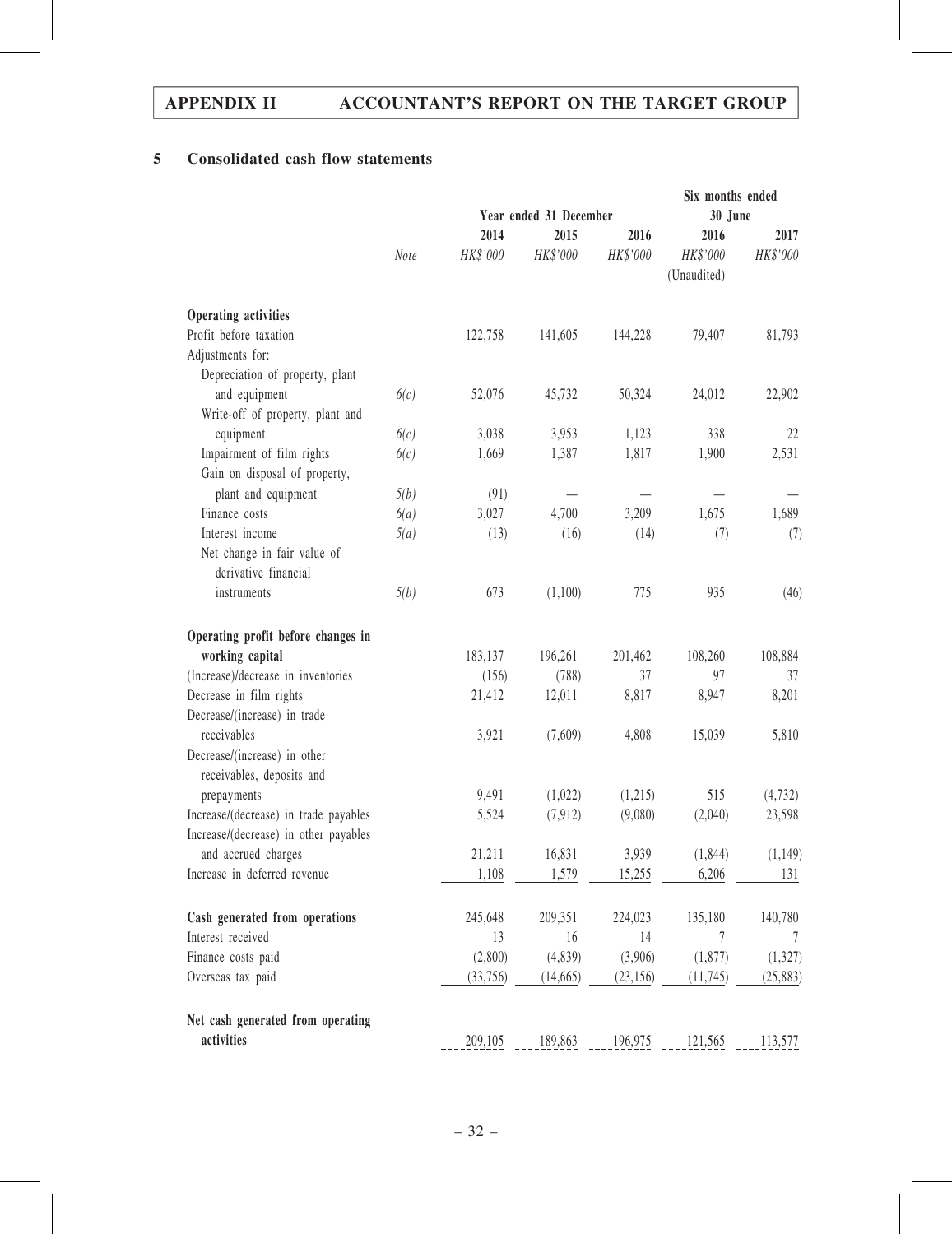|                                                                                  |       | Year ended 31 December |                  |                  | Six months ended<br>30 June     |                  |
|----------------------------------------------------------------------------------|-------|------------------------|------------------|------------------|---------------------------------|------------------|
|                                                                                  | Note  | 2014<br>HK\$'000       | 2015<br>HK\$'000 | 2016<br>HK\$'000 | 2016<br>HK\$'000<br>(Unaudited) | 2017<br>HK\$'000 |
| Investing activities<br>Payment for the purchase of                              |       |                        |                  |                  |                                 |                  |
| property, plant and equipment                                                    |       | (90, 035)              | (34, 354)        | (27, 148)        | (20,611)                        | (20,627)         |
| Payment for acquisition of film<br>rights<br>Proceeds from disposal of property, |       | (22,665)               | (13,398)         | (12, 783)        | (11,251)                        | (7, 423)         |
| plant and equipment                                                              |       | 91                     |                  |                  |                                 |                  |
| Net cash used in investing<br>activities                                         |       | (112,609)              | (47, 752)        | (39, 931)        | (31,862)                        | (28,050)         |
|                                                                                  |       |                        |                  |                  |                                 |                  |
| <b>Financing activities</b><br>Draw down of bank loans                           |       | 183,300                |                  | 42,000           |                                 | 138,500          |
| Repayment of bank loans                                                          |       |                        | (42,375)         | (56,000)         | (28,100)                        | (110, 800)       |
| Dividends paid                                                                   |       | (161, 380)             | (111, 019)       | (249, 746)       | (52,065)                        | (59,030)         |
| Net cash generated from/(used in)                                                |       |                        |                  |                  |                                 |                  |
| financing activities                                                             |       | 21,920                 | (153, 394)       | (263, 746)       | (80, 165)                       | (31, 330)        |
| Net increase/(decrease) in cash<br>and cash equivalents                          |       | 118,416                | (11, 283)        | (106, 702)       | 9,538                           | 54,197           |
| Cash and cash equivalents at                                                     |       |                        |                  |                  |                                 |                  |
| beginning of the year/period                                                     |       | 115,703                | 225,124          | 198,866          | 198,866                         | 91,738           |
| Effect of foreign exchange rate<br>changes                                       |       | (8,995)                | (14, 975)        | (426)            | (2,549)                         | 6,128            |
| Cash and cash equivalents at the                                                 |       |                        |                  |                  |                                 |                  |
| end of year/period                                                               | 19(a) | 225,124                | 198,866          | 91,738           | 205,855                         | 152,063          |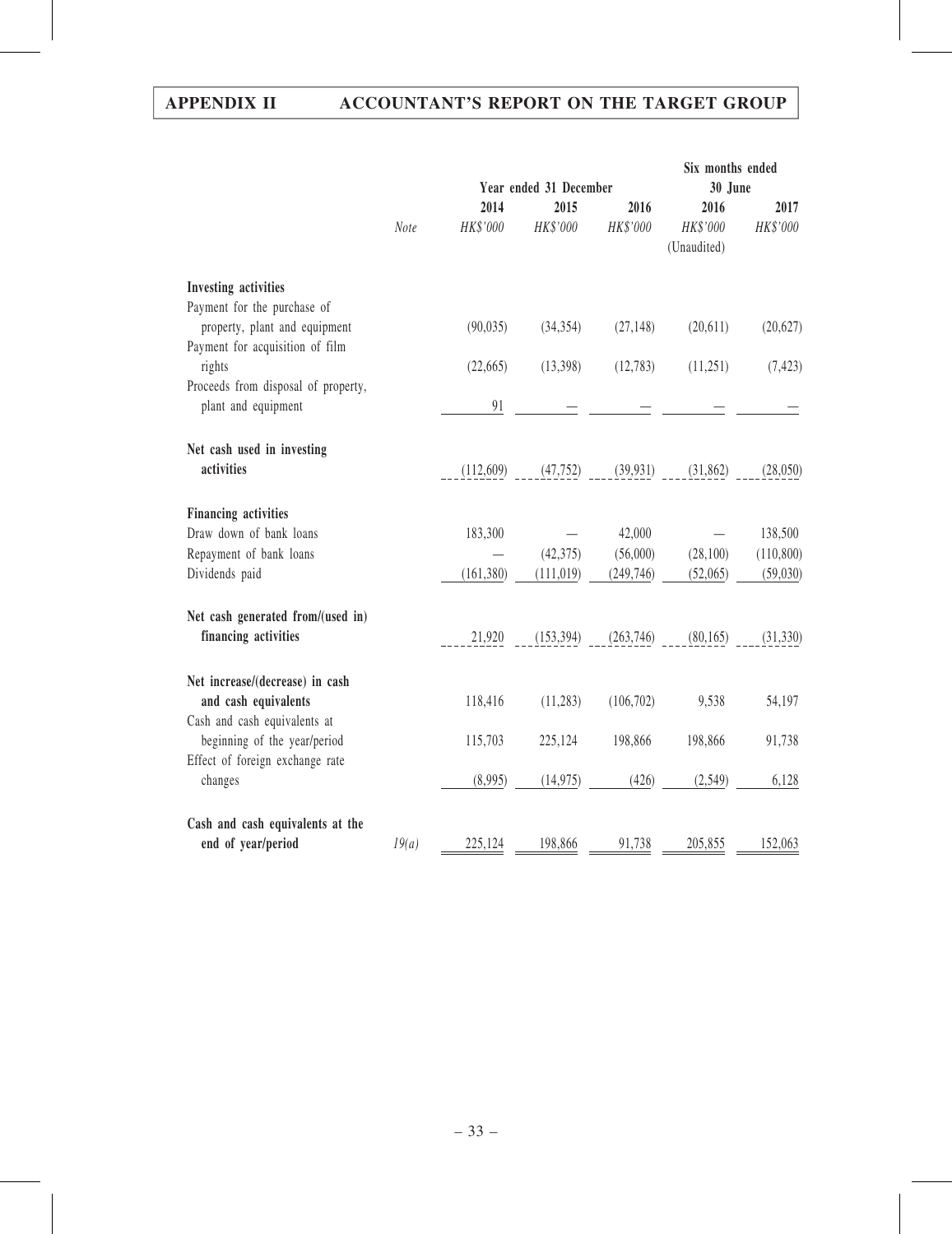#### B NOTES TO THE HISTORICAL FINANCIAL INFORMATION OF THE TARGET **GROUP**

#### 1 General information

The Target Company was incorporated in Hong Kong on 7 July 1989 under Hong Kong Companies Ordinance. The registered office of the Target Company is located at 24/F, Capital Centre, 151 Gloucester Road, Wan Chai, Hong Kong.

The Target Company is an investment holding company and other group companies are principally engaged in the theatre operation, distribution of motion pictures and investment holding in Singapore.

#### 2 Significant accounting policies

#### (a) Statement of compliance and basis of preparation

The Historical Financial Information set out in this report has been prepared in accordance with all applicable Hong Kong Financial Reporting Standards ("HKFRSs"), which collective term includes all applicable individual Hong Kong Financial Reporting Standards, Hong Kong Accounting Standards and Interpretations issued by the Hong Kong Institute of Certified Public Accountants (the "HKICPA"), accounting principles generally accepted in Hong Kong and the requirements of the Hong Kong Companies Ordinance. The Historical Financial Information also complies with the applicable disclosure provisions of the Rules Governing the Listing of Securities on The Stock Exchange of Hong Kong Limited. Further details of the significant accounting policies adopted are set out in the remainder of this Section B.

The HKICPA has issued a number of new and revised HKFRSs. For the purpose of preparing this Historical Financial Information, the Target Group has adopted all applicable new and revised HKFRSs to the Relevant Periods, except for any new standards or interpretations that are not yet effective for the accounting period beginning 1 January 2017. The revised and new accounting standards and interpretations issued but not yet effective for the accounting year beginning 1 January 2017 are set out in note 29.

The Historical Financial Information is presented in Hong Kong dollar (''HK\$''), which is the Target Company's functional currency. Each entity comprising the Target Group determines its own functional currency.

The measurement basis used in the preparation of the Historical Financial Information is the historical cost basis except that derivative financial instruments are stated at their fair value as set out in note 2(d).

The accounting policies set out below have been applied consistently to all periods presented in the Historical Financial Information.

The Stub Period Comparative Financial Information for the six months ended 30 June 2016 has been prepared in accordance with the same basis and accounting policies adopted in respect of the Historical Financial Information.

As at 30 June 2017, the Target Group had net current liabilities of HK\$87,075,000, of which HK\$69,716,000 were deferred revenue. The directors of the Target Company are of the opinion that the Target Group will have sufficient working capital to meet its financial obligations as and when they fall due for the next twelve months from the end of the reporting period given that:

- (i) the unutilised banking facilities available to the Target Group amounted to approximately HK\$84,900,000 will not be expiring before 30 June 2018; and
- (ii) the Target Group is able to generate positive operating cash flows.

Accordingly, the directors of the Target Company are of the opinion that it is appropriate to prepare the Historical Financial Information on a going concern basis.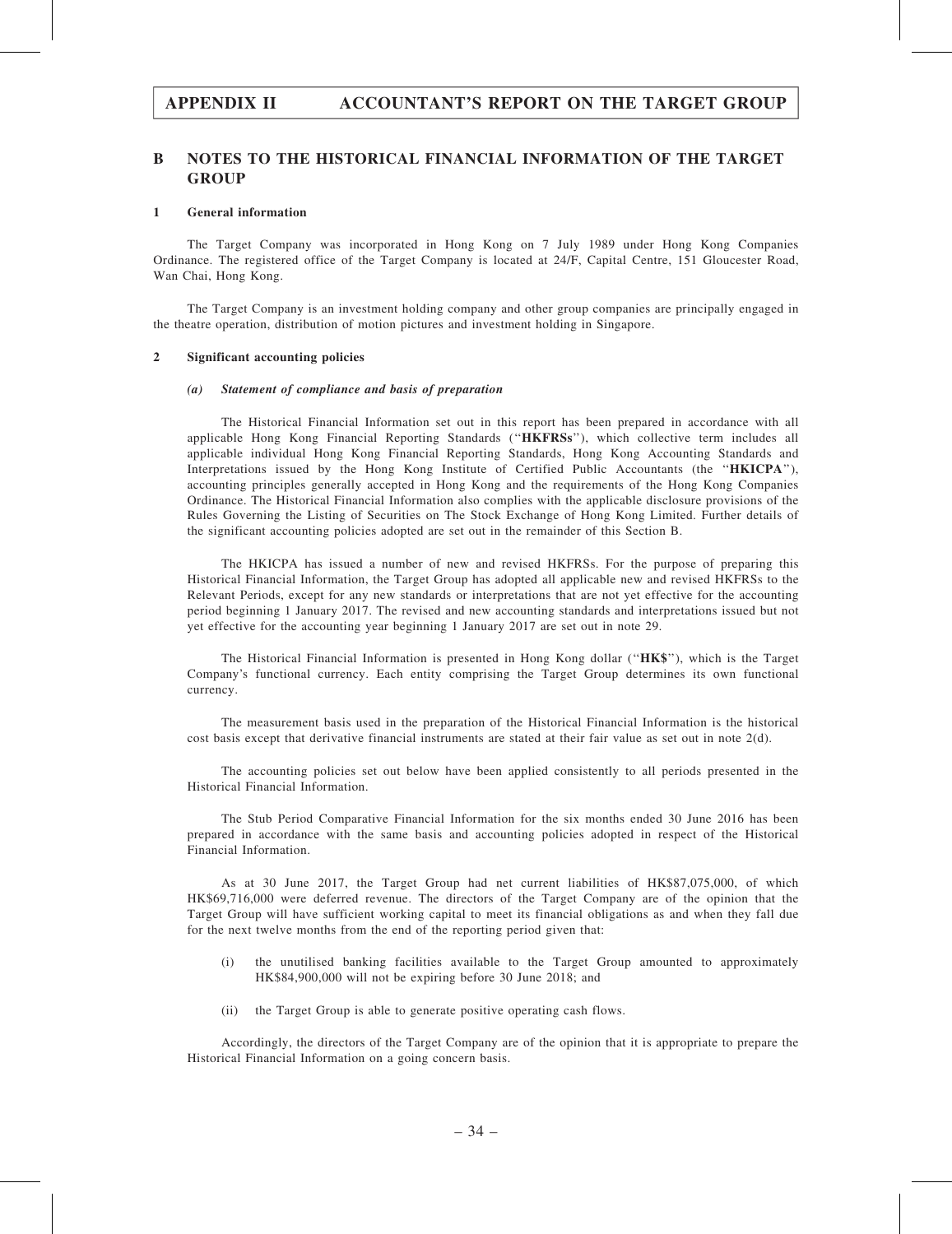#### (b) Accounting judgments and estimates

Judgments made by management in the application of HKFRSs that have significant effect on the Historical Financial Information and major sources of estimation uncertainty are discussed in note 28.

#### (c) Subsidiaries

Subsidiaries are entities controlled by the Target Group. The Target Group controls an entity when it is exposed, or has rights, to variable returns from its involvement with the entity and has the ability to affect those returns through its power over the entity. When assessing whether the Target Group has power, only substantive right (held by the Target Group and other parties) are considered.

The financial information of the subsidiaries are included in the Historical Financial Information from the date that control commences until the date that control ceases. Intra-group balances, transactions and cash flows and any unrealised profits arising from intra-group transactions are eliminated in full in preparing the Historical Financial Information. Unrealised losses resulting from intra-group transactions are eliminated in the same way as unrealised gains but only to the extent that there is no evidence of impairment.

Changes in the Target Group's interests in a subsidiary that do not result in a loss of control are accounted for as equity transactions, whereby adjustments are made to the amounts of controlling and noncontrolling interest within consolidated equity to reflect the change in relative interests, but no adjustments are made to goodwill and no gain or loss is recognised.

When the Target Group loses control of a subsidiary, it is accounted for as a disposal of the entire interest in that subsidiary, with a resulting gain or loss being recognised in profit or loss. Any interest retained in that former subsidiary at the date when control is lost is recognised at fair value and this amount is regarded as the fair value on initial recognition of a financial asset or, when appropriate, the cost of initial recognition of an investment in an associate or joint venture.

In the Target Company's statement of financial position, investments in subsidiaries are stated at cost less impairment losses (note 2(f)).

#### (d) Derivative financial instruments

Derivative financial instruments are recognised initially at fair value. At the end of each reporting period the fair value is remeasured. The gain or loss on remeasurement to fair value is recognised immediately in profit or loss.

#### (e) Other property, plant and equipment

Property, plant and equipment is stated at cost less accumulated depreciation and impairment losses except for certain leasehold land and buildings, which are stated at their revalued amounts. The revalued amount is the fair value at the date of revaluation less any subsequent accumulated depreciation.

The cost of self-constructed items of property, plant and equipment includes the cost of materials, direct labour, the initial estimate, where relevant, of the costs of dismantling and removing the items and restoring the site on which they are located, and an appropriate proportion of production overheads and borrowings costs.

In prior years certain leasehold land and buildings were revalued to their fair value. In preparing this Historical Financial Information, advantage has been taken of the traditional provisions set out in paragraph 80(AA) of HKAS 16, Property, plant and equipment issued by the HKICPA, with the effect that these leasehold land and buildings have not been revalued to their fair value at the end of the reporting period.

Gains or losses arising from the retirement or disposal of an item of property, plant and equipment are determined as the difference between the net disposal proceeds and the carrying amount of the item and are recognised in profit or loss on the date of retirement or disposal. Any related revaluation surplus is transferred from the revaluation reserve to retained profits and is not classified to profit or loss.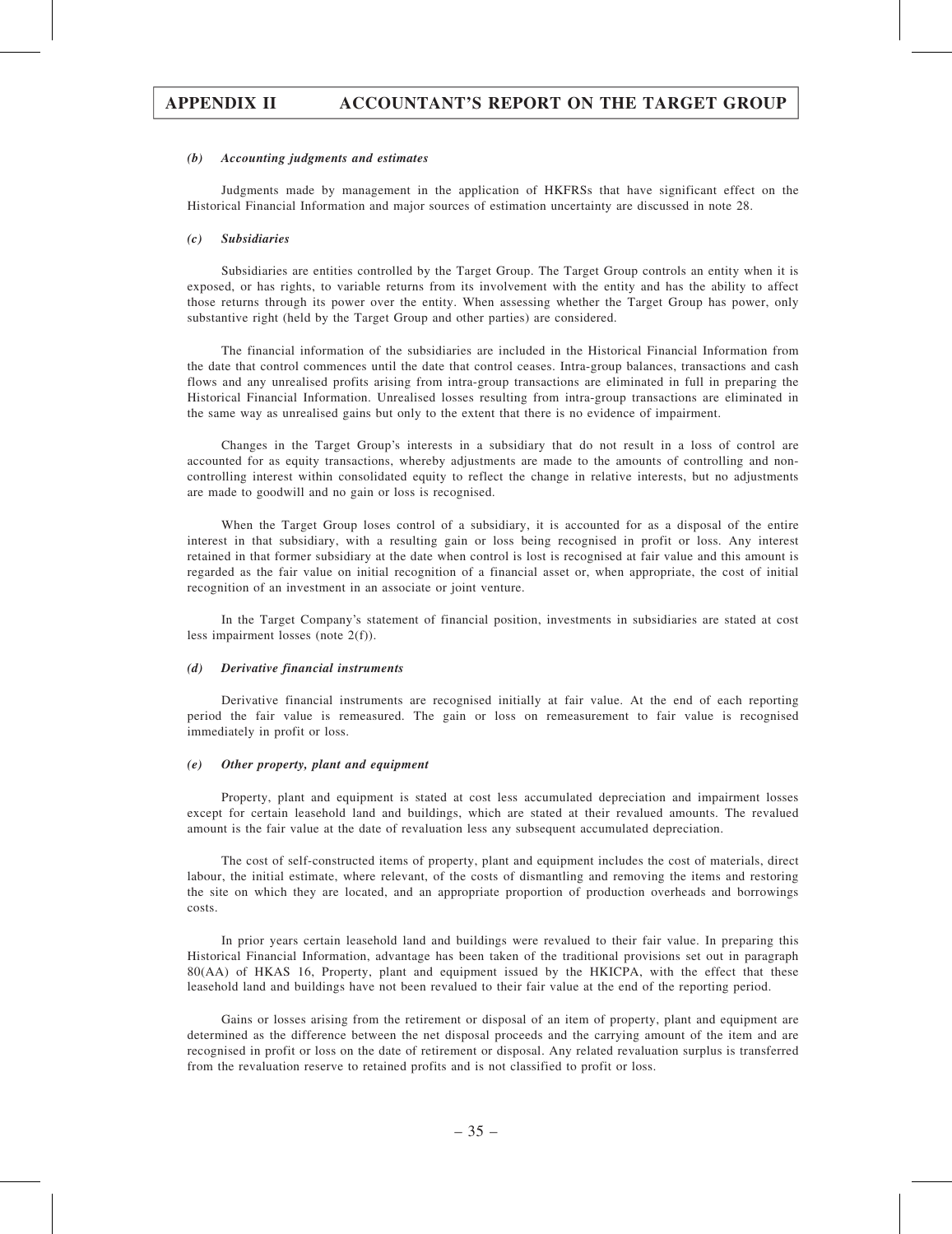Depreciation is calculated to write off the cost of items of property, plant and equipment, less their estimated residual value, if any, using the straight line method over their estimated useful lives as follows:

| Leasehold land                               | over the lease term of 94 to 99 years |
|----------------------------------------------|---------------------------------------|
| Leasehold buildings and improvements         | 12 to 40 years                        |
| - Projection equipment                       | 8 to 15 years                         |
| - Plant and equipment                        | 3 to 12 years                         |
| Floor coverings                              | 5 years                               |
| Construction-in-progress is not depreciated. |                                       |
|                                              |                                       |

Both the useful life of an asset and its residual value, if any, are reviewed annually.

#### (f) Impairment of assets

Internal and external sources of information are reviewed at the end of each reporting period to identify indications that property, plant and equipment, film rights and investments in subsidiaries in the Target Company's statement of financial position may be impaired or an impairment loss previously recognised no longer exists or may have decreased. If any such indication exists, the asset's recoverable amount is estimated.

— Calculation of recoverable amount

The recoverable amount of an asset is the greater of its fair value less costs of disposal and value in use. In assessing value in use, the estimated future cash flows are discounted to their present value using a pre-tax discount rate that reflects current market assessments of time value of money and the risks specific to the asset. Where an asset does not generate cash inflows largely independent of those from other assets, the recoverable amount is determined for the smallest group of assets that generates cash inflows independently (i.e. a cash-generating unit).

— Recognition of impairment losses

An impairment loss is recognised in profit or loss if the carrying amount of an asset, or the cashgenerating unit to which it belongs, exceeds its recoverable amount.

#### — Reversals of impairment losses

An impairment loss is reversed if there has been a favourable change in the estimates used to determine the recoverable amount.

A reversal of an impairment losses is limited to the asset's carrying amount that would have been determined had no impairment loss been recognised in prior years. Reversals of impairment losses are credited to profit or loss in the year in which the reversals are recognised.

#### (g) Inventories

Inventories are carried at the lower of cost and net realisable value.

Cost is determined using the first-in first-out basis and includes expenditure incurred in acquiring the inventories, and other costs incurred in bringing the inventories to their present location and condition.

Net realisable value is the estimated selling price in the ordinary course of business less the estimated costs of completion and the estimated costs necessary to make the sale.

When inventories are sold, the carrying amount of those inventories is recognised as an expense in the period in which the related revenue is recognised. The amount of any write-down of inventories to net realisable value and all losses of inventories are recognised as an expense in the period the write-down or loss occurs. The amount of any reversal of any write-down of inventories is recognised as a reduction in the amount of inventories recognised as an expense in the period in which the reversal occurs.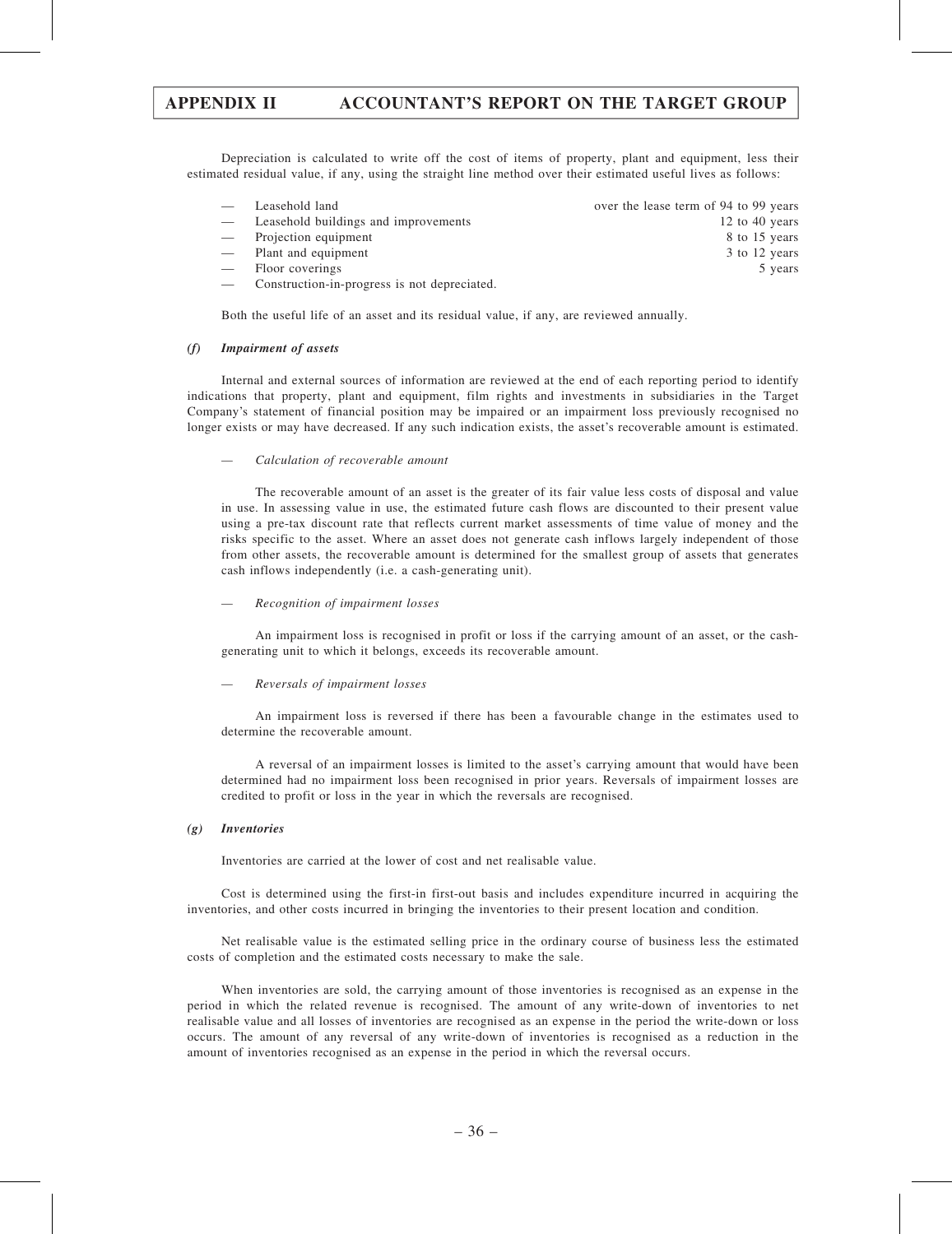#### (h) Film rights

Film rights represent films and television drama series that are stated initially at cost less accumulated amortisation and impairment losses (note 2(f)).

Amortisation of film rights is charged to profit or loss based on the proportion of actual income earned during the year to the total estimated income from the sale of film rights.

#### (i) Trade and other receivables

Trade and other receivables are initially recognised at fair value and thereafter stated at amortised cost using the effective interest method, less allowance for impairment of doubtful debts, except where the receivables are interest-free loans made to related parties without any fixed repayment terms or the effect of discounting would be immaterial. In such cases, the receivables are stated at cost less allowance for impairment of doubtful debts.

Impairment losses for bad and doubtful debts are recognised when there is objective evidence of impairment and are measured as the difference between the carrying amount of the financial asset and the estimated future cash flows, discounted at the asset's original effective interest rate where the effect of discounting is material. Objective evidence of impairment includes observable data that comes to the attention of the Target Group about events that have an impact on the asset's estimated future cash flows such as significant financial difficulty of the debtor.

Impairment losses for receivables whose recovery is considered doubtful but not remote are recorded using an allowance account. When the Target Group is satisfied that recovery is remote, the amount considered irrecoverable is written off against receivable directly and any amounts held in the allowance account relating to that debt are reversed. Subsequent recoveries of amounts previously charged to the allowance account are reversed against the allowance account. Other changes in the allowance account and subsequent recoveries of amounts previously written off directly are recognised in profit or loss.

#### (j) Cash and cash equivalents

Cash and cash equivalents comprise cash at bank and on hand.

#### (k) Trade and other payables

Trade and other payables are initially recognised at fair value and subsequently stated at amortised cost unless the effect of discounting would be immaterial, in which case they are stated at cost.

#### (l) Interest-bearing borrowings

Interest-bearing borrowings are recognised initially at fair value less attributable transaction costs. Subsequent to initial recognition, interest-bearing borrowings are stated at amortised cost with any difference between the amount initially recognised and redemption value being recognised in profit or loss over the period of the borrowings, together with any interest and fees payable, using the effective interest method.

#### (m) Employee benefits

#### Short term employee benefits and contributions to defined contribution retirement plans

Salaries, annual bonuses, paid annual leave, contributions to defined contribution retirement plans and the cost of non-monetary benefits are accrued in the year in which the associated services are rendered by employees. Where payment or settlement is deferred and the effect would be material, these amounts are stated at their present values.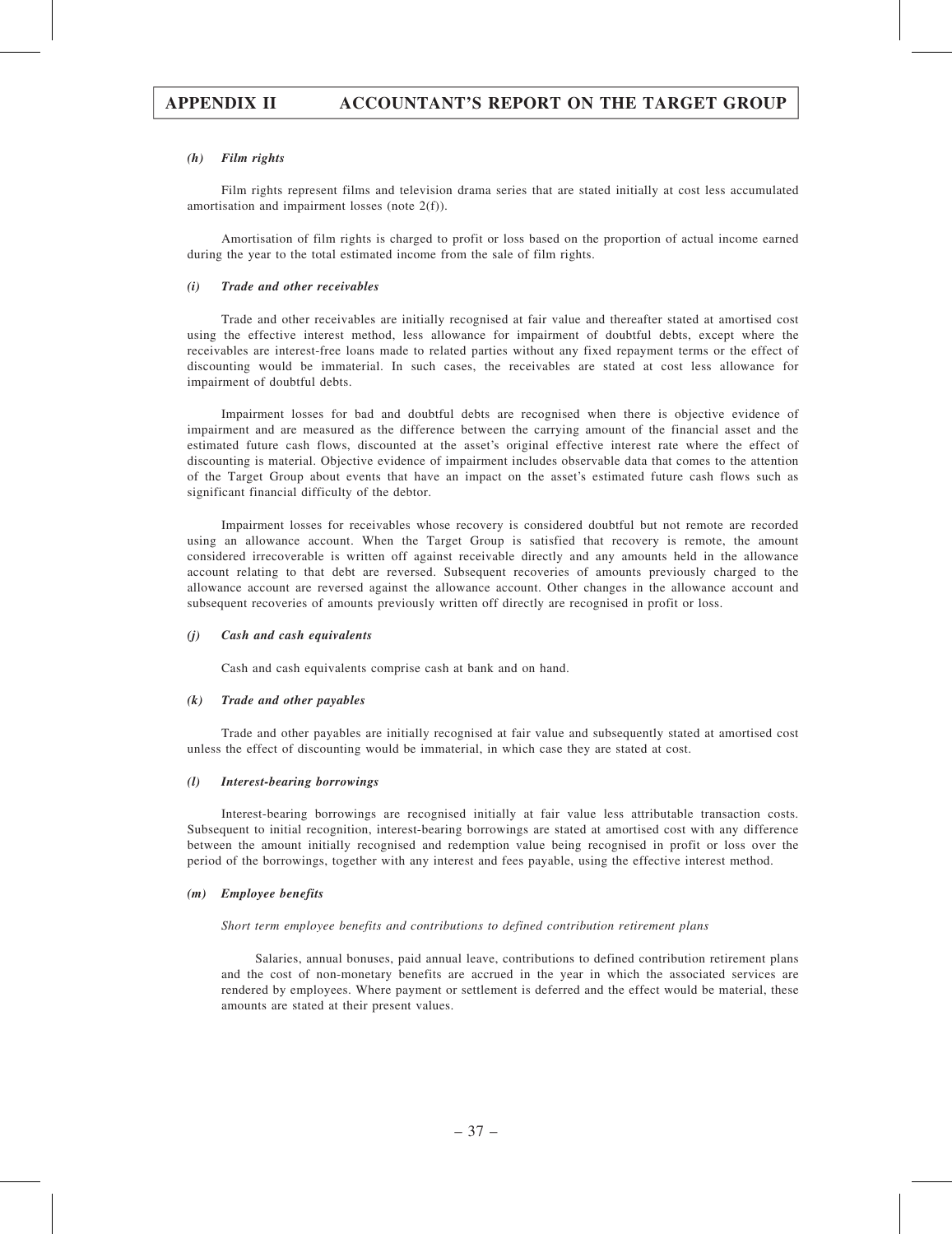#### (n) Income tax

- (i) Income tax for the year comprises current tax and movements in deferred tax assets and liabilities. Current tax and movements in deferred tax assets and liabilities are recognised in profit or loss except to the extent that they relate to items recognised in other comprehensive income or directly in equity, in which case the relevant amounts of tax are recognised in other comprehensive income or directly in equity, respectively.
- (ii) Current tax is the expected tax payable on the taxable income for the year, using tax rates enacted or substantively enacted at the end of the reporting period, and any adjustment to tax payable in respect of previous years.
- (iii) Deferred tax assets and liabilities arise from deductible and taxable temporary differences respectively, being the differences between the carrying amounts of assets and liabilities for financial reporting purposes and their tax bases. Deferred tax assets also arise from unused tax losses and unused tax credits.

Apart from certain limited exceptions, all deferred tax liabilities, and all deferred tax assets to the extent that it is probable that future taxable profits will be available against which the asset can be utilised, are recognised.

The amount of deferred tax recognised is measured based on the expected manner of realisation or settlement of the carrying amount of the assets and liabilities, using tax rates enacted or substantively enacted at the end of the reporting period. Deferred tax assets and liabilities are not discounted.

#### (o) Provisions and contingent liabilities

Provisions are recognised for liabilities of uncertain timing or amount when the Target Group has a legal or constructive obligation arising as a result of a past event, it is probable that an outflow of economic benefits will be required to settle the obligation and a reliable estimate can be made. Where the time value of money is material, provisions are stated at the present value of the expenditure expected to settle the obligation.

Where it is not probable that an outflow of economic benefits will be required, or the amount cannot be estimated reliably, the obligation is disclosed as a contingent liability, unless the probability of outflow of economic benefits is remote. Possible obligations, whose existence will only be confirmed by the occurrence or non-occurrence of one or more future events are also disclosed as contingent liabilities unless the probability of outflow of economic benefits is remote.

#### (p) Revenue recognition

Revenue is measured at the fair value of the consideration received or receivable. Provided it is probable that the economic benefits will flow to the Target Group and the revenue and costs, if applicable, can be measured reliably, revenue is recognised in profit or loss as follows:

#### (i) Cinema operation revenue

Cinema operation revenue is revenue from the sale of cinema tickets which is recognised upon the screening of shows and revenue from the sale of food and beverage which is recognised at the point of sale. Billings in advance, customers' advances and unredeemed vouchers are presented as deferred revenue in the statement of financial position.

#### (ii) Advertising income

Advertising income comprises screen advertising income and media income.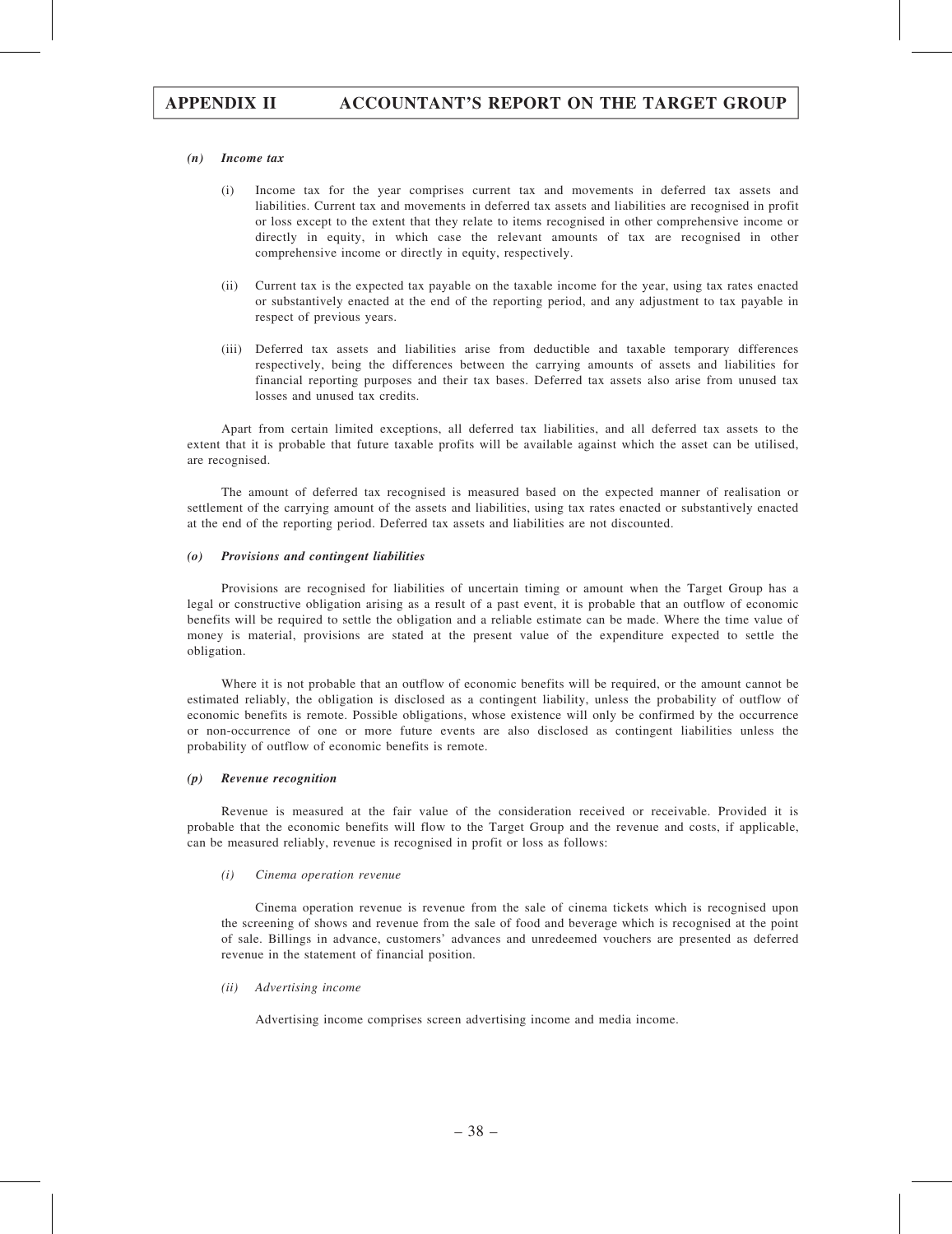Screen advertising income is recognised upon the screening of advertisements over the contract period. Billings in advance for screen advertising are presented as deferred revenue in the statement of financial position.

Media income relates to off-screen advertising income which is recognised over the term of the advertising contract on a straight-line basis and production income from re-formatting of screen advertisements which is recognised upon performance of service to the customers.

(iii) Rental income

Rental income is recognised on a straight-line basis over the lease term.

(iv) Film distribution income

Film distribution income is recognised upon screening of films.

(v) Film royalties

Film royalties arise from the assignment of screening rights to television stations and the granting of rights to manufacture, distribute and sell video cassettes, laser discs, video compact discs and digital video discs. Film royalties are recognised as accrued royalties when the Group's right to receive payment is established.

#### (q) Finance income and finance costs

Interest income is recognised as it accrues in profit or loss, using the effective interest method.

Finance costs comprise interest expense on borrowings and fair value losses on derivative financial instruments that are recognised in profit or loss.

Borrowing costs that are not directly attributable to the acquisition, construction or production of a qualifying asset are recognised in profit or loss using the effective interest method.

#### (r) Translation of foreign currencies

Foreign currency transactions during the Relevant Periods are translated at the foreign exchange rates ruling at the transaction dates. Monetary assets and liabilities denominated in foreign currencies are translated at the foreign exchange rates ruling at the end of the reporting period. Exchange gains and losses are recognised in profit or loss.

Non-monetary assets and liabilities that are measured in terms of historical cost in a foreign currency are translated using the foreign exchange rates ruling at the transaction dates. Non-monetary assets and liabilities denominated in foreign currencies that are stated at fair value are translated using the foreign exchange rates ruling at the dates the fair value was measured.

The results of foreign operations are translated into Hong Kong dollars at the exchange rates approximating the foreign exchange rates ruling at the dates of the transactions. Statement of financial position items, are translated into Hong Kong dollars at the closing foreign exchange rates at the end of the reporting period. The resulting exchange differences are recognised in the other comprehensive income and accumulated separately in equity in the exchange reserve.

On disposal of a foreign operation, the cumulative amount of the exchange differences relating to that foreign operation is reclassified from equity to profit or loss when the profit or loss on disposal is recognised.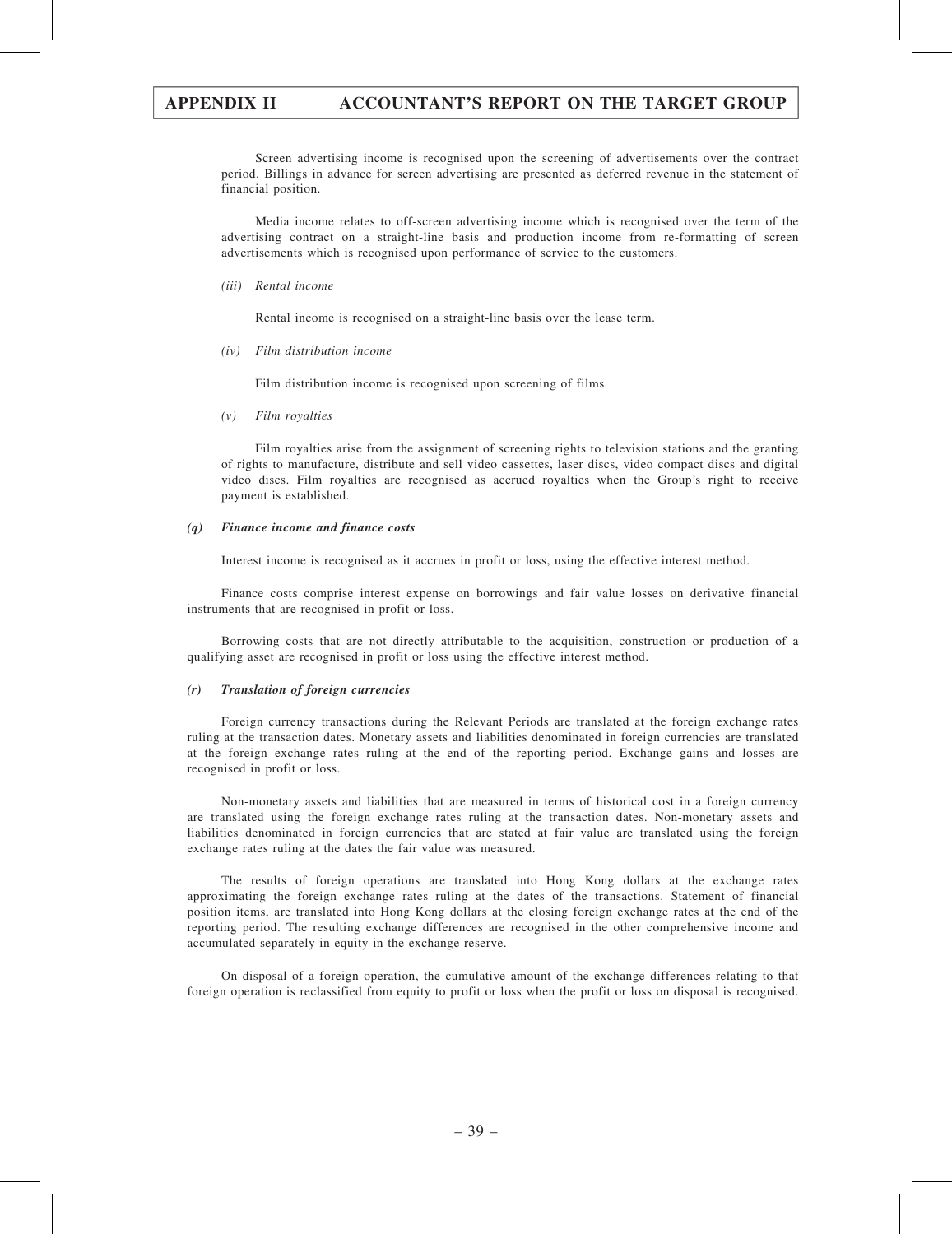#### (s) Related parties

- (1) A person, or a close member of that person's family, is related to the Target Group if that person:
	- (i) has control or joint control over the Target Group;
	- (ii) has significant influence over the Target Group; or
	- (iii) is a member of the key management personnel of the Target Group or the Target Group's parent.
- (2) An entity is related to the Target Group if any of the following conditions applies:
	- (i) The entity and the Target Group are members of the same group (which means that each parent, subsidiary and fellow subsidiary is related to the others).
	- (ii) One entity is an associate or joint venture of the other entity (or an associate or joint venture of a member of a group of which the other entity is a member).
	- (iii) Both entities are joint ventures of the same third party.
	- (iv) One entity is a joint venture of a third entity and the other entity is an associate of the third entity.
	- (v) The entity is a post-employment benefit plan for the benefit of employees of either the Target Group or an entity related to the Target Group.
	- (vi) The entity is controlled or jointly controlled by a person identified in (a).
	- (vii) A person identified in (a)(i) has significant influence over the entity or is a member of the key management personnel of the entity (or of a parent of the entity).
	- (viii) The entity, or any member of a group of which it is a part, provides key management personnel services to the Target Group or to the Target Group's parent.

Close members of the family of a person are those family members who may be expected to influence, or be influenced by, that person in their dealings with the entity.

#### (t) Segment reporting

Operating segments, and the amounts of each segment item reported in the financial statements, are identified from the financial information provided regularly to the Group's most senior executive management for the purpose of allocating resources to, and assessing the performance of, the Group's various lines of business and geographical locations.

Individually material operating segments are not aggregated for financial reporting purposes unless the segments have similar economic characteristics and are similar in respect of the nature of products or provide the services, and the nature of operating processes, the type or class of customers, the methods used to distribute the products or provide the services, and the nature of the regulatory environment. Operating segments which are not individually material may be aggregated if they share a majority of these criteria.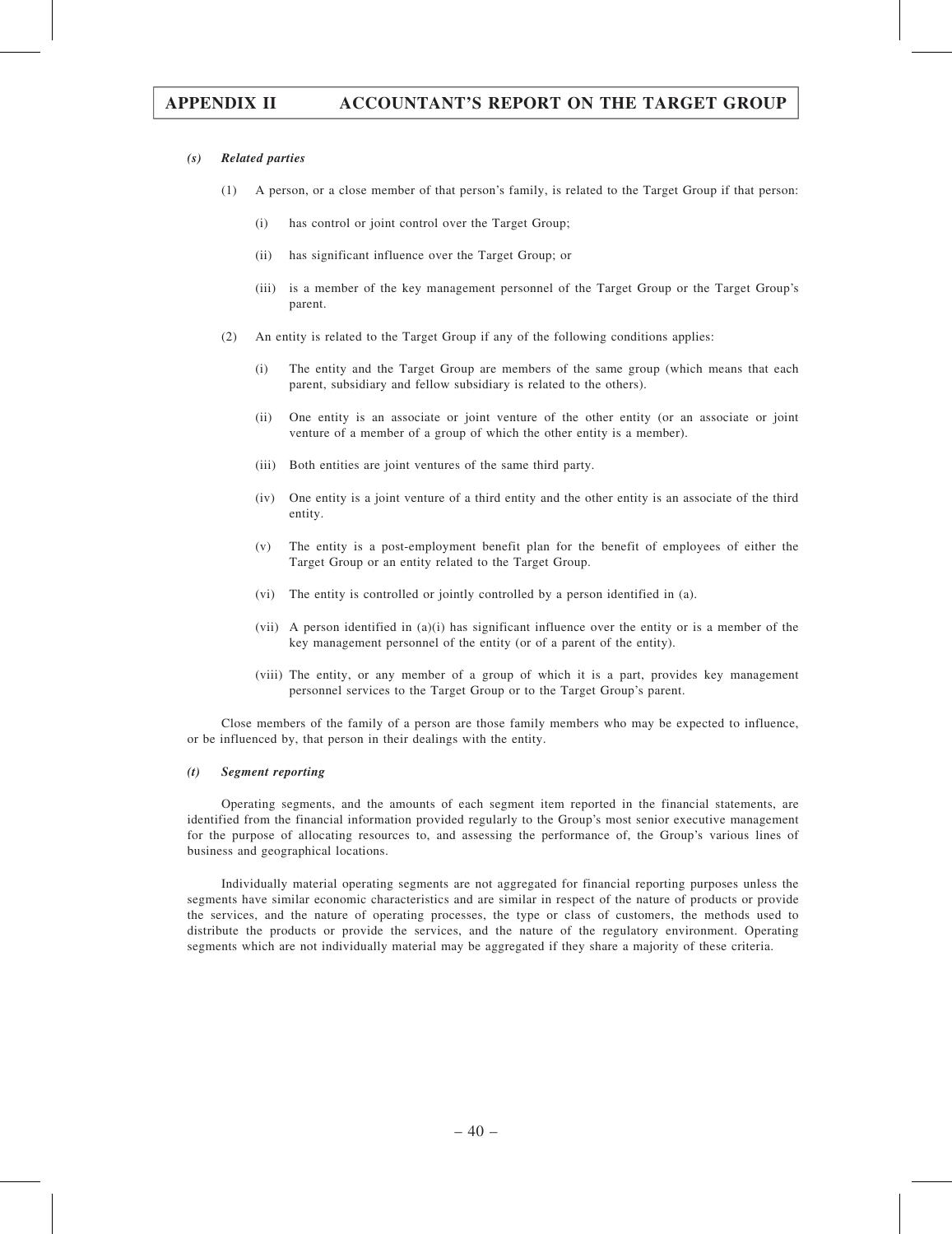#### 3 Revenue

The principal activities of the Target Group are the development, operation and management of cinema multiplexes, film distribution and screen advertising.

The amount of each significant category of revenue is as follows:

|                          | Year ended 31 December | Six months ended 30 June |          |             |          |  |
|--------------------------|------------------------|--------------------------|----------|-------------|----------|--|
|                          | 2014                   | 2015                     | 2016     | 2016        | 2017     |  |
|                          | HK\$'000               | HK\$'000                 | HK\$'000 | HK\$'000    | HK\$'000 |  |
|                          |                        |                          |          | (Unaudited) |          |  |
| Cinema operations        | 727,587                | 712,568                  | 716,630  | 374,569     | 370,848  |  |
| Advertising income       | 49,228                 | 50,232                   | 51,379   | 26,490      | 27,469   |  |
| Film distribution income | 5,256                  | 27,646                   | 30,874   | 9,538       | 7,672    |  |
| Film royalties           | 3,741                  | 2,786                    | 1,380    | 859         | 1,067    |  |
|                          | 785,812                | 793,232                  | 800,263  | 411,456     | 407,056  |  |

The Target Group's customer base is diversified and there is no customer with whom transactions have exceeded 10% of the Target Group's revenue. Details of concentrations of credit risk arising from customers are set out in note 23(a).

#### 4 Segment reporting

The directors of the Target Company are identified as the chief operating decision maker (the "CODM") for the purposes of resource allocation and performance assessment. The Target Group currently operates in film exhibition business, film distribution business and the provision of related advertising services, which is considered to be a single operating segment. A single management team report is provided to the CODM to assess the Target Group's performance and allocate the resources as a whole. Accordingly, no segment information is reported. For the Relevant Periods, all revenue and non-current assets of the Target Group are derived and located in Singapore.

#### 5 Other revenue and other net (loss)/income

#### (a) Other revenue

|                           |          | Year ended 31 December | Six months ended 30 June |                 |          |
|---------------------------|----------|------------------------|--------------------------|-----------------|----------|
|                           | 2014     | 2015<br>2016           |                          | 2016            | 2017     |
|                           | HK\$'000 | HK\$'000               | HK\$'000                 | <b>HK\$'000</b> | HK\$'000 |
|                           |          |                        | (Unaudited)              |                 |          |
| Interest income from bank |          |                        |                          |                 |          |
| deposits                  | 13       | 16                     | 14                       |                 | 7        |
| Miscellaneous income      | 16,705   | 13,858                 | 15,880                   | 8,545           | 7,715    |
|                           | 16,718   | 13,874                 | 15,894                   | 8,552           | 7.722    |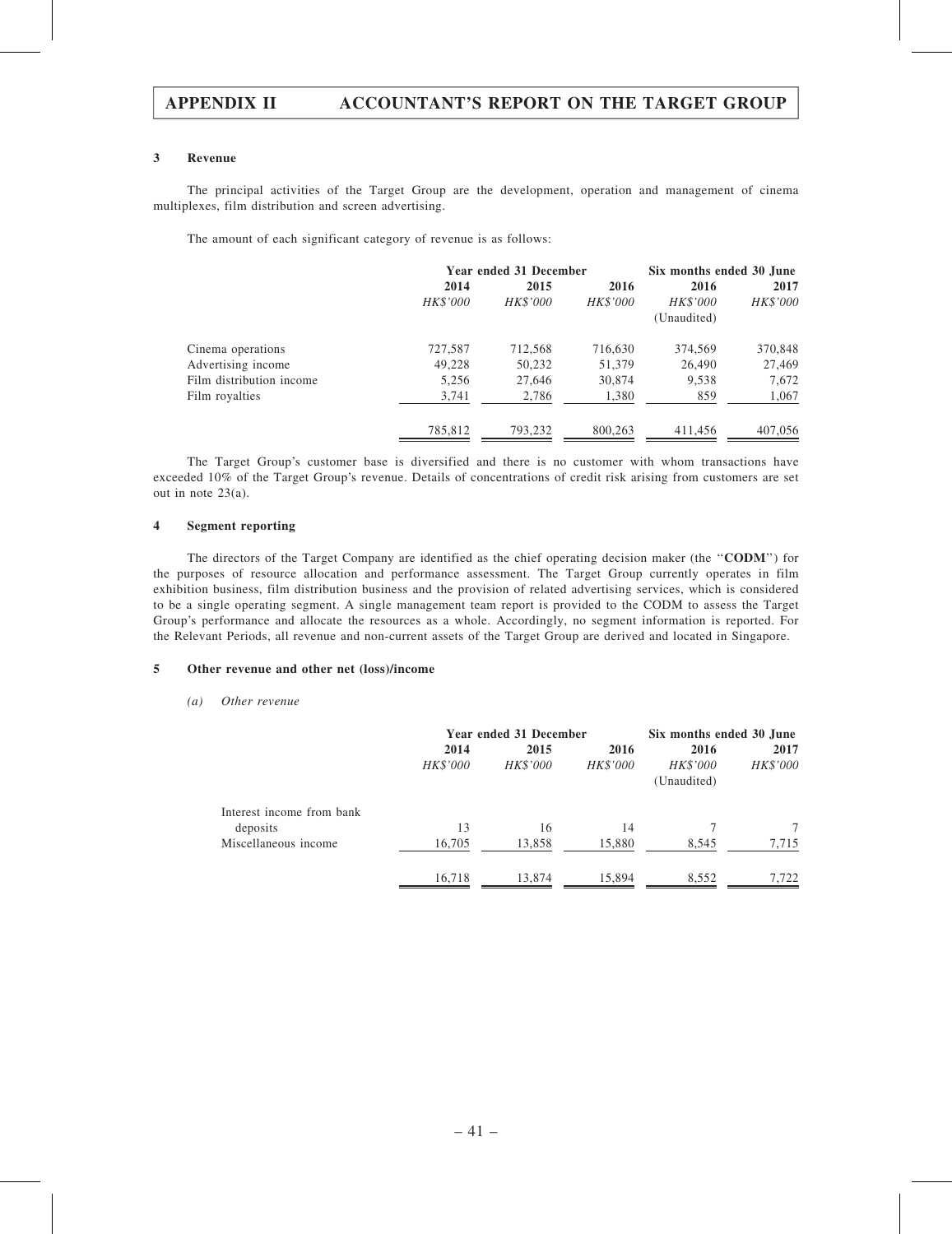## (b) Other net (loss)/income

|                                                     | Year ended 31 December |                 |          | Six months ended 30 June |                 |  |
|-----------------------------------------------------|------------------------|-----------------|----------|--------------------------|-----------------|--|
|                                                     | 2014                   | 2015            | 2016     |                          | 2017            |  |
|                                                     | HK\$'000               | <b>HK\$'000</b> | HK\$'000 | HK\$'000<br>(Unaudited)  | <b>HK\$'000</b> |  |
| Net change in fair value of<br>derivative financial |                        |                 |          |                          |                 |  |
| instrument                                          | (673)                  | 1.100           | (775)    | (935)                    | 46              |  |
| Gain on disposal of property,                       |                        |                 |          |                          |                 |  |
| plant and equipment                                 | 91                     |                 |          |                          |                 |  |
| Exchange differences, net                           | (101)                  | 115             | 92       | (172)                    | (117)           |  |
|                                                     | (683)                  | 1,215           | (683)    | (1,107)                  | (71)            |  |

## 6 Profit before taxation

Profit before taxation is arrived at after charging:

### (a) Finance costs:

|                                                          |          | Year ended 31 December | Six months ended 30 June |                         |          |
|----------------------------------------------------------|----------|------------------------|--------------------------|-------------------------|----------|
|                                                          | 2014     | 2015                   | 2016                     | 2016                    | 2017     |
|                                                          | HK\$'000 | HK\$'000               | HK\$'000                 | HK\$'000<br>(Unaudited) | HK\$'000 |
| Interest expense on financial<br>liabilities measured at |          |                        |                          |                         |          |
| amortised cost                                           | 3,027    | 4,700                  | 3,209                    | 1,675                   | 1,689    |
|                                                          | 3,027    | 4.700                  | 3.209                    | 1.675                   | 1.689    |

## (b) Staff costs:

|                           |          | Year ended 31 December | Six months ended 30 June |                         |                 |
|---------------------------|----------|------------------------|--------------------------|-------------------------|-----------------|
|                           | 2014     | 2015                   |                          | 2016                    | 2017            |
|                           | HK\$'000 | HK\$'000               | <b>HK\$'000</b>          | HK\$'000<br>(Unaudited) | <b>HK\$'000</b> |
| Salaries, wages and other |          |                        |                          |                         |                 |
| benefits                  | 71,329   | 67.625                 | 69.616                   | 35,449                  | 34,838          |
| Contributions to defined  |          |                        |                          |                         |                 |
| contribution plans        | 10,416   | 10,395                 | 10,849                   | 5,497                   | 5,330           |
|                           | 81,745   | 78,020                 | 80,465                   | 40,946                  | 40,168          |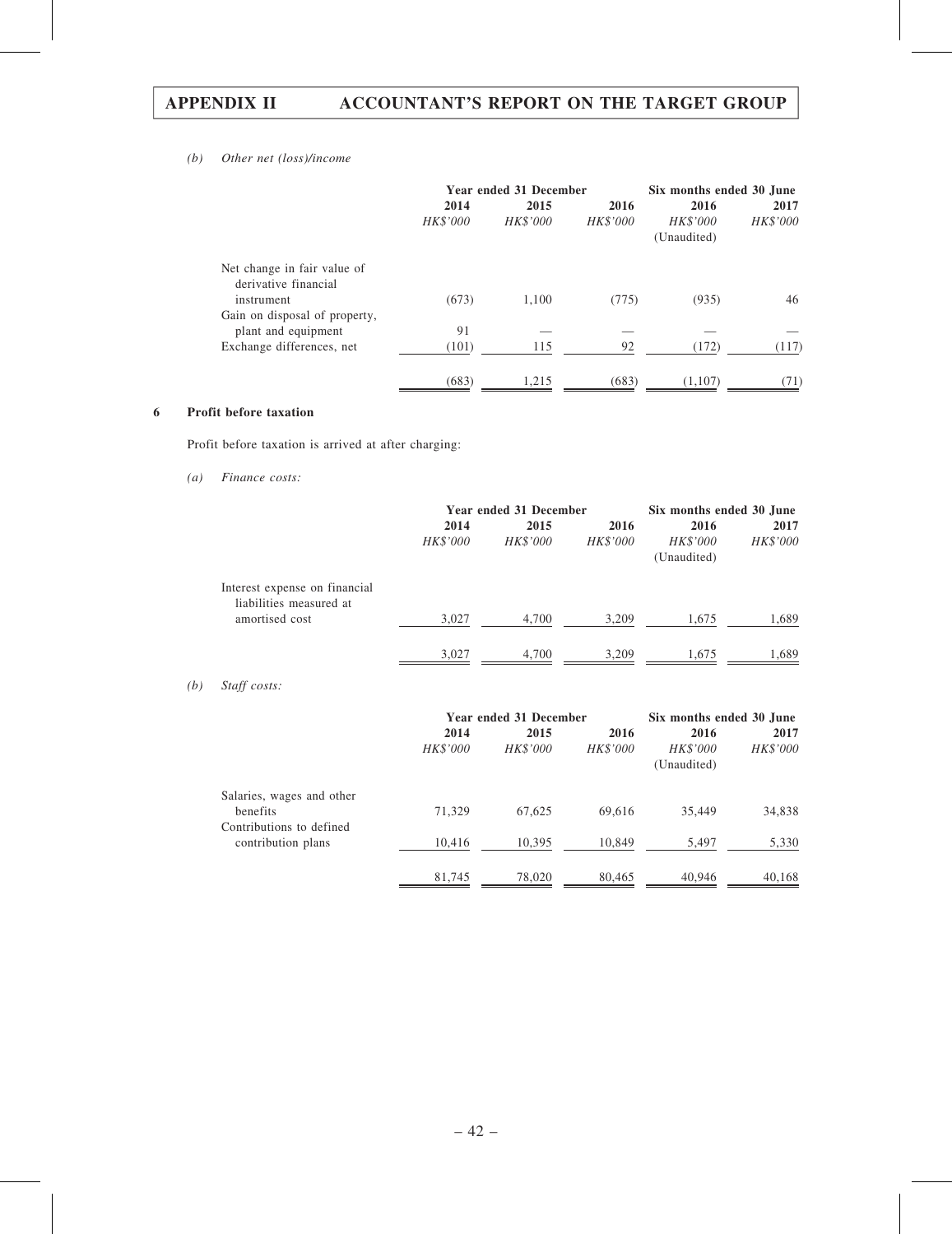### (c) Other items:

|                                 |                 | Year ended 31 December | Six months ended 30 June |                 |                 |  |
|---------------------------------|-----------------|------------------------|--------------------------|-----------------|-----------------|--|
|                                 | 2014            | 2015<br>2016           |                          | 2016            | 2017            |  |
|                                 | <b>HK\$'000</b> | <b>HK\$'000</b>        | <b>HK\$'000</b>          | <i>HK\$'000</i> | <b>HK\$'000</b> |  |
|                                 |                 |                        |                          | (Unaudited)     |                 |  |
| Depreciation of property, plant |                 |                        |                          |                 |                 |  |
| and equipment                   | 52,076          | 45.732                 | 50,324                   | 24,012          | 22,902          |  |
| Amortisation of film rights     | 22,283          | 13,105                 | 10,506                   | 10,120          | 7,724           |  |
| Impairment of film rights       | 1.669           | 1.387                  | 1.817                    | 1.900           | 2,531           |  |
| Write-off of property, plant    |                 |                        |                          |                 |                 |  |
| and equipment                   | 3,038           | 3,953                  | 1.123                    | 338             | 22              |  |
| Auditor's remuneration          | 444             | 417                    | 670                      | 209             | 294             |  |
| Operating lease charges:        |                 |                        |                          |                 |                 |  |
| — minimum lease payment         | 166,708         | 140,988                | 140,865                  | 71,065          | 72,617          |  |
| — contingent rentals            | 12,334          | 13,229                 | 13.113                   | 7,019           | 6,720           |  |

#### 7 Income tax

(a) Taxation in the consolidated statement of profit or loss represents:

|                             |          | Year ended 31 December | Six months ended 30 June |                         |          |  |
|-----------------------------|----------|------------------------|--------------------------|-------------------------|----------|--|
|                             | 2014     | 2015                   | 2016                     | 2016                    | 2017     |  |
|                             | HK\$'000 | HK\$'000               | HK\$'000                 | HK\$'000<br>(Unaudited) | HK\$'000 |  |
| Current income tax          |          |                        |                          |                         |          |  |
| Provision for Hong Kong     |          |                        |                          |                         |          |  |
| Profits Tax                 |          |                        |                          |                         |          |  |
| Provision for Singapore     |          |                        |                          |                         |          |  |
| Corporate income tax        | 16,662   | 21,521                 | 26,312                   | 10,840                  | 14,979   |  |
| Under/(over)-provision in   |          |                        |                          |                         |          |  |
| respect of prior years      |          |                        | 964                      |                         | (1,909)  |  |
|                             | 16,662   | 21,521                 | 27,276                   | 10,840                  | 13,070   |  |
| Deferred tax                |          |                        |                          |                         |          |  |
| Origination and reversal of |          |                        |                          |                         |          |  |
| temporary differences       | 2,370    | 1,244                  | (1,404)                  | 2,047                   | 498      |  |
|                             | 19,032   | 22,765                 | 25,872                   | 12,887                  | 13,568   |  |

Notes:

(i) No provision for Hong Kong Profits Tax has been made as the Target Group did not earn any income assessable to Hong Kong Profits Tax during the Relevant Periods.

(ii) The provision for Singapore Corporate income tax is calculated at 17% of the estimated assessable profits for the Relevant Periods.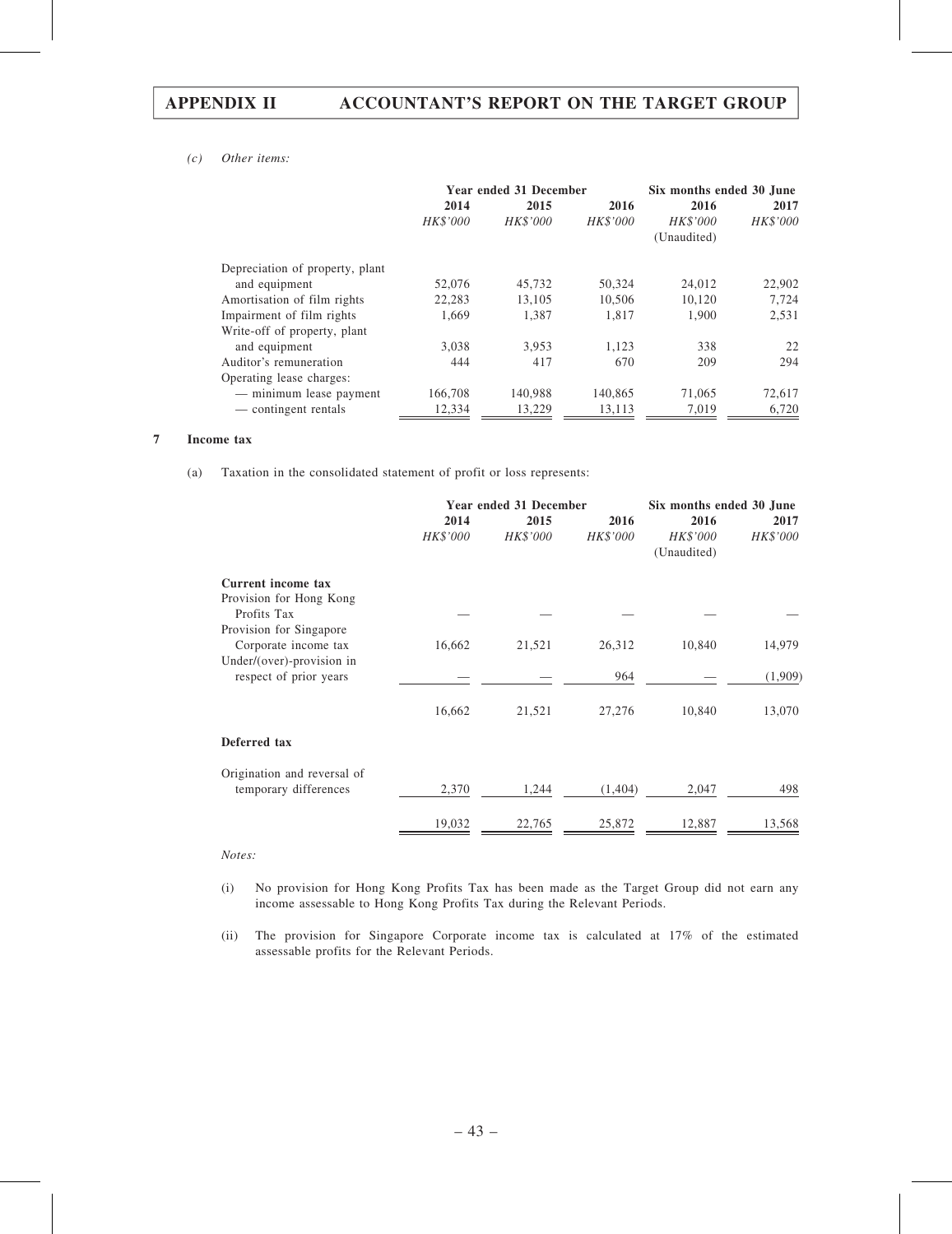(b) Reconciliation between tax expense and accounting profit at applicable tax rates:

|                                                                                                | Year ended 31 December |          |          | Six months ended 30 June |          |  |  |
|------------------------------------------------------------------------------------------------|------------------------|----------|----------|--------------------------|----------|--|--|
|                                                                                                | 2014                   | 2015     | 2016     | 2016                     | 2017     |  |  |
|                                                                                                | HK\$'000               | HK\$'000 | HK\$'000 | HK\$'000<br>(Unaudited)  | HK\$'000 |  |  |
| <b>Profit before taxation</b>                                                                  | 122,758                | 141,605  | 144,228  | 79,407                   | 81,793   |  |  |
| Notional tax on profit before<br>taxation, calculated at the<br>rates applicable to profits in |                        |          |          |                          |          |  |  |
| the jurisdictions concerned                                                                    | 20,869                 | 24,073   | 24,520   | 13,499                   | 13,905   |  |  |
| Tax effect of non-taxable                                                                      |                        |          |          |                          |          |  |  |
| income                                                                                         | (3,243)                | (293)    | (290)    | (146)                    | (144)    |  |  |
| Tax effect of non-deductible                                                                   |                        |          |          |                          |          |  |  |
| expenses                                                                                       | 1,765                  | 191      | 2,049    | 915                      | 1,972    |  |  |
| Statutory tax concession                                                                       | (999)                  | (571)    | (526)    | (447)                    | (328)    |  |  |
| Under/(over)-provision in                                                                      |                        |          |          |                          |          |  |  |
| respect of prior years                                                                         |                        |          | 964      |                          | (1,909)  |  |  |
| Others                                                                                         | 640                    | (635)    | (845)    | (934)                    | 72       |  |  |
| Actual tax expense                                                                             | 19,032                 | 22,765   | 25,872   | 12,887                   | 13,568   |  |  |

### 8 Directors' emoluments

Directors' emoluments disclosed pursuant to section 383(1) of the Hong Kong Companies Ordinance and Part 2 of the Companies (Disclosure of Information about Benefits of Directors) Regulation is as follows:

|                                     | Directors'<br>fees<br>HK\$'000 | Salaries,<br>allowances<br>and benefits<br>in kind<br>HK\$'000 | <b>Discretionary</b><br>bonus<br>HK\$'000 | Retirement<br>scheme<br>contributions<br>HK\$'000 | Sub-total<br>HK\$'000 | Equity-<br>settled<br>share-based<br>payments<br>HK\$'000 | Total<br>HK\$'000 |
|-------------------------------------|--------------------------------|----------------------------------------------------------------|-------------------------------------------|---------------------------------------------------|-----------------------|-----------------------------------------------------------|-------------------|
| For the year ended 31 December 2014 |                                |                                                                |                                           |                                                   |                       |                                                           |                   |
| <b>Executive directors</b>          |                                |                                                                |                                           |                                                   |                       |                                                           |                   |
| WU, Kebo                            |                                | 644                                                            |                                           |                                                   | 644                   |                                                           | 644               |
| KIRBY, Robert George                |                                |                                                                |                                           |                                                   |                       |                                                           |                   |
| TAN, Boon Pin Simon                 |                                |                                                                |                                           |                                                   |                       |                                                           |                   |
| RAFFE, Julie Elaine                 |                                |                                                                |                                           |                                                   |                       |                                                           |                   |
| KIRBY, Clark Jonathan               |                                |                                                                |                                           |                                                   |                       |                                                           |                   |
| MAO, Yimin                          |                                |                                                                |                                           |                                                   |                       |                                                           |                   |
|                                     |                                | 644                                                            |                                           |                                                   | 644                   |                                                           | 644               |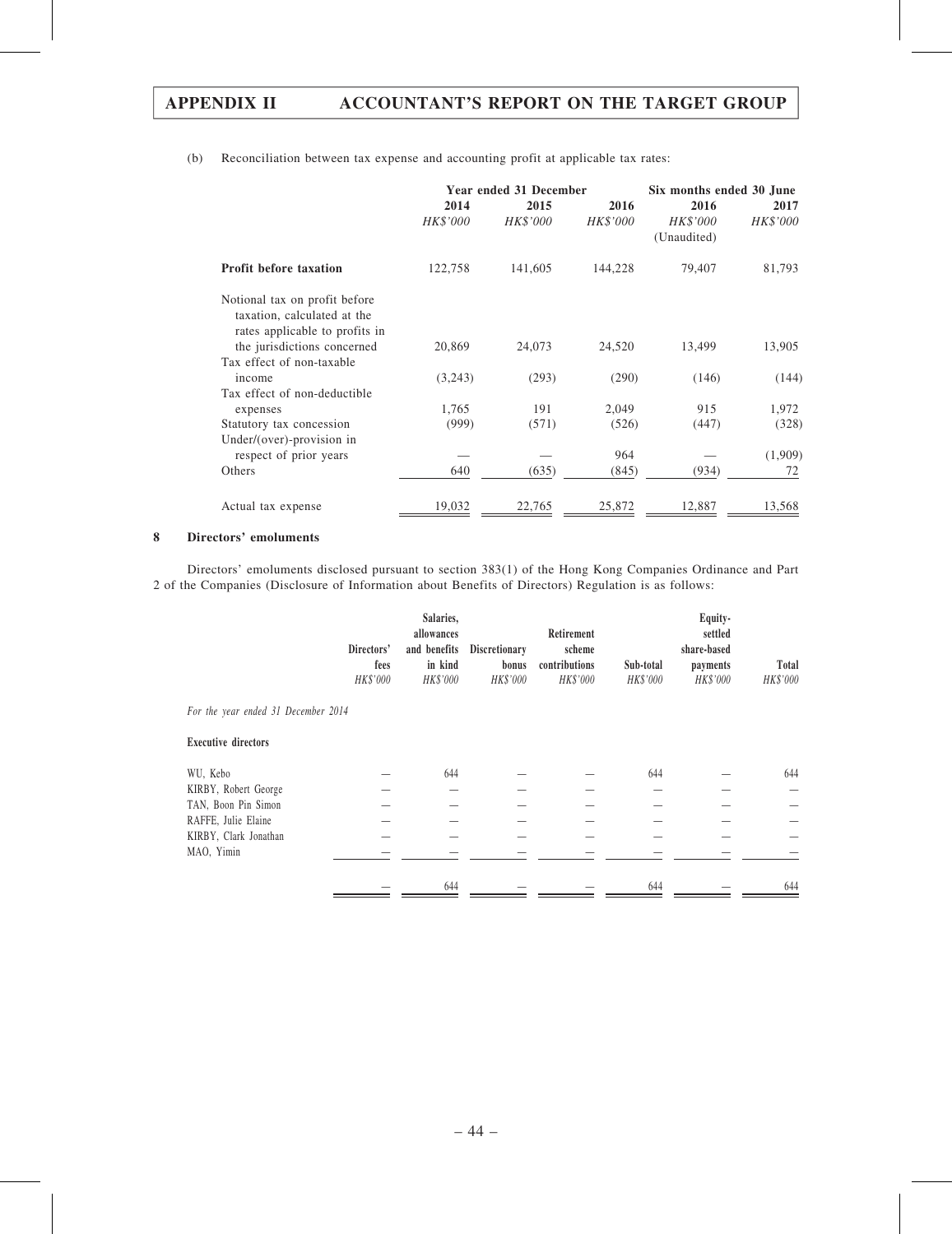|                                                                                                                       | Directors'<br>fees<br>HK\$'000 | Salaries,<br>allowances<br>and benefits<br>in kind<br>HK\$'000 | Discretionary<br>bonus<br>HK\$'000 | Retirement<br>scheme<br>contributions<br>HK\$'000 | Sub-total<br>HK\$'000                               | Equity-<br>settled<br>share-based<br>payments<br>HK\$'000 | Total<br>HK\$'000 |
|-----------------------------------------------------------------------------------------------------------------------|--------------------------------|----------------------------------------------------------------|------------------------------------|---------------------------------------------------|-----------------------------------------------------|-----------------------------------------------------------|-------------------|
| For the year ended 31 December 2015                                                                                   |                                |                                                                |                                    |                                                   |                                                     |                                                           |                   |
| <b>Executive directors</b>                                                                                            |                                |                                                                |                                    |                                                   |                                                     |                                                           |                   |
| WU, Kebo<br>KIRBY, Robert George<br>TAN, Boon Pin Simon<br>RAFFE, Julie Elaine<br>KIRBY, Clark Jonathan<br>MAO, Yimin |                                | 596<br>596                                                     |                                    |                                                   | 596<br>$\equiv$<br>▃<br>$\equiv$<br>$\equiv$<br>596 | $\overline{\phantom{0}}$<br>$\overline{\phantom{0}}$      | 596<br>596        |
|                                                                                                                       |                                |                                                                |                                    |                                                   |                                                     |                                                           |                   |
| For the year ended 31 December 2016                                                                                   |                                |                                                                |                                    |                                                   |                                                     |                                                           |                   |
| <b>Executive directors</b>                                                                                            |                                |                                                                |                                    |                                                   |                                                     |                                                           |                   |
| WU, Kebo<br>KIRBY, Robert George<br>TAN, Boon Pin Simon<br>RAFFE, Julie Elaine<br>KIRBY, Clark Jonathan<br>MAO, Yimin |                                | 590                                                            |                                    |                                                   | 590<br>$\overline{\phantom{0}}$                     |                                                           | 590               |
|                                                                                                                       |                                | 590                                                            |                                    |                                                   | $\frac{590}{2}$                                     |                                                           | 590               |
| For the six months ended 30 June 2016                                                                                 |                                |                                                                |                                    |                                                   |                                                     |                                                           |                   |
| <b>Executive directors</b>                                                                                            |                                |                                                                |                                    |                                                   |                                                     |                                                           |                   |
| WU, Kebo<br>KIRBY, Robert George<br>TAN, Boon Pin Simon<br>RAFFE, Julie Elaine<br>KIRBY, Clark Jonathan<br>MAO, Yimin |                                | 296                                                            |                                    |                                                   | 296                                                 |                                                           | 296               |
|                                                                                                                       |                                | 296                                                            |                                    |                                                   | 296                                                 |                                                           | 296               |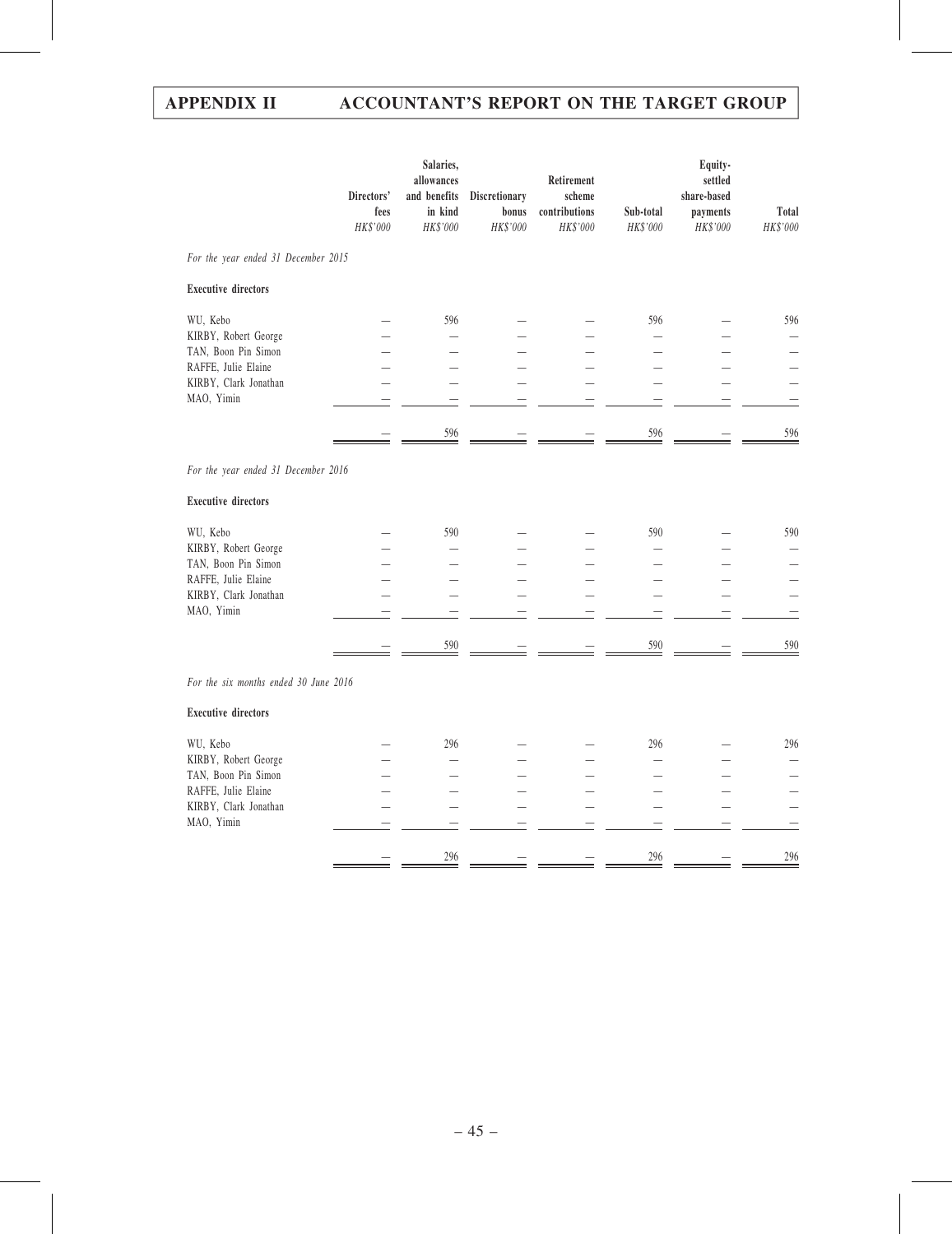|                                       | Directors'<br>fees<br>HK\$'000 | Salaries,<br>allowances<br>and benefits<br>in kind<br>HK\$'000 | <b>Discretionary</b><br>bonus<br>HK\$'000 | Retirement<br>scheme<br>contributions<br>HK\$'000 | Sub-total<br>HK\$'000 | Equity-<br>settled<br>share-based<br>payments<br>HK\$'000 | Total<br>HK\$'000 |
|---------------------------------------|--------------------------------|----------------------------------------------------------------|-------------------------------------------|---------------------------------------------------|-----------------------|-----------------------------------------------------------|-------------------|
| For the six months ended 30 June 2017 |                                |                                                                |                                           |                                                   |                       |                                                           |                   |
| <b>Executive directors</b>            |                                |                                                                |                                           |                                                   |                       |                                                           |                   |
| WU, Kebo                              |                                | 292                                                            |                                           |                                                   | 292                   |                                                           | 292               |
| KIRBY, Robert George                  |                                |                                                                |                                           |                                                   |                       |                                                           |                   |
| TAN, Boon Pin Simon                   |                                |                                                                |                                           |                                                   |                       |                                                           |                   |
| RAFFE, Julie Elaine                   |                                |                                                                |                                           |                                                   |                       |                                                           |                   |
| KIRBY, Clark Jonathan                 |                                |                                                                |                                           |                                                   |                       |                                                           |                   |
| MAO, Yimin                            |                                |                                                                |                                           |                                                   |                       |                                                           |                   |
|                                       |                                | 292                                                            |                                           |                                                   | 292                   |                                                           | 292               |

## 9 Individuals with highest emoluments

The aggregate of the emoluments in respect of the five individuals with highest emoluments are as follows:

|                                     |          | Year ended 31 December |          |                         | Six months ended 30 June |
|-------------------------------------|----------|------------------------|----------|-------------------------|--------------------------|
|                                     | 2014     | 2015                   | 2016     | 2016                    | 2017                     |
|                                     | HK\$'000 | HK\$'000               | HK\$'000 | HK\$'000<br>(Unaudited) | HK\$'000                 |
| Salaries and other emoluments       | 5,577    | 6,132                  | 6.273    | 3.776                   | 3,623                    |
| Discretionary bonus                 | 1,961    | 1,990                  | 2,010    |                         |                          |
| Equity-settled share-based payments |          |                        |          |                         |                          |
| Retirement scheme contributions     | 379      | 395                    | 470      | 291                     | 282                      |
|                                     | 7,917    | 8,517                  | 8,753    | 4,067                   | 3,905                    |

The emoluments of the five individuals with the highest emoluments for the Relevant Periods are within the following bands:

|                                |          | Year ended 31 December | Six months ended 30 June |             |                 |  |
|--------------------------------|----------|------------------------|--------------------------|-------------|-----------------|--|
|                                | 2014     | 2015                   | 2016                     | 2016        | 2017            |  |
|                                | HK\$'000 | HK\$'000               | HK\$'000                 | HK\$'000    | <i>HK\$'000</i> |  |
|                                |          |                        |                          | (Unaudited) |                 |  |
| HK\$Nil - HK\$1,000,000        |          |                        |                          |             | $\overline{4}$  |  |
| HK\$1,000,001 - HK\$1,500,000  |          |                        |                          |             |                 |  |
| $HK$1,500,001$ - HK\$2,000,000 |          |                        |                          |             |                 |  |
| $HK$2,500,001$ - HK\$3,000,000 |          |                        |                          |             |                 |  |
| $HK$3,000,001$ - HK\$3,500,000 |          |                        |                          |             |                 |  |

### 10 Earnings per share

No earnings per share information is presented for the purpose of this Historical Financial Information as its inclusion is not considered meaningful.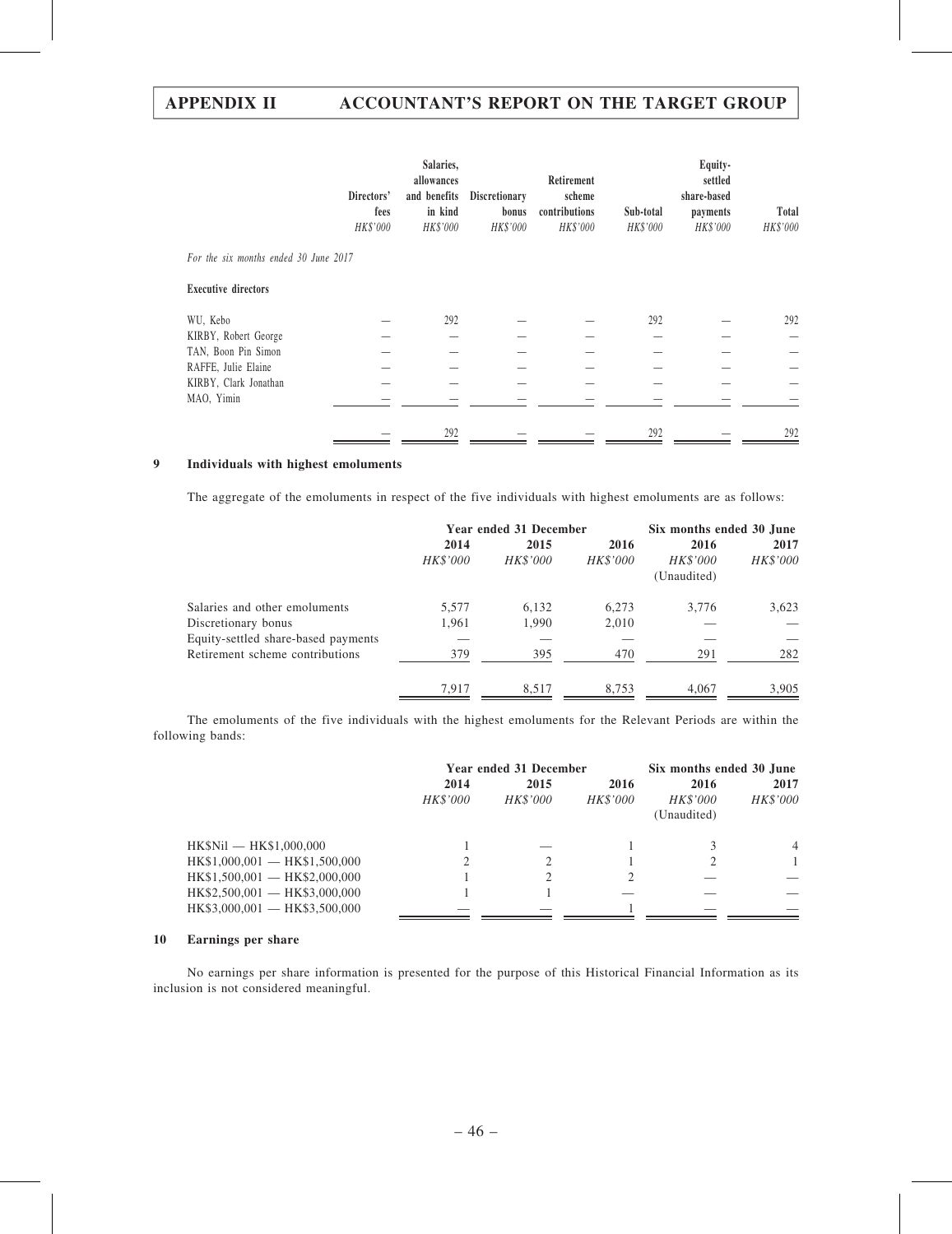## 11 Other property, plant and equipment and leasehold land

|                                              |           | Leasehold       |                 |                 |                 |               |           |
|----------------------------------------------|-----------|-----------------|-----------------|-----------------|-----------------|---------------|-----------|
|                                              | Leasehold | buildings and   | Projection      | Plant and       | Floor           | Construction- |           |
|                                              | land      | improvements    | equipment       | equipment       | coverings       | in-progress   | Total     |
|                                              | HK\$'000  | <b>HK\$'000</b> | <b>HK\$'000</b> | <b>HK\$'000</b> | <b>HK\$'000</b> | HK\$'000      | HK\$'000  |
| Cost or valuation:                           |           |                 |                 |                 |                 |               |           |
| At 1 January 2014                            | 143,353   | 406,169         | 101,199         | 140,618         | 15,512          | 7,192         | 814,043   |
| Additions                                    |           | 55,361          | 9,512           | 19,235          | 1,703           | 4,224         | 90,035    |
| Disposals                                    |           |                 | (643)           | (1,651)         |                 |               | (2, 294)  |
| Write-off                                    |           | (56,996)        | (6, 473)        | (16, 429)       | (2, 433)        | (31)          | (82, 362) |
| Reclassification                             |           | 2,361           | 508             | 3,983           | 151             | (7,003)       |           |
| Effect of movements in                       |           |                 |                 |                 |                 |               |           |
| exchange rates                               | (5,622)   | (15,956)        | (4,078)         | (5,707)         | (587)           | (176)         | (32, 126) |
| At 31 December 2014                          | 137,731   | 390,939         | 100,025         | 140,049         | 14,346          | 4,206         | 787,296   |
| Accumulated amortisation and<br>depreciation |           |                 |                 |                 |                 |               |           |
| At 1 January 2014                            | 10,863    | 231,718         | 52,163          | 97,712          | 11,762          |               | 404,218   |
| Charge for the year                          | 1,708     | 22,707          | 13,280          | 13,137          | 1,244           |               | 52,076    |
| Written back on disposals                    |           |                 | (643)           | (1,651)         |                 |               | (2,294)   |
| Write-off                                    |           | (54, 382)       | (6,362)         | (16, 147)       | (2, 433)        |               | (79, 324) |
| Effect of movements in                       |           |                 |                 |                 |                 |               |           |
| exchange rates                               | (490)     | (7, 895)        | (2, 282)        | (3,656)         | (416)           |               | (14, 739) |
| At 31 December 2014                          | 12,081    | 192,148         | 56,156          | 89,395          | 10,157          |               | 359,937   |
| Net book value                               |           |                 |                 |                 |                 |               |           |
| At 31 December 2014                          | 125,650   | 198,791         | 43,869          | 50,654          | 4,189           | 4,206         | 427,359   |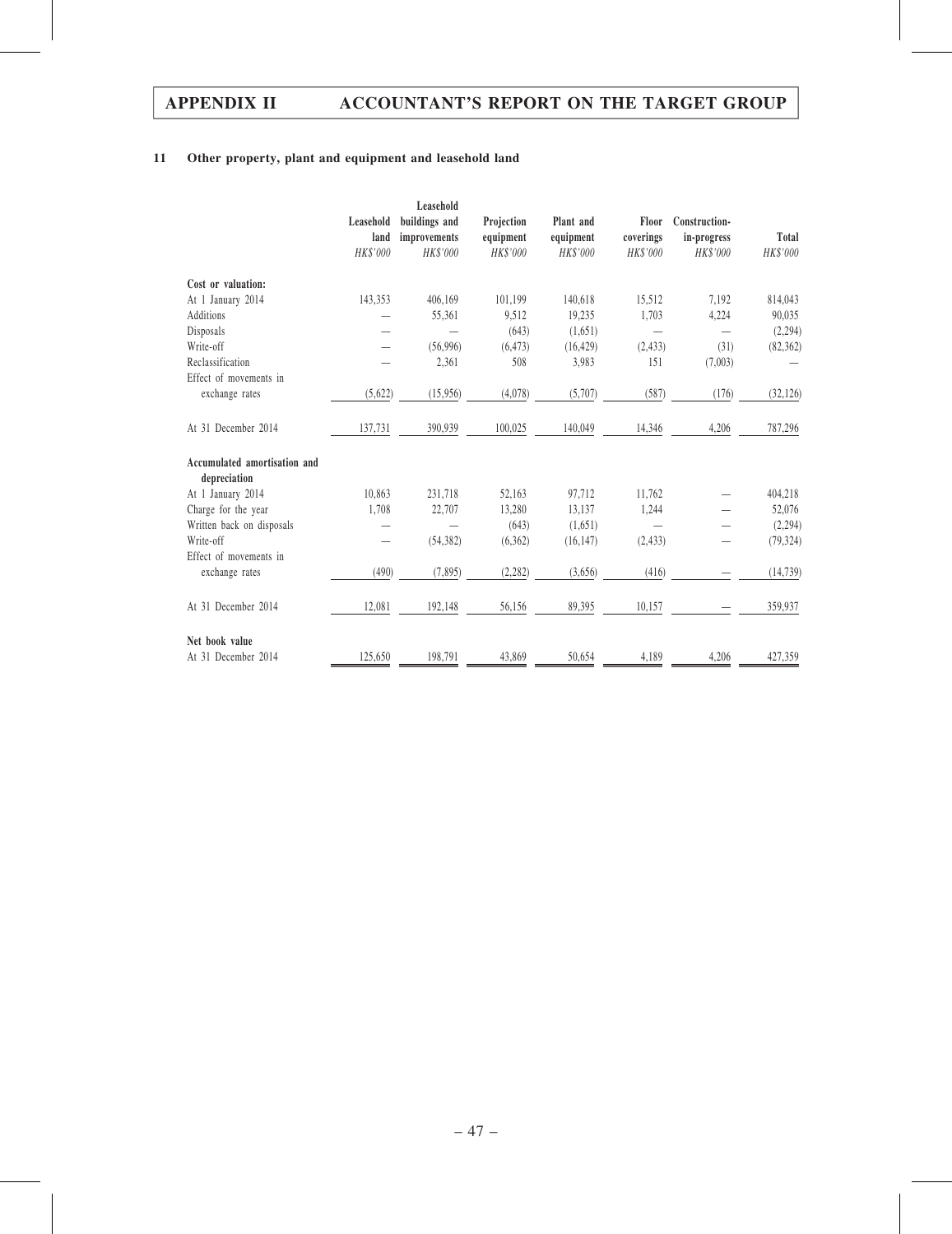|                                              |                               | Leasehold                                 |                                     |                                    |                                |                                          |                   |
|----------------------------------------------|-------------------------------|-------------------------------------------|-------------------------------------|------------------------------------|--------------------------------|------------------------------------------|-------------------|
|                                              | Leasehold<br>land<br>HK\$'000 | buildings and<br>improvements<br>HK\$'000 | Projection<br>equipment<br>HK\$'000 | Plant and<br>equipment<br>HK\$'000 | Floor<br>coverings<br>HK\$'000 | Construction-<br>in-progress<br>HK\$'000 | Total<br>HK\$'000 |
| Cost or valuation:                           |                               |                                           |                                     |                                    |                                |                                          |                   |
| At 1 January 2015                            | 137,731                       | 390,939                                   | 100,025                             | 140,049                            | 14,346                         | 4,206                                    | 787,296           |
| Additions                                    |                               | 14,893                                    | 3,034                               | 13,558                             | 560                            | 2,309                                    | 34,354            |
| Write-off                                    |                               | (18, 337)                                 | (13,309)                            | (14, 178)                          | (1, 354)                       | $\overline{\phantom{0}}$                 | (47, 178)         |
| Reclassification                             |                               | 108                                       | 311                                 | 3,158                              | 240                            | (3,817)                                  |                   |
| Effect of movements in                       |                               |                                           |                                     |                                    |                                |                                          |                   |
| exchange rates                               | (9,369)                       | (26, 494)                                 | (6,505)                             | (9,604)                            | (959)                          | (241)                                    | (53, 172)         |
| At 31 December 2015                          | 128,362                       | 361,109                                   | 83,556                              | 132,983                            | 12,833                         | 2,457                                    | 721,300           |
| Accumulated amortisation and<br>depreciation |                               |                                           |                                     |                                    |                                |                                          |                   |
| At 1 January 2015                            | 12,081                        | 192,148                                   | 56,156                              | 89,395                             | 10,157                         |                                          | 359,937           |
| Charge for the year                          | 1,580                         | 20,280                                    | 7,664                               | 14,639                             | 1,569                          |                                          | 45,732            |
| Write-off                                    |                               | (18,088)                                  | (11, 671)                           | (12,112)                           | (1, 354)                       |                                          | (43,225)          |
| Effect of movements in                       |                               |                                           |                                     |                                    |                                |                                          |                   |
| exchange rates                               | (869)                         | (13, 137)                                 | (3,700)                             | (6, 157)                           | (697)                          |                                          | (24, 560)         |
| At 31 December 2015                          | 12,792                        | 181,203                                   | 48,449                              | 85,765                             | 9,675                          |                                          | 337,884           |
| Net book value                               |                               |                                           |                                     |                                    |                                |                                          |                   |
| At 31 December 2015                          | 115,570                       | 179,906                                   | 35,107                              | 47,218                             | 3,158                          | 2,457                                    | 383,416           |
|                                              |                               |                                           |                                     |                                    |                                |                                          |                   |
|                                              | Leasehold                     | Leasehold<br>buildings and                | Projection                          | Plant and                          | Floor                          | Construction-                            |                   |
|                                              | land<br>HK\$'000              | improvements<br>HK\$'000                  | equipment<br>HK\$'000               | equipment<br>HK\$'000              | coverings<br>HK\$'000          | in-progress<br>HK\$'000                  | Total<br>HK\$'000 |
| Cost or valuation:                           |                               |                                           |                                     |                                    |                                |                                          |                   |
| At 1 January 2016                            | 128,362                       | 361,109                                   | 83,556                              | 132,983                            | 12,833                         | 2,457                                    | 721,300           |
| Additions                                    |                               | 13,128                                    | 3,776                               | 5,703                              | 2,094                          | 2,447                                    | 27,148            |
| Write-off                                    |                               | (1,049)                                   | (3,141)                             | (3,487)                            | (3,374)                        | (65)                                     | (11, 116)         |
| Reclassification                             |                               | 894                                       | 267                                 | 1,092                              | 163                            | (2, 416)                                 |                   |
| Effect of movements in                       |                               |                                           |                                     |                                    |                                |                                          |                   |
| exchange rates                               | (2.577)                       | (7.781)                                   | (1.714)                             | (2.805)                            | (212)                          | (48)                                     | (15.137)          |
| At 31 December 2016                          | 125,785                       | 366,301                                   | 82,744                              | 133,486                            | 11,504                         | 2,375                                    | 722,195           |
| Accumulated amortisation and<br>depreciation |                               |                                           |                                     |                                    |                                |                                          |                   |
| At 1 January 2016                            | 12,792                        | 181,203                                   | 48,449                              | 85,765                             | 9,675                          |                                          | 337,884           |
| Charge for the year                          | 1,565                         | 22,829                                    | 9,624                               | 14,942                             | 1,364                          |                                          | 50,324            |
| Write-off                                    |                               | (435)                                     | (2,817)                             | (3,367)                            | (3,374)                        |                                          | (9,993)           |
| Effect of movements in                       |                               |                                           |                                     |                                    |                                |                                          |                   |
| exchange rates                               | (321)                         | (4, 557)                                  | (1,253)                             | (2, 197)                           | (112)                          |                                          | (8,440)           |
| At 31 December 2016                          | 14,036                        | 199,040                                   | 54,003                              | 95,143                             | 7,553                          |                                          | 369,775           |
| Net book value<br>At 31 December 2016        | 111,749                       | 167,261                                   | 28,741                              | 38,343                             | 3,951                          | 2,375                                    | 352,420           |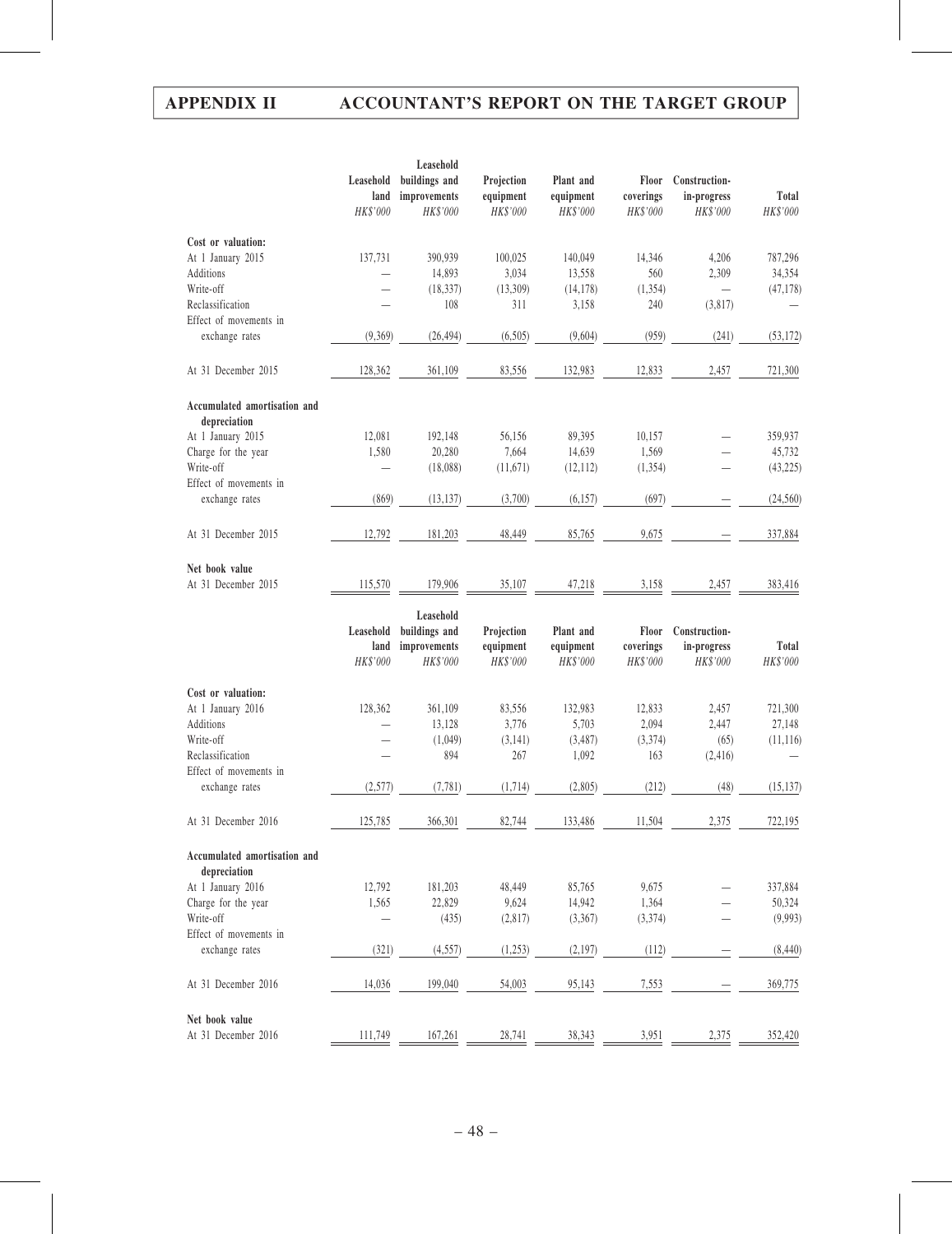|                                              |                               | Leasehold                                 |                                     |                                    |                                |                                          |                   |
|----------------------------------------------|-------------------------------|-------------------------------------------|-------------------------------------|------------------------------------|--------------------------------|------------------------------------------|-------------------|
|                                              | Leasehold<br>land<br>HK\$'000 | buildings and<br>improvements<br>HK\$'000 | Projection<br>equipment<br>HK\$'000 | Plant and<br>equipment<br>HK\$'000 | Floor<br>coverings<br>HK\$'000 | Construction-<br>in-progress<br>HK\$'000 | Total<br>HK\$'000 |
| Cost or valuation:                           |                               |                                           |                                     |                                    |                                |                                          |                   |
| At 1 January 2017                            | 125,785                       | 366,301                                   | 82,744                              | 133,486                            | 11,504                         | 2,375                                    | 722,195           |
| Additions                                    |                               |                                           | 2,103                               | 1,035                              |                                | 17,489                                   | 20,627            |
| Write-off                                    |                               |                                           | (1, 407)                            | (287)                              |                                |                                          | (1,694)           |
| Reclassification                             |                               |                                           |                                     | 28                                 |                                | (28)                                     |                   |
| Effect of movements in                       |                               |                                           |                                     |                                    |                                |                                          |                   |
| exchange rates                               | 6,792                         | 19,782                                    | 4,484                               | 7,226                              | 621                            | 507                                      | 39,412            |
| At 30 June 2017                              | 132,577                       | 386,083                                   | 87,924                              | 141,488                            | 12,125                         | 20,343                                   | 780,540           |
| Accumulated amortisation and<br>depreciation |                               |                                           |                                     |                                    |                                |                                          |                   |
| At 1 January 2017                            | 14,036                        | 199,040                                   | 54,003                              | 95,143                             | 7,553                          |                                          | 369,775           |
| Charge for the period                        | 774                           | 10,837                                    | 3.726                               | 6,816                              | 749                            |                                          | 22,902            |
| Write-off                                    |                               |                                           | (1, 407)                            | (265)                              |                                |                                          | (1,672)           |
| Effect of movements in                       |                               |                                           |                                     |                                    |                                |                                          |                   |
| exchange rates                               | 775                           | 10,984                                    | 2,967                               | 5,280                              | 423                            |                                          | 20,429            |
| At 30 June 2017                              | 15,585                        | 220,861                                   | 59,289                              | 106,974                            | 8.725                          |                                          | 411,434           |
| Net book value                               |                               |                                           |                                     |                                    |                                |                                          |                   |
| At 30 June 2017                              | 116,992                       | 165,222                                   | 28,635                              | 34,514                             | 3,400                          | 20,343                                   | 369,106           |

(a) The valuation of leasehold land and leasehold buildings and improvements located at #02–01, 51 Yishun Central 1, Singapore was made by the Directors and was based on a professional appraisal by Colliers Jardine in October 1992. The valuation was made on the basis of open market value for existing use. Since 1992, no further revaluation of the Target Group's leasehold land and leasehold buildings and improvements has been carried out as the Target Group has relied on the exemption from the requirement to carry out future revaluation of its property, plant and equipment, which were stated at valuation at the time, granted under the transitional provisions in paragraph 80AA of HKAS 16.

Had the leasehold land and leasehold buildings and improvements been carried at cost less accumulated depreciation and impairment losses, the net book value of the Target Group's leasehold land and leasehold buildings and improvements would have been HK\$81,743,000, HK\$72,942,000, HK\$68,502,000 and HK\$70,633,000 as at 31 December 2014, 2015, 2016 and 30 June 2017 respectively.

- (b) As at 31 December 2014, 2015, 2016 and 30 June 2017, leasehold land, buildings and improvements include the following properties of the Target Group:
	- (i) A leasehold land and building with a strata floor area of 8,419 square metres at the 1st to 4th storeys of 51 Yishun Central 1, Singapore for commercial use (for 99 years from 1 April 1990). This leasehold land and building is held as security by a bank to secure certain overdraft facilities, term loan and bankers' guarantees.
	- (ii) A leasehold land and building with a strata floor area of 5,469 square metres at Jurong Point #03– 25B, #03–26A and #03–26B Jurong West Central 2, Singapore for commercial use (for 94 years from 16 February 1998). The leasehold land and building is held as security by a bank to secure certain overdraft facilities, term loan and bankers' guarantees.
- (c) As at 31 December 2014, 2015, 2016 and 30 June 2017, leasehold land and buildings with carrying amounts of HK\$191,354,000, HK\$171,776,000, HK\$162,105,000 and HK\$168,126,000 were mortgaged to secure a bank loan (see note 17).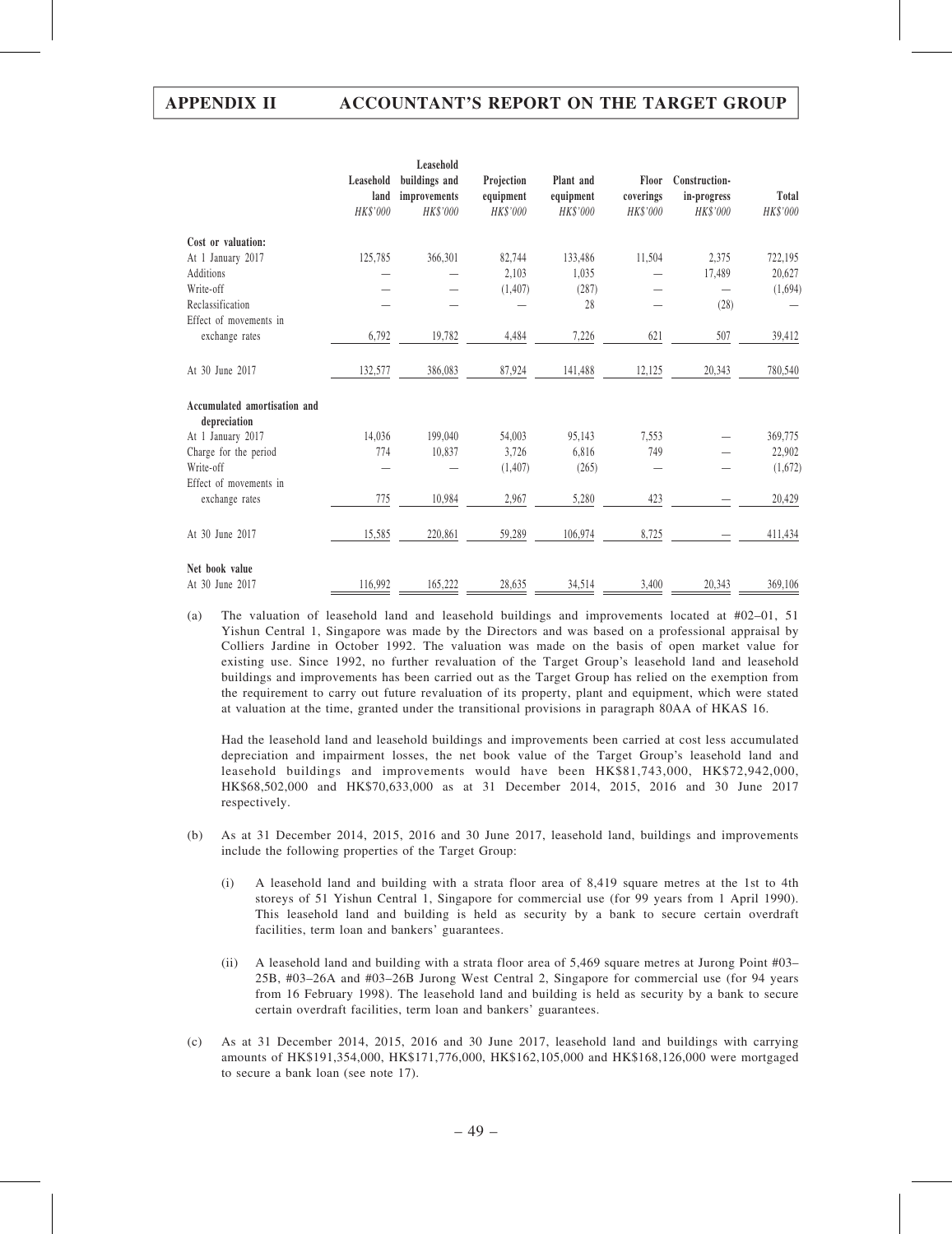#### 12 Interests in subsidiaries

As at 31 December 2014, 2015, 2016 and 30 June 2017, particulars of the subsidiaries are as follows:

| Name of subsidiaries                                | Place of<br>incorporation/<br>operation | Particulars of issued<br>and paid up capital                    | Percentage of<br>equity held<br><b>Direct</b> | <b>Indirect</b> | Principal<br>activities               | Name of<br>statutory<br>auditor |
|-----------------------------------------------------|-----------------------------------------|-----------------------------------------------------------------|-----------------------------------------------|-----------------|---------------------------------------|---------------------------------|
| Golden Village Entertainment<br>(Singapore) Pte Ltd | Singapore                               | $1,100,000$ shares of<br>Singapore Dollars<br>$("S$")$ \$1 each | $100\%$                                       |                 | Investment<br>holding                 | (i)                             |
| Golden Village Pictures Pte<br>Ltd                  | Singapore                               | 1,000,000 shares of<br>S\$1 each                                |                                               | 100%            | Distribution of<br>motion<br>pictures | (i)                             |
| Golden Village Holdings Pte<br>Ltd                  | Singapore                               | 15,504,688 shares of<br>S\$1 each                               | 100%                                          |                 | Investment<br>holding                 | (i)                             |
| Golden Village Multiplex Pte<br>Ltd                 | Singapore                               | 8,000,000 shares of<br>S\$1 each                                |                                               | 100%            | Theatre<br>operation                  | (i)                             |

#### Note:

(i) The statutory financial statements of these companies for the years ended 31 December 2014, 2015 and 2016 were prepared in accordance with the provision of the Companies Act, Chapter 50 and Financial Reporting Standards in Singapore (''SFRS'') issued by the Accounting Standards Council and were audited by KPMG LLP in accordance with Singapore Standards on Auditing.

#### 13 Film rights

|                                            | As at 31 December | As at 30 June   |          |          |
|--------------------------------------------|-------------------|-----------------|----------|----------|
|                                            | 2014              | 2015            | 2016     | 2017     |
|                                            | HK\$'000          | <b>HK\$'000</b> | HK\$'000 | HK\$'000 |
| Cost                                       |                   |                 |          |          |
| At 1 January                               | 60,547            | 79,985          | 89,209   | 101,098  |
| Additions                                  | 22,665            | 13,398          | 12,783   | 7,423    |
| Effect of movements in exchange rates      | (3,227)           | (4,174)         | (894)    | 2,718    |
| At 30 June/31 December                     | 79,985            | 89,209          | 101,098  | 111,239  |
| Accumulated amortisation and<br>impairment |                   |                 |          |          |
| At 1 January                               | 58,103            | 79,295          | 88,113   | 98,297   |
| Amortisation                               | 22,283            | 13,105          | 10,506   | 7,724    |
| Impairment                                 | 1,669             | 1,387           | 1,817    | 2,531    |
| Effect of movements in exchange rates      | (2,760)           | (5,674)         | (2, 139) | 2,626    |
| At 30 June/31 December                     | 79,295            | 88,113          | 98,297   | 111,178  |
| Net book value                             |                   |                 |          |          |
| At 30 June/31 December                     | 690               | 1,096           | 2,801    | 61       |

Film rights represent films and television drama series.

In accordance with note 2(f), the Target Group performed impairment tests by comparing the attributable carrying amounts of the film rights/investments in film productions with the recoverable amounts.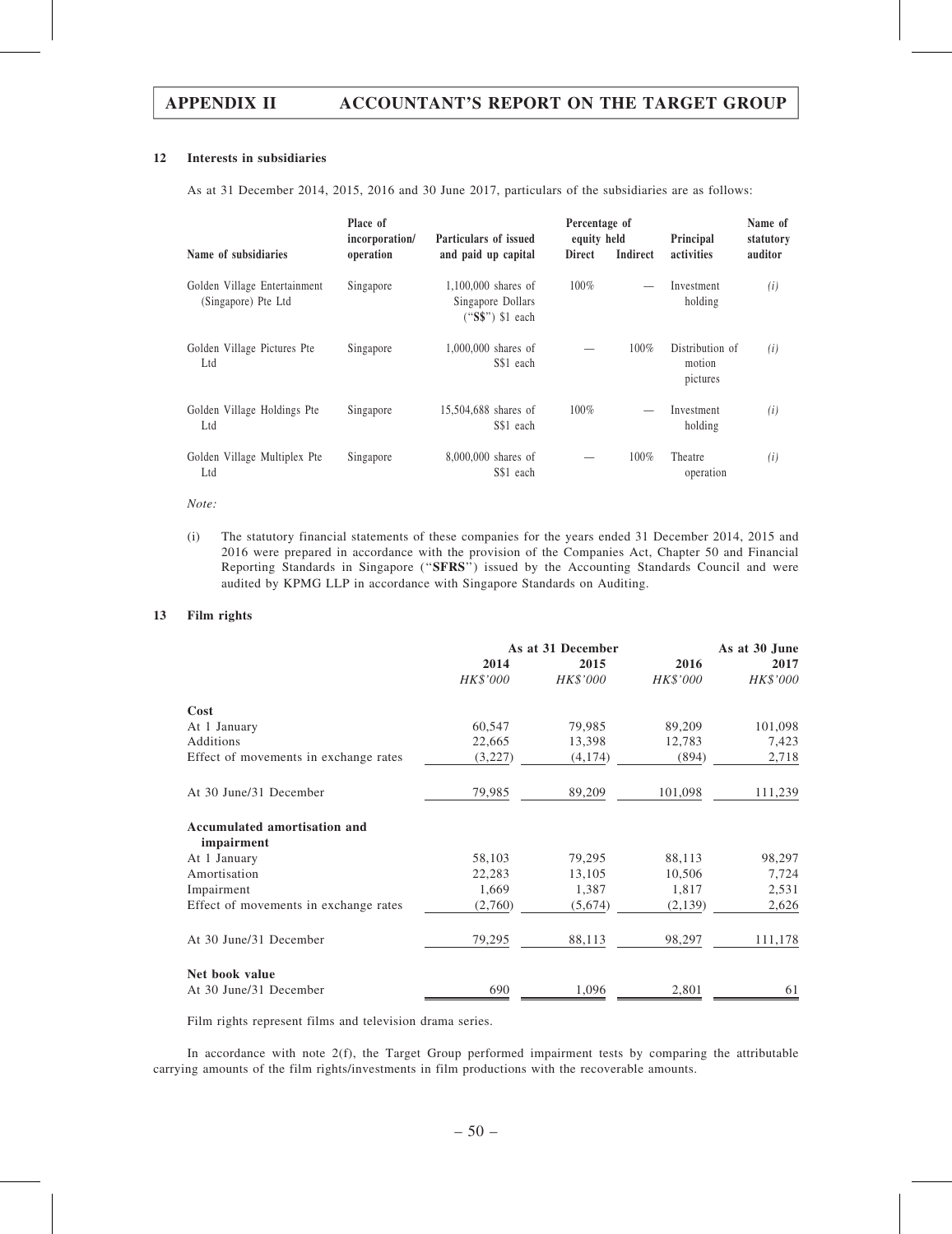The Target Group assessed the recoverable amounts of the film rights based on the present value of estimated discounted future cash flows. Impairment of HK\$1,669,000, HK\$1,387,000, HK\$1,817,000 and HK\$2,531,000 have been recognised in this respect for the years ended 31 December 2014, 2015, 2016 and the six months ended 30 June 2017 respectively.

All film rights are expected to be recovered within one year.

#### 14 Inventories

Inventories, comprising food and beverages, are carried at cost of HK\$1,837,000, HK\$2,477,000, HK\$2,392,000 and HK\$2,484,000 at 31 December 2014, 2015, 2016 and 30 June 2017 respectively.

#### 15 Receivables, deposits and prepayment

|                   | As at 31 December | As at 30 June   |          |          |
|-------------------|-------------------|-----------------|----------|----------|
|                   | 2014              | 2015            | 2016     | 2017     |
|                   | HK\$'000          | <b>HK\$'000</b> | HK\$'000 | HK\$'000 |
| Trade receivables | 23,890            | 30,552          | 25,752   | 21,206   |
| Other receivables | 562               | 843             | 411      | 149      |
| Deposits          | 11,364            | 10,961          | 13,620   | 17,115   |
| Prepayment        | 4,746             | 4,765           | 3,216    | 5,824    |
|                   | 40,562            | 47,121          | 42,999   | 44,294   |
| Classified as:    |                   |                 |          |          |
| Non-current       | 12,460            | 11,929          | 14,169   | 17,657   |
| Current           | 28,102            | 35,192          | 28,830   | 26,637   |
|                   | 40,562            | 47,121          | 42,999   | 44,294   |

The Target Group's exposure to credit risk and impairment losses related to trade and other receivables is disclosed in note 23(a).

#### (a) Ageing analysis

As of the end of the reporting period, the ageing analysis of trade receivables, based on the invoice date and net of allowance of doubtful debts, is as follows:

|                | As at 31 December | As at 30 June |          |          |
|----------------|-------------------|---------------|----------|----------|
|                | 2014              | 2015          | 2016     | 2017     |
|                | <i>HK\$'000</i>   | HK\$'000      | HK\$'000 | HK\$'000 |
| Within 1 month | 13,219            | 16,333        | 16,458   | 11,273   |
| 1 to 2 months  | 6,556             | 8,443         | 5,199    | 4,229    |
| 2 to 3 months  | 2,555             | 2,967         | 3,606    | 4,409    |
| Over 3 months  | 1,560             | 2,809         | 489      | 1,295    |
|                | 23,890            | 30,552        | 25,752   | 21,206   |

The Target Group usually grants credit periods ranging from one to three months. Each customer has a credit limit and overdue balances are regularly reviewed by management.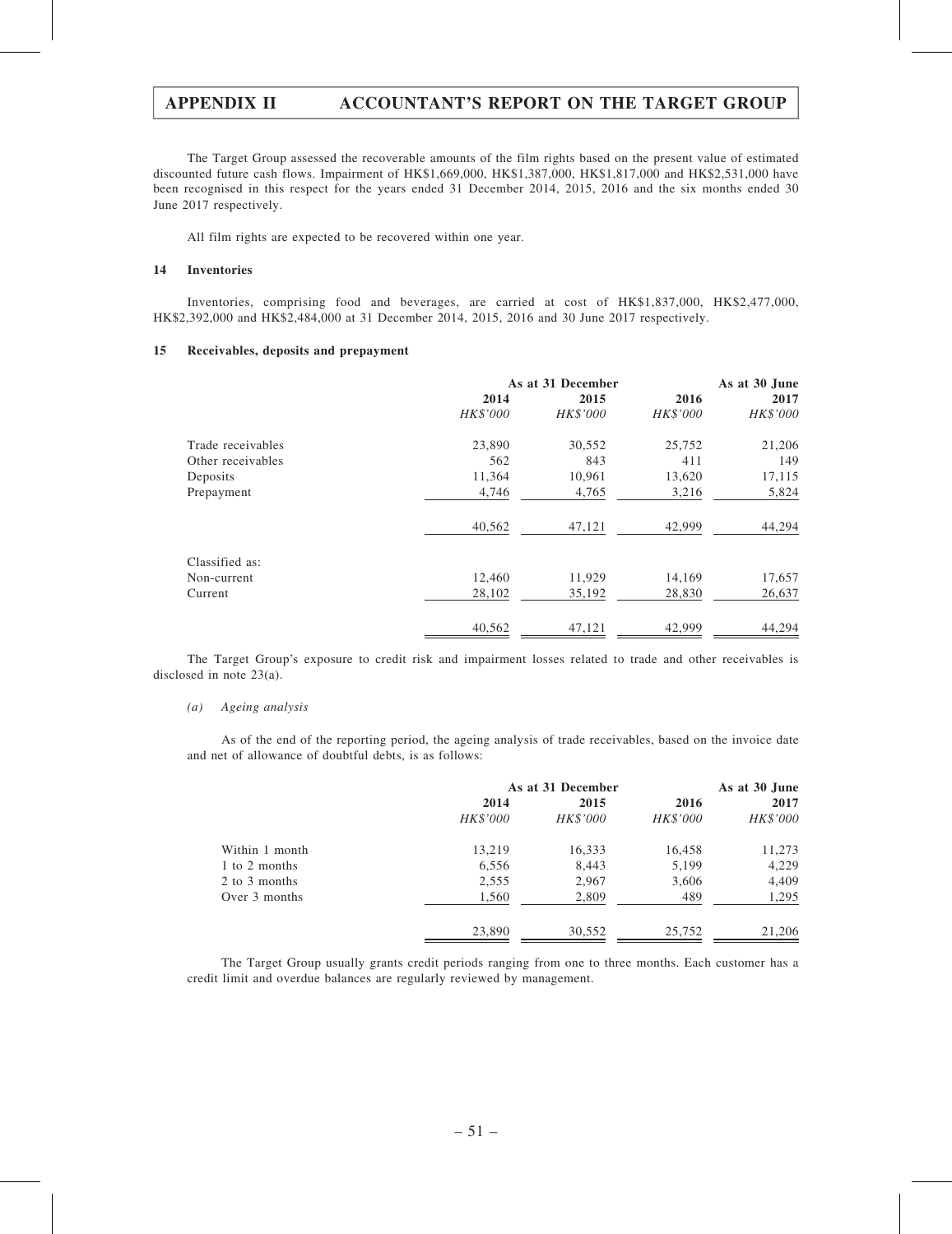The ageing analysis of trade and other receivables that are neither individually nor collectively considered to be impaired is as follows:

|                               | As at 31 December | As at 30 June   |          |          |
|-------------------------------|-------------------|-----------------|----------|----------|
|                               | 2014              | 2015            | 2016     | 2017     |
|                               | HK\$'000          | <i>HK\$'000</i> | HK\$'000 | HK\$'000 |
| Neither past due nor impaired | 19,244            | 24,129          | 21,542   | 14,949   |
| Past due 0–30 days            | 3,067             | 3,493           | 3,420    | 4,960    |
| Past due 31–60 days           | 1,335             | 2,125           | 772      | 1,174    |
| Past due more than 60 days    | 244               | 805             | 18       | 123      |
|                               | 23,890            | 30,552          | 25,752   | 21,206   |

The Target Group believes that the impaired amounts that are past due by more than 30 days are still collectible in full, based on historical payment behaviour and extensive analyses of customers credit risk.

#### 16 Capital, reserve and dividends

#### (a) Movements in components of equity

The reconciliation between the opening and closing balances of each component of the Target Group's consolidated equity is set out in the consolidated statements of changes in equity. Details of the changes in the Target Company's individual components of equity between the beginning and the end of the financial year are set out below:

|                                                   |             | Share capital | <b>Retained profits</b> | Total     |
|---------------------------------------------------|-------------|---------------|-------------------------|-----------|
|                                                   | <b>Note</b> | HK\$'000      | <b>HK\$'000</b>         | HK\$'000  |
| Balance at 1 January 2014                         |             | 31,200        | 57,073                  | 88,273    |
| Changes in equity for 2014:                       |             |               |                         |           |
| Total comprehensive income for the year           |             |               | 242,453                 | 242,453   |
| Dividends declared in respect of the current year | 16(b)       |               | (242, 524)              | (242,524) |
| Balance at 31 December 2014 and                   |             |               |                         |           |
| 1 January 2015                                    |             | 31,200        | 57,002                  | 88,202    |
| Changes in equity for 2015:                       |             |               |                         |           |
| Total comprehensive income for the year           |             |               | 81,866                  | 81,866    |
| Dividends declared in respect of the current year | 16(b)       |               | (81,940)                | (81,940)  |
| Balance at 31 December 2015 and                   |             |               |                         |           |
| 1 January 2016                                    |             | 31,200        | 56,928                  | 88,128    |
| Changes in equity for 2016:                       |             |               |                         |           |
| Total comprehensive income for the year           |             |               | 197,322                 | 197,322   |
| Dividends declared in respect of the current year | 16(b)       |               | (197,681)               | (197,681) |
| Balance at 31 December 2016 and                   |             |               |                         |           |
| 1 January 2017                                    |             | 31,200        | 56,569                  | 87,769    |
| Changes in equity for 2017:                       |             |               |                         |           |
| Total comprehensive income for the period         |             |               | 58,928                  | 58,928    |
| Dividends declared in respect of the current      |             |               |                         |           |
| period                                            | 16(b)       |               | (59,030)                | (59,030)  |
| Balance at 30 June 2017                           |             | 31,200        | 56,467                  | 87,667    |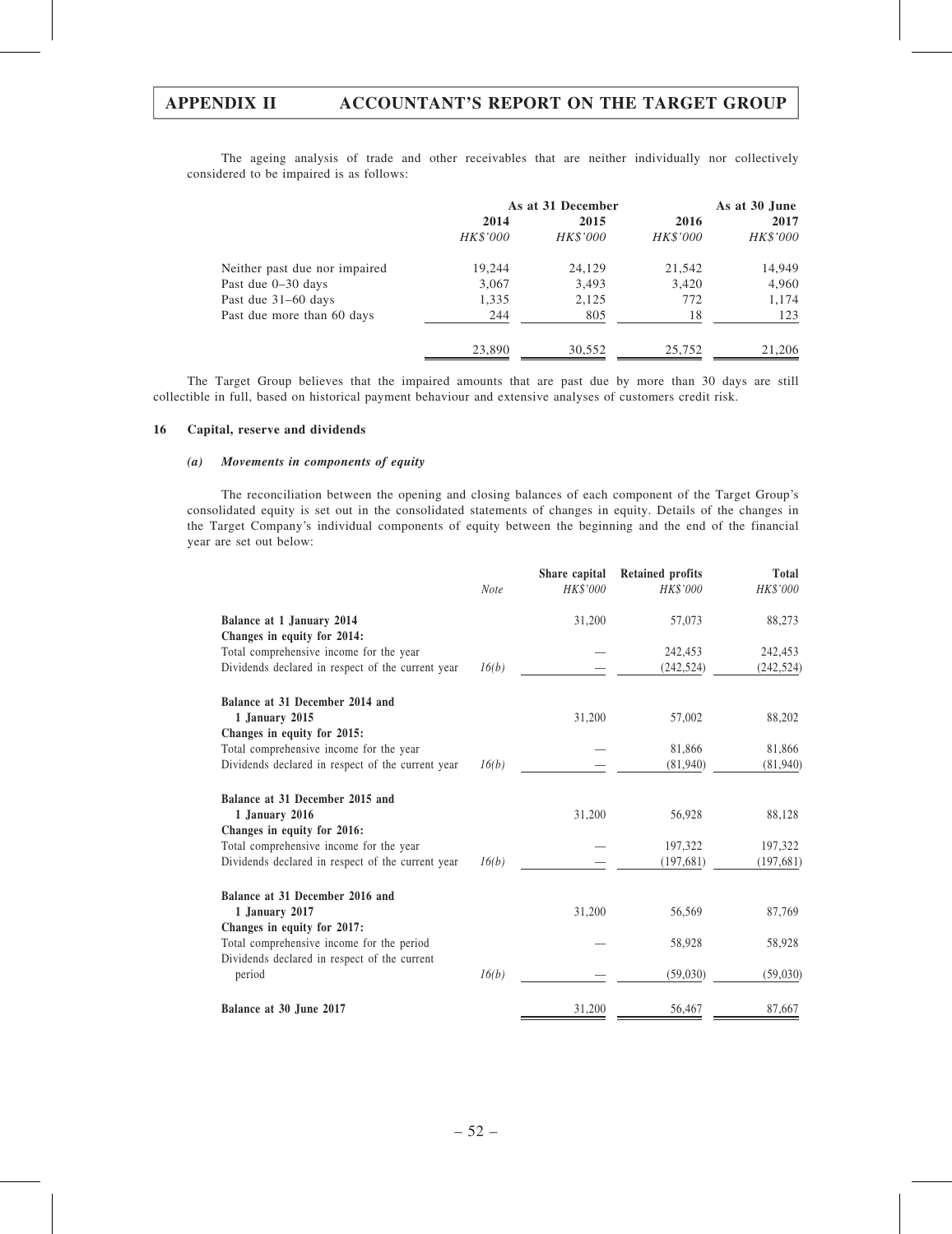#### (b) Dividends

|     |                                                                                                     |                  |          |                  | As at 31 December |                         |                  |                  | As at 30 June    |
|-----|-----------------------------------------------------------------------------------------------------|------------------|----------|------------------|-------------------|-------------------------|------------------|------------------|------------------|
|     |                                                                                                     |                  |          | 2014<br>HK\$'000 |                   | 2015<br><b>HK\$'000</b> | 2016<br>HK\$'000 |                  | 2017<br>HK\$'000 |
|     | Interim dividends declared and<br>paid of HK\$7.77, HK\$2.62,<br>HK\$6.34 and HK\$1.89 per<br>share |                  |          | 242,524          |                   | 81,940                  | 197,681          |                  | 59,030           |
| (c) | Share capital                                                                                       |                  |          |                  |                   |                         |                  |                  |                  |
|     |                                                                                                     | 2014             |          | 2015             |                   | 2016                    |                  | 2017             |                  |
|     |                                                                                                     | No. of<br>shares | HK\$'000 | No. of<br>shares | HK\$'000          | No. of<br>shares        | HK\$'000         | No. of<br>shares | HK\$'000         |
|     | Ordinary shares, issued<br>and fully paid:                                                          |                  |          |                  |                   |                         |                  |                  |                  |
|     | At 1 January and 31<br>December/30 June                                                             | 31,200,082       | 31,200   | 31,200,082       | 31,200            | 31,200,082              | 31,200           | 31,200,082       | 31,200           |

In accordance with section 135 of the Hong Kong Companies Ordinance, the ordinary shares of the Target Company do not have a par value.

The holders of ordinary shares are entitled to receive dividends as declared from time to time and are entitled to one vote per share at meeting of the Target Company. All ordinary shares rank equally with regard to the Target Company's residual assets.

#### (d) Exchange reserves

The exchange reserve comprises all foreign exchange difference arising from the translation of the financial statements of foreign subsidiaries. The reserve is dealt with in accordance with the account policy set out in note 2(r) to the Historical Financial Information.

#### (e) Capital management

The Target Group's primary objective when managing capital is to safeguard the Target Group's ability to continue as a going concern. As the Target Group is jointly controlled by two shareholders, the Target Group's sources of additional capital and policies for distribution of excess capital may also be affected by these two shareholders' capital management objectives.

The Target Group defines "capital" as including all components of equity.

The Target Group's capital structure is regularly reviewed and managed with due regard to the capital management practices of the shareholders.

There has been no change in the Target Group's capital management practices as compared with prior year and the Target Group is not subject to any externally imposed capital requirements.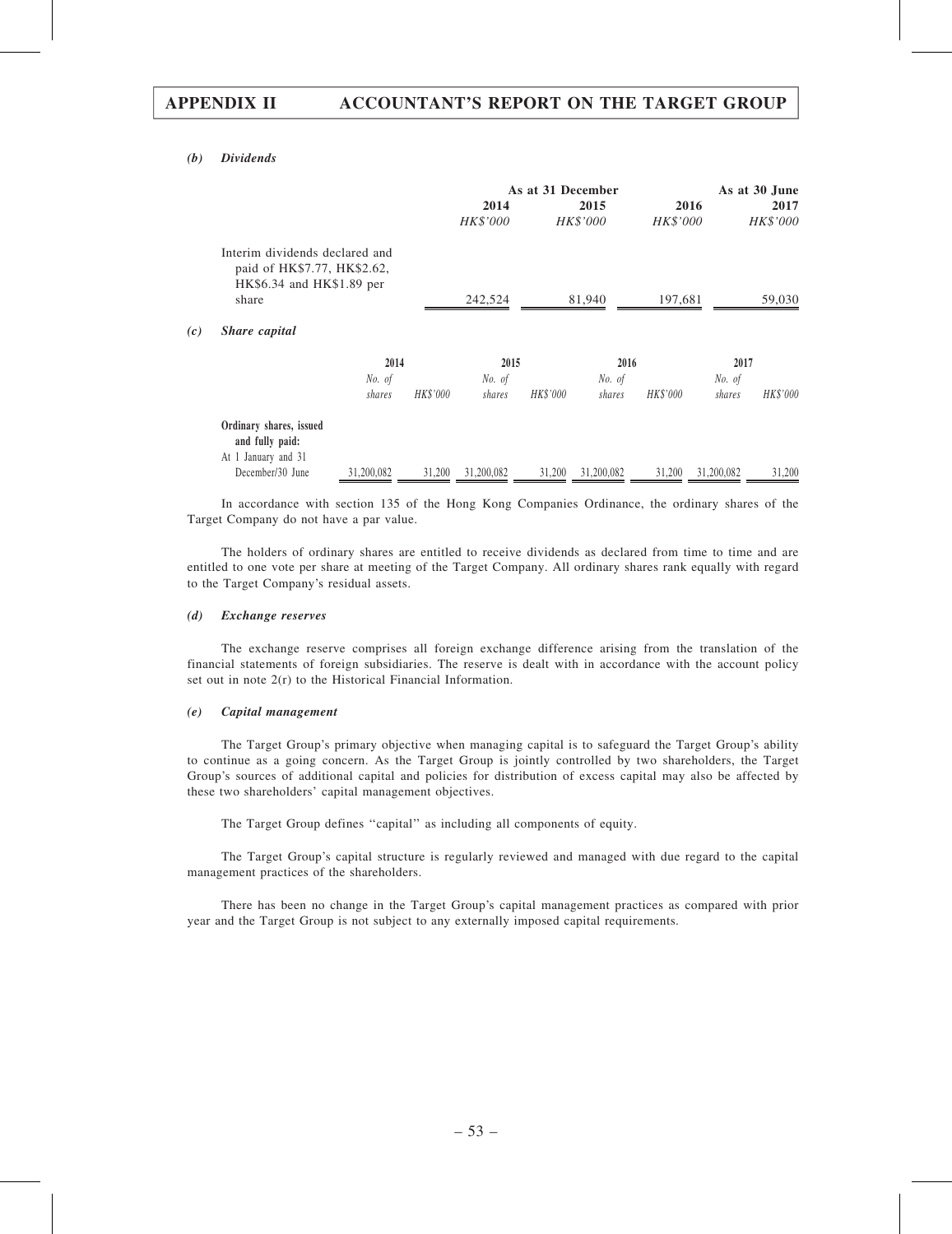#### 17 Bank loans

The bank loans were secured as follows:

|                            | As at 31 December | As at 30 June |          |                 |
|----------------------------|-------------------|---------------|----------|-----------------|
|                            | 2014              | 2015          | 2016     | 2017            |
|                            | HK\$'000          | HK\$'000      | HK\$'000 | <i>HK\$'000</i> |
| Within 1 year or on demand | 44,100            | 54,800        | 107,400  | 14,150          |
| After 1 year               | 132,300           | 68,500        |          | 127,350         |
|                            | 176,400           | 123,300       | 107,400  | 141,500         |

The bank loans bear interest ranging from Swap Offer Rate plus 1.65% to 2.22% per annum.

At 31 December 2014, 2015, 2016 and 30 June 2017, banking facilities amounting to HK\$235,200,000, HK\$219,200,000, HK\$214,800,000 and HK\$226,400,000 respectively were secured by mortgages over leasehold land and buildings. The facilities were utilised to the extent of HK\$176,400,000, HK\$123,300,000, HK\$107,400,000 and HK\$141,500,000 at 31 December 2014, 2015, 2016 and 30 June 2017 respectively.

All of the Target Group's banking facilities are subject to the fulfilment of covenants relating to certain of the Target Group's statement of financial position ratios, as are commonly found in lending arrangements with financial institutions. If the Target Group were to breach the covenants the drawn down facilities would become payable on demand. The Target Group's regularly monitors its compliance with these covenants. Further details of the Target Group's management of liquidity risk are set out in note 23(b). As at 31 December 2014, 2015, 2016 and 30 June 2017, none of the covenants relating to drawn down facilities had been breached.

#### 18 Derivative financial instruments

|                     |                 | As at 31 December |                 |                 |
|---------------------|-----------------|-------------------|-----------------|-----------------|
|                     | 2014            | 2015              | 2016            | 2017            |
|                     | <i>HK\$'000</i> | <i>HK\$'000</i>   | <i>HK\$'000</i> | <b>HK\$'000</b> |
| Interest rate swaps | 647)            | 463               | (290)           | (259)           |

As at 31 December 2014, 2015, 2016 and 30 June 2017, the Target Group has interest rate swap contract with a notional amount of HK\$94,080,000, HK\$89,050,000, HK\$60,412,000 and HK\$49,525,000 respectively. Under the contract, the Target Group pays 0.97%, 1.54%, 1.54% and 1.54% per annum and receives interest at the three-month Singapore Dollar Swap Offer Rate (''SOR'') for the Relevant Periods respectively.

The Target Group's exposure to liquidity and interest rate risks related to derivative financial instruments is disclosed in note 23.

#### 19 Deposits and cash

(a) Deposits and cash comprise:

|                          |                 | As at 31 December |                 |          |  |
|--------------------------|-----------------|-------------------|-----------------|----------|--|
|                          | 2014            | 2015              | 2016            | 2017     |  |
|                          | <i>HK\$'000</i> | <i>HK\$'000</i>   | <i>HK\$'000</i> | HK\$'000 |  |
| Cash at bank and on hand | 225,124         | 198,866           | 91,738          | 152,063  |  |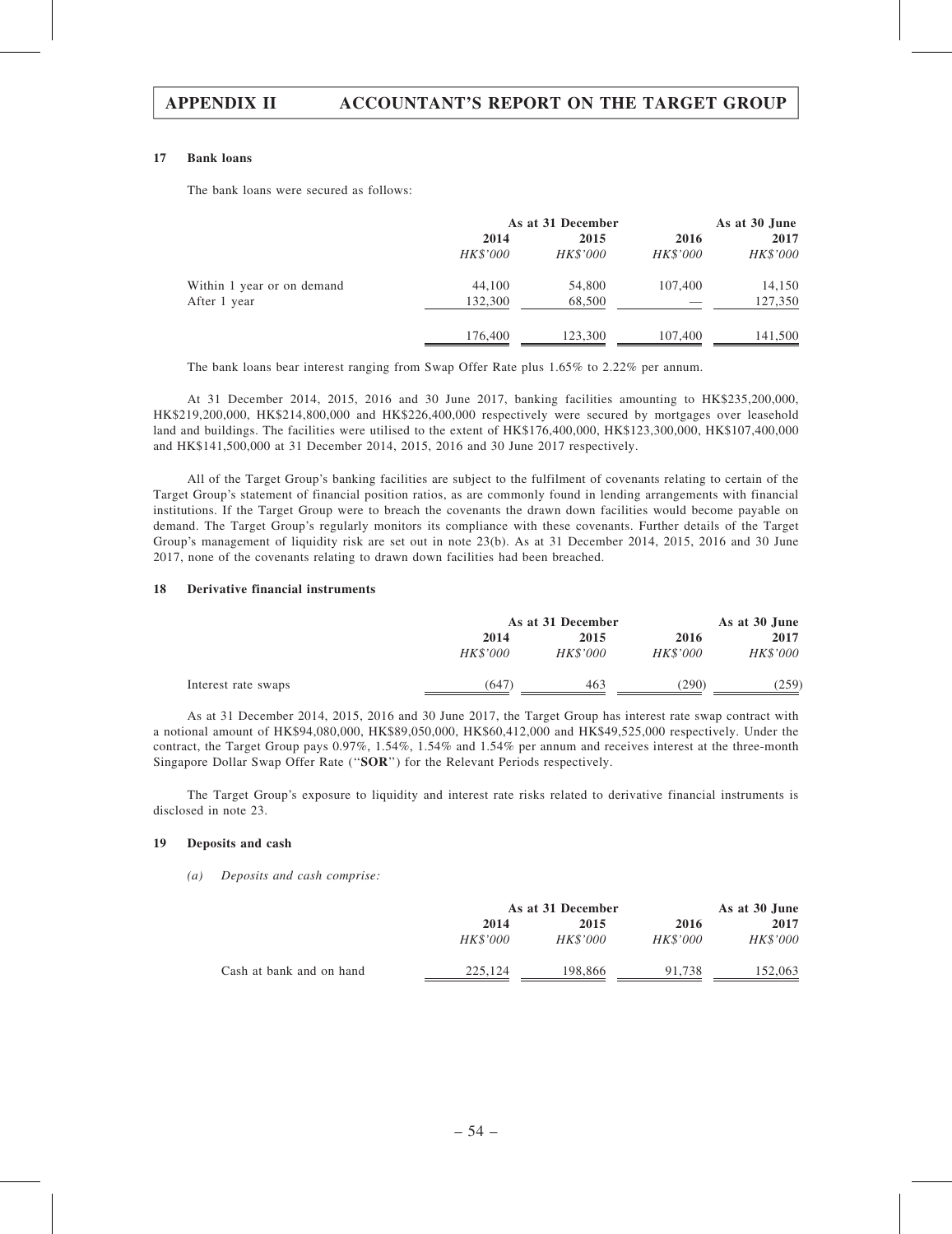## 20 Payables and accrued charges

|                                      | As at 31 December |          |          | As at 30 June |  |
|--------------------------------------|-------------------|----------|----------|---------------|--|
|                                      | 2014              | 2015     | 2016     | 2017          |  |
|                                      | HK\$'000          | HK\$'000 | HK\$'000 | HK\$'000      |  |
| Trade payables                       | 72,562            | 59,008   | 47,494   | 64,534        |  |
| Accrued operating expenses           | 71,510            | 82,664   | 86,288   | 89,041        |  |
| Interest payable                     | 1,117             | 907      | 219      | 601           |  |
| Other payables                       | 1,932             | 2,586    | 1,085    | 11,363        |  |
| Rental deposits                      | 2,638             | 2,689    | 3,016    | 3,116         |  |
| Withholding tax payable              | 704               | 525      | 314      | 211           |  |
| Dividends payable to shareholders    | 81,144            | 52,064   |          |               |  |
| Amounts due to related corporations: |                   |          |          |               |  |
| — Trade                              | 273               | 33       | 27       | 22            |  |
| — Non-trade                          | 599               | 672      | 673      | 675           |  |
|                                      | 232,479           | 201,148  | 139,116  | 169,563       |  |
| Classified as:                       |                   |          |          |               |  |
| Non-current                          | 962               | 2,372    | 1,694    | 2,928         |  |
| Current                              | 231,517           | 198,776  | 137,422  | 166,635       |  |
|                                      | 232,479           | 201,148  | 139,116  | 169,563       |  |

### (a) Ageing analysis

The ageing analysis of trade payables as of the end of each reporting period:

|                       |          | As at 31 December |                 |          |  |
|-----------------------|----------|-------------------|-----------------|----------|--|
|                       | 2014     | 2015              | 2016            | 2017     |  |
|                       | HK\$'000 | HK\$'000          | <b>HK\$'000</b> | HK\$'000 |  |
| Current to 3 months   | 68,845   | 58,571            | 47,058          | 63,923   |  |
| Within 4 to 6 months  | 1,594    | 325               | 347             | 535      |  |
| Within 7 to 12 months |          | 85                | 15              | 5        |  |
| Over 1 year           | 2,123    | 27                | 74              | 71       |  |
|                       | 72,562   | 59,008            | 47,494          | 64,534   |  |

The non-trade amounts due to related corporations were unsecured, interest-free and repayable on demand.

The Group's exposure to liquidity risk related to trade and other payables is disclosed in note 23(b).

## 21 Deferred revenue

|                                    | As at 31 December |          |                 | As at 30 June   |
|------------------------------------|-------------------|----------|-----------------|-----------------|
|                                    | 2014              | 2015     | 2016            | 2017            |
|                                    | <i>HK\$'000</i>   | HK\$'000 | <i>HK\$'000</i> | <i>HK\$'000</i> |
| Billings in advance and customers' |                   |          |                 |                 |
| advances                           | 54.626            | 52.441   | 66,017          | 69.716          |

All of the deferred revenue is expected to be settled within one year.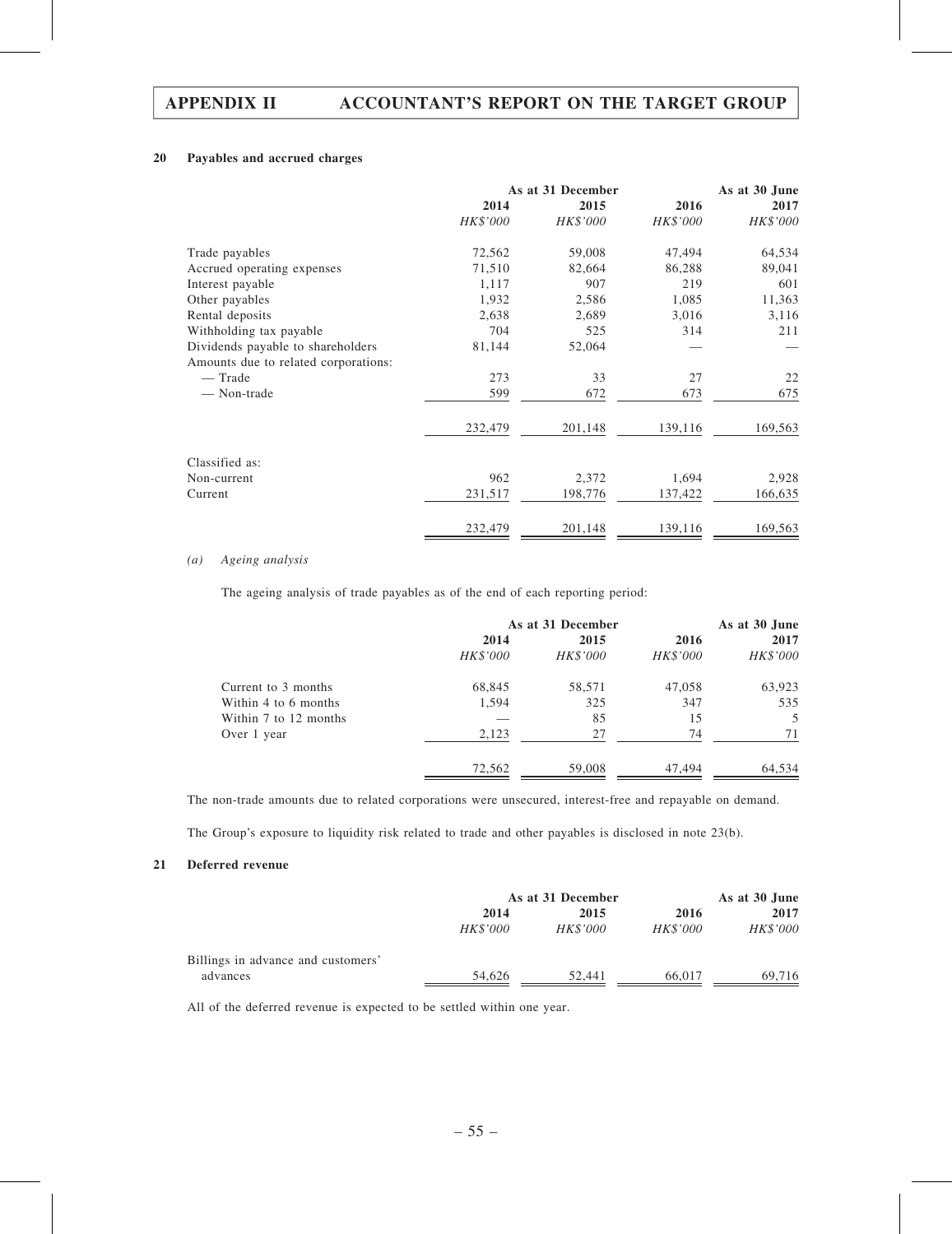## 22 Income tax in the consolidated statement of financial position

(a) Current taxation in the consolidated statement of financial position represents:

|     |                                                                | As at 31 December |                   |                 | As at 30 June |  |
|-----|----------------------------------------------------------------|-------------------|-------------------|-----------------|---------------|--|
|     |                                                                | 2014              | 2015              | 2016            | 2017          |  |
|     |                                                                | <b>HK\$'000</b>   | <b>HK\$'000</b>   | <b>HK\$'000</b> | HK\$'000      |  |
|     | Overseas tax payable                                           | 20,381            | 25,644            | 29,081          | 17,560        |  |
| (b) | Deferred tax liabilities recognised:                           |                   |                   |                 |               |  |
|     |                                                                |                   | As at 31 December |                 | As at 30 June |  |
|     |                                                                | 2014              | 2015              | 2016            | 2017          |  |
|     |                                                                | <b>HK\$'000</b>   | <b>HK\$'000</b>   | <i>HK\$'000</i> | HK\$'000      |  |
|     | Net deferred tax liabilities<br>recognised in the consolidated |                   |                   |                 |               |  |
|     | statements of financial position                               | 26,371            | 25,784            | 23,920          | 25,721        |  |

The components of deferred tax liabilities recognised in the consolidated statements of financial position and the movements during the Relevant Periods are as follows:

|                                                                                                                     | Depreciation<br>allowances in excess<br>of the related<br>depreciation<br>HK\$'000 |
|---------------------------------------------------------------------------------------------------------------------|------------------------------------------------------------------------------------|
| Deferred tax arising from:<br>At 1 January 2014<br>Exchange adjustments<br>Charged to profit or loss (note $7(a)$ ) | 25,073<br>(1,072)<br>2,370                                                         |
| At 31 December 2014                                                                                                 | 26,371                                                                             |
| At 1 January 2015<br>Exchange adjustments<br>Charged to profit or loss (note $7(a)$ )                               | 26,371<br>(1, 831)<br>1,244                                                        |
| At 31 December 2015                                                                                                 | 25,784                                                                             |
| At 1 January 2016<br>Exchange adjustments<br>Credited to profit or loss (note $7(a)$ )                              | 25,784<br>(460)<br>(1, 404)                                                        |
| At 31 December 2016                                                                                                 | 23,920                                                                             |
| At 1 January 2017<br>Exchange adjustments<br>Charged to profit or loss (note $7(a)$ )                               | 23,920<br>1,303<br>498                                                             |
| At 30 June 2017                                                                                                     | 25,721                                                                             |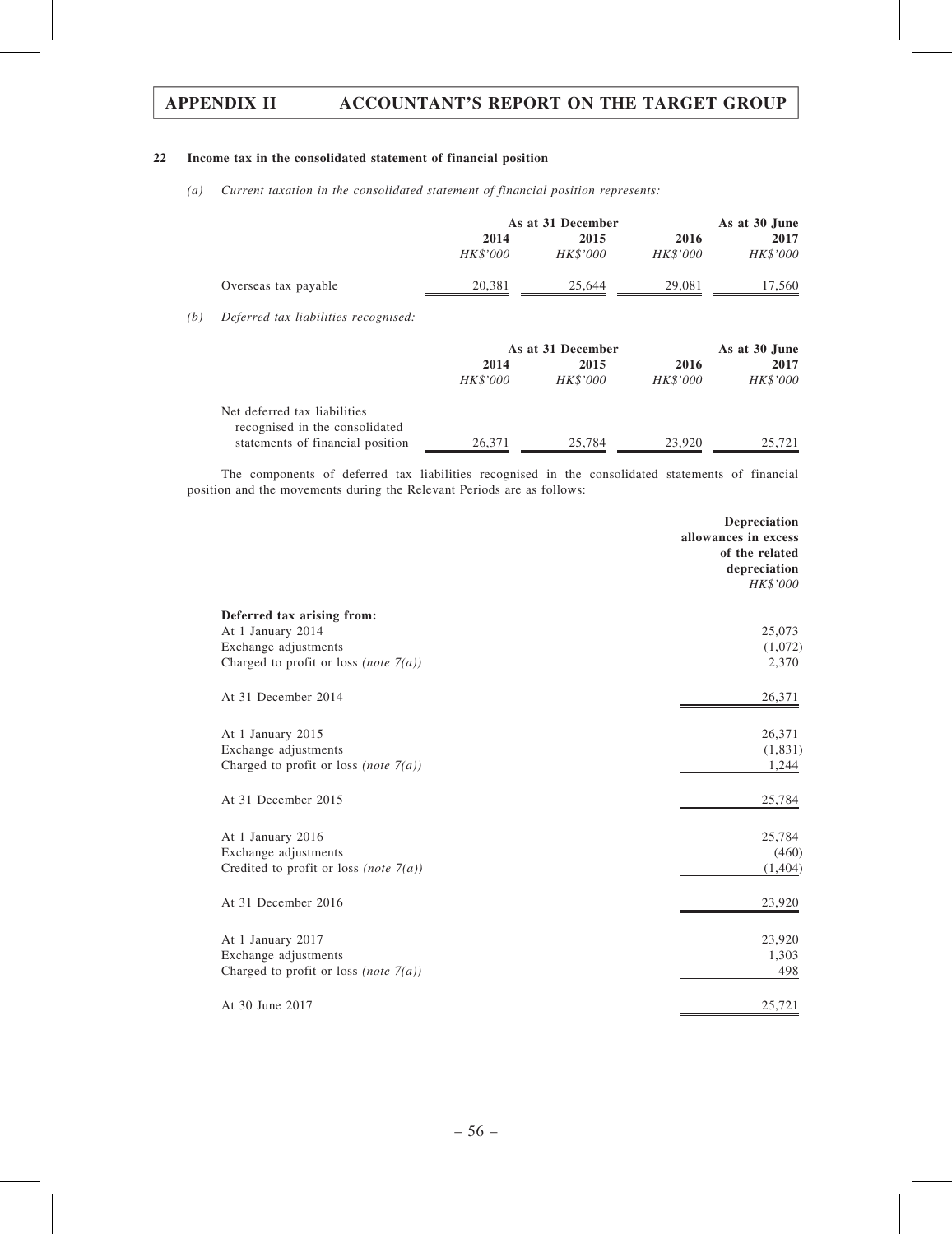#### 23 Financial risk management and fair values of financial instrument

Exposure to credit, liquidity, interest rate and currency risks arises in the normal course of the Target Group's business.

The Target Group's exposure to these risks and the financial risk management policies and practices used by the Target Group to manage these risks are described below.

#### (a) Credit risk

The Target Group's credit risk is primarily attributable to trade and other receivables and cash.

Cash is placed with the major financial institutions in Singapore.

The Target Group has established credit control policies of which credit limits, credit approvals and other monitoring procedures for debts recovery are in place to minimise the credit risk. In addition, management reviews the recoverable amount of each individual receivable regularly to ensure that adequate impairment allowances are made for irrecoverable amounts. With such policies in place, the Target Group has been able to maintain its bad debts at minimal level. The Target Group's trade receivables relate to a large number of diversified customers, the concentration of credit risk is not significant.

The maximum exposure to credit risk is represented by the carrying amount of each financial asset in the consolidated statement of financial position.

#### (b) Liquidity risk

The Target Group's policy is to regularly monitor its current and expected liquidity requirements, to ensure that it maintains sufficient funding from group companies to meet its liquidity requirements in the short and longer term.

The following tables show the remaining contractual maturities at the end of each reporting period of the Target Group's non-derivative financial liabilities and derivative financial assets/liabilities, which are based on contractual undiscounted cash flows (including interest payments computed using contractual rates or, its floating, based on rates current at the end of the reporting period) and the earliest date of Target Group can be required to pay.

|                                      | Contractual undiscounted cash flows |                                                                       |                                           |                                                          |                                                           |  |
|--------------------------------------|-------------------------------------|-----------------------------------------------------------------------|-------------------------------------------|----------------------------------------------------------|-----------------------------------------------------------|--|
|                                      | Carrying<br>amount<br>HK\$'000      | <b>Total</b><br>contractual<br>undiscounted<br>cash flows<br>HK\$'000 | Within 1 year<br>or on demand<br>HK\$'000 | More than 1<br>year but less<br>than 2 years<br>HK\$'000 | More than 2<br>years but less<br>than 5 years<br>HK\$'000 |  |
| 31 December 2014                     |                                     |                                                                       |                                           |                                                          |                                                           |  |
| Non-derivative financial liabilities |                                     |                                                                       |                                           |                                                          |                                                           |  |
| Trade and other payables             | 232,479                             | (232, 479)                                                            | (231,517)                                 | (27)                                                     | (935)                                                     |  |
| Loans and borrowings                 | 176,400                             | (188, 761)                                                            | (49, 105)                                 | (62,689)                                                 | (76, 967)                                                 |  |
|                                      | 408,879                             | (421, 240)                                                            | (280, 622)                                | (62, 716)                                                | (77, 902)                                                 |  |
| Derivative financial liabilities     |                                     |                                                                       |                                           |                                                          |                                                           |  |
| Interest rate swaps                  | 647                                 |                                                                       |                                           |                                                          |                                                           |  |
| — Outflow                            |                                     | (3,505)                                                               | (1, 445)                                  | (1,204)                                                  | (856)                                                     |  |
| $-$ Inflow                           |                                     | 566                                                                   | 248                                       | 186                                                      | 132                                                       |  |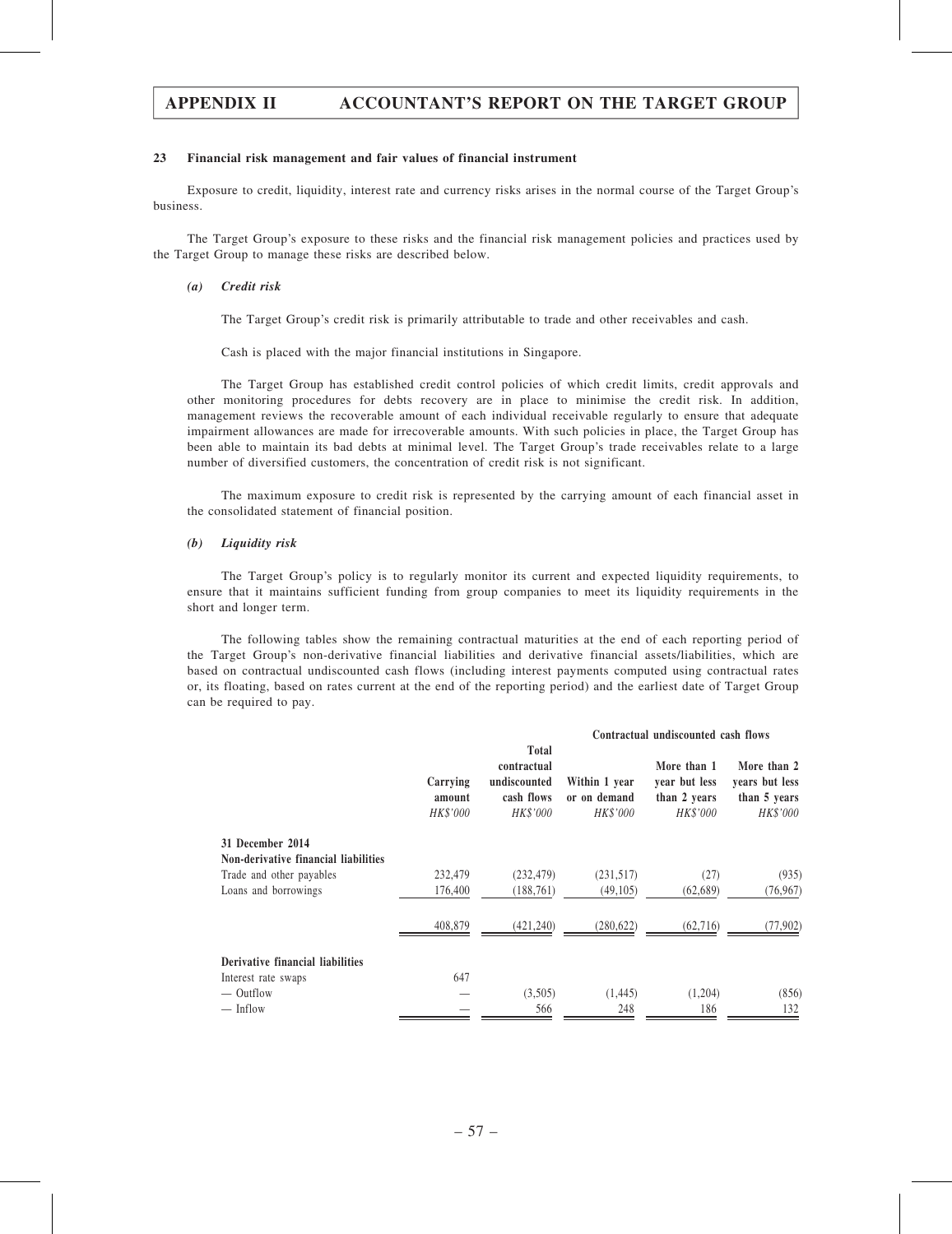|                                                                  | Contractual undiscounted cash flows |                                                                       |                                           |                                                          |                                                           |
|------------------------------------------------------------------|-------------------------------------|-----------------------------------------------------------------------|-------------------------------------------|----------------------------------------------------------|-----------------------------------------------------------|
|                                                                  | Carrying<br>amount<br>HK\$'000      | <b>Total</b><br>contractual<br>undiscounted<br>cash flows<br>HK\$'000 | Within 1 year<br>or on demand<br>HK\$'000 | More than 1<br>year but less<br>than 2 years<br>HK\$'000 | More than 2<br>years but less<br>than 5 years<br>HK\$'000 |
| 31 December 2015                                                 |                                     |                                                                       |                                           |                                                          |                                                           |
| Non-derivative financial liabilities                             |                                     |                                                                       |                                           |                                                          |                                                           |
| Trade and other payables<br>Loans and borrowings                 | 201,148<br>123,300                  | (201, 148)<br>(130, 155)                                              | (198, 777)<br>(58, 424)                   | (1,045)<br>(57, 259)                                     | (1,326)<br>(14, 472)                                      |
|                                                                  |                                     |                                                                       |                                           |                                                          |                                                           |
|                                                                  | 324,448                             | (331, 303)                                                            | (257, 201)                                | (58, 304)                                                | (15,798)                                                  |
| Derivative financial assets                                      |                                     |                                                                       |                                           |                                                          |                                                           |
| Interest rate swaps                                              | (463)                               |                                                                       |                                           |                                                          |                                                           |
| $-$ Outflow                                                      |                                     | (1,953)                                                               | (1, 133)                                  | (704)                                                    | (116)                                                     |
| $-$ Inflow                                                       |                                     | 2,533                                                                 | 1,271                                     | 1,057                                                    | 205                                                       |
|                                                                  |                                     |                                                                       |                                           |                                                          |                                                           |
| 31 December 2016<br>Non-derivative financial liabilities         |                                     |                                                                       |                                           |                                                          |                                                           |
| Trade and other payables                                         | 139,116                             | (139, 116)                                                            | (137, 422)                                | (1,006)                                                  | (688)                                                     |
| Loans and borrowings                                             | 107,400                             | (107, 600)                                                            | (107, 600)                                |                                                          |                                                           |
|                                                                  |                                     |                                                                       |                                           |                                                          |                                                           |
|                                                                  | 246,516                             | (246, 716)                                                            | (245, 022)                                | (1,006)                                                  | (688)                                                     |
| Derivative financial liabilities                                 |                                     |                                                                       |                                           |                                                          |                                                           |
| Interest rate swaps                                              | 290                                 |                                                                       |                                           |                                                          |                                                           |
| $-$ Outflow                                                      |                                     | (806)                                                                 | (690)                                     | (116)                                                    |                                                           |
| $-$ Inflow                                                       |                                     | 586                                                                   | 442                                       | 144                                                      |                                                           |
|                                                                  |                                     |                                                                       |                                           |                                                          |                                                           |
| 30 June 2017                                                     |                                     |                                                                       |                                           |                                                          |                                                           |
| Non-derivative financial liabilities<br>Trade and other payables | 169,563                             | (169, 563)                                                            | (166, 635)                                | (1,212)                                                  | (1,716)                                                   |
| Loans and borrowings                                             | 141,500                             | (153, 872)                                                            | (17, 432)                                 | (31, 479)                                                | (104, 961)                                                |
|                                                                  |                                     |                                                                       |                                           |                                                          |                                                           |
|                                                                  | 311,063                             | (323, 435)                                                            | (184, 067)                                | (32,691)                                                 | (106, 677)                                                |
| Derivative financial liabilities                                 |                                     |                                                                       |                                           |                                                          |                                                           |
| Interest rate swaps                                              | 259                                 |                                                                       |                                           |                                                          |                                                           |
| $-$ Outflow                                                      |                                     | (484)                                                                 | (484)                                     |                                                          |                                                           |
| $-$ Inflow                                                       |                                     | 299                                                                   | 299                                       |                                                          |                                                           |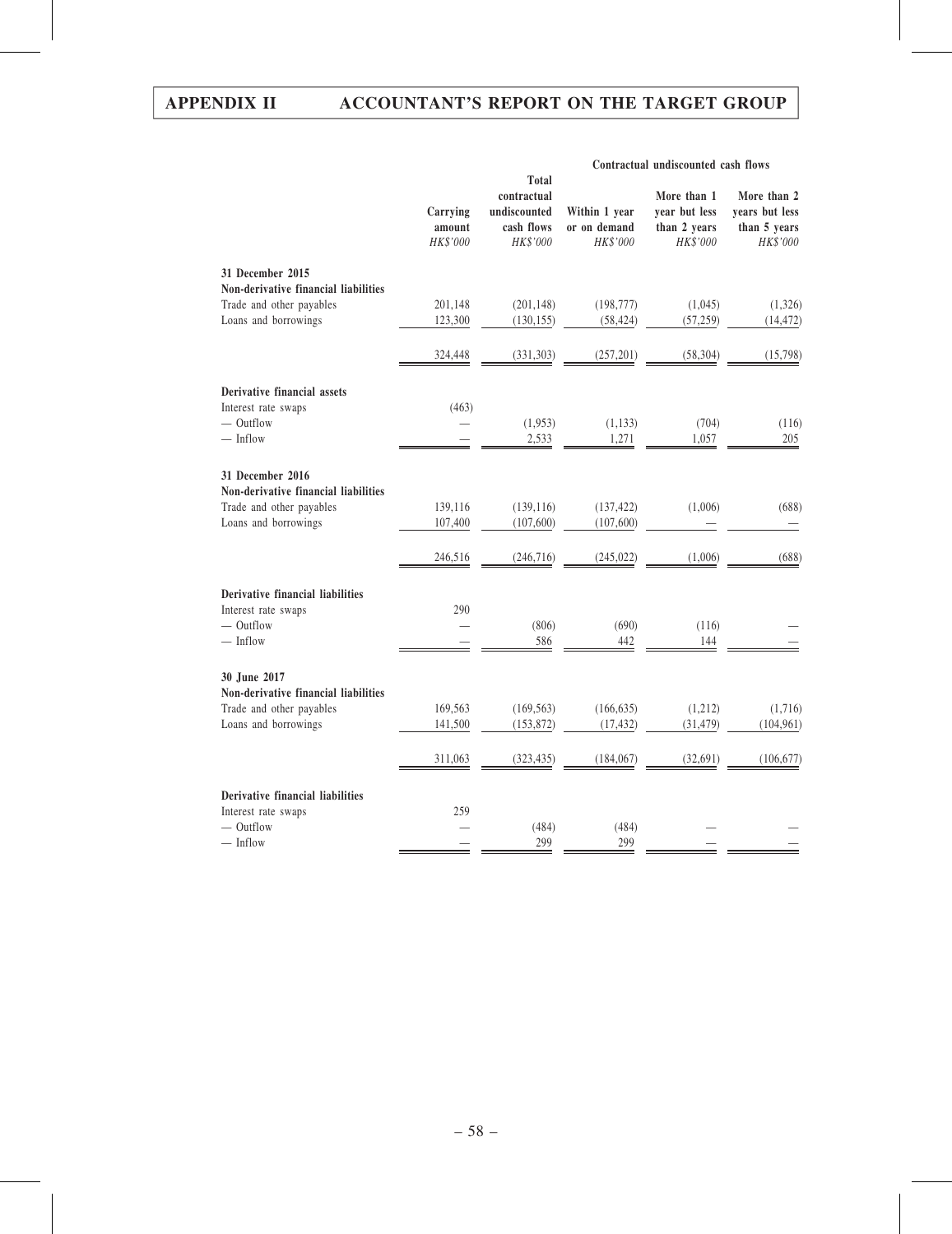#### (c) Interest rate risk

The Target Group's exposures to interest rate risk arises primarily from interest-bearing bank borrowings. Borrowings issue at variable rates and at fixed rates expose the Target Group to cash flow interest rate risk and fair value interest rate risk respectively.

The Target Group has entered into interest rate swaps, denominated in Singapore dollars, to achieve an appropriate mix of fixed and floating rate exposure.

The following table details the interest rate profile of the Target Group's net variable rate borrowings at the end of each reporting period, after taking into account the effect of interest rate swaps entered into by the Group swapping the borrowings from variable rate to fixed rate.

|                              | 2014          |          |               | 2015     |               | 2016      |               | 2017      |
|------------------------------|---------------|----------|---------------|----------|---------------|-----------|---------------|-----------|
|                              | Effective     |          | Effective     |          |               |           |               |           |
|                              | interest rate |          | interest rate |          | Effective     |           | Effective     |           |
|                              | $\%$          | HK\$'000 | %             | HK\$'000 | interest rate | HK\$'000  | interest rate | HK\$'000  |
| Variable rate borrowings:    |               |          |               |          |               |           |               |           |
| Bank loans                   | 2.83%         | 176,400  | 2.83%         | 123,300  | 2.72%         | 107.400   | 2.51%         | 141,500   |
| Interest rate swaps          |               | (94,080) |               | (89,050) |               | (60, 412) |               | (49, 525) |
| Net variable rate borrowings |               | 82,320   |               | 34,250   |               | 46,988    |               | 91,975    |

#### Sensitivity analysis

At 31 December 2014, 2015, 2016 and 30 June 2017, it is estimated that a general increase/ decrease of 100 basis points in interest rates, with all other variables held constant, would have decreased/increased the Target Group's profit after tax and retained profits by approximately HK\$683,000, HK\$284,000, HK\$390,000 and HK\$764,000 respectively.

The sensitivity analysis above has been determined assuming that the change in interest rates had occurred at the end of the reporting period and had been applied to the exposure to interest rate risk in existence at that date. The 100 basis points increase/decrease represents management's assessment of a reasonable possible change in interest rates over the period until the next reporting period. The analysis has been performed on the same basis for the Relevant Periods.

#### (d) Currency risk

The Target Group has no significant exposure to foreign currency risk as substantially all the Target Group's transactions are denominated in functional currencies of the entities within the Target Group.

#### (e) Fair values measurement

#### (i) Financial assets and liabilities measured at fair value

Fair value hierarchy

The following table presents the fair value of the Target Group's financial instruments measured at the end of the reporting period on a recurring basis, categorised into the three-level fair value hierarchy as defined HKFRS 13, Fair value measurement. The level into which a fair value measurement is classified is determined with reference to the observability and significance of the inputs used in the valuation technique as follows:

. Level 1 valuations: Fair value measured using only Level 1 inputs i.e. unadjusted quoted prices in active markets for identical assets or liabilities at the measurement date.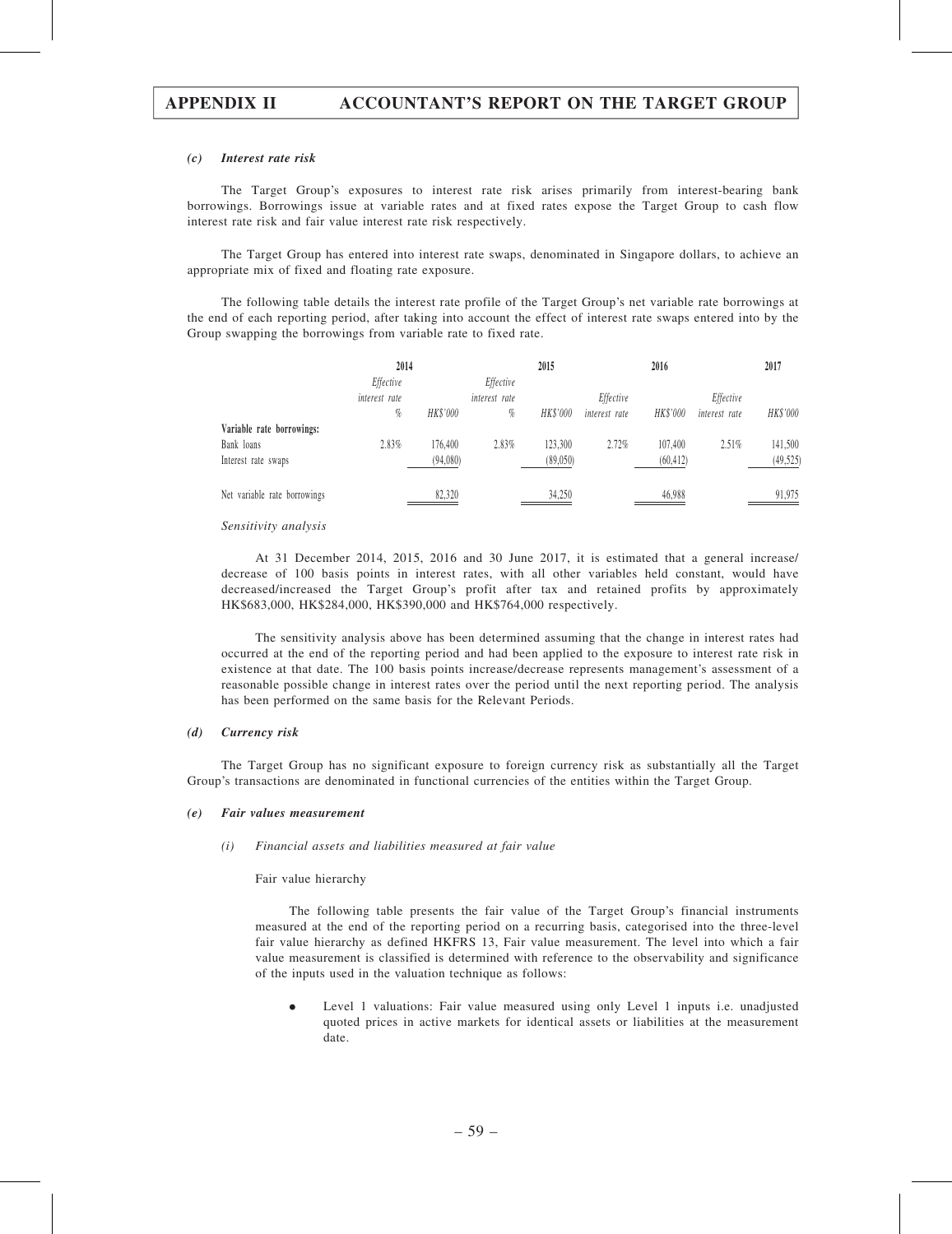- . Level 2 valuations: Fair value measured using Level 2 inputs i.e. observable inputs which fail to meet Level 1, and not using significant unobservable inputs. Unobservable inputs are inputs for which market data are not available.
- . Level 3 valuations: Fair value measured using significant unobservable inputs.

|                                                             | Fair value at<br>31 December<br>2014 | Fair value measurements as at<br>31 December 2014 categorised into<br>Level 1<br>Level 2<br>Level 3 |                                                                    |                            |  |
|-------------------------------------------------------------|--------------------------------------|-----------------------------------------------------------------------------------------------------|--------------------------------------------------------------------|----------------------------|--|
|                                                             | HK\$'000                             | <b>HK\$'000</b>                                                                                     | HK\$'000                                                           | <i>HK\$'000</i>            |  |
| Recurring fair value<br>measurement                         |                                      |                                                                                                     |                                                                    |                            |  |
| Derivative financial<br>instruments                         | (647)                                |                                                                                                     |                                                                    |                            |  |
|                                                             | Fair value at<br>31 December         | Fair value measurements as at<br>31 December 2015 categorised into                                  |                                                                    |                            |  |
|                                                             | 2015                                 | Level 1                                                                                             | Level 2                                                            | Level 3                    |  |
| Recurring fair value<br>measurement<br>Derivative financial | HK\$'000                             |                                                                                                     | HK\$'000 HK\$'000 HK\$'000                                         |                            |  |
| instruments                                                 | 463                                  |                                                                                                     | 463                                                                |                            |  |
|                                                             | Fair value at<br>31 December         |                                                                                                     | Fair value measurements as at<br>31 December 2016 categorised into |                            |  |
|                                                             | 2016<br>HK\$'000                     | Level 1<br>HK\$'000                                                                                 | Level 2<br>HK\$'000                                                | Level 3<br><b>HK\$'000</b> |  |
| Recurring fair value<br>measurement<br>Derivative financial |                                      |                                                                                                     |                                                                    |                            |  |
| instruments                                                 | (290)                                | $\sim$ 100 $\sim$ 100 $\pm$                                                                         | (290)                                                              |                            |  |
|                                                             | Fair value at                        |                                                                                                     | Fair value measurements as at<br>30 June 2017 categorised into     |                            |  |
|                                                             | 30 June 2017<br>HK\$'000             | Level 1<br>HK\$'000                                                                                 | Level 2<br><i>HK\$'000</i>                                         | Level 3<br><i>HK\$'000</i> |  |
| <b>Recurring fair value</b><br>measurement                  |                                      |                                                                                                     |                                                                    |                            |  |
| Derivative financial<br>instruments                         | (259)                                |                                                                                                     | (259)                                                              |                            |  |

During the Relevant Periods, there were no transfers between Level 1 and Level 2, or transfers into or out of Level 3. The Target Group's policy is to recognise transfers between levels of fair value hierarchy as at the end of the reporting period in which they occur.

Valuation techniques used in Level 2 fair value measurements

Market comparison approach was used in determining the fair value of interest rate swaps, which are based on broker quotes. Similar contracts are traded in an active market and the quotes reflect the actual transactions in similar instruments.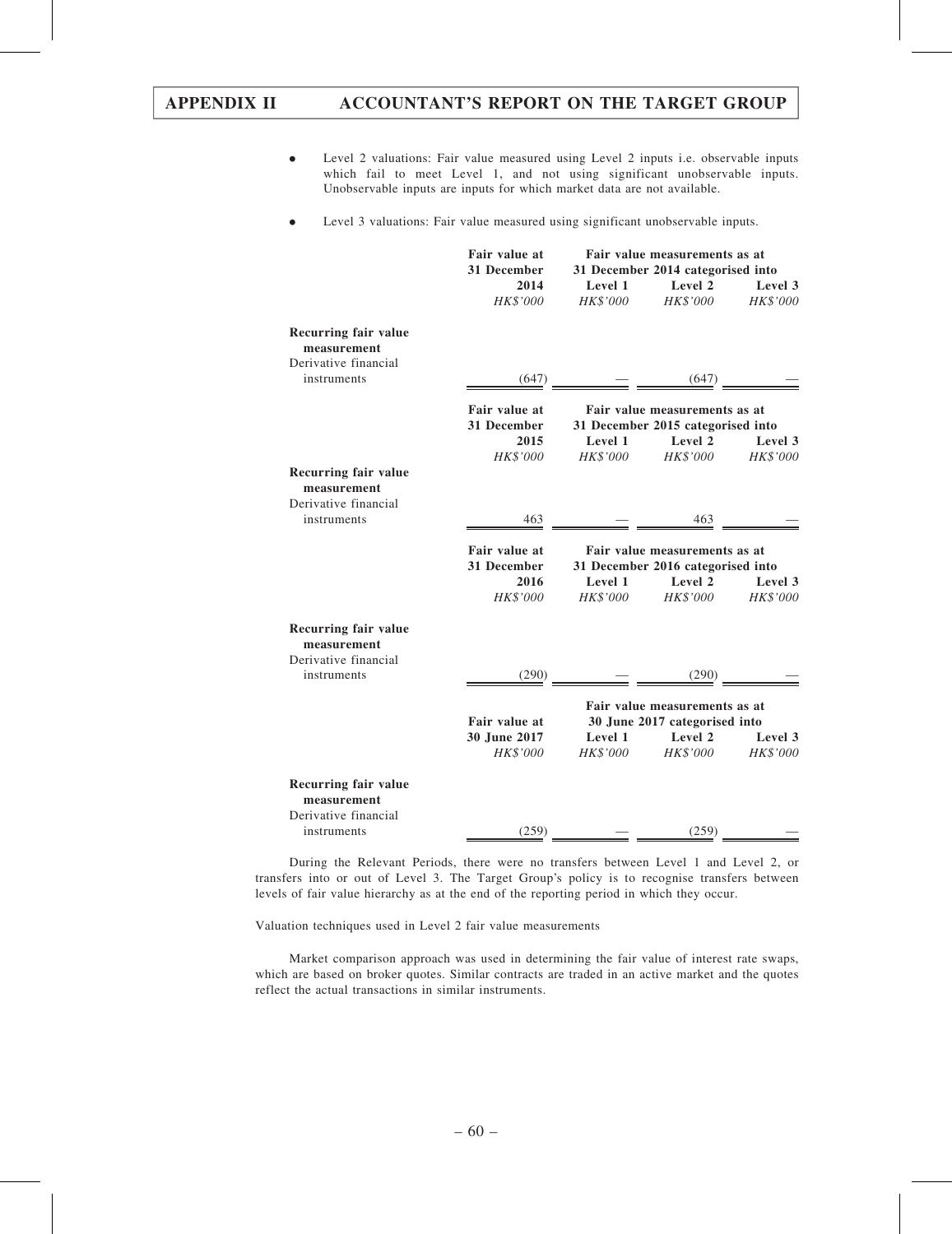#### (ii) Financial instruments carried at other than fair values

The carrying amounts of the Target Group's financial instruments carried at cost or amortised cost are not materially different from their fair values as at 31 December 2014, 2015, 2016 and 30 June 2017.

## 24 Commitments

#### (a) Capital commitments

The Target Group had the following capital commitments in respect of the acquisition of property, plant and equipment as at the end of the reporting period.

|                                                     | As at 31 December |                  |                         | As at 30 June    |  |
|-----------------------------------------------------|-------------------|------------------|-------------------------|------------------|--|
|                                                     | 2014<br>HK\$'000  | 2015<br>HK\$'000 | 2016<br><b>HK\$'000</b> | 2017<br>HK\$'000 |  |
| Contracted for<br>Authorised but not contracted for | 6,586             | 20,420           | 4.949                   | 11,924           |  |
|                                                     | 6,586             | 20,420           | 4.949                   | 11.924           |  |

#### (b) Operating lease commitments — as lessee

The Target Group has entered into commercial leases on certain properties under lease agreements that are non-cancellable. The leases have remaining lease terms between 1 and 8 years and contain provisions for rental adjustments. There are no restrictions placed upon the Target Group by entering into these leases.

Future minimum rental payable under non-cancellable operating leases are as follows:

|                                 | As at 31 December |                 |                 | As at 30 June |  |
|---------------------------------|-------------------|-----------------|-----------------|---------------|--|
|                                 | 2014              | 2015            | 2016            | 2017          |  |
|                                 | HK\$'000          | <b>HK\$'000</b> | <b>HK\$'000</b> | HK\$'000      |  |
| Within one year                 | 121,585           | 112,940         | 108,150         | 124,389       |  |
| Between one year and five years | 343,339           | 350,850         | 293,493         | 315,132       |  |
| More than five years            | 19,970            | 59,742          | 62,130          | 60,311        |  |
|                                 | 484,894           | 523,532         | 463,773         | 499,832       |  |

#### (c) Operating lease commitments — as lessor

The Target Group has entered into commercial property leases on its properties. These non-cancellable leases have remaining lease terms between 1 and 5 years.

Future minimum rental receivable under non-cancellable operating leases are as follows:

|                                 | As at 31 December |          |          | As at 30 June |  |
|---------------------------------|-------------------|----------|----------|---------------|--|
|                                 | 2014              | 2015     | 2016     | 2017          |  |
|                                 | HK\$'000          | HK\$'000 | HK\$'000 | HK\$'000      |  |
| Within one year                 | 7.445             | 8,659    | 9.972    | 10,339        |  |
| Between one year and five years | 3,848             | 11,577   | 15,955   | 11,741        |  |
|                                 | 11.293            | 20,236   | 25,927   | 22,080        |  |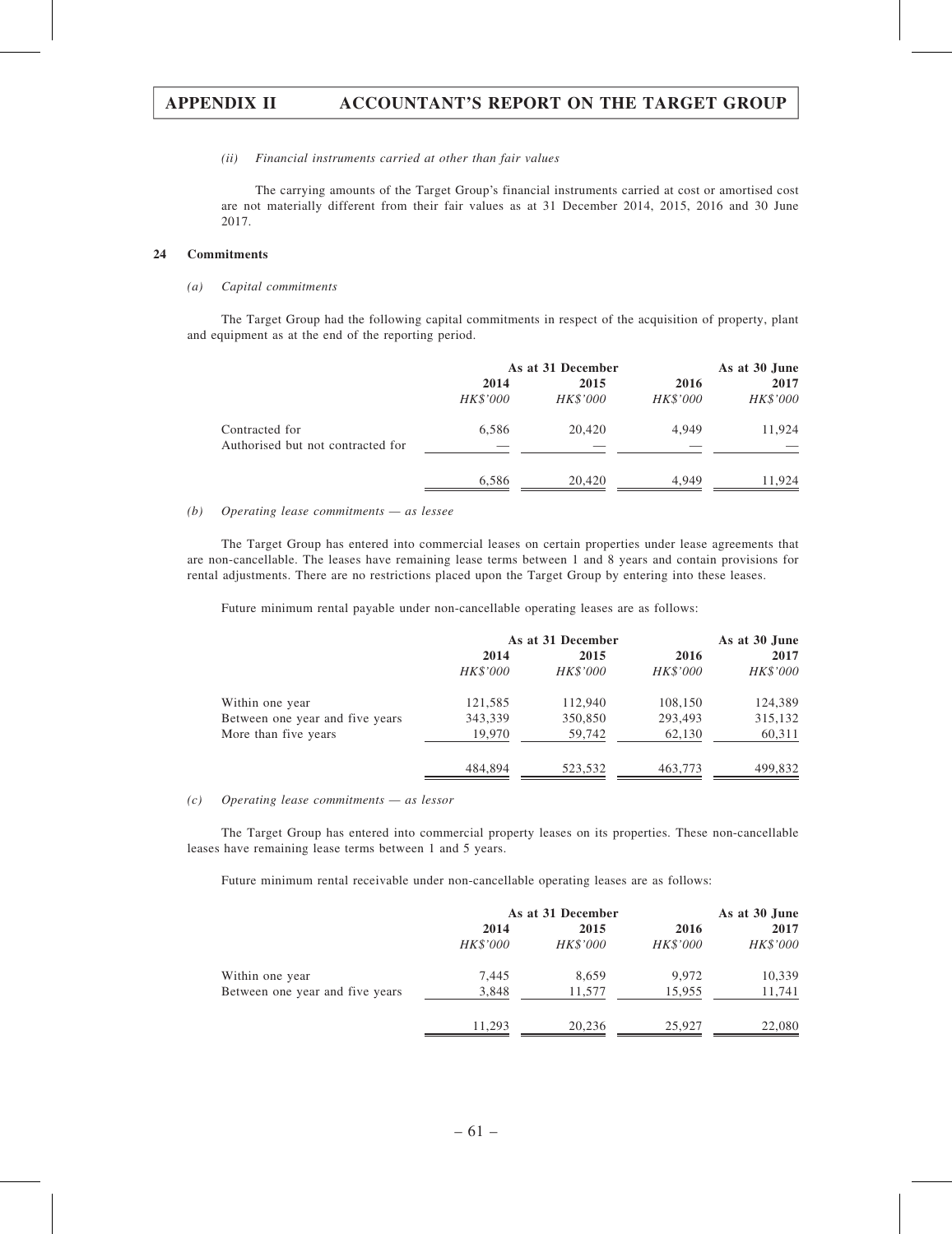#### 25 Material related party transactions

#### Key management personnel remuneration

Remuneration for key management personnel of the Target Group, including amounts paid to the Target Company's directors as disclosed in note 8 and certain of the highest paid employees, is as follows:

|                                                          | As at 31 December |                  |                         | As at 30 June    |  |
|----------------------------------------------------------|-------------------|------------------|-------------------------|------------------|--|
|                                                          | 2014<br>HK\$'000  | 2015<br>HK\$'000 | 2016<br><b>HK\$'000</b> | 2017<br>HK\$'000 |  |
| Short-term employee benefits<br>Contributions to defined | 3,516             | 3,509            | 3,585                   | 1,209            |  |
| contribution plans                                       | 83                | 79               | 97                      | 62               |  |
|                                                          | 3,599             | 3,588            | 3,682                   | 1,271            |  |

Total remuneration is included in ''staff costs'' (see note 6(b)).

#### 26 Company-level statements of financial position

|                             |             |          | As at<br>30 June          |                 |          |
|-----------------------------|-------------|----------|---------------------------|-----------------|----------|
|                             |             | 2014     | As at 31 December<br>2015 | 2016            | 2017     |
|                             | <b>Note</b> | HK\$'000 | HK\$'000                  | <b>HK\$'000</b> | HK\$'000 |
| <b>Non-current assets</b>   |             |          |                           |                 |          |
| Investments in subsidiaries |             | 88,801   | 88,801                    | 88,801          | 88,801   |
| <b>Current assets</b>       |             |          |                           |                 |          |
| Trade and other receivables |             | 81,144   | 52,064                    |                 |          |
| <b>Current liabilities</b>  |             |          |                           |                 |          |
| Trade and other payables    |             | 81,743   | 52,737                    | 1,032           | 1,134    |
| Net current liabilities     |             | (599)    | (673)                     | (1,032)         | (1, 134) |
| <b>NET ASSETS</b>           |             | 88,202   | 88,128                    | 87,769          | 87,667   |
| <b>CAPITAL AND RESERVES</b> | 16(a)       |          |                           |                 |          |
| Share capital               |             | 31,200   | 31,200                    | 31,200          | 31,200   |
| Reserves                    |             | 57,002   | 56,928                    | 56,569          | 56,467   |
| <b>TOTAL EQUITY</b>         |             | 88,202   | 88,128                    | 87,769          | 87,667   |

#### 27 Controlling parties

During the Relevant Periods, the Target Group is jointly controlled by Golden Screen Limited (''Golden Screen'') and Village Cinemas Australia Pty Limited (''Village Cinemas''), which are incorporated in Hong Kong and Australia respectively. Both entities do not produce financial statements for public use.

On 29 September 2017, Golden Screen and Village Cinemas entered into a sales and purchase agreement, pursuant to which Village Cinemas conditionally agreed to sell, and Golden Screen conditionally agreed to acquire, the 50% equity interest in the Target Company. Upon completion of the transaction on 25 October 2017, the Target Company became a wholly owned subsidiary of Golden Screen.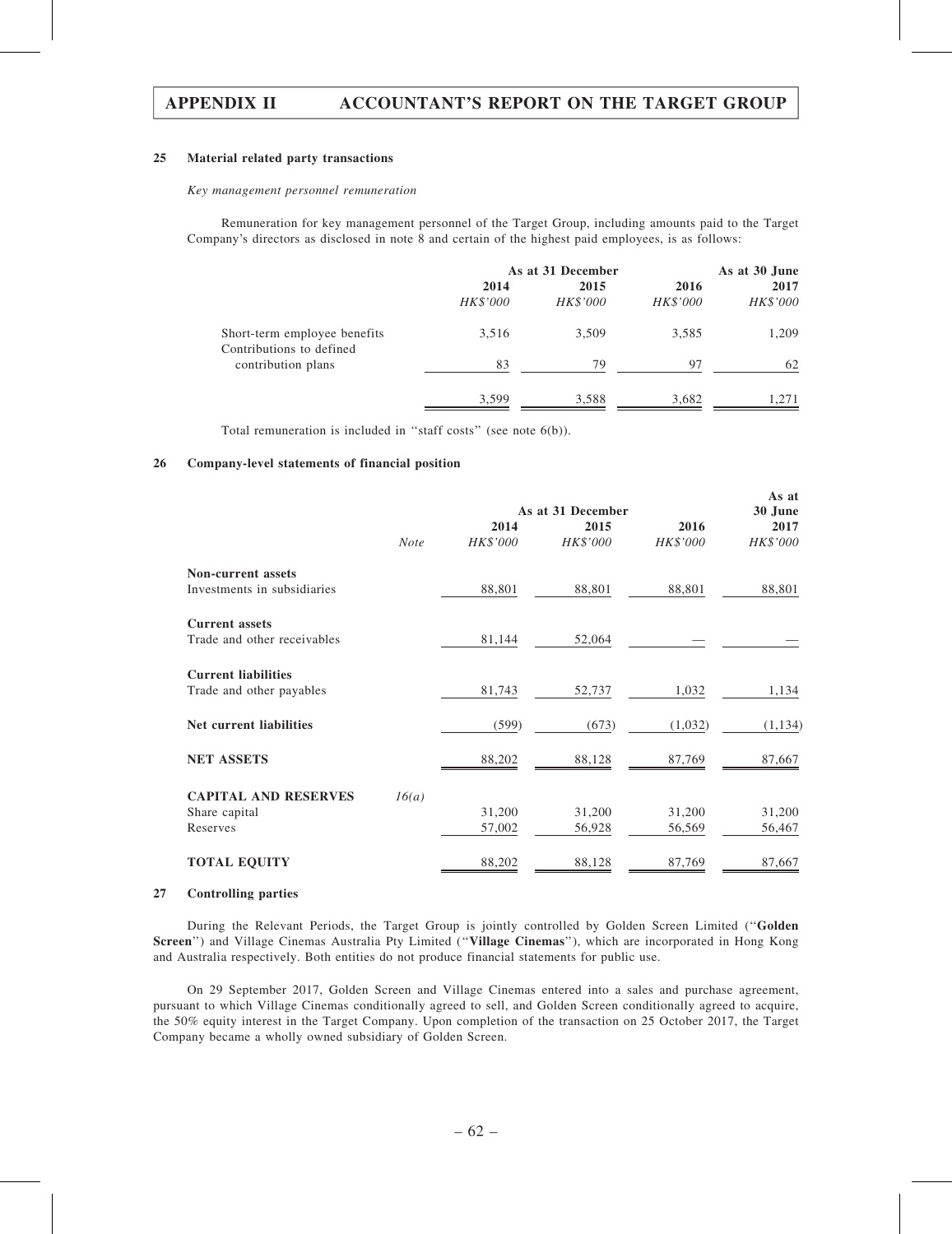## 28 Significant accounting estimates and judgements

#### Assessment of the useful economic lives of property, plant and equipment

The Target Group estimates the economic useful lives of property, plant and equipment based on the periods over which the assets are expected to available for use. The Target Group reviews annually their estimated useful lives, based on factors that include asset utilisation, internal technical evaluation, technological changes, environmental and anticipated used of the assets tempered by related industry benchmark information. It is possible that future results of operations could be materially affected by changes in these estimates brought about by changes in the factors mentioned. A reduction in the estimated useful lives of property, plant and equipment would increase depreciation charges and decrease non-current assets.

#### 29 Possible impact of amendments, new standards and interpretations issued but not yet effective for the Relevant Periods

Up to the date of issue of the Historical Financial Information, the HKICPA has issued a number of amendments and new standards which are not yet effective for the year ended 30 June 2017 and which have not been adopted in these financial statements. These include the following which may be relevant to the Target Group.

#### Effective for accounting periods beginning on or after

| <b>HKFRS 9, Financial instruments</b>           | 1 January 2018 |
|-------------------------------------------------|----------------|
| HKFRS 15, Revenue from contracts with customers | 1 January 2018 |
| HKFRS 16. <i>Leases</i>                         | 1 January 2019 |

The Target Group is in the process of making an assessment of what the impact of these amendments and new standards is expected to be in the period of initial application. So far the Target Group has yet to identify of the new standards which may have a significant impact on the consolidated financial statements. Further impacts may be identified in due course and will be taken into consideration when determining whether to adopt any of these new requirements before their effective date and which transitional approach to take, where there are alternative approaches allowed under the new standards.

#### HKFRS 9, Financial instruments

HKFRS 9 will replace the current standard on accounting for financial instruments, HKAS 39, Financial instruments: Recognition and measurement. HKFRS 9 introduces new requirements for classification and measurement of financial assets, including the measurement for impairment of financial assets and hedge accounting. On the other hand, HKFRS 9 incorporates without substantive changes the requirements of HKAS 39 for recognition and derecognition of financial instruments and the classification and measurement of financial liabilities.

HKFRS 9 is effective for annual periods beginning on or after 1 January 2018 on a retrospective basis. The expected impacts of the new requirements on the Target Group's financial statements are as follows:

(a) Classification and measurement

HKFRS 9 contains three principal classification categories for financial assets: measured at (1) amortised cost, (2) fair value through profit or loss ("**FVTPL**") and (3) fair value through other comprehensive income.

The Target Group has assessed that its financial assets currently measure at FVTPL will continue with their respective classification and measurements upon the adoption of HKFRS 9.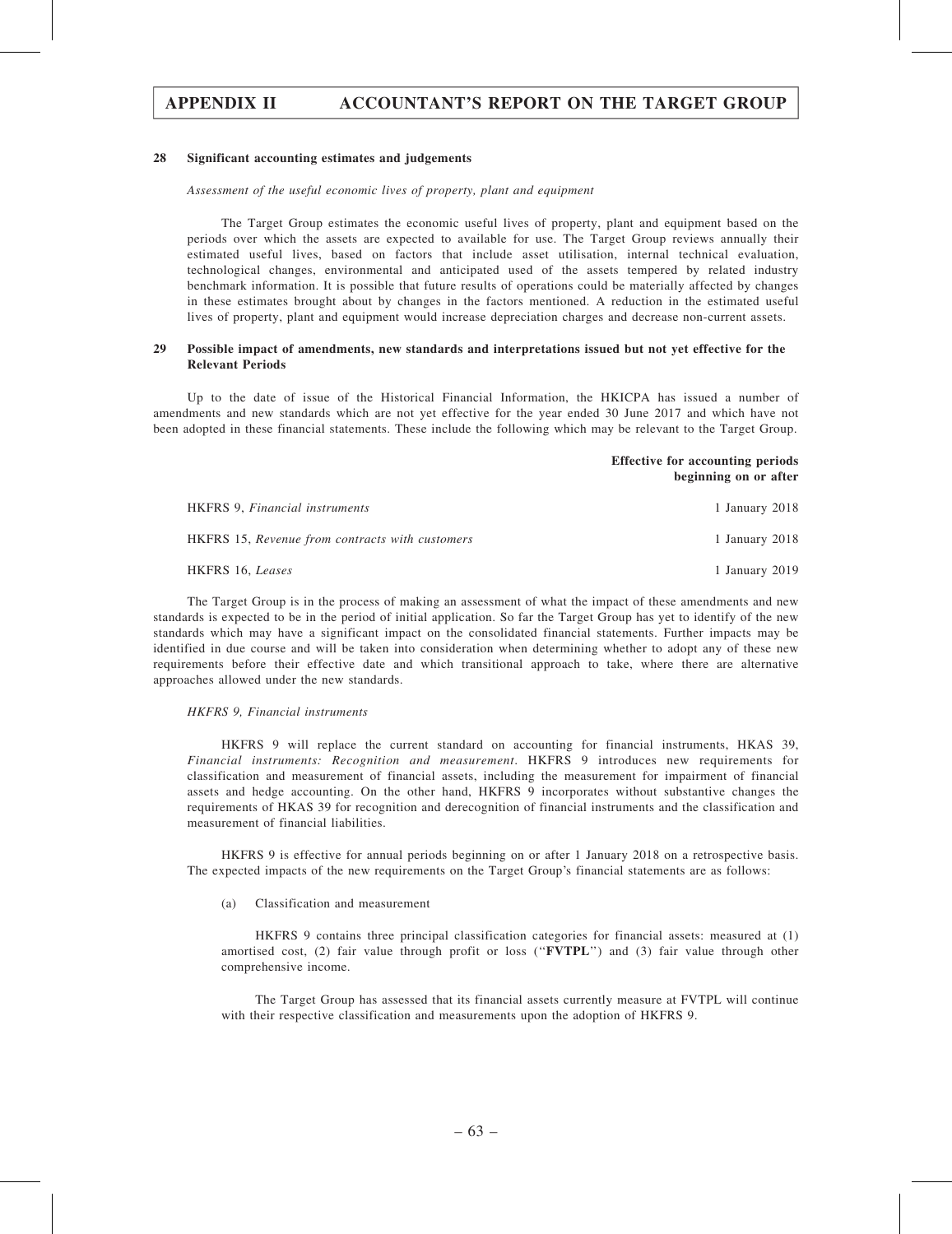The classification and measurement requirements for financial liabilities under HKFRS 9 are largely unchanged from HKAS 39, except that HKFRS 9 requires the fair value changes of a financial liability designated at FVTPL that is attributable to changes of that financial liability's credit risk to be recognised in other comprehensive income (without reclassification to profit or loss). The Target Group currently does not have any financial liabilities designated at FVTPL and therefore this new requirement will not have any impact on the Target Group on adoption of HKFRS 9.

#### (b) Impairment

The new impairment model in HKFRS 9 replaces the ''incurred loss'' model in HKAS 39 with an ''expected credit loss'' model. Under the expected credit loss model, it will no longer be necessary for a loss event to occur before an impairment loss is recognised. Instead, an entity is required to recognise and measure either a 12-month expected credit loss or a lifetime expected credit loss, depending on the asset and the facts and circumstance. The Target Group considers that there will be no material adverse change in the credit risks in respect of the Target Group's future financial assets and the adoption of the new expected credit loss model under HKFRS 9 will not have significant impact on its financial performance and position.

#### HKFRS 15, Revenue from contracts with customers

HKFRS 15 establishes a comprehensive framework for recognising revenue from contracts with customers. HKFRS 15 will replace the existing revenue standards, HKAS 18, Revenue, which covers revenue arising from sale of goods and rendering or services, and HKAS 11, Construction contracts, which specifies the accounting for revenue from construction contracts.

The core principle of HKFRS 15 is that an entity should recognise revenue to depict that transfer of promised goods or services to customers in an amount that reflects the consideration to which the entity expects to be entitled in exchange for those goods or services. Specifically, HKFRS 15 introduces a 5-step approach to revenue recognition:

- . Step 1: Identify the contract with a customer
- . Step 2: Identify the performance obligation in the contract
- Step 3: Determine the transaction price
- . Step 4: Allocate the transaction price to the performance obligation in the contract
- . Step 5: Recognise revenue when (or as) the entity satisfies a performance obligation

Under HKFRS 15, an entity recognises revenue when (or as) a performance obligation is satisfied, i.e. when "control" of the goods or services underlying the particular performance obligation is transferred to the customer. Far more prescriptive guidance has been added in HKFRS 15 to deal with specific scenario. Furthermore, extensive disclosures are required by HKFRS 15.

The directors of the Target Group anticipate that the application of HKFRS 15 in the future may result in more disclosure, however, the directors of the Target Group do not anticipate that the application of HKFRS 15 will have a material impact on the timing and amounts of revenue recognised in the respective reporting periods.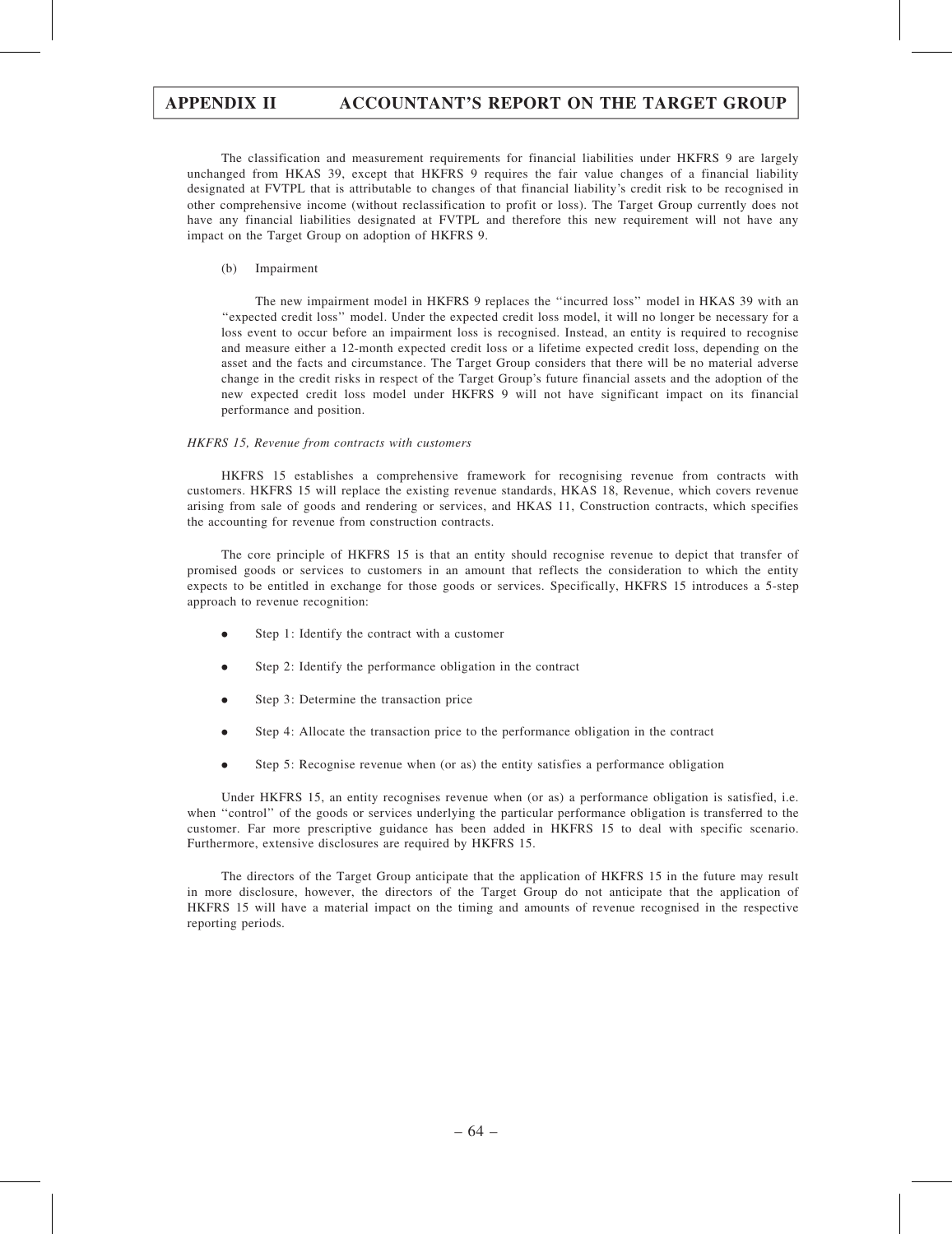#### HKFRS 16, Leases

HKFRS 16 is not expected to impact significantly on the way that lessors account for their rights and obligations under a lease. However, once HKFRS 16 is adopted, lessees will no longer distinguish between finance leases and operating leases. Instead, subject to practical expedients, lessees will account for all leases in a similar way to current finance lease accounting, i.e. at the commencement date of the lease the lessee will recognise and measure a lease liability at the present value of the minimum future lease payments and will recognise a corresponding ''right-of-use'' asset. After initial recognition of this asset and liability, the lessee will recognise interest expense accrued on the outstanding balance of the lease liability, and the deprecation of the right-of-use asset, instead of the current policy of recognising rental expenses incurred under operating leases on a systematic basis over the lease term. As a practical expedient, the lessee can elect not to apply this accounting model to short-term leases (i.e. where the lease term is 12 months or less) and to lease of lowvalue assets, in which case the rental expenses would continue to be recognised on a systematic basis over the lease term.

HKFRS 16 will primarily affect the Target Group's accounting as a lessee of leases for properties which are currently classified as operating leases. The application of the new accounting model is expected to lead to an increase in both assets and liabilities and to impact on the timing of the expense recognition in the statement of profit or loss over the period of the lease. As disclosed in note 24(b), at 30 June 2017 the Target Group's future minimum lease payments under non-cancellable operating leases for its leased premises amounted to HK\$499,832,000, the majority of which is payable between 1 and 5 years after the reporting date or in more than 5 years. Some of these amounts may therefore need to be recognised as lease liabilities, with corresponding right-of-use assets, once HKFRS 16 is adopted. The Target Group will need to perform a more detailed analysis to determine the amounts of new assets and liabilities arising from operating lease commitments on adoption of HKFRS 16, after taking into account the applicability of the practical expedient and adjusting for any leases entered into or terminated between now and the adoption of HKFRS 16 and the effects of discounting.

#### 30 Events after the Relevant Periods

Save for the change in controlling party as disclosed in note 27, there was no subsequent event that needs to be disclosed or adjusted by the Target Group as at the date on which the Historical Financial Information is approved.

## C. SUBSEQUENT FINANCIAL STATEMENTS

No audited financial statements have been prepared by the Target Group or any of its subsidiaries in respect of any period subsequent to 30 June 2017.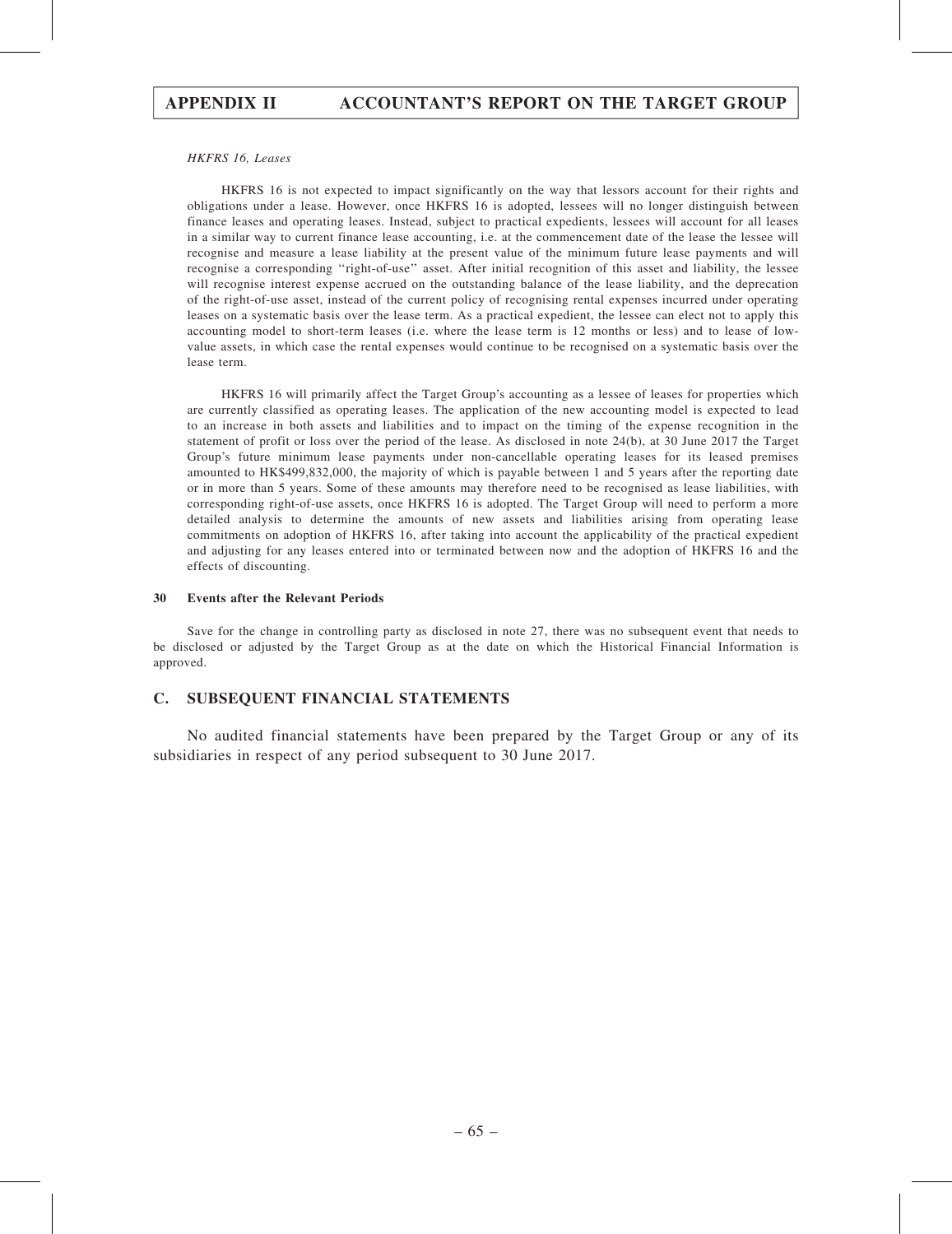## MANAGEMENT DISCUSSION AND ANALYSIS OF THE TARGET GROUP

Set out below is the management discussion and analysis of the Target Group for the six months ended 30 June 2017 and each of the years ended 31 December 2014, 31 December 2015 and 31 December 2016 (the ''Reporting Periods''), prepared on the basis that that the Target Group is not consolidated. The financial information in respect of the Target Group is derived from the financial statements of the Target Group as set out under Appendix II to this circular.

## A. For the six months ended 30 June 2017

## Financial and Operational Review

For the period ended 30 June 2017, the Target Group recorded revenue of HK\$407.1 million, which represented a slight decrease in revenue of 1.1% year-on-year due primarily to a drop in performance of the film production and distribution business when compared to the same period in 2016. For the period ended 30 June 2017, the Target Group recorded net profits of HK\$68.2 million which represented an increase of 2.6% year-on-year due primarily to improvement in operating efficiency.

## Film Exhibition

As at 30 June 2017, the Target Group operated 11 cinemas with 91 screens in Singapore. There was no year-on year change in the number of cinemas for 2017. The Target Group's cinemas served close to 4.72 million guests during the period ended 30 June 2017, a decrease of 4.5% as compared with the same period in 2016. The major blockbusters released during the period ended 30 June 2017 were namely Beauty And The Beast (美女與野獸), Fast & Furious 8 (狂野時速8), Wonder Woman (神奇女俠), Guardians Of The Galaxy Vol. 2 (銀河守護隊2) and Logan (盧根), all of which were well-received by audience. Looking forward, the Target Group will continue to expand its cinema operations which our high calibre team will keep analysing potential sites, acquisition targets and cooperation opportunities in the market. Through organic growth in different regions as well as potential acquisitions, plus the improvement in efficiency of mature cinemas, the profitability of the Target Group is expected to improve.

## Film Distribution

The production and distribution business recorded revenue of approximately HK\$5.7 million, representing an increase of 128% compared to the same period in 2016. The improvement in the Target Group's film distribution business was mainly due to the distributing of several famous movies during the period such as *Kung Fu Yoga*, *Shock* Wave and John Wick: Chapter 2.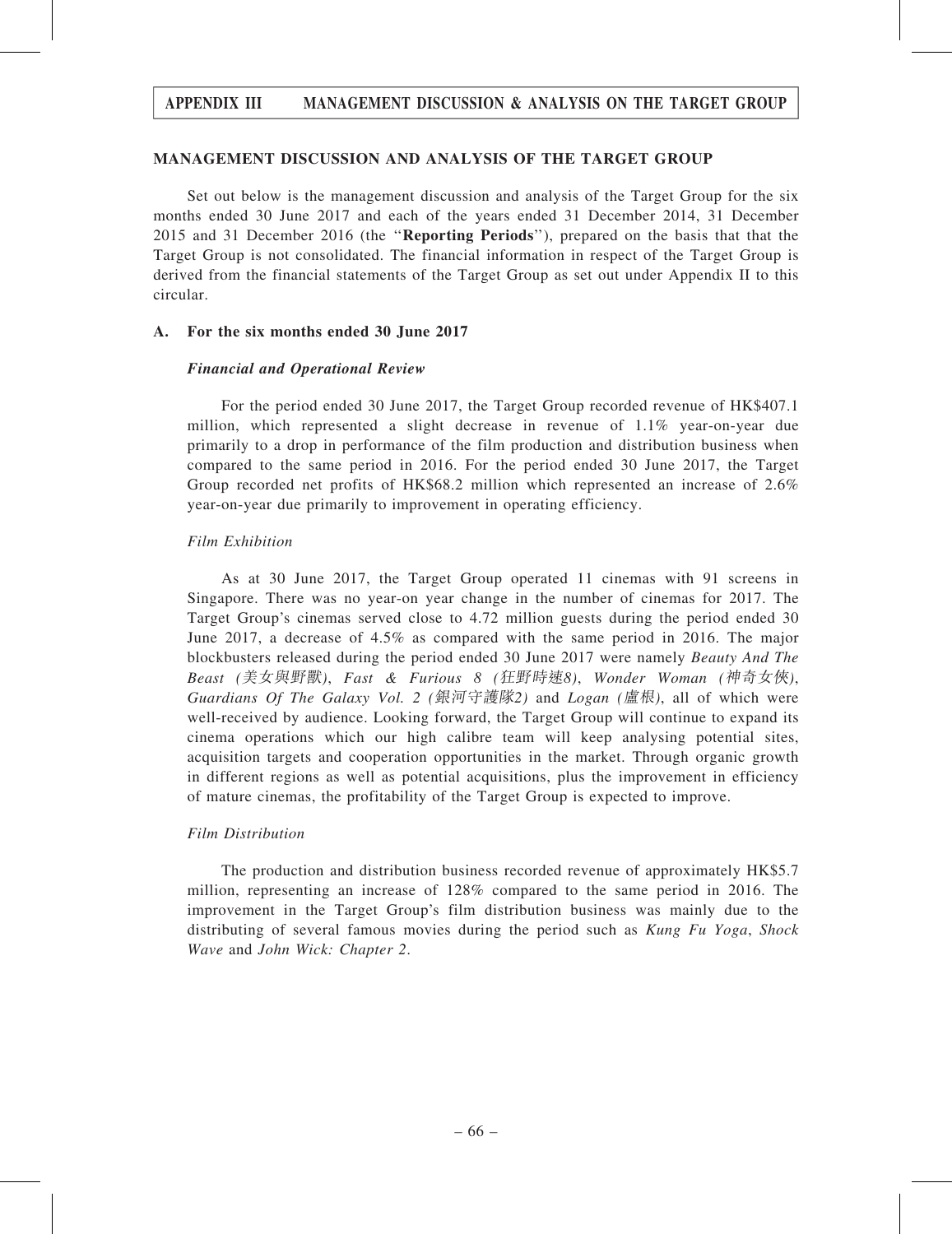## Financial Resources and Liquidity

As at 30 June 2017, the Target Group had cash and cash equivalents amounting to HK\$152.1 million and outstanding loans amounted to HK\$141.5 million, comprising mainly interest bearing bank borrowings. As at 30 June 2017, the gearing ratio (measured as total borrowings to total assets) was 24.9%.

### Foreign Currency Risk

The Target Group's assets and liabilities are principally denominated in its local currency of Singapore dollars. The Target Group is operating in Singapore dollars and is subject to minimal exchange risk.

### Contingent Liabilities

The Target Group did not have any significant contingent liabilities or off balance sheet obligations as at 30 June 2017.

## Capital Structure

As at 30 June 2017, the share capital of the Company comprised ordinary shares only.

### Capital Expenditure

As at 30 June 2017, the Target Group did not have any significant capital commitments.

### Charge on Assets

Save as disclosed above, the Target Group did not have any other pledge of assets as at 30 June 2017.

## Employees and Remuneration Policy

As at 30 June 2017, the Target Group had 234 permanent employees. The Target Group remunerates its employees mainly by reference to industry practice. Salaries, commissions and discretionary bonuses will be granted to employees based on individual performance and contribution to the Target Group. The Target Group also provided other employee benefits including bonuses, central provident fund scheme and medical scheme during the period ended 30 June 2017.

### Material Acquisitions and Disposals

During the period ended 30 June 2017, the Target Group had no material acquisitions or disposals of subsidiaries and associates. As at 30 June 2017, Target Group had no future plans for any material acquisitions or investments in capital assets in the coming year.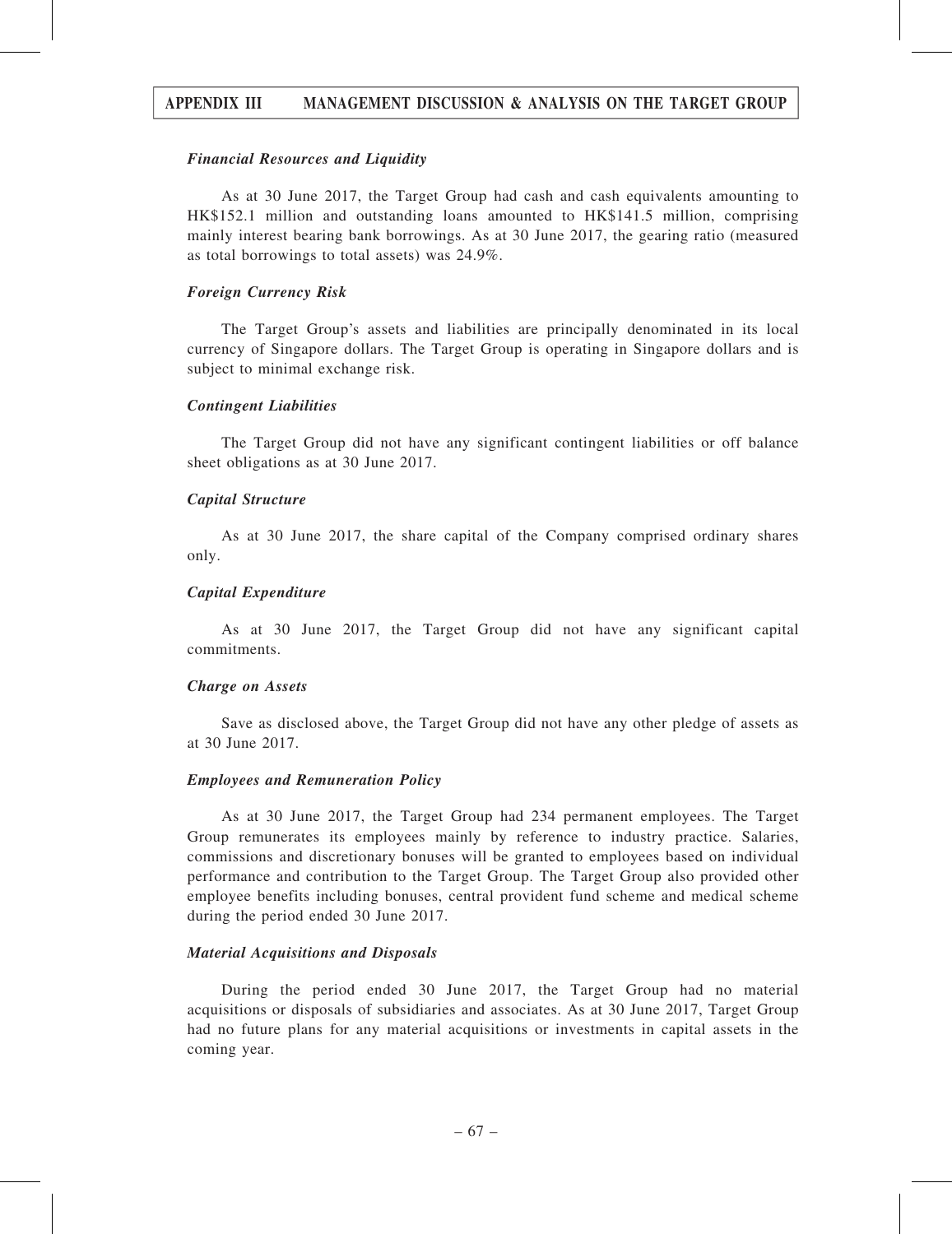## B. For the year ended 31 December 2016

## Financial and Operational Review

For the year ended 31 December 2016, the Target Group recorded revenue of HK\$800.3 million, which represented a increase in revenue of 0.9% year-on-year due primarily to the improved performance of the film production and distribution business. For the year ended 31 December 2016, the Target Group recorded net profits of HK\$118.4 million which represented a same level of net profits when compared to 2015.

### Film Exhibition

As at 31 December 2016, the Target Group operated 11 cinemas with 91 screens in Singapore. There was no year-on year change in the number of cinemas. The Target Group's cinemas served close to 9.42 million guests during the year ended 31 December 2016, an increase of 1.6% as compared with 2015. The major blockbusters released during the year ended 31 December 2016 were *Captain America: Civil War (美國隊長3: 英雄內* 戰), Zootopia (優獸大都會), Batman v Superman: Dawn of Justice (蝙蝠俠對超人:正義 曙光), Fantastic Beasts and Where to Find Them (怪獸與牠們的產地), Deadpool (死侍: 不死現身), Doctor Strange (奇異博士) and X-Men: Apocalypse (變種特攻:天啟滅世戰). Looking forward, the Target Group will continue to expand its cinema operations which our high calibre team will keep analyzing potential sites, acquisition targets and cooperation opportunities in the market. Through organic growth in different regions as well as potential acquisitions, plus the improvement in efficiency of mature cinemas, the profitability of the Target Group is expected to improve.

## Film Distribution

The production and distribution business recorded revenue of approximately HK\$7.5 million, representing a decrease of 3.7% compared to 2015. The revenue was mainly generated from distributing some famous release such as Train To Busan, Long Long Time Ago and The Legend Of Tarzan.

### Financial Resources and Liquidity

As at 31 December 2016, the Target Group had cash and cash equivalents amounting to HK\$91.7 million and outstanding loans amounted to HK\$107.4 million, comprising mainly interest bearing bank borrowings. As at 31 December 2016, the gearing ratio (measured as total borrowings to total assets) was 21.8%.

## Foreign Currency Risk

The Target Group's assets and liabilities are principally denominated in its local currency of Singapore dollars. The Target Group is operating in Singapore dollars and is subject to minimal exchange risk.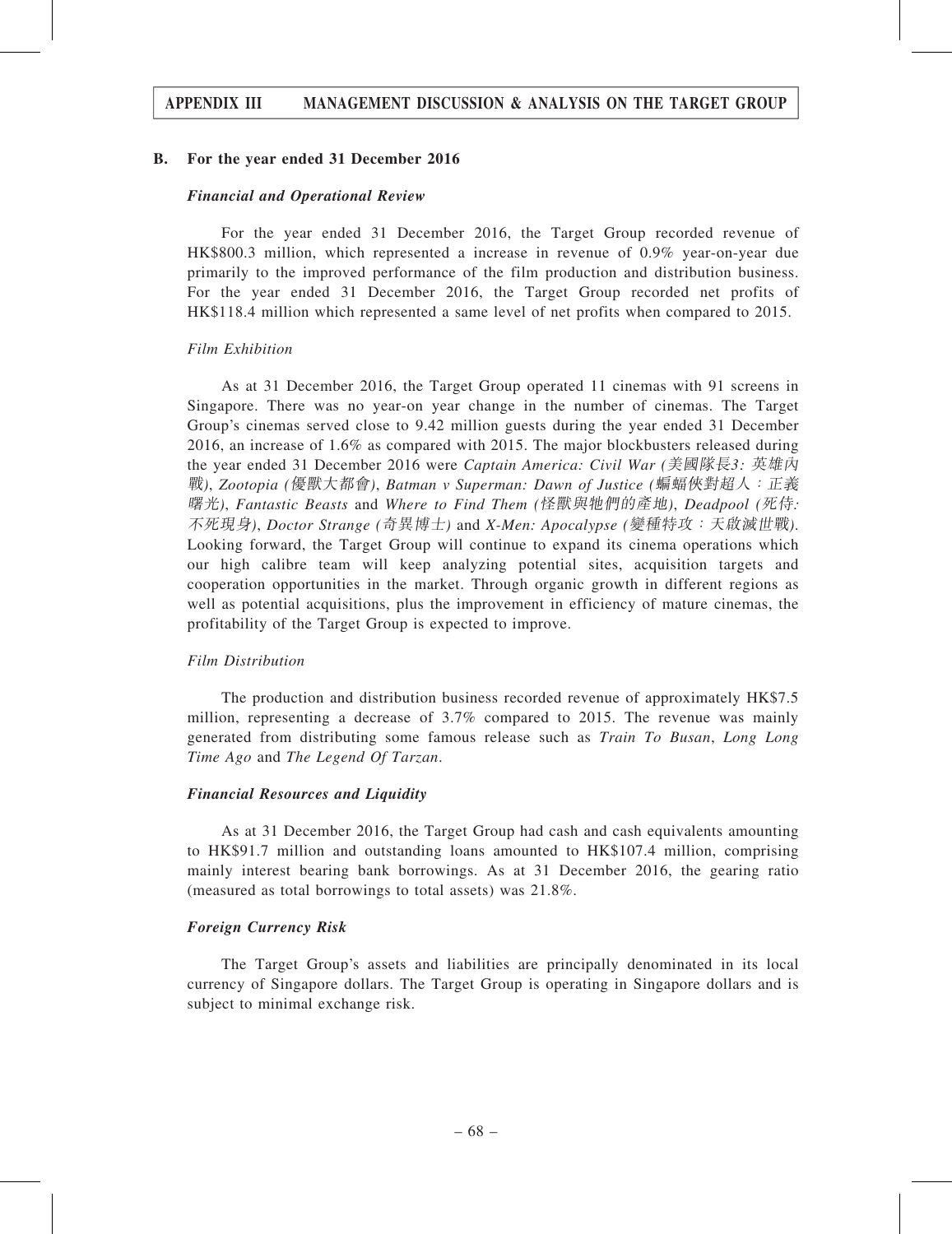## Contingent Liabilities

The Target Group did not have any significant contingent liabilities or off balance sheet obligations as at 31 December 2016.

## Capital Structure

As at 31 December 2016, the share capital of the Company comprised ordinary shares only.

## Capital Expenditure

As at 31 December 2016, the Target Group did not have any significant capital commitments.

## Charge on Assets

Save as disclosed above, the Target Group did not have any other pledge of assets as at 31 December 2016.

## Employees and Remuneration Policy

As at 31 December 2016, the Target Group had 249 permanent employees. The Target Group remunerates its employees mainly by reference to industry practice. Salaries, commissions and discretionary bonuses will be granted to employees based on individual performance and contribution to the Target Group. The Target Group also provided other employee benefits including bonuses, central provident fund scheme and medical scheme during the year ended 31 December 2016.

## Material Acquisitions and Disposals

During the year ended 31 December 2016, the Target Group had no material acquisitions or disposals of subsidiaries and associates. As at 31 December 2016, Target Group had no future plans for any material acquisitions or investments in capital assets in the coming year.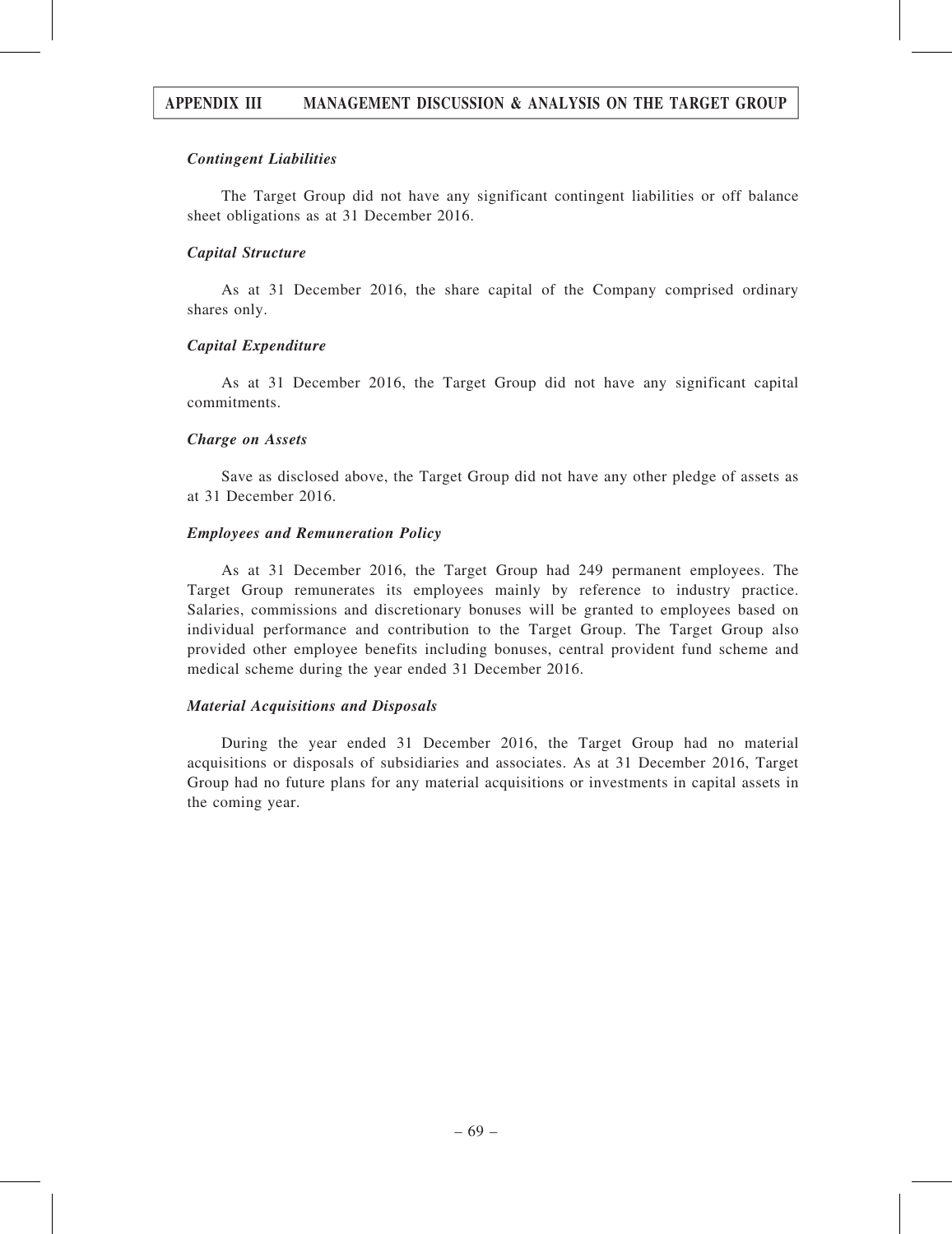## C. For the year ended 31 December 2015

## Financial and Operational Review

For the year ended 31 December 2015, the Target Group recorded revenue of HK\$793.2 million, which represented an increase in revenue of 0.9% year-on-year due primarily to the improved performance of the film production and distribution business when compared to 2014. For the year ended 31 December 2015, the Target Group recorded net profits of HK\$118.8 million which represented an increase of 14.6% yearon-year due primarily to improvement in operating efficiency.

## Film Exhibition

As at 31 December 2015, the Target Group operated 11 cinemas with 91 screens in Singapore. There was no year-on year change in the number of cinemas while there was a year-on-year decrease in the number of screens from 92 screens to 91 screens. The Target Group's cinemas served close to 9.27 million guests during the year ended 31 December 2015, an increase of 2.4% as compared with 2014. The major blockbusters released during the year ended 31 December 2015 were X Avengers: Age of Ultron (復仇者聯盟2: 奧創紀 元), Jurassic World (侏羅紀世界), Fast & Furious 7 (狂野時速7), Mission Impossible: Rogue Nation (職業特工隊: 叛逆帝國), Ant-Man (蟻俠) and The Martian (火星任務). Looking forward, the Target Group will continue to expand its cinema operations which our high calibre team will keep analyzing potential sites, acquisition targets and cooperation opportunities in the market. Through organic growth in different regions as well as potential acquisitions, plus the improvement in efficiency of mature cinemas, the profitability of the Target Group is expected to improve.

### Film Distribution

The production and distribution business recorded revenue of approximately HK\$7.8 million, representing a decrease of 27.7% compared to 2014. The decrease in revenue and profit from the Target Group's film distribution business was mainly due to fewer famous films being distributed by the Target Group during the year.

### Financial Resources and Liquidity

As at 31 December 2015, the Target Group had cash and cash equivalents amounting to HK\$198.9 million and outstanding loans amounted to HK\$123.3 million, comprising mainly interest bearing bank borrowings. As at 31 December 2015, the gearing ratio (measured as total borrowings to total assets) was 19.5%.

### Foreign Currency Risk

The Target Group's assets and liabilities are principally denominated in its local currency of Singapore dollars. The Target Group is operating in Singapore dollars and is subject to minimal exchange risk.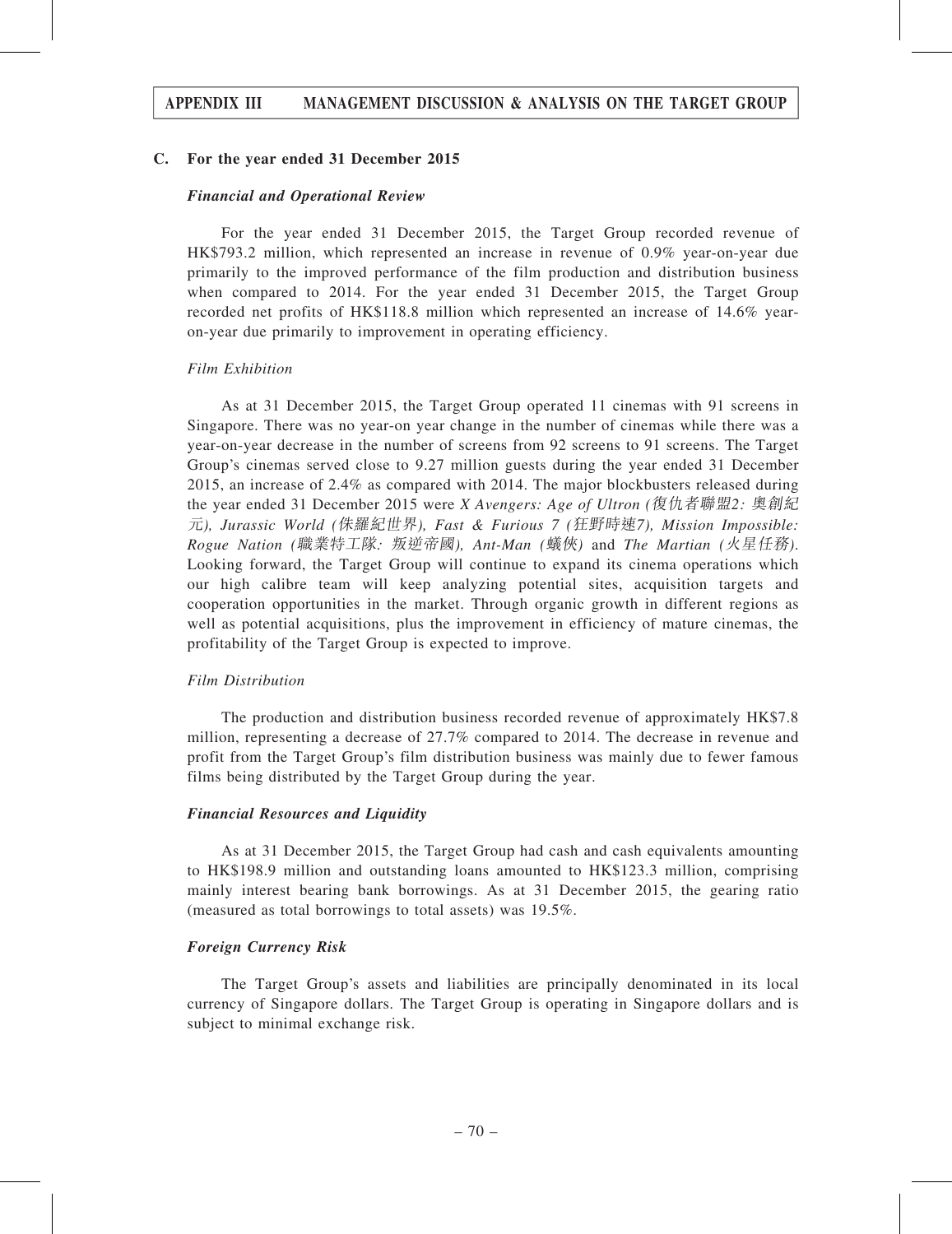# APPENDIX III MANAGEMENT DISCUSSION & ANALYSIS ON THE TARGET GROUP

### Contingent Liabilities

The Target Group did not have any significant contingent liabilities or off balance sheet obligations as at 31 December 2015.

### Capital Structure

As at 31 December 2015, the share capital of the Company comprised ordinary shares only.

### Capital Expenditure

As at 31 December 2015, the Target Group did not have any significant capital commitments.

### Charge on Assets

Save as disclosed above, the Target Group did not have any other pledge of assets as at 31 December 2015.

### Employees and Remuneration Policy

As at 31 December 2015, the Target Group had 231 permanent employees. The Target Group remunerates its employees mainly by reference to industry practice. Salaries, commissions and discretionary bonuses will be granted to employees based on individual performance and contribution to the Target Group. The Target Group also provided other employee benefits including bonuses, central provident fund scheme and medical scheme during the year ended 31 December 2015.

# Material Acquisitions and Disposals

During the year ended 31 December 2015, the Target Group had no material acquisitions or disposals of subsidiaries and associates. As at 31 December 2015, Target Group had no future plans for any material acquisitions or investments in capital assets in the coming year.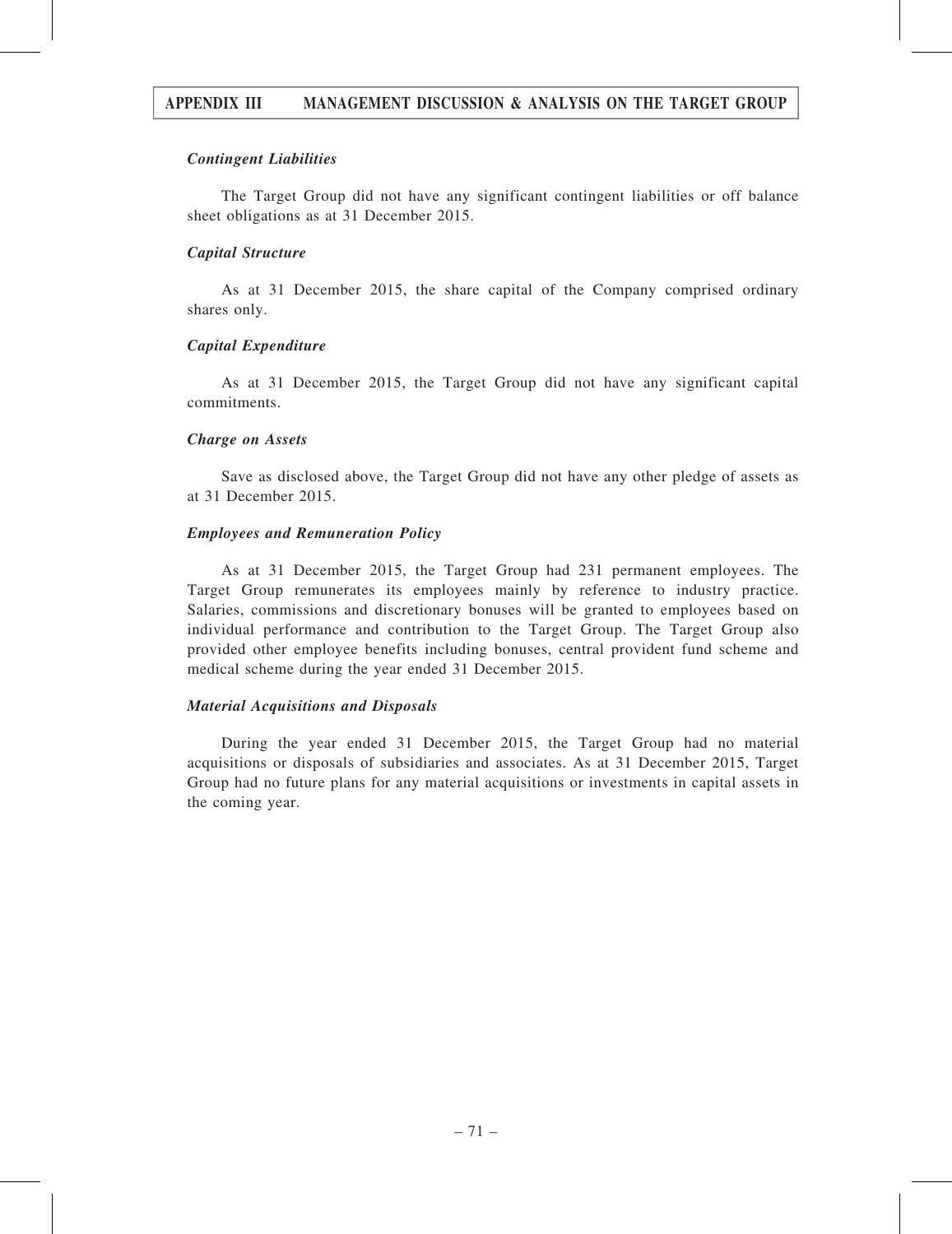# APPENDIX III MANAGEMENT DISCUSSION & ANALYSIS ON THE TARGET GROUP

### D. For the year ended 31 December 2014

### Financial and Operational Review

For the year ended 31 December 2014, the Target Group recorded revenue of HK\$785.8 million and net profits of HK\$103.7 million, which represented a decrease of 2.7% and 2.3% year-on-year due primarily to a drops in performance of the film exhibition business when compared to 2014.

### Film Exhibition

As at 31 December 2014, the Target Group operated 11 cinemas with 92 screens in Singapore. There was no year-on year change in the number of cinemas while there was a year-on-year increase in the number of screens from 87 screens to 92 screens The Target Group's cinemas served close to 9.05 million guests during the year ended 31 December 2014, a decrease of 7.1% as compared with 2013. The major blockbusters released during the year ended 31 December 2014 were Transformers: Age of Extinction, X-Men: Day of Future Past, Captain America: The Winter Soldier, The Amazing Spider-Man 2, Step up 5 and Frozen from Disney. Looking forward, the Target Group will continue to expand its cinema operations which our high calibre team will keep analyzing potential sites, acquisition targets and cooperation opportunities in the market. Through organic growth in different regions as well as potential acquisitions, plus the improvement in efficiency of mature cinemas, the profitability of the Target Group is expected to improve.

### Film Distribution

The production and distribution business recorded revenue of approximately HK\$10.7 million, representing an increase of 14.9% compared to 2013. The improvement in the Target Group's film distribution business was mainly due to the distributing of several famous movies during the period such as Edge Of Tomorrow, The Lego Movie and Kung Fu Jungle.

### Financial Resources and Liquidity

As at 31 December 2014, the Target Group had cash and cash equivalents amounting to HK\$225.1 million and outstanding loans amounted to HK\$176.4 million, comprising mainly interest bearing bank borrowings. As at 31 December 2014, the gearing ratio (measured as total borrowings to total assets) was 25.4%.

### Foreign Currency Risk

The Target Group's assets and liabilities are principally denominated in its local currency of Singapore dollars. The Target Group is operating in Singapore dollars and is subject to minimal exchange risk.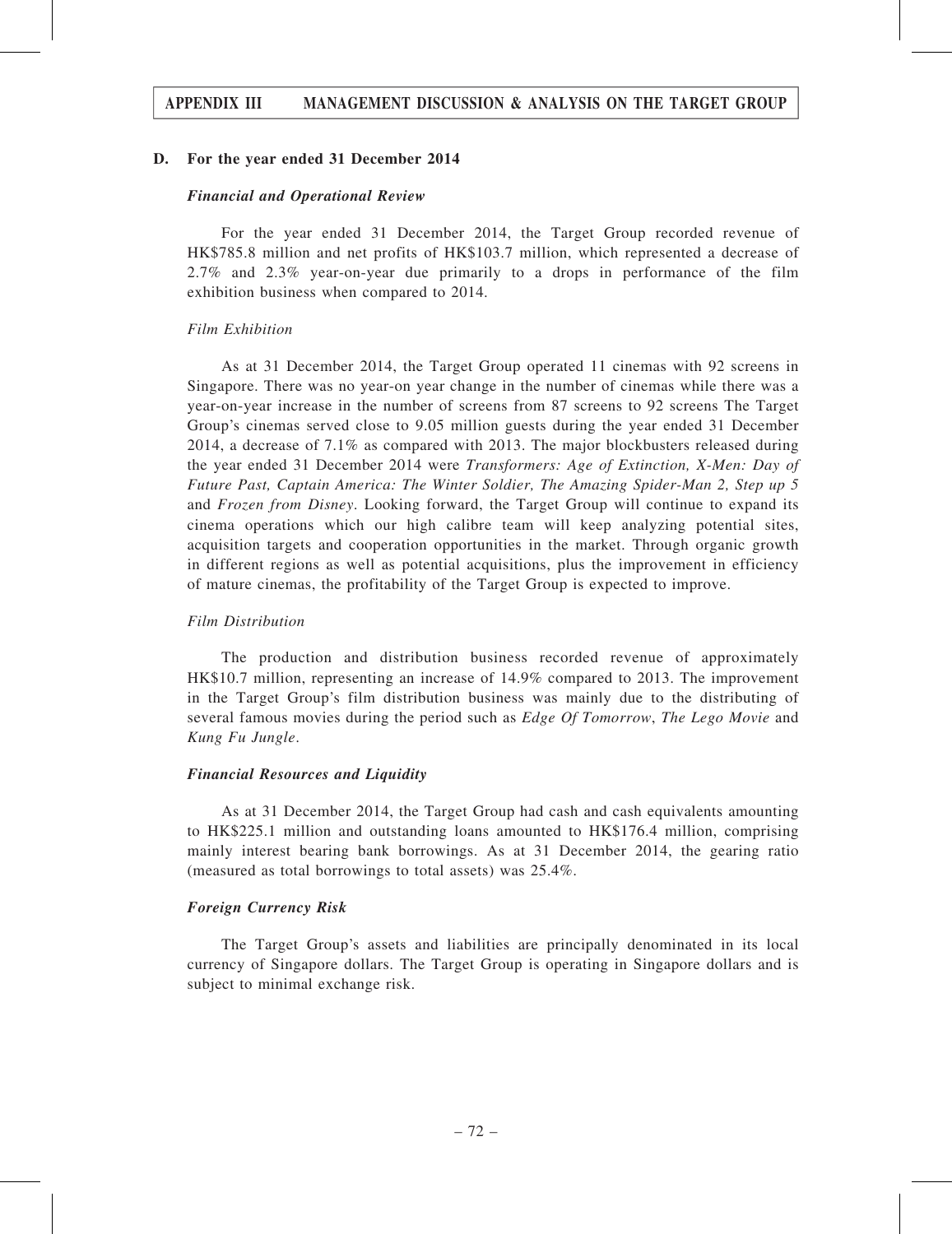# APPENDIX III MANAGEMENT DISCUSSION & ANALYSIS ON THE TARGET GROUP

### Contingent Liabilities

The Target Group did not have any significant contingent liabilities or off balance sheet obligations as at 31 December 2014.

## Capital Structure

As at 31 December 2014, the share capital of the Company comprised ordinary shares only.

### Capital Expenditure

As at 31 December 2014, the Target Group did not have any significant capital commitments.

### Charge on Assets

Save as disclosed above, the Target Group did not have any other pledge of assets as at 31 December 2014.

### Employees and Remuneration Policy

As at 31 December 2014, the Target Group had 249 permanent employees. The Target Group remunerates its employees mainly by reference to industry practice. Salaries, commissions and discretionary bonuses will be granted to employees based on individual performance and contribution to the Target Group. The Target Group also provided other employee benefits including bonuses, central provident fund scheme and medical scheme during the year ended 31 December 2014.

# Material Acquisitions and Disposals

During the year ended 31 December 2014, the Target Group had no material acquisitions or disposals of subsidiaries and associates. As at 31 December 2014, Target Group had no future plans for any material acquisitions or investments in capital assets in the coming year.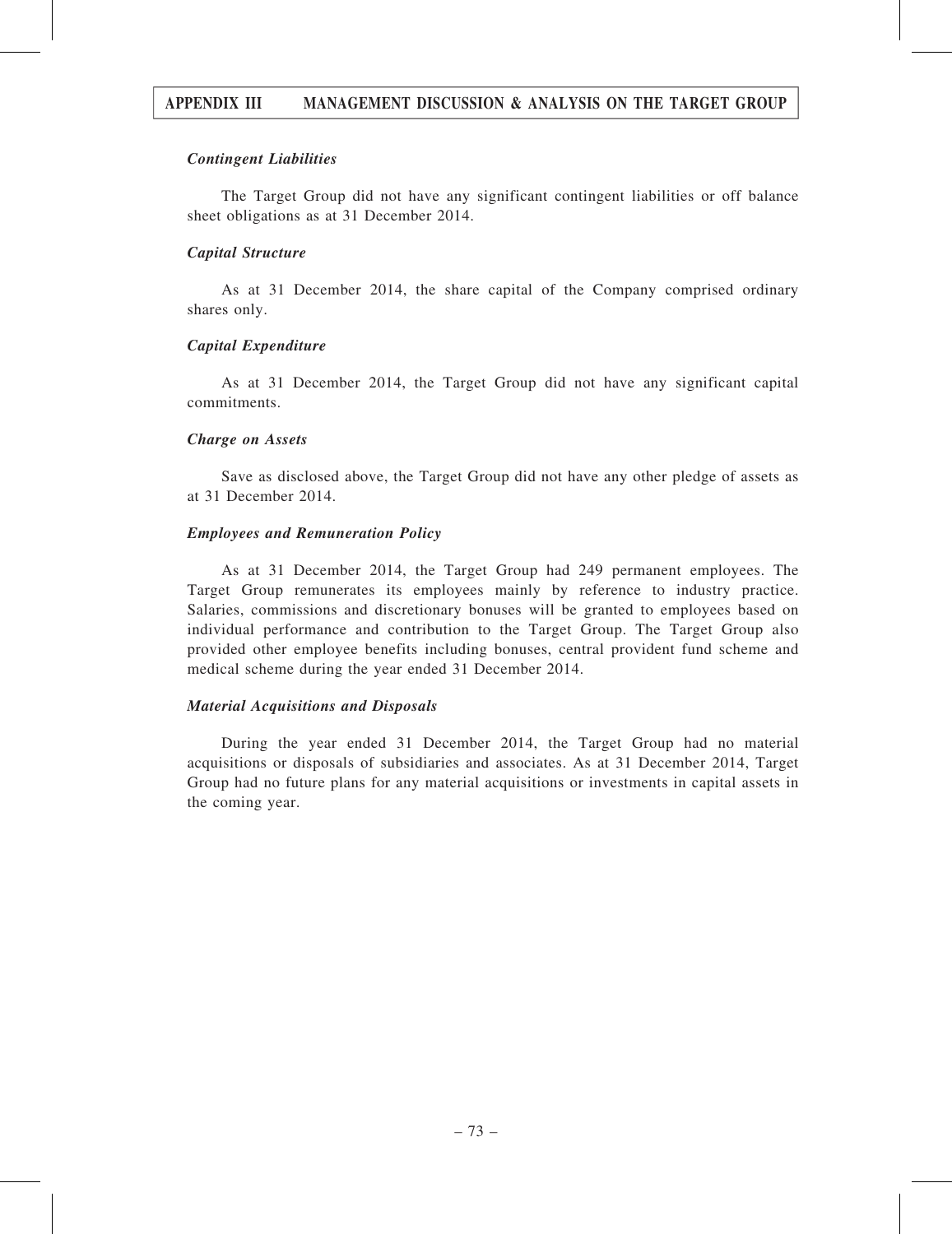# A. UNAUDITED PRO FORMA FINANCIAL INFORMATION OF THE ENLARGED **GROUP**

### (1) Introduction

The following unaudited pro forma statement of assets and liabilities of the Enlarged Group (the ''Unaudited Pro Forma Financial Information'') has been prepared by the Directors in accordance with Paragraphs 4.29 and 14.67 of the Listing Rules for the purpose of illustrating the effect on the financial position of the Group as at 30 June 2017 as if the acquisition of the remaining 50% equity interests in Dartina Development Limited (the "Target Company") by the Group (the "Acquisition") had been completed on 30 June 2017.

The Unaudited Pro Forma Financial Information has been prepared based on the unaudited consolidated statement of financial position of the Group as at 30 June 2017 as set out in the interim report of the Company for the six months ended 30 June 2017 and the audited consolidated statement of financial position of the Target Group as at 30 June 2017 as set out in the accountants' report of the Target Group included in section A of Appendix II to this circular, after making certain pro forma adjustments that are (i) directly attributable to the Acquisition and not relating to other future events or decisions and (ii) factually supportable, as further described in the accompanying notes.

The Unaudited Pro Forma Financial Information is prepared based on a number of assumptions, estimates and uncertainties. Because of its hypothetical nature, it may not give a true picture of the financial position of the Enlarged Group had the Acquisition been completed as of the specified dates or any other dates.

The Unaudited Pro Forma Financial Information should be read in conjunction with the historical financial information of the Group as set out in the published interim report of the Company for the six months ended 30 June 2017, the accountants' reports on the financial information of the Target Group as set out in Appendix II to this circular and other financial information included elsewhere in this circular.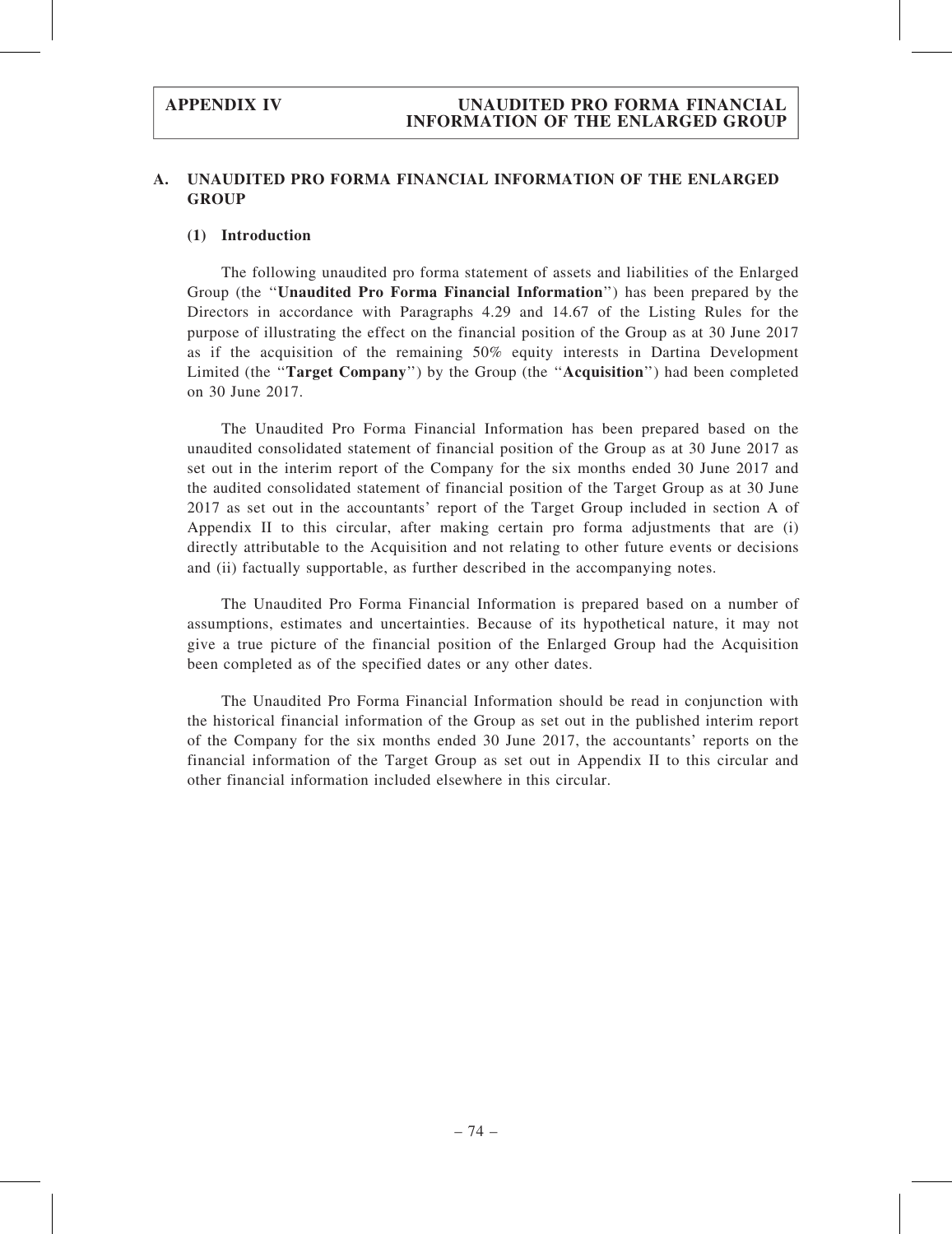# (2) Unaudited Pro Forma Consolidated Statement of Assets and Liabilities of the Enlarged Group as at 30 June 2017

|                                                          | The Group<br>as at 30<br><b>June 2017</b><br>HK\$'000<br>Note 1 | The Target<br>Group as at<br>30 June<br>2017<br>HK\$'000<br>Note 2 | Pro forma adjustments<br>HK\$'000<br>Note 3 | HK\$'000<br>Note 4 | The<br><b>Enlarged</b><br>Group as at<br>30 June<br>2017<br>HK\$'000 |
|----------------------------------------------------------|-----------------------------------------------------------------|--------------------------------------------------------------------|---------------------------------------------|--------------------|----------------------------------------------------------------------|
| Non-current assets                                       |                                                                 |                                                                    |                                             |                    |                                                                      |
| Investment property                                      | 41,800                                                          |                                                                    |                                             |                    | 41,800                                                               |
| Other property, plant and                                |                                                                 |                                                                    |                                             |                    |                                                                      |
| equipment                                                | 71,846                                                          | 252,114                                                            | 404,647                                     |                    | 728,607                                                              |
| Leasehold land                                           | 123,183                                                         | 116,992                                                            |                                             |                    | 240,175                                                              |
|                                                          | 236,829                                                         | 369,106                                                            |                                             |                    | 1,010,582                                                            |
| Interests in joint ventures<br>Available-for-sale equity | 201,115                                                         |                                                                    | (71, 350)                                   |                    | 129,765                                                              |
| securities                                               | 6,221                                                           |                                                                    |                                             |                    | 6,221                                                                |
| Other receivables, deposits                              |                                                                 |                                                                    |                                             |                    |                                                                      |
| and prepayments                                          | 21,681                                                          | 17,657                                                             |                                             |                    | 39,338                                                               |
| Club memberships                                         | 1,890                                                           |                                                                    |                                             |                    | 1,890                                                                |
| Trademarks                                               | 80,524                                                          |                                                                    |                                             |                    | 80,524                                                               |
| Goodwill                                                 | 120,655                                                         |                                                                    | 750,727                                     |                    | 871,382                                                              |
| Intangible assets                                        | 7,407                                                           |                                                                    |                                             |                    | 7,407                                                                |
| Deferred tax assets                                      | 6,612                                                           |                                                                    |                                             |                    | 6,612                                                                |
|                                                          | 682,934                                                         | 386,763                                                            |                                             |                    | 2,153,721                                                            |
| <b>Current</b> assets                                    |                                                                 |                                                                    |                                             |                    |                                                                      |
| Inventories                                              | 1,226                                                           | 2,484                                                              |                                             |                    | 3,710                                                                |
| Film rights                                              | 44,984                                                          | 61                                                                 |                                             |                    | 45,045                                                               |
| Trade receivables                                        | 34,662                                                          | 21,206                                                             |                                             |                    | 55,868                                                               |
| Other receivables, deposits                              |                                                                 |                                                                    |                                             |                    |                                                                      |
| and prepayments                                          | 64,531                                                          | 5,431                                                              |                                             |                    | 69,962                                                               |
| Pledged bank deposits                                    | 272,151                                                         |                                                                    |                                             |                    | 272,151                                                              |
| Deposits and cash                                        | 383,744                                                         | 152,063                                                            | (990, 500)                                  |                    | (454, 693)                                                           |
| Assets of disposal group                                 |                                                                 |                                                                    |                                             |                    |                                                                      |
| classified as held for sale                              | 2,079,536                                                       |                                                                    |                                             |                    | 2,079,536                                                            |
|                                                          | 2,880,834                                                       | 181,245                                                            |                                             |                    | 2,071,579                                                            |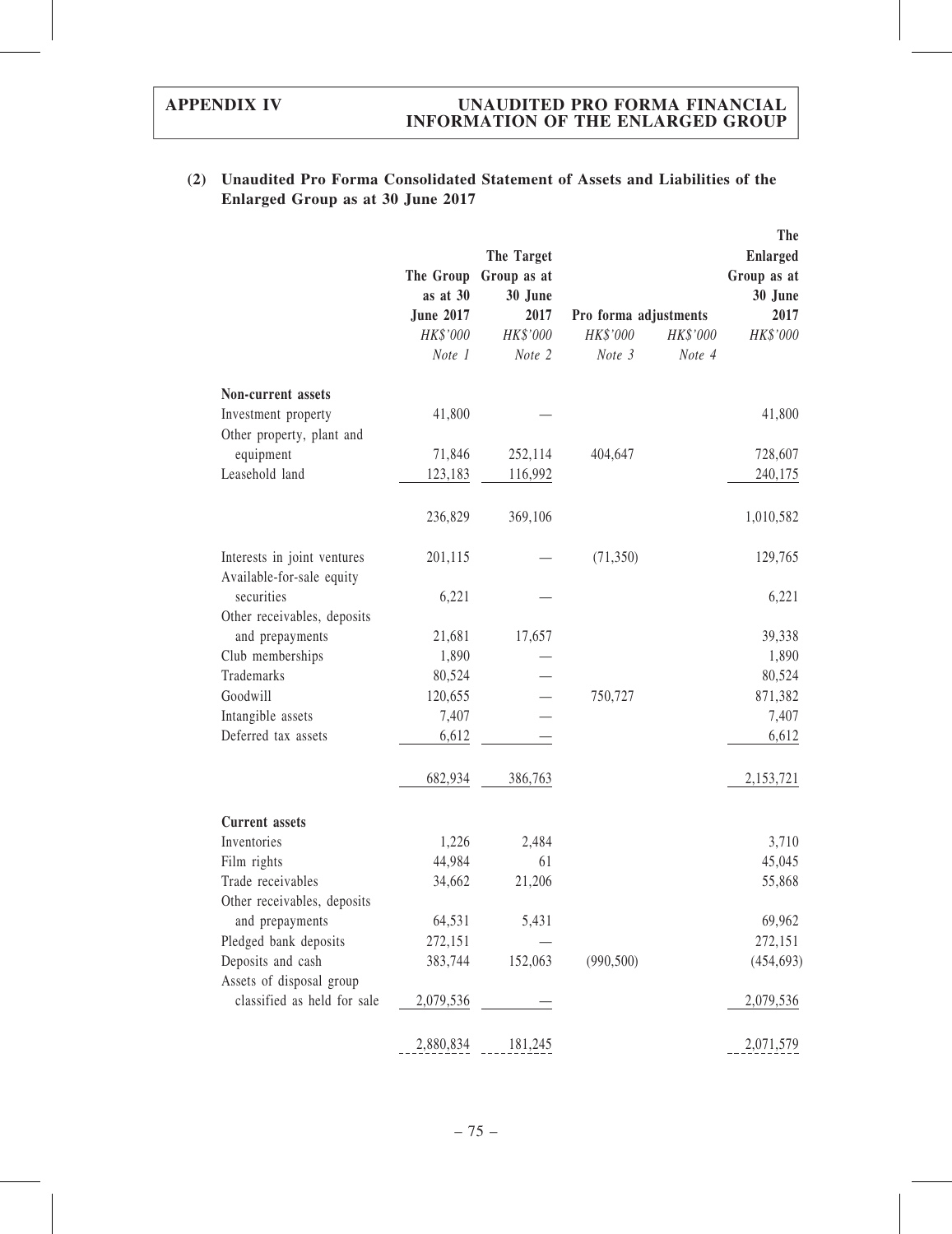|                                | The Group<br>as at 30<br><b>June 2017</b><br>HK\$'000 | The Target<br>Group as at<br>30 June<br>2017<br>HK\$'000 | Pro forma adjustments<br>HK\$'000 | HK\$'000 | <b>The</b><br><b>Enlarged</b><br>Group as at<br>30 June<br>2017<br>HK\$'000 |
|--------------------------------|-------------------------------------------------------|----------------------------------------------------------|-----------------------------------|----------|-----------------------------------------------------------------------------|
|                                | Note 1                                                | Note 2                                                   | Note 3                            | Note 4   |                                                                             |
|                                |                                                       |                                                          |                                   |          |                                                                             |
| <b>Current liabilities</b>     |                                                       |                                                          |                                   |          |                                                                             |
| Bank loans                     | 432,080                                               | 14,150                                                   |                                   |          | 446,230                                                                     |
| Convertible bonds              | 206,255                                               |                                                          |                                   |          | 206,255                                                                     |
| Trade payables                 | 56,854                                                | 64,534                                                   |                                   |          | 121,388                                                                     |
| Other payables and accrued     |                                                       |                                                          |                                   |          |                                                                             |
| charges                        | 531,774                                               | 102,101                                                  |                                   | 7,131    | 641,006                                                                     |
| Deferred revenue               | 11,268                                                | 69,716                                                   |                                   |          | 80,984                                                                      |
| Obligations under finance      |                                                       |                                                          |                                   |          |                                                                             |
| leases                         | 285                                                   |                                                          |                                   |          | 285                                                                         |
| Taxation payable               | 4,862                                                 | 17,560                                                   |                                   |          | 22,422                                                                      |
| Derivative financial           |                                                       |                                                          |                                   |          |                                                                             |
| instrument                     | 9,917                                                 | 259                                                      |                                   |          | 10,176                                                                      |
| Other financial liabilities    | 276,179                                               |                                                          |                                   |          | 276,179                                                                     |
| Liabilities of disposal group  |                                                       |                                                          |                                   |          |                                                                             |
| classified as held for sale    | 534,439                                               |                                                          |                                   |          | 534,439                                                                     |
|                                |                                                       |                                                          |                                   |          |                                                                             |
|                                | 2,063,913                                             | 268,320                                                  |                                   |          | 2,339,364                                                                   |
| Net current assets/            |                                                       |                                                          |                                   |          |                                                                             |
| (liabilities)                  | 816,921                                               | (87,075)                                                 |                                   |          | (267, 785)                                                                  |
|                                |                                                       |                                                          |                                   |          |                                                                             |
| Total assets less current      |                                                       |                                                          |                                   |          |                                                                             |
| liabilities                    | 1,499,855                                             | 299,688                                                  |                                   |          | 1,885,936                                                                   |
|                                |                                                       |                                                          |                                   |          |                                                                             |
| <b>Non-current liabilities</b> |                                                       |                                                          |                                   |          |                                                                             |
| Bank loans                     |                                                       | 127,350                                                  |                                   |          | 127,350                                                                     |
| Other payables                 |                                                       | 2,928                                                    |                                   |          | 2,928                                                                       |
| Obligations under finance      |                                                       |                                                          |                                   |          |                                                                             |
| leases                         | 124                                                   |                                                          |                                   |          | 124                                                                         |
| Deferred tax liabilities       | 7,173                                                 | 25,721                                                   | 68,790                            |          | 101,684                                                                     |
|                                |                                                       |                                                          |                                   |          |                                                                             |
|                                | 7,297                                                 | 155,999                                                  |                                   |          | 232,086                                                                     |
| <b>NET ASSETS</b>              | 1,492,558                                             | 143,689                                                  |                                   |          | 1,653,850                                                                   |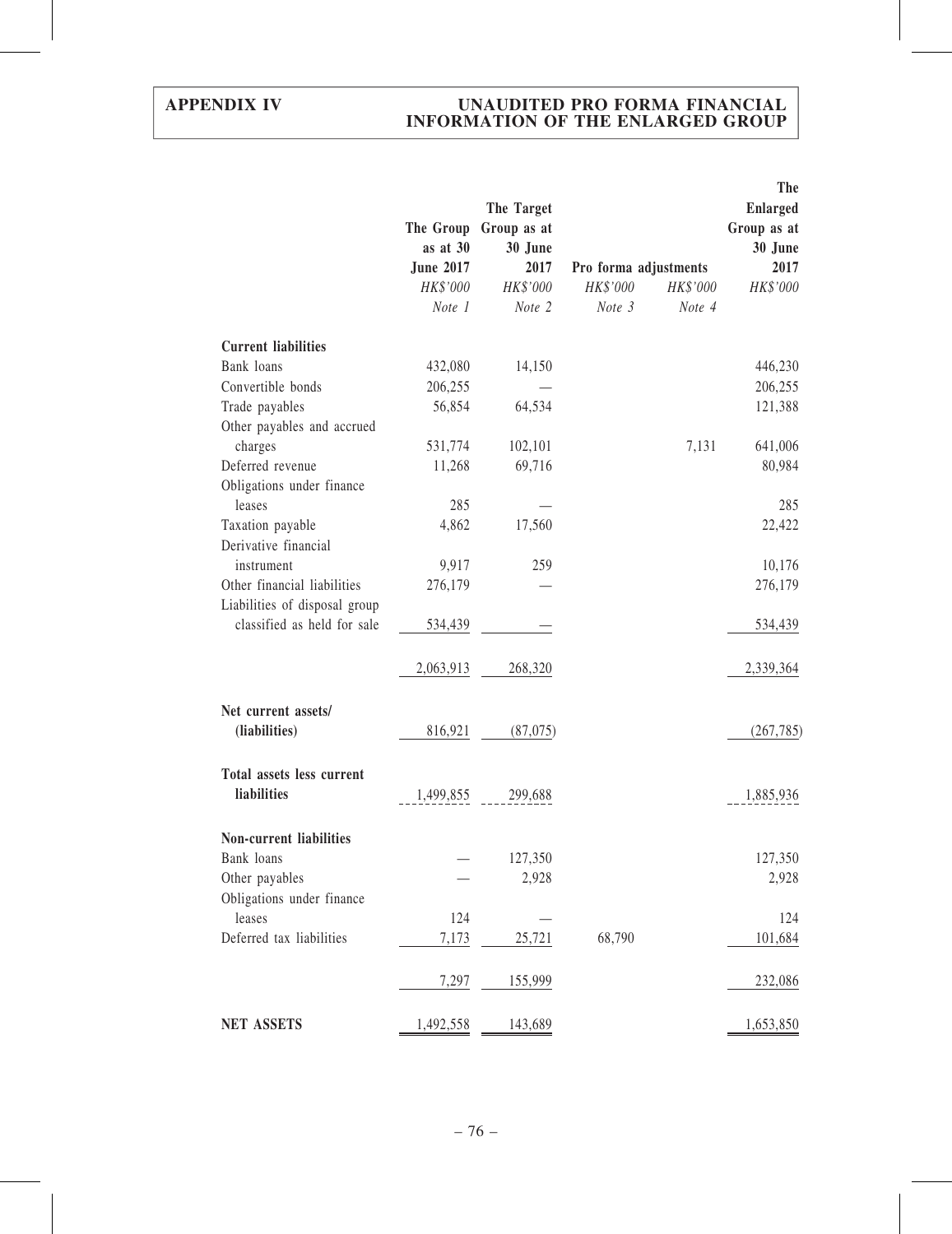### Notes to the Unaudited Pro Forma Financial Information of the Enlarged Group:

- 1. The amounts are extracted from the unaudited consolidated statement of financial position of the Group as at 30 June 2017 as set out in the published interim report of the Company for the six months ended 30 June 2017.
- 2. The amounts are extracted from the audited consolidated statement of financial position of the Target Group as at 30 June 2017 as set out in Appendix II to this Circular.
- 3. Pursuant to the Sales and Purchase Agreement dated 29 September 2017, the Group has conditionally agreed to purchase the 50% equity interest in the Target Company held by Village Cinemas Australia Pty Ltd (the "Vendor") for a cash consideration of S\$174 million if the Acquisition is completed on or before 15 October 2017; a consideration of S\$176 million if the Acquisition is completed after 15 October 2017 but on or before 30 November 2017; or a consideration of S\$177 million if the Acquisition is completed after 30 November 2017 but on or before 22 December 2017. The completion of the Acquisition is dependent on the fulfilment of a number of conditions, among others, the approval from the shareholders of the Company. Upon the completion of the Acquisition, the Target Company will become an indirect wholly-owned subsidiary of the Company.

The Acquisition was completed on 25 October 2017. The consideration was mutually agreed between the Group and the Vendor at S\$175 million (equivalent to approximately HK\$991 million, translated at the exchange rate of S\$1 to HK\$5.66). The consideration was settled by cash at completion of the Acquisition and was financed by the proceeds from disposal of the Group's exhibition business in Mainland China that had been completed on 28 July 2017.

The identifiable assets and liabilities of the Target Group are accounted for in the Unaudited Pro Forma Financial Information at their fair values under the acquisition method in accordance with Hong Kong Financial Reporting Standard 3 (Revised) "Business Combinations" ("HKFRS 3 (Revised)").

For the purpose of preparing the Unaudited Pro Forma Financial Information, the Directors assumed that with the exception of the estimated fair value adjustments to the two leasehold land and buildings held by the Target Group in Singapore (the "Leasehold Land and Buildings"), the pro forma fair value of the identifiable assets and liabilities of the Target Group are the same as their respective carrying amounts as at 30 June 2017.

The calculation of pro forma goodwill is as follows:

|                                                                                                                                                                | <i>HK\$'000</i> |
|----------------------------------------------------------------------------------------------------------------------------------------------------------------|-----------------|
| Consideration transferred                                                                                                                                      | 990,500         |
| Fair value of the existing $50\%$ equity interest in the Target Company (i)                                                                                    | 239,773         |
|                                                                                                                                                                | 1,230,273       |
| Carrying amount of identifiable net assets acquired                                                                                                            | (143, 689)      |
| Pro forma fair value adjustments to the Leasehold Land and Buildings (ii)<br>Deferred tax liabilities arising from the pro forma fair value adjustments to the | (404, 647)      |
| Leasehold Land and Buildings (ii)                                                                                                                              | 68,790          |
| Pro forma goodwill                                                                                                                                             | 750,727         |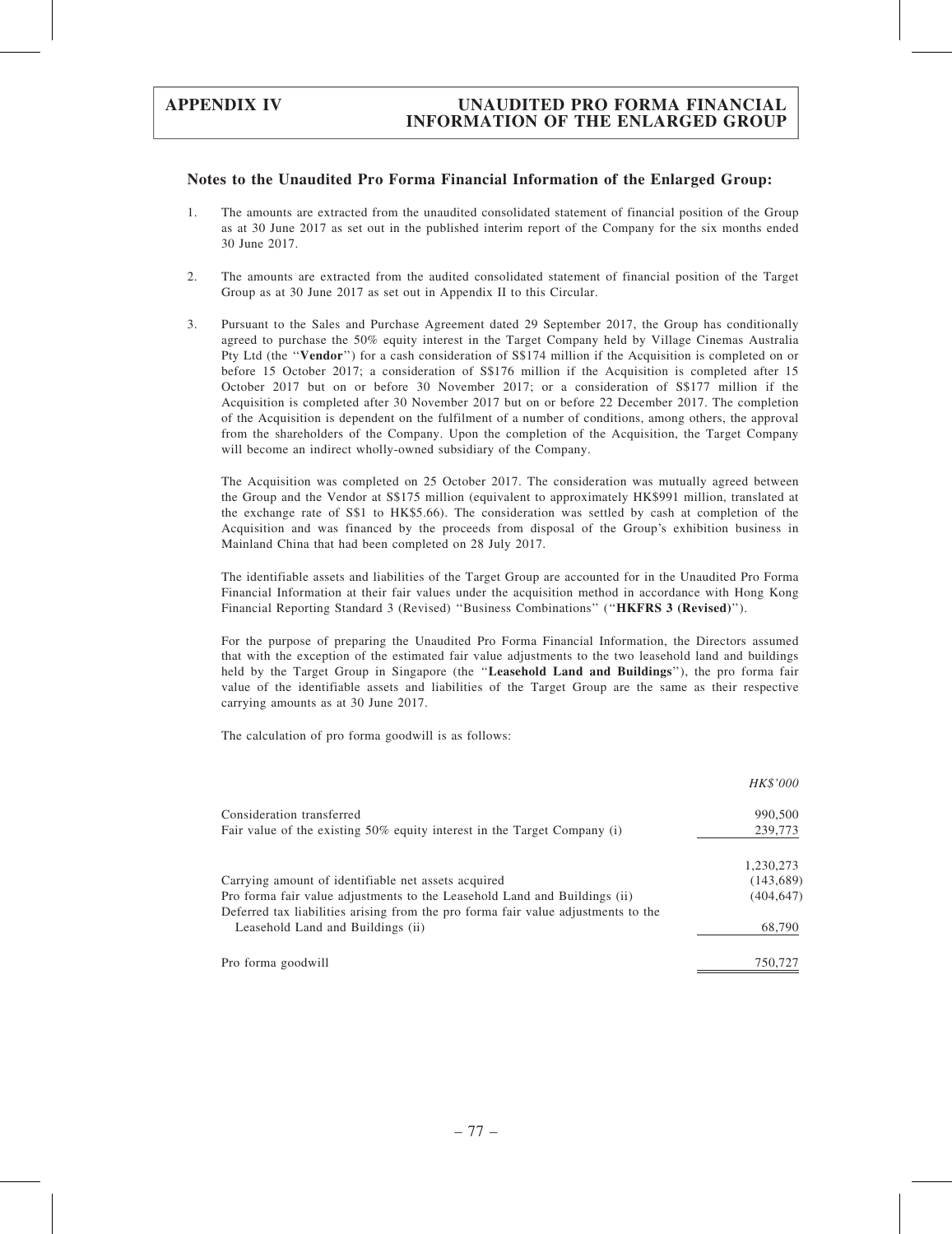Prior to the completion of the Acquisition, the Group accounted for its 50% equity interest in the Target Company as investment in joint venture with carrying amount of HK\$71,350,000 as at 30 June 2017. In accordance with HKFRS 3 (Revised), the Group should re-measure its previously held equity interest in the Target Company at its fair value on acquisition date and recognise the resulting gain or loss in profit and loss.

(i) As at 30 June 2017, the Target Group's net asset value amounted to HK\$143,689,000, the pro forma fair value adjustment to Leasehold Land and Buildings amounted to HK\$404,647,000 and the corresponding deterred tax effect amounted to HK\$68,790,000 as set out in note 3(ii). The fair value of the Group's previously held equity interest in the Target Company as at 30 June 2017 is calculated based on 50% of the Target Group's net assets value as at 30 June 2017, which amounted to HK\$71,844,500, adjusted with the addition of 50% of the pro forma fair value adjustment to the Leasehold Land and Buildings, which amounted to HK\$202,323,500 and the deduction of 50% of the corresponding deferred tax effect, which amounted to HK\$34,395,000.

Since the fair value of the Group's previously held equity interest in the Target Company and the identifiable assets and liabilities of the Target Group at the date of completion of the Acquisition may be substantially different from the fair values used in the preparation of the Unaudited Pro Forma Financial Information, the final amounts of the identified net assets and goodwill to be recognised in connection with the Acquisition may be different from the amounts presented above.

(ii) The fair values of the Leasehold Land and Buildings are as at 30 June 2017 are based on the directors' estimate with reference to a valuation carried out by an independent qualified professional valuer not connected to the Group as set out in Appendix V to this circular. The valuation of the Leasehold Land and Buildings is prepared using discounted cash flow method under the income approach.

The pro forma fair value adjustment represents the difference between the fair value of the Leasehold Land and Buildings of S\$101,100,000 (equivalent to HK\$572,226,000, translated at the exchange rate of S\$1 to HK\$5.66) as assessed by the independent valuer and their book value of S\$29,608,000 (equivalent to HK\$167,579,000, translated at the exchange rate of S\$1 to HK\$5.66) as at 30 June 2017.

The deferred tax effect relating to the pro forma fair value adjustment to the Leasehold Land and Buildings amounted to approximately HK\$68,790,000, which was calculated at the Singapore Corporate Tax rate of 17%.

For the purpose of this Unaudited Pro Forma Financial Information, the Directors have assessed if there is any impairment loss on goodwill arising from the Acquisition in accordance with Hong Kong Accounting Standard 36 ''Impairment of Assets'', which is consistent with the Group's accounting policy. The Directors are of the view that there are no significant changes with an adverse effect on the Target Group that will take place in the near future and, therefore, there is no impairment indication of goodwill arising from the Acquisition. The Directors confirm that consistent accounting policy will be applied for assessing impairment of goodwill at the end of each reporting period. The Company's auditor will review the appropriateness of the key assumptions used by management to estimate the recoverable amount of the cash generating units of which the goodwill is allocated in accordance with Hong Kong Standards on Auditing consistently in the future, based on the facts and circumstance at the end of each reporting period.

- 4. The adjustment represents the estimated professional fees and other expenses of approximately HK\$7,131,000 payable by the Group in connection with the Acquisition.
- 5. No other adjustments have been made to the Unaudited Pro Forma Financial Information to reflect any trading results or other transactions entered into by the Enlarged Group subsequent to 30 June 2017.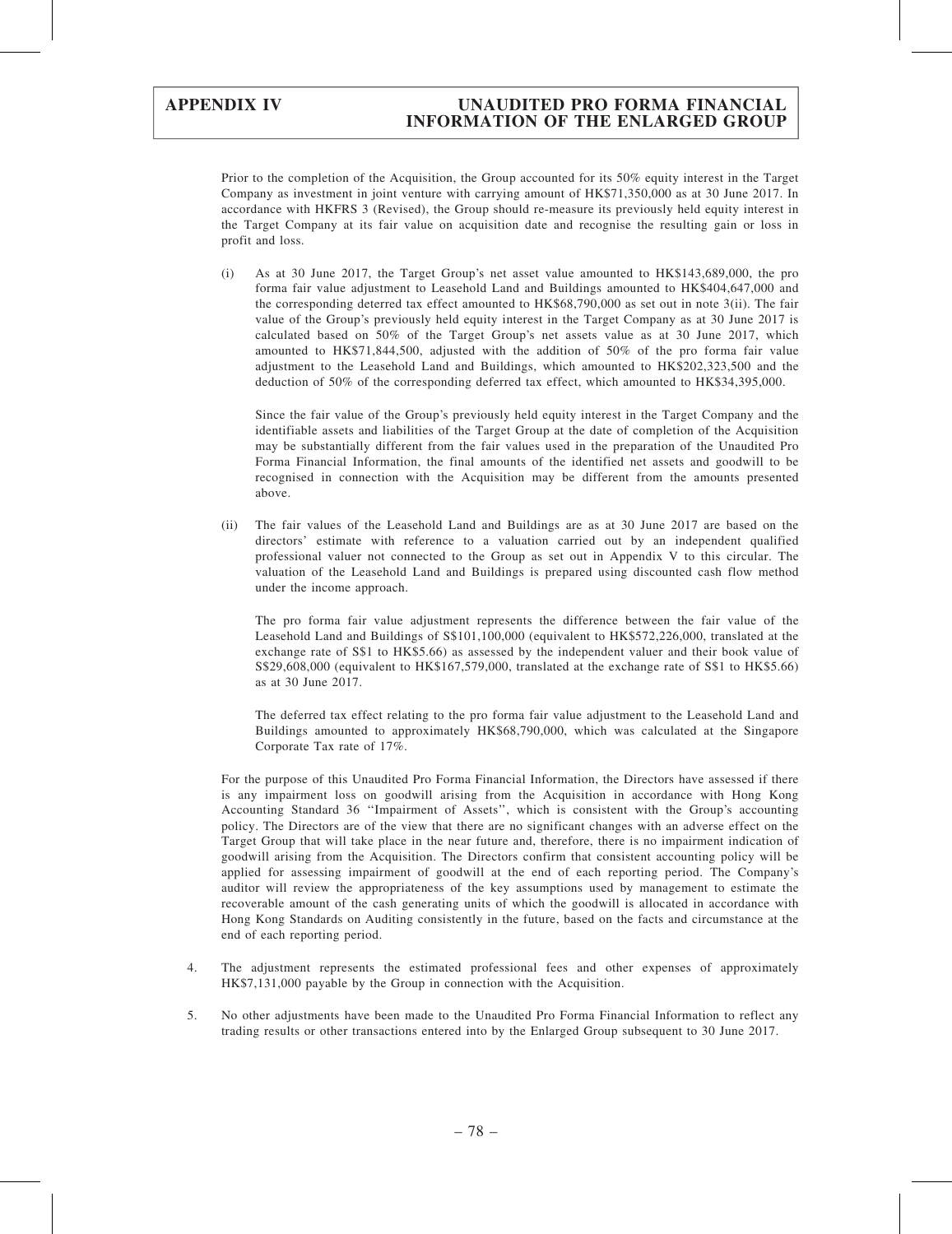# (B) INDEPENDENT REPORTING ACCOUNTANTS' ASSURANCE REPORT ON THE COMPILATION OF UNAUDITED PRO FORMA FINANCIAL INFORMATION

The following is the text of a report received from the reporting accountants, KPMG, Certified Public Accountants, Hong Kong, in respect of the Group's pro forma financial information for the purpose in this circular.



8th Floor Prince's Building 10 Chater Road Central Hong Kong

19 December 2017

# INDEPENDENT REPORTING ACCOUNTANTS' ASSURANCE REPORT ON THE COMPILATION OF PRO FORMA FINANCIAL INFORMATION

# TO THE DIRECTORS OF ORANGE SKY GOLDEN HARVEST ENTERTAINMENT (HOLDINGS) LIMITED

We have completed our assurance engagement to report on the compilation of pro forma financial information of Orange Sky Golden Harvest Entertainment (Holdings) Limited (the ''Company'') and its subsidiaries (collectively the ''Group'') and Dartina Development Limited (the "Target Company") and its subsidiaries (collectively the "Target Group") (collectively the ''Enlarged Group'') by the directors of the Company (the ''Directors'') for illustrative purposes only. The pro forma financial information consists of the unaudited pro forma consolidated statement of assets and liabilities as at 30 June 2017 and related notes as set out in Part A of Appendix IV to the circular dated 19 December 2017 (the ''Circular'') issued by the Company. The applicable criteria on the basis of which the Directors have compiled the pro forma financial information are described in Part A of Appendix IV to the Circular.

The pro forma financial information has been compiled by the Directors to illustrate the impact of the acquisition of the remaining 50% equity interest in the Target Company (the ''Acquisition'') on the Group's financial position as at 30 June 2017 as if the Acquisition had taken place at 30 June 2017. As part of this process, information about the Group's financial position as at 30 June 2017 has been extracted by the Directors from the consolidated interim financial statements of the Company for the period then ended, on which a review report has been published.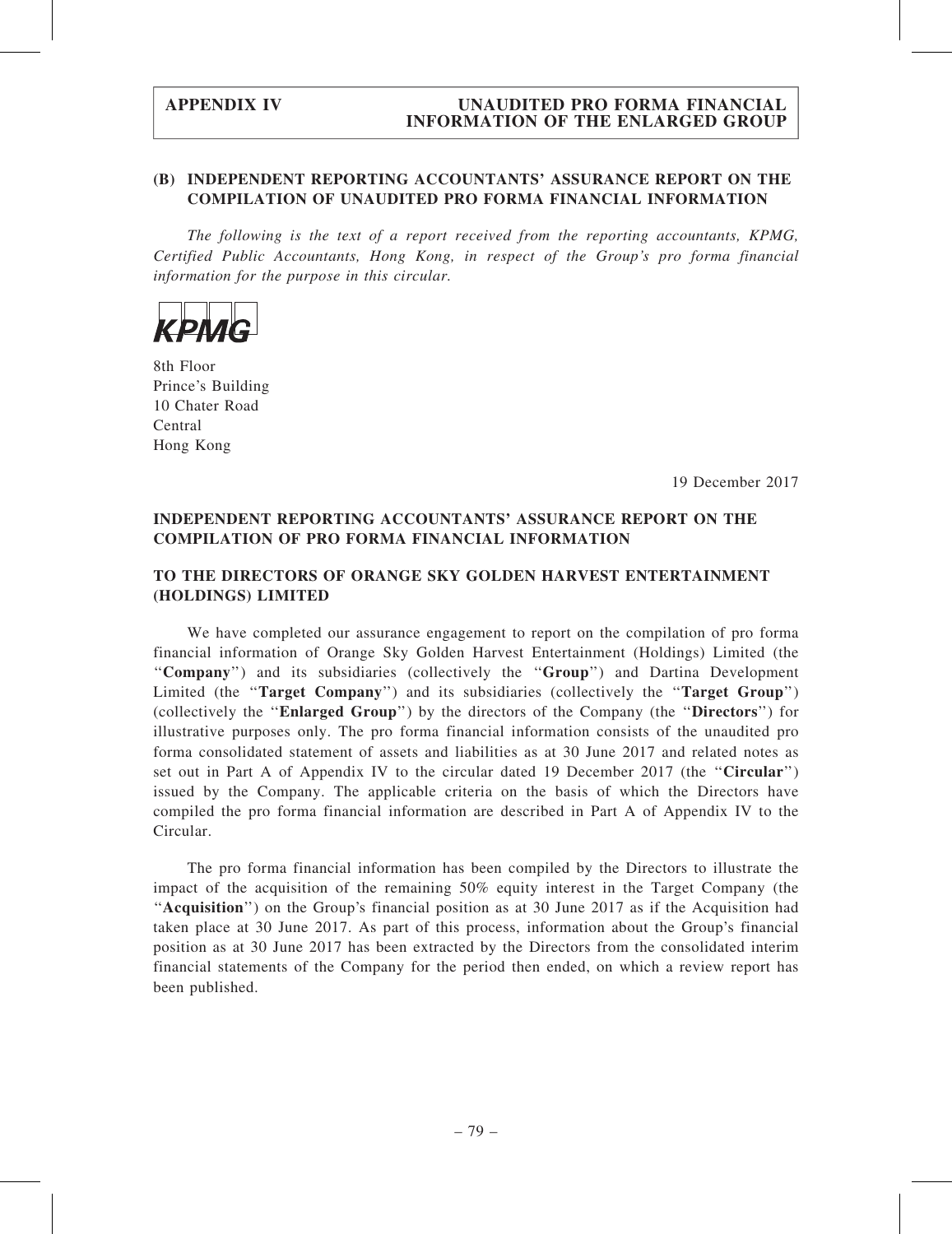### Directors' Responsibilities for the Pro Forma Financial Information

The Directors are responsible for compiling the pro forma financial information in accordance with paragraph 4.29 of the Rules Governing the Listing of Securities on The Stock Exchange of Hong Kong Limited (the "Listing Rules") and with reference to Accounting Guideline 7 ''Preparation of Pro Forma Financial Information for Inclusion in Investment Circulars'' (''AG 7'') issued by the Hong Kong Institute of Certified Public Accountants (''HKICPA'').

### Our Independence and Quality Control

We have complied with the independence and other ethical requirements of the Code of Ethics for Professional Accountants issued by the HKICPA, which is founded on fundamental principles of integrity, objectivity, professional competence and due care, confidentiality and professional behavior.

The firm applies Hong Kong Standard on Quality Control 1 ''Quality Control for Firms That Perform Audits and Reviews of Financial Statements, and Other Assurance and Related Services Engagements'' issued by the HKICPA and accordingly maintains a comprehensive system of quality control including documented policies and procedures regarding compliance with ethical requirements, professional standards and applicable legal and regulatory requirements.

### Reporting Accountants' Responsibilities

Our responsibility is to express an opinion, as required by paragraph 4.29(7) of the Listing Rules, on the pro forma financial information and to report our opinion to you. We do not accept any responsibility for any reports previously given by us on any financial information used in the compilation of the pro forma financial information beyond that owed to those to whom those reports were addressed by us at the dates of their issue.

We conducted our engagement in accordance with Hong Kong Standard on Assurance Engagements (''HKSAE'') 3420 ''Assurance Engagements to Report on the Compilation of Pro Forma Financial Information Included in a Prospectus'' issued by the HKICPA. This standard requires that the reporting accountants plan and perform procedures to obtain reasonable assurance about whether the Directors have compiled the Unaudited Pro Forma Financial Information in accordance with paragraph 4.29 of the Listing Rules, and with reference to AG 7 issued by the HKICPA.

For purpose of this engagement, we are not responsible for updating or reissuing any reports or opinions on any historical financial information used in compiling the pro forma financial information, nor have we, in the course of this engagement, performed an audit or review of the financial information used in compiling the pro forma financial information.

The purpose of pro forma financial information included in an investment circular is solely to illustrate the impact of a significant event or transaction on the unadjusted financial information of the Group as if the event had occurred or the transaction had been undertaken at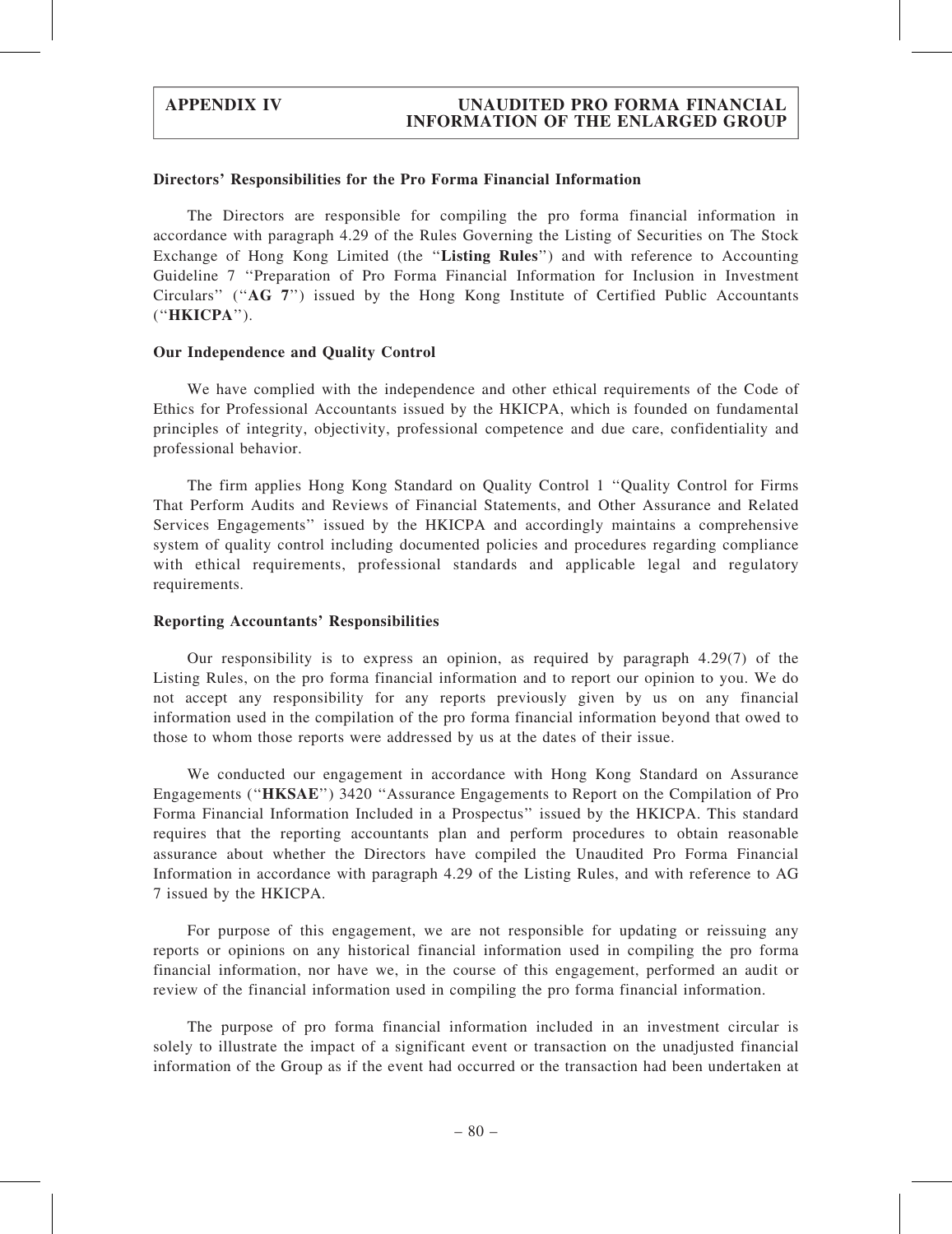an earlier date selected for purposes of the illustration. Accordingly, we do not provide any assurance that the actual outcome of the events or transactions at 30 June 2017 would have been as presented.

A reasonable assurance engagement to report on whether the pro forma financial information has been properly compiled on the basis of the applicable criteria involves performing procedures to assess whether the applicable criteria used by the Directors in the compilation of the pro forma financial information provide a reasonable basis for presenting the significant effects directly attributable to the event or transaction, and to obtain sufficient appropriate evidence about whether:

- . the related pro forma adjustments give appropriate effect to those criteria; and
- . the pro forma financial information reflects the proper application of those adjustments to the unadjusted financial information.

The procedures selected depend on the reporting accountants' judgement, having regard to the reporting accountants' understanding of the nature of the Group, the event or transaction in respect of which the pro forma financial information has been compiled, and other relevant engagement circumstances.

The engagement also involves evaluating the overall presentation of the pro forma financial information.

We believe that the evidence we have obtained is sufficient and appropriate to provide a basis for our opinion.

### Opinion

In our opinion:

- (a) the pro forma financial information has been properly compiled on the basis stated;
- (b) such basis is consistent with the accounting policies of the Group, and
- (c) the adjustments are appropriate for the purposes of the pro forma financial information as disclosed pursuant to paragraph 4.29(1) of the Listing Rules.

# KPMG

Certified Public Accountants

Hong Kong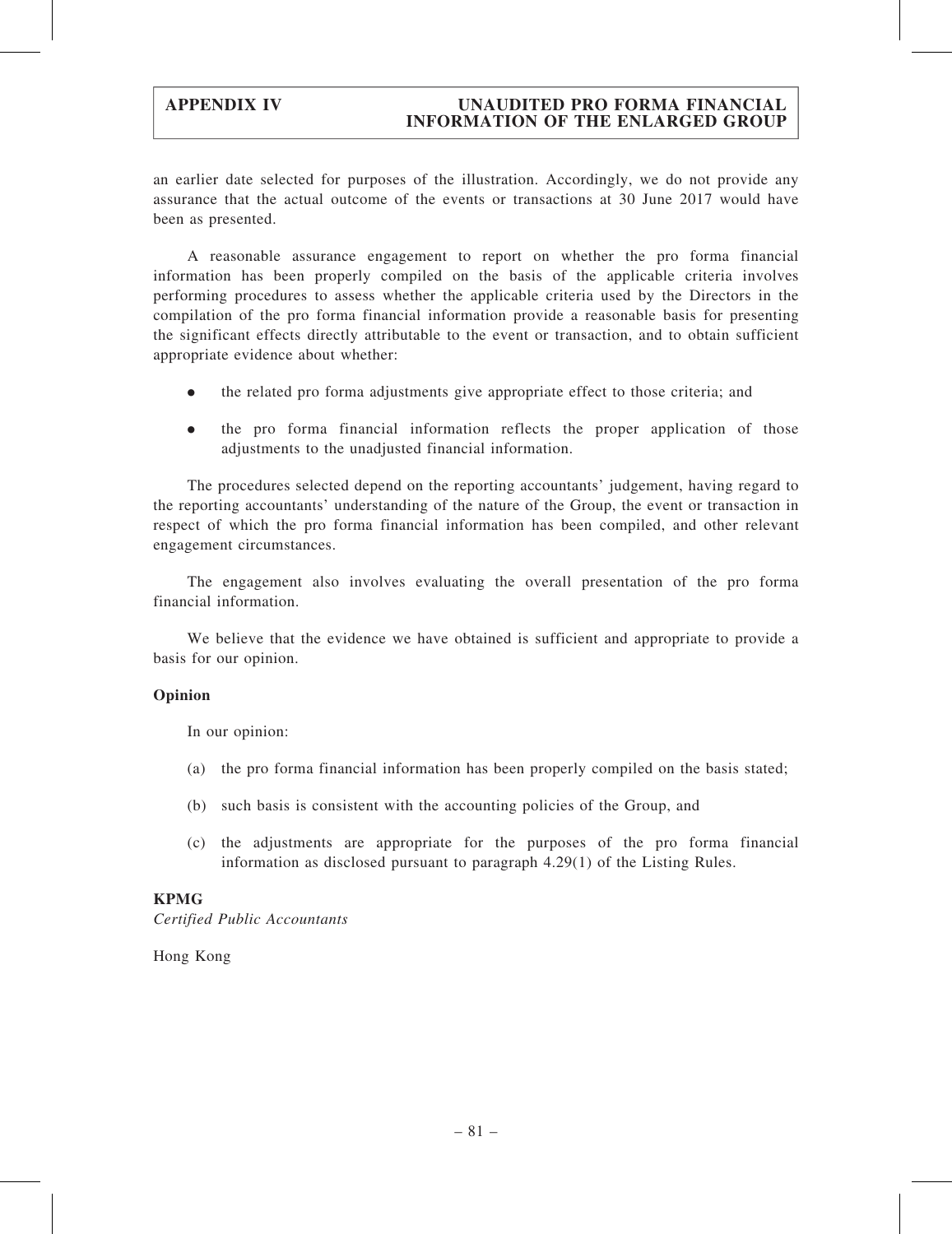# APPENDIX V PROPERTY VALUATION REPORT

The following is the text of a letter, summary of values and valuation certificates, prepared for the purpose of incorporation in this circular received from RHL Appraisal Limited., an independent valuer, in connection with its valuation as at 29 September 2017 of the Properties to be acquired by Orange Sky Golden Harvest Entertainment (Holdings) Limited.



永利行評值顧問有限公司 **RHL Appraisal Limited** Corporate Valuation & Advisory

> T +852 2730 6212 F +852 2736 9284

Room 1010, 10/F, Star House Tsimshatsui, Hong Kong

> Licence No.: C-015672 19 December 2017

The Board of Directors Orange Sky Golden Harvest Entertainment (Holdings) Limited 24/F Capital Centre 151 Gloucester Road Wan Chai Hong Kong

Dear Sir/Madam,

### INSTRUCTIONS

We refer to your instruction for us to value the property interests ("the Properties") to be acquired by Orange Sky Golden Harvest Entertainment (Holdings) Limited (the ''Company'') and its subsidiary companies (together referred to as the ''Group'') located in Singapore. We confirm that we have carried out property inspection, made relevant enquiries and obtained such further information as we consider necessary for the purpose of providing you with our opinion of the market values of the Properties as at 29 September 2017 (the ''Valuation Date'').

This letter which forms part of our valuation report explains the basis and methodologies of valuation, clarifying assumptions, valuation considerations, title investigations and limiting conditions of this valuation.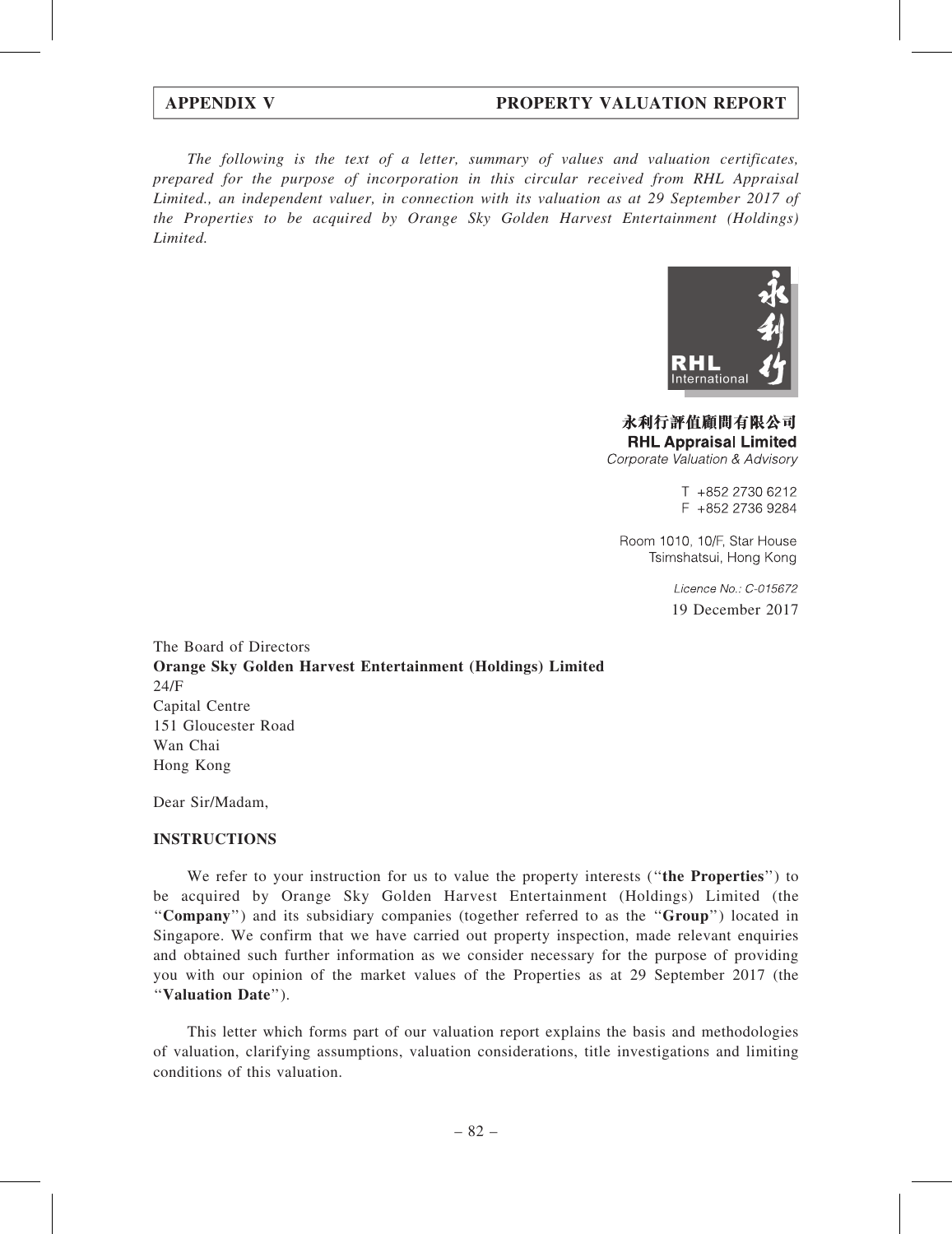### BASIS OF VALUATION

The valuation is our opinion of the market value ("Market Value") which we would define as intended to mean the estimated amount for which an asset or liability should exchange on the valuation date between a willing buyer and a willing seller in an arm's-length transaction after proper marketing wherein the parties had each acted knowledgeably prudently and without compulsion.

Market Value is understood as the value of an asset or liability estimated without regard to costs of sale or purchase and without offset for any associated taxes or potential taxes.

The market value is the best price reasonably obtainable in the market by the seller and the most advantageous price reasonably obtainable in the market by the buyer. This estimate specifically excludes an estimated price inflated or deflated by special terms or circumstances such as atypical financing, sale and leaseback arrangements, joint ventures, management agreements, special considerations or concessions granted by anyone associated with the sale, or any element of special value.

### VALUATION METHODOLOGY

We have valued the Properties by using Income Approach. This approach involves the projection of a series of periodic cash flows for an income generating property. To this projected cash flow series, an appropriate discount rate is applied to establish an indication of the present value of the rental income steam associated with the property. We have been provided with the historical cash flows as well as existing lease for the Properties. Reasonable assumptions and projections have been made based on such information in the valuation. The market yield of commercial properties in the vicinity is also be assessed for cross-check.

The Market Approach is not adopted in the valuation because the adoption of Market Approach is subject to the availability of transactions of similar assets with similar nature, size, location and usage in the market. As the Properties are currently designed and used as Cineplex, transactions of similar properties are rare in the surrounding area.

## VALUATION CONSIDERATIONS

In valuing the property interest, we have complied with all the requirements contained in Chapter 5 to the Rules Governing the Listing of Securities issued by The Stock Exchange of Hong Kong Limited and the HKIS Valuation Standards 2012 Edition.

### VALUATION ASSUMPTION

In our valuation, unless otherwise stated, we have assumed that:

- i. all necessary statutory approvals for the Properties have been obtained;
- ii. transferable land use rights in respect of the Properties for specific terms at nominal annual land use fees have been granted and that any premium payable has already been fully paid;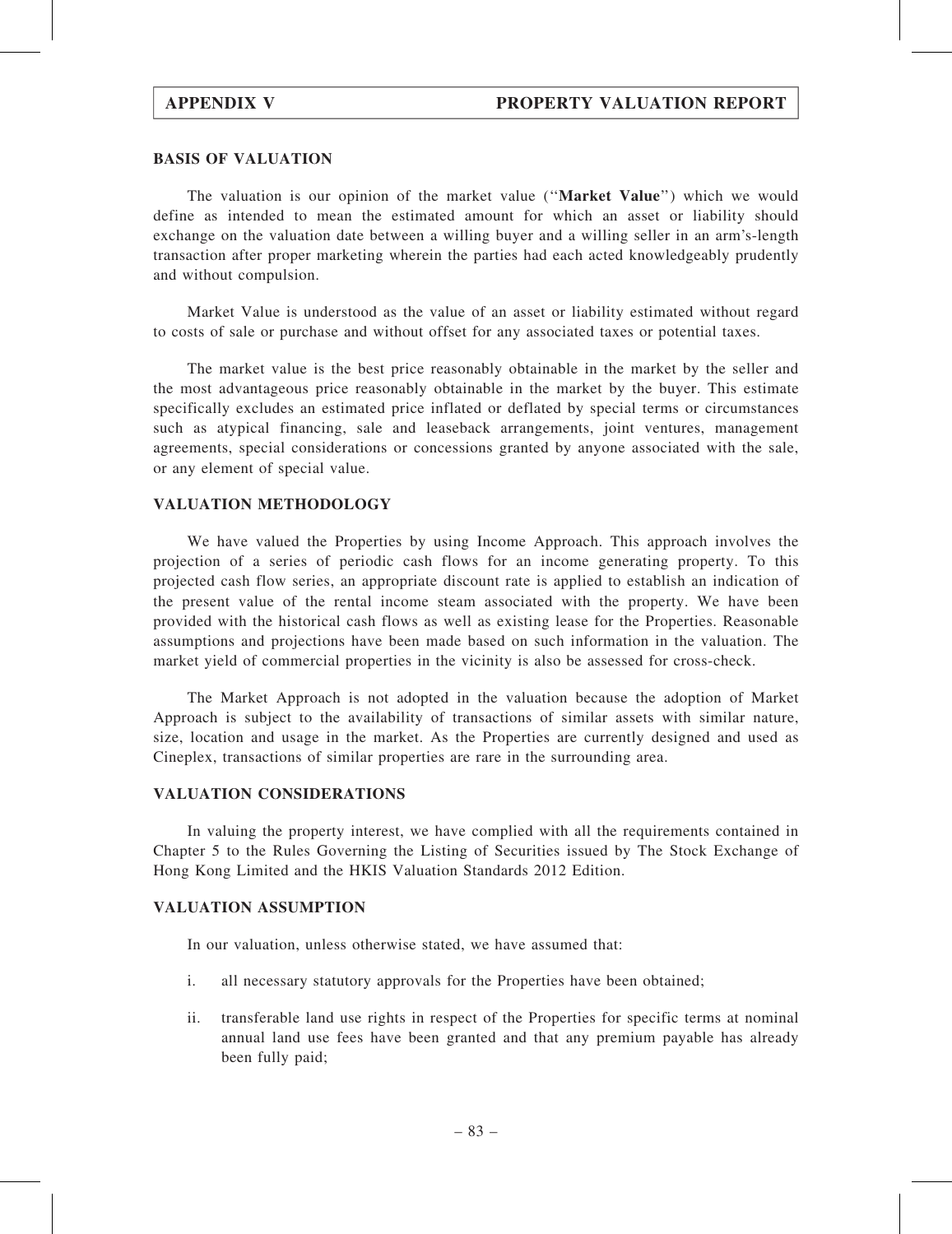- iii. the owner of the Properties have enforceable title to the Properties and has free and uninterrupted right to use, occupy or assign the Properties for the whole of the respective unexpired terms as granted;
- iv. no deleterious or hazardous materials or techniques have been used in the construction of the Properties; and
- v. the Properties are connected to main services and sewers which are available on normal terms.

## TITLE INVESTIGATION

We have carried out searches at the Land Registry for the Properties. However, we have not verified ownership of the Property or to verify the existence of any lease amendments which do not appear on the copies handed to us. All documents have been used for reference only.

### LIMITING CONDITIONS

We have conducted on-site inspections to properties located in Singapore in September 2017 by our Ms. Serena Lau (FHKIS, AAPI, MRICS, RPS(GP), MBA(HKU)) who has over 20 years' experience in property valuation. During the course of our inspections, we did not note any serious defects. However, no structural survey has been made and we are therefore unable to report whether the Properties are free from rot infestation or any other defects. No tests were carried out on any of the services.

We have not carried out detailed on-site measurement to verify the correctness of the areas in respect of the Properties but have assumed that the areas shown on the documents handed to us are correct. All dimensions, measurements and areas are approximate.

None of the services have been tested by us and we are, therefore, unable to report on their present conditions. We have no duty to verify that no deleterious or hazardous materials or techniques have been used in the construction of or making addition or alteration to the Properties. We have assumed that utility services, such as electricity, telephone, water, etc., are available and free from defect.

Moreover, we have not carried out any site investigation to determine the suitability of the ground conditions or the services for any property development erected or to be erected thereon. Nor did we undertake archaeological, ecological or environmental surveys for the Properties. Our valuation is prepared on the assumption that these aspects are satisfactory and that no extraordinary expenses or delays will be incurred during the construction period. Should it be discovered that contamination, subsidence or other latent defects exists in the Properties or on adjoining or neighbouring land or that the property had been or are being put to contaminated use, we reserve right to revise our opinion of value.

Our valuation has been made on the basis that there is no substantial change in the physical conditions of the Properties between the Valuation Date and the date of our inspection.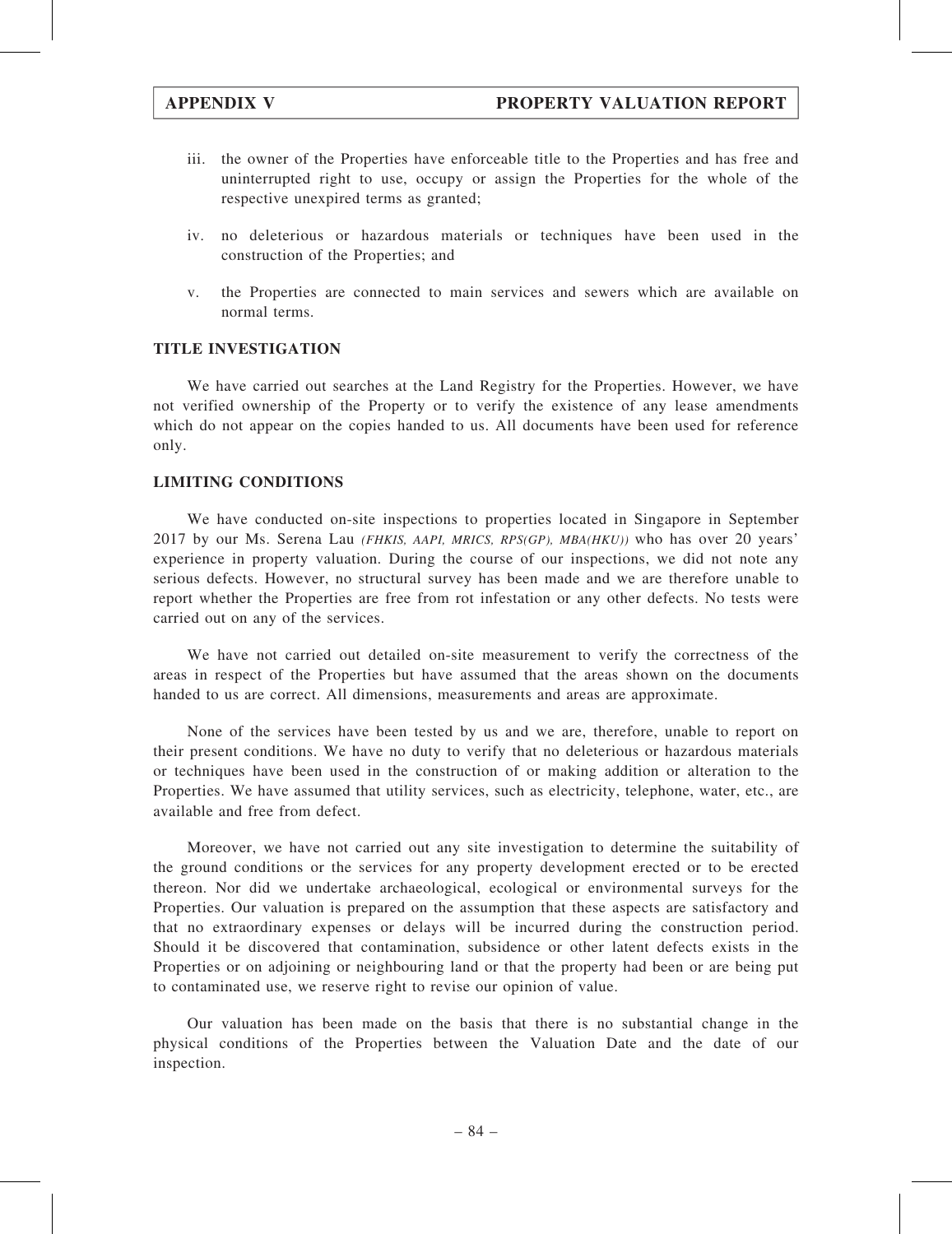# APPENDIX V PROPERTY VALUATION REPORT

We have relied to a considerable extent on information provided by the Group and accepted advices given to us on such matters, in particular, but not limited to land use rights contract, tenure, planning approvals, statutory notices, easements, particulars of occupancy, size, site and floor areas and all other relevant matters in the identification of the Properties. We assume no responsibility for their accuracy.

We have had no reason to doubt the truth and accuracy of the information provided to us by the Group. We have also been advised by the Group that no material fact has been omitted from the information supplied. We consider that we have been provided with sufficient information to reach an informed view, and we have no reason to suspect that any material information has been withheld.

No allowance has been made in our report for any charges, mortgages or amounts owing neither on the property interests valued nor for any expenses or taxation which may be incurred in effecting a sale.

We do not accept a liability for any interpretation which we have placed on such information which is more properly the sphere of the legal advisers of the Group. Neither have we verified the correctness of any information supplied to us concerning the Properties.

This report is for the exclusive use of the addressee stated herein and for that particular purpose only. The contents of this report either in whole or in part shall not be disclosed to any other parties and we accept no responsibility if it is used or relied upon by any others or for purposes other than that sated herein. Neither the whole nor any part of this report or any reference thereto may be included in any published documents, circular or statement nor published in any way without our written approval or the form and context in which it may appear.

### REMARKS

We have valued the properties in Singapore Dollars (SGD) and Hong Kong Dollars (HKD) (Exchange rate: SGD:HKD = 5.749:1 as at the Valuation Date) (Source: The Hong Kong Association of Banks).

We enclose herewith the summary of values and valuation certificates.

Yours faithfully, For and on behalf of RHL Appraisal Ltd.

Sr Serena S. W. Lau FHKIS, AAPI, MRICS, RPS(GP), MBA(HKU) Managing Director

Sr Jessie X. Chen MRICS, MSc (Real Estate), BEcon Associate Director

Sr Serena S. W. Lau is a Registered Professional Surveyor (GP) with over 20 years' experience in valuation of properties in HKSAR, Macau SAR, mainland China and the Asia Pacific Region. Sr Lau is a Professional Member of The Royal Institution of Chartered Surveyors, an Associate of Australian Property Institute, a Fellow of The Hong Kong Institute of Surveyors as well as a registered real estate appraiser in the PRC.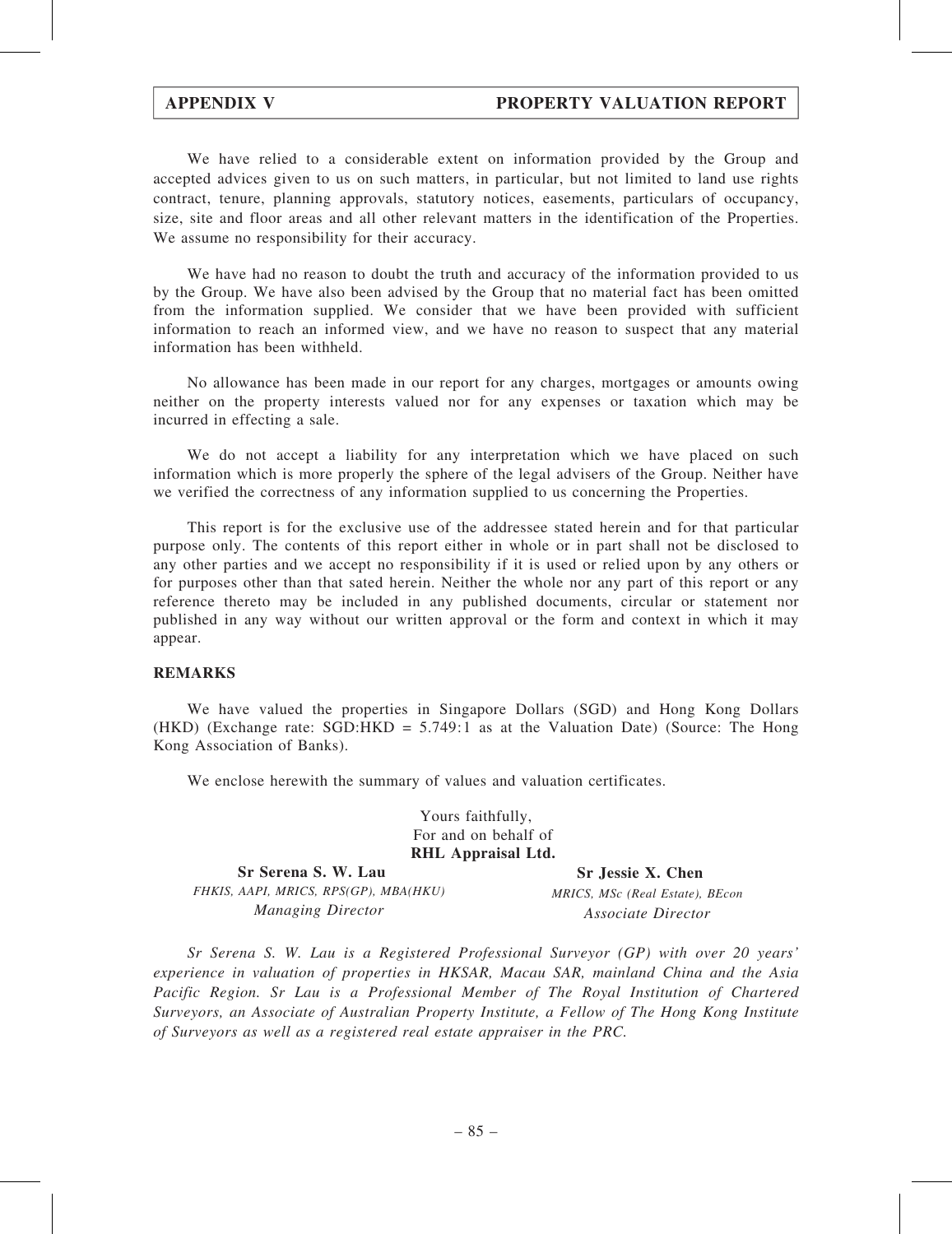Sr Jessie X. Chen is a Registered Professional Surveyor (Valuation) with over 7 years' experience in valuation of properties in HKSAR, Macau SAR, mainland China and the Asia Pacific Region. Sr Chen is a Professional Member of The Royal Institution of Chartered Surveyors.

The market research and analysis is in collaboration with Ms. Tay Shiow Jiuan from Asia Appraisal Company Private Limited. Ms. Tay Shiow Jiuan is a licensed real estate appraiser of Inland Revenue Authority of Singapore with over 18 years of valuation experience in Singapore.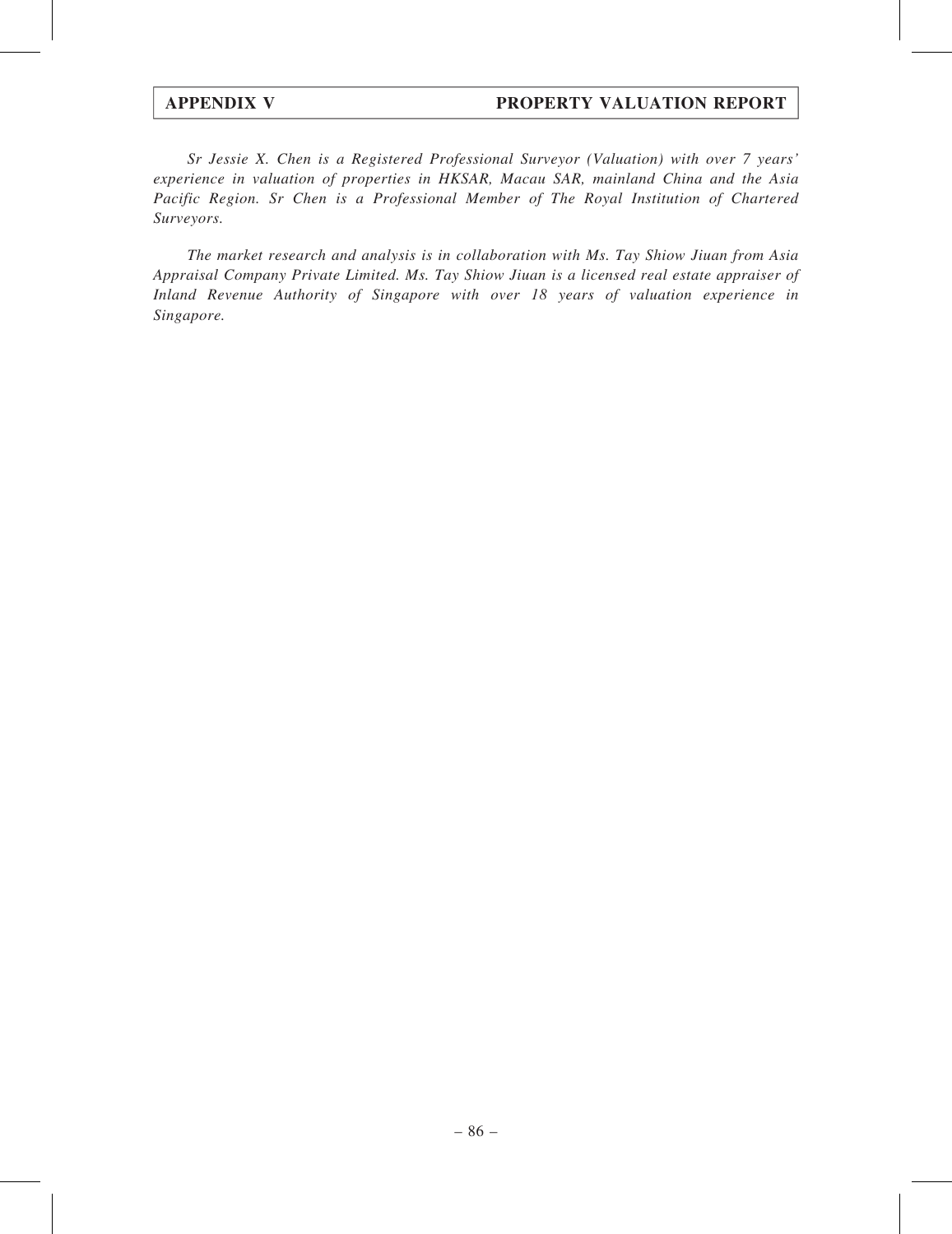# SUMMARY OF VALUES

|        |                                                                                             | <b>Market Value As</b><br>at<br>29 September<br>2017 Singapore<br>Dollars/<br><b>Hong Kong</b><br><b>Dollars</b> | Interest<br>attribute to<br>the Group | <b>Market Value</b><br>attributable to the<br>Group as at<br>29 September<br>2017 Singapore<br>Dollars/<br><b>Hong Kong</b><br><b>Dollars</b> |
|--------|---------------------------------------------------------------------------------------------|------------------------------------------------------------------------------------------------------------------|---------------------------------------|-----------------------------------------------------------------------------------------------------------------------------------------------|
| 1.     | A Cineplex and three shop units located<br>on 3/F of the Jurong Point Shopping              | SGD48,600,000/<br>HKD279,400,000                                                                                 | $100\%$                               | SGD48,600,000/<br>HKD279,400,000                                                                                                              |
|        | Centre, 1 Jurong West Central 2,<br>Singapore                                               |                                                                                                                  |                                       |                                                                                                                                               |
| 2.     | A Cineplex located from the 1/F to 4/F                                                      | SGD52,500,000/                                                                                                   | 100%                                  | SGD52,500,000/                                                                                                                                |
|        | and a projection level of Golden Village<br>- Yishun Ten, 51 Yishun Central 1,<br>Singapore | HKD301,800,000                                                                                                   |                                       | HKD301,800,000                                                                                                                                |
|        |                                                                                             |                                                                                                                  |                                       |                                                                                                                                               |
| Total: |                                                                                             | SGD101,100,000/                                                                                                  |                                       | SGD101,100,000/                                                                                                                               |
|        |                                                                                             | HKD581,200,000                                                                                                   |                                       | HKD581,200,000                                                                                                                                |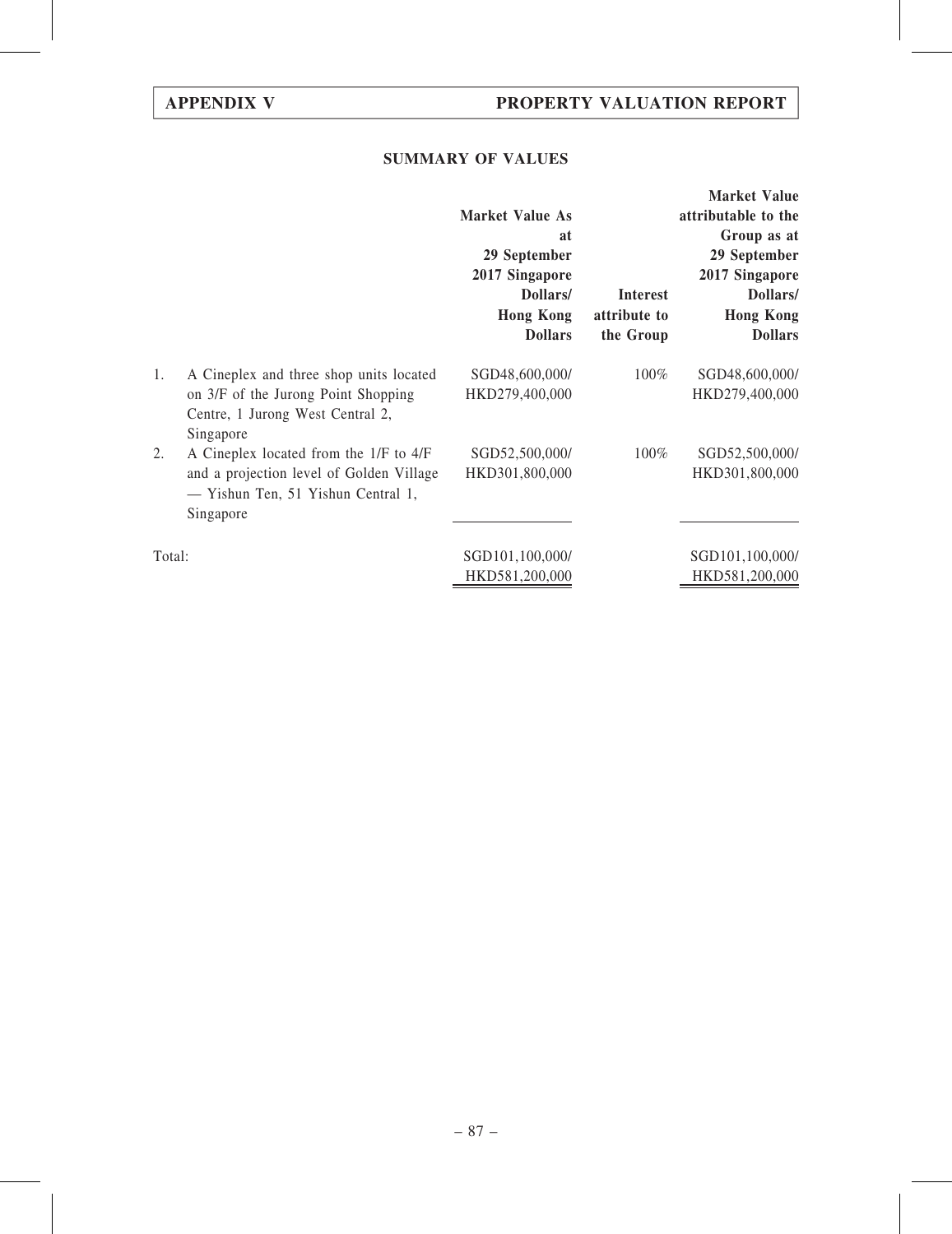Market Value as at

# VALUATION CERTIFICATE

| No.                                      | <b>Property</b>         | <b>Description and tenure</b>                                                    |               | Particulars of<br>occupancy                  | iylal NCL Yalut as at<br>29 September 2017<br><b>Singapore Dollars/</b><br><b>Hong Kong Dollars</b> |
|------------------------------------------|-------------------------|----------------------------------------------------------------------------------|---------------|----------------------------------------------|-----------------------------------------------------------------------------------------------------|
| 1.<br>A Cineplex and<br>three shop units |                         | The Jurong Point Shopping Centre<br>(the "Development") is an integrated         |               | The three shopping<br>units of the property  | SGD48,600,000                                                                                       |
|                                          | located on 3/F of       | development comprising a 6-storey                                                |               | with a total gross floor                     | (SINGAPORE                                                                                          |
|                                          | the Jurong Point        | commercial building erected on three                                             |               | area of approximately                        | <b>DOLLARS FORTY</b>                                                                                |
|                                          | Shopping Centre,        | basements completed in December 1995                                             |               | 2,491.26 sq.m. were                          | <b>EIGHT MILLION</b>                                                                                |
|                                          | 1 Jurong West           | and was extended in 2008 to include a                                            |               | subject to various                           | <b>SIX HUNDRED</b>                                                                                  |
|                                          | Central 2,<br>Singapore | new retail wing, bus interchanged and a<br>residential development. The property |               | tenancy agreements<br>with the latest one to | THOUSAND ONLY)                                                                                      |
|                                          |                         | comprises a 1,062-seat Cineplex and                                              |               | expire on 31 July                            | 100% interest                                                                                       |
|                                          | Lot U53786X             | three shop units $#03-25B$ , $#03-26A$ and                                       |               | 2020. The total                              | attributed to the                                                                                   |
|                                          | Mukim 6                 | $\text{\#}03\text{-}26B$ located on the 3/F of the                               |               | monthly rental income                        | Group:                                                                                              |
|                                          | (the "Lot")             | Development. The property has a total                                            |               | was SGD55,468.23 for                         | SGD48,600,000/                                                                                      |
|                                          |                         | gross floor area of approximately                                                |               | September 2017.                              | HKD279,400,000                                                                                      |
|                                          |                         | 5,469.00 sq.m. (58,868 sq.ft.) with                                              |               |                                              |                                                                                                     |
|                                          |                         | details as follows:                                                              |               | The remaining portion                        | (HONG KONG                                                                                          |
|                                          |                         |                                                                                  |               | of the property is                           | <b>DOLLARS TWO</b>                                                                                  |
|                                          |                         | <b>Property</b>                                                                  | Approx.       | currently owner                              | <b>HUNDRED AND</b>                                                                                  |
|                                          |                         |                                                                                  | $GFA$ (sq.m.) | operated as a Cineplex                       | <b>SEVENTY NINE</b>                                                                                 |
|                                          |                         |                                                                                  |               | (known as Golden)                            | <b>MILLION FOUR</b>                                                                                 |
|                                          |                         | The 1062-seat Cineplex                                                           | 1,102.74      | Village). (Please refer                      | <b>HUNDRED</b>                                                                                      |
|                                          |                         | Shop Unit #03-25B                                                                | 1,408.26      | to note 3-note 4 below                       | THOUSAND ONLY)                                                                                      |
|                                          |                         | Shop Unit #03-26A                                                                | 696.00        | for details)                                 |                                                                                                     |
|                                          |                         | Shop Unit #03-26B                                                                | 387.00        |                                              | 100% interest                                                                                       |
|                                          |                         | Projection Room                                                                  | 1,875.00      |                                              | attributed to the                                                                                   |
|                                          |                         |                                                                                  |               |                                              | Group:                                                                                              |
|                                          |                         | Total:                                                                           | 5,469.00      |                                              | HKD279,400,000                                                                                      |
|                                          |                         | $\mathbf{r}$ , $\mathbf{r}$ , $\mathbf{r}$ , $\mathbf{r}$ , $\mathbf{r}$         | $c \cap A$    |                                              |                                                                                                     |

The Lot is held for a term of 94 years 9 months and 15 days under leasehold commencing from 16 December 1998.

### Notes:

- 1. The registered owner of the property is Golden Village Multiplex Pte Ltd. The registered subsidiary proprietor's share in the common property is 449/10,000 shares.
- 2. According to our recent Land Titles Registry search, the property is subject to a mortgage in favor of The Hongkong And Shanghai Banking Corporation Limited registered on 1 April 2003. As provided, the property is partial of the security for the aforesaid mortgage to facility a term loan up to SGD40,000,000 with a tenor of 5 years from date of first utilisation.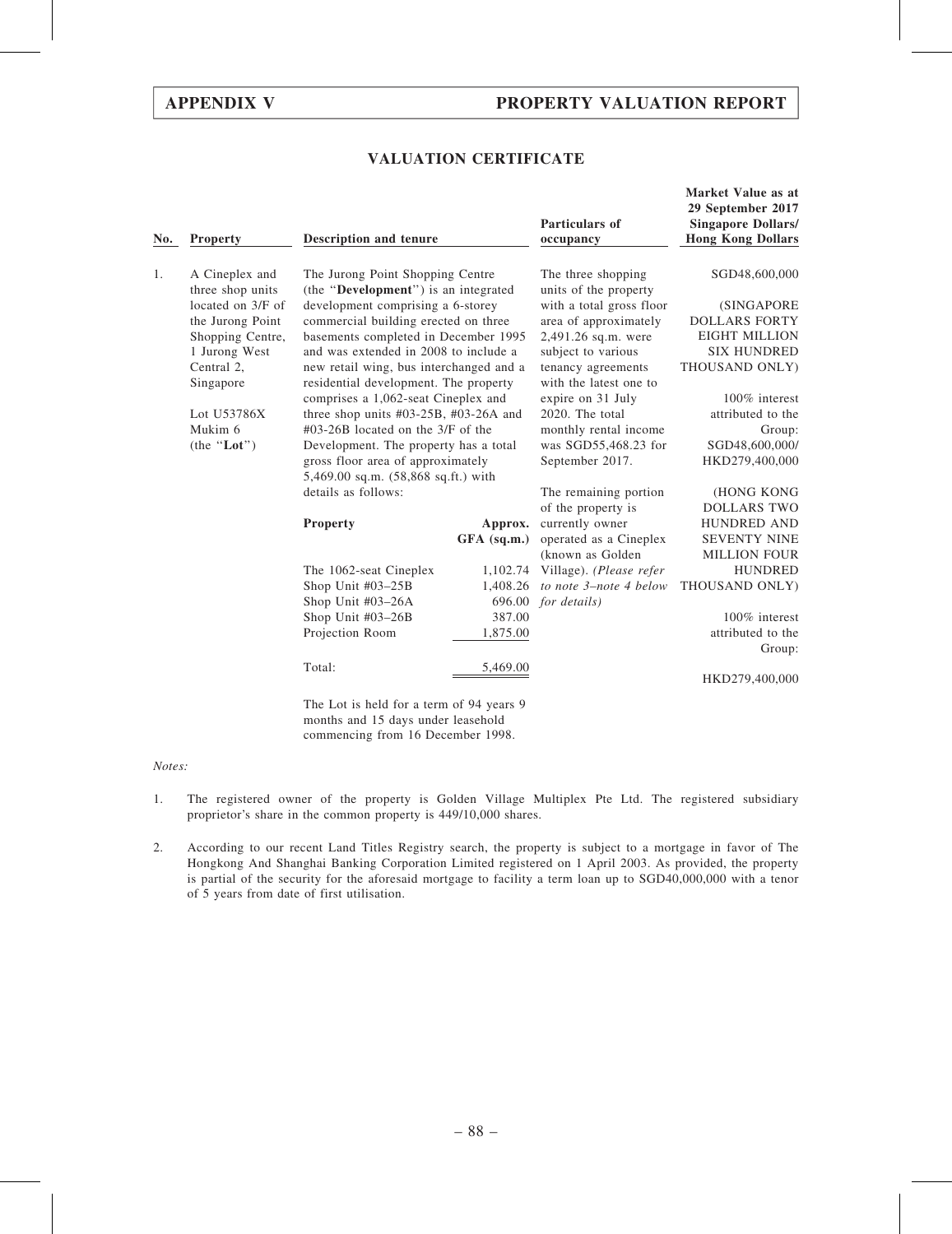3. The property are subject to various tenancy agreements with details as below:

| <b>Property</b>     | Approx. GFA<br>(sq.m.) | <b>Monthly Rent Lease</b> | (SGD) Commencement         | <b>Lease Expiry</b> |
|---------------------|------------------------|---------------------------|----------------------------|---------------------|
| Shop Unit $#03-25B$ | 1,408.26               | \$25,630.00               | 1/August/2015              | 31/July 2016        |
|                     |                        |                           | \$25,770.75 1/August/2016  | 31/July 2017        |
|                     |                        |                           | \$25,771.16 1/August/2017  | 31/July 2018        |
| Shop Unit $#03-26A$ | 696.00                 | \$18,879.00               | 1/August/2015              | 31/July 2016        |
|                     |                        |                           | $$19,162.19$ 1/August/2016 | 31/July 2017        |
|                     |                        |                           | \$19,449.62 1/August/2017  | 31/July 2018        |
|                     |                        |                           | \$19,741.36 1/August/2018  | 31/July 2019        |
|                     |                        | \$20,037.48               | 1/August/2019              | 31/July 2020        |
| Shop Unit $#03-26B$ | 387.00                 |                           | \$10,247.45 1/March/2015   | 25/February 2018    |
| Total:              | 2.491.26               |                           |                            |                     |

4. According to the Key Performance Indicators provided by the client, the number of seats, the number of sessions, the occupancy rate and the average ticket prices are shown as follows:

| <b>Items</b>                       | Year End of<br>CY2015 | Year End of<br><b>CY2016</b> | Year End of<br><b>CY2017</b> |
|------------------------------------|-----------------------|------------------------------|------------------------------|
| Number of seats                    | 1.062                 | 1,062                        | 1,062                        |
| Number of sessions                 | 1.929                 | 2.026                        | 1.454                        |
| Occupancy rate $(\%)$              | 40.40%                | 38.17%                       | 34.42%                       |
| Average ticket prices (SGD/Ticket) | \$9.39                | \$9.36                       | \$9.76                       |

5. Key parameters and principal assumptions applied in the valuation are summarized as below:

| <b>Items</b>                                           | <b>Detailed information</b>                                                                                                                                                                                                        |
|--------------------------------------------------------|------------------------------------------------------------------------------------------------------------------------------------------------------------------------------------------------------------------------------------|
| Discount Rate                                          | $: 7.0\%$                                                                                                                                                                                                                          |
| Market Yield in the Vicinity $\therefore$ 5.0% to 7.0% |                                                                                                                                                                                                                                    |
| Current market rental of the<br>three shop units       | : About $SGD263$ per sq.m. per annum                                                                                                                                                                                               |
| Cash flow projection                                   | : Assuming total income and total expenses of the property will increase at<br>the Compound Annual Growth Rates of about $0.86\%$ and $1.42\%$<br>respectively for the following 20 years and to be stabilized at the Year<br>2037 |

- 6. The subject property is zoned in ''Commercial'' under the Singapore Master Plan (2014 Edition).
- 7. Any change of usage of the property other than Cineplex operation would require approval from the Management Corporation Strata Title of the subject building and relevant authorities such as the Urban Redevelopment Authority (URA), Building Control Authority (BCA) and Singapore Civil Defence Force (SCDF) etc. As the property is designed to include a cinema with rather big floor area and is one of the anchor attraction of the Development, the building management's approval is required to make sure that there are no objection from other strata owners.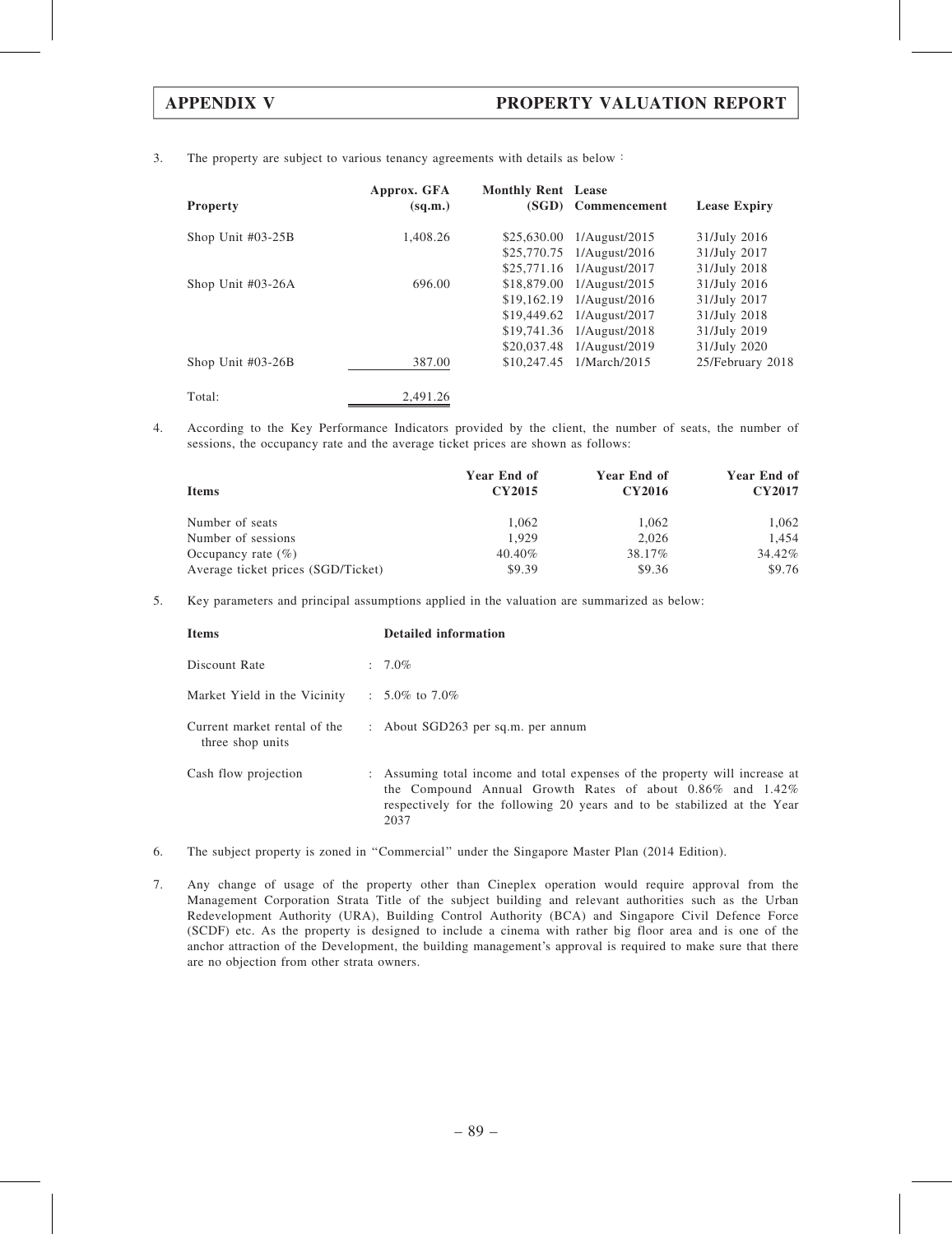# APPENDIX V PROPERTY VALUATION REPORT

# VALUATION CERTIFICATE

| No.                                           | <b>Property</b>      | <b>Description and tenure</b>                                        |             | Particulars of<br>occupancy        | Market Value as at<br>29 September 2017<br><b>Singapore Dollars/</b><br><b>Hong Kong Dollars</b> |
|-----------------------------------------------|----------------------|----------------------------------------------------------------------|-------------|------------------------------------|--------------------------------------------------------------------------------------------------|
| 2.<br>A Cineplex located<br>from the $1/F$ to |                      | The Golden Village - Yishun Ten<br>(the "Development") is a 4-storey |             | The property is<br>currently owner | SGD52,500,000                                                                                    |
|                                               | 4/F of Golden        | shopping and entertainment complex                                   |             | operated as a Cineplex             | (SINGAPORE                                                                                       |
|                                               | Village-Yishun       | erected on three basements.                                          |             | (known as Golden)                  | <b>DOLLARS FIFTY</b>                                                                             |
|                                               | Ten,                 | Temporary Occupation Permit (TPO)                                    |             | Village). (Please refer            | <b>TWO MILLION</b>                                                                               |
|                                               | 51 Yishun Central 1, | was issued on 25 May 1992 and the                                    |             | to note 3-note 4 below             | <b>FIVE HUNDRED</b>                                                                              |
|                                               | Singapore            | building was renovated in 2010.                                      |             | for details)                       | THOUSAND ONLY)                                                                                   |
|                                               | Lot U46662M with     | The property comprises a 1,477-seat                                  |             |                                    | 100% interest                                                                                    |
|                                               | an Accessary Lot     | Cineplex located from the 1/F to 4/F                                 |             |                                    | attributed to the                                                                                |
|                                               | A1W, Mukim 19        | and a projection level of the                                        |             |                                    | Group:                                                                                           |
|                                               | (the "Lot")          | Development. The property has a                                      |             |                                    | SGD52,500,000/                                                                                   |
|                                               |                      | total gross floor area of                                            |             |                                    | HKD301,800,000                                                                                   |
|                                               |                      | approximately 8,449.00 sq.m.                                         |             |                                    |                                                                                                  |
|                                               |                      | $(90,944 \text{ sq.fit.})$ with details as                           |             |                                    | (HONG KONG                                                                                       |
|                                               |                      | follows:                                                             |             |                                    | <b>DOLLARS THREE</b>                                                                             |
|                                               |                      |                                                                      |             |                                    | <b>HUNDRED AND</b>                                                                               |
|                                               |                      | Property                                                             | Approx.     |                                    | <b>ONE MILLION</b>                                                                               |
|                                               |                      |                                                                      | GFA (sq.m.) |                                    | <b>EIGHT HUNDRED</b>                                                                             |
|                                               |                      |                                                                      |             |                                    | THOUSAND ONLY)                                                                                   |
|                                               |                      | 1/F                                                                  | 73.00       |                                    |                                                                                                  |
|                                               |                      | 2/F                                                                  | 1,374.00    |                                    | 100% interest                                                                                    |
|                                               |                      | 3/F                                                                  | 2,324.00    |                                    | attributed to the                                                                                |
|                                               |                      | 4/F                                                                  | 2,324.00    |                                    | Group:                                                                                           |
|                                               |                      | Projection Level                                                     | 2,324.00    |                                    |                                                                                                  |
|                                               |                      | 1/F on Accessory<br>Lot A1W                                          | 30.00       |                                    | HKD301,800,000                                                                                   |
|                                               |                      | Total:                                                               | 8,449.00    |                                    |                                                                                                  |
|                                               |                      | The Lot is held for a term of 99                                     |             |                                    |                                                                                                  |

Notes:

1. The registered owner of the property is Golden Village Multiplex Pte Ltd. The registered subsidiary proprietor's share in the common property is 7,566/10,000 shares. No dealing of the Accessory Lot independently of the within Strata Lot U46662M Mukim 19 is permitted.

years leasehold commencing from 1

April 1990.

2. According to our recent Land Titles Registry search, the property is subject to a mortgage in favor of The Hongkong And Shanghai Banking Corporation Limited registered on 1 April 2003. As provided, the property is partial of the security for the aforesaid mortgage to facility a term loan up to SGD40,000,000 with a tenor of 5 years from date of first utilisation.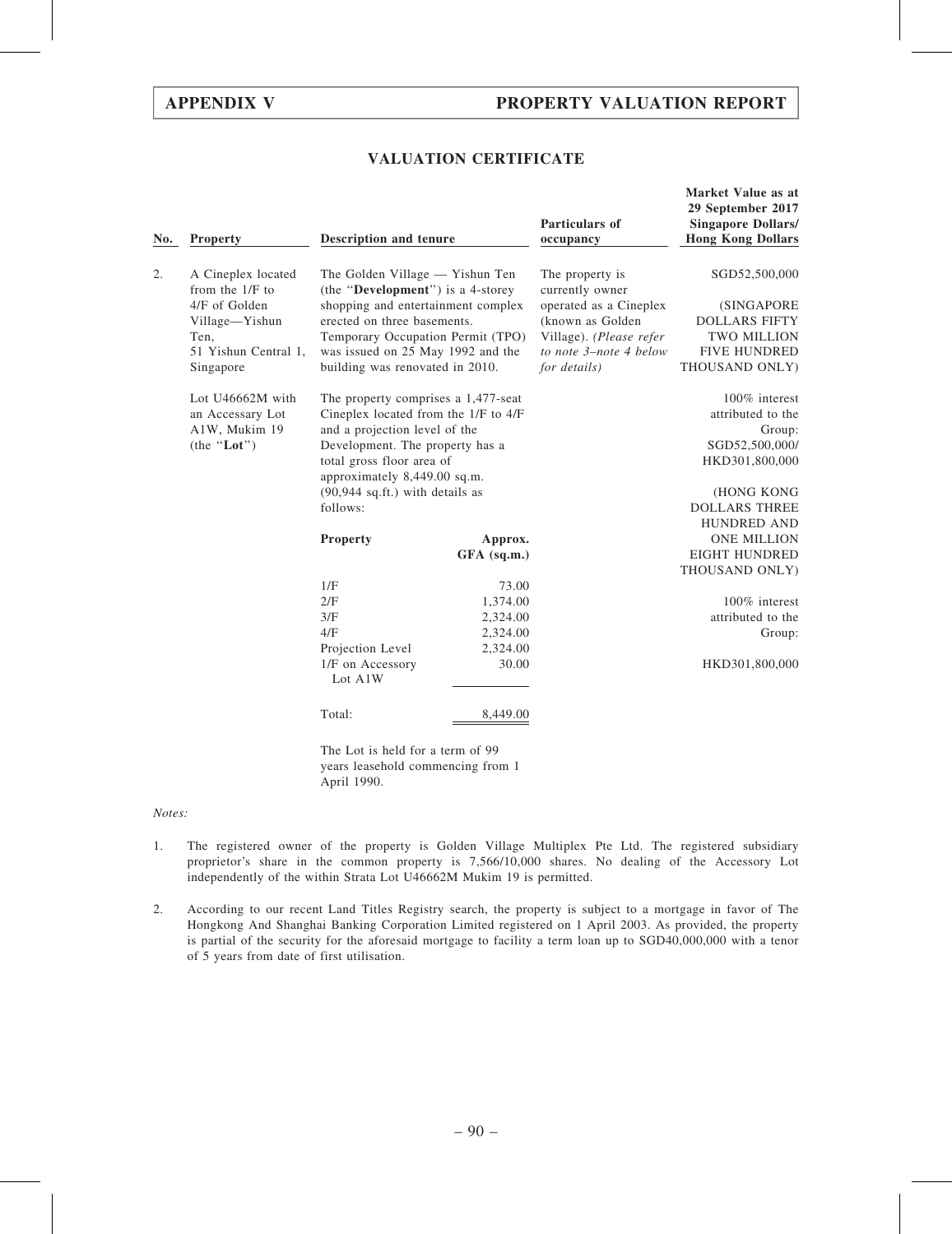3. According to the Key Performance Indicators provided by the client, the number of seats, the number of sessions, the occupancy rate and the average ticket prices are shown as follows:

| <b>Items</b>                       | Year End of<br><b>CY2015</b> | Year End of<br><b>CY2016</b> | Year End of<br><b>CY2017</b> |
|------------------------------------|------------------------------|------------------------------|------------------------------|
| Number of seats                    | 1.477                        | 1.477                        | 1.477                        |
| Number of sessions                 | 1.904                        | 1.978                        | 1.438                        |
| Occupancy rate $(\% )$             | 35.52%                       | 32.66%                       | 31.06%                       |
| Average ticket prices (SGD/Ticket) | \$9.42                       | \$9.39                       | \$9.88                       |

4. Key parameters and principal assumptions applied in the valuation are summarized as below:

| <b>Items</b>                 | <b>Detailed information</b>                                                                                                                                                                                                        |
|------------------------------|------------------------------------------------------------------------------------------------------------------------------------------------------------------------------------------------------------------------------------|
| Discount Rate                | $: 7.0\%$                                                                                                                                                                                                                          |
| Market Yield in the Vicinity | $\therefore$ 5.0% to 7.0%                                                                                                                                                                                                          |
| Cash flow projection         | : Assuming total income and total expenses of the property will increase at<br>the Compound Annual Growth Rates of about $0.87\%$ and $1.42\%$<br>respectively for the following 20 years and to be stabilized at the Year<br>2037 |

- 5. The subject property is zoned in ''Commercial'' under the Singapore Master Plan (2014 Edition).
- 6. Any change of usage of the property other than Cineplex operation would require approval from the Management Corporation Strata Title of the subject building and relevant authorities such as the Urban Redevelopment Authority (URA), Building Control Authority (BCA) and Singapore Civil Defence Force (SCDF) etc. As the property is designed to include a cinema with rather big floor area and is one of the anchor attraction of the Development, the building management's approval is required to make sure that there are no objection from other strata owners.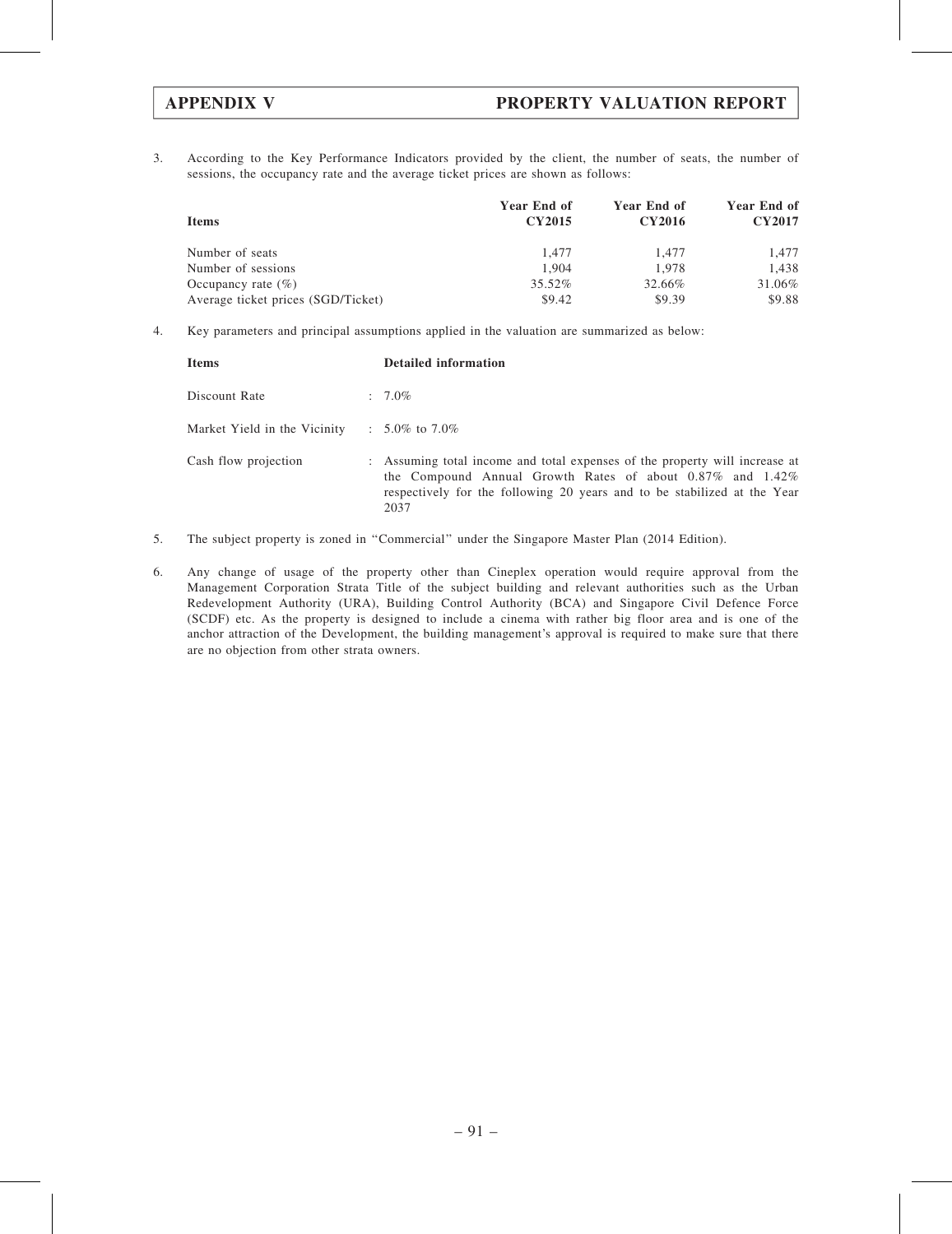### 1. RESPONSIBILITY STATEMENT

This circular, for which the Directors collectively and individually accept full responsibility, includes particulars given in compliance with the Listing Rules for the purpose of giving information with regard to the Company. The Directors, having made all reasonable enquiries, confirm that to the best of their knowledge and belief the information contained in this circular is accurate and complete in all material respects and not misleading or deceptive, and there are no other matters the omission of which would make any statement herein or this circular misleading.

## 2. DISCLOSURE OF INTERESTS IN SECURITIES

# 2.1 Interests and short positions of Directors and chief executive in shares and debentures

As at the Latest Practicable Date, the interests and short positions of the Directors and the chief executive of the Company in the Shares, underlying Shares or debentures of the Company or any of its associated corporations (within the meaning of Part XV of the SFO) which were required (i) to be notified to the Company and the Stock Exchange pursuant to Divisions 7 and 8 of Part XV of the SFO (including interests and short positions which they were taken or deemed to have under such provisions of the SFO); or (ii) pursuant to section 352 of the SFO, to be entered in the register referred to therein; or (iii) to be notified to the Company and the Stock Exchange pursuant to the Model Code for Securities Transactions by Directors of Listed Companies contained in the Listing Rules, were as follows:

| Name of Director/<br><b>Chief Executive</b> | Capacity                               | <b>Note</b> | Number of<br>Shares held | Number of<br>underlying<br><b>Shares</b> | Total Number of<br>Shares and<br>underlying Shares | *Approximate<br>percentage of<br>Shares and<br>underlying<br>Shares in the<br>issued share<br>capital of the<br>Company as at<br>the Latest<br>Practicable<br>Date |
|---------------------------------------------|----------------------------------------|-------------|--------------------------|------------------------------------------|----------------------------------------------------|--------------------------------------------------------------------------------------------------------------------------------------------------------------------|
| Wu Kebo                                     | Interest of controlled<br>corporations | 1           | $1,723,894,068$ (L)      |                                          | 1,723,894,068 (L)                                  | 61.57%                                                                                                                                                             |
|                                             | Beneficial owner                       |             | 249,734,429 (L)          |                                          | 249,734,429 (L)                                    | 8.92%                                                                                                                                                              |
| Li Pei Sen                                  | Beneficial owner                       |             | $200,000$ (L)            |                                          | $200,000$ (L)                                      | 0.01%                                                                                                                                                              |
| Wu Keyan                                    | Beneficial owner                       |             | $2,500,000$ (L)          |                                          | $2,500,000$ (L)                                    | 0.09%                                                                                                                                                              |
| Leung Man Kit                               | Beneficial owner                       |             | $370,000$ (L)            |                                          | $370,000$ (L)                                      | 0.01%                                                                                                                                                              |
| Wong Sze Wing                               | Beneficial owner                       |             | $170,000$ (L)            |                                          | $170,000$ (L)                                      | 0.01%                                                                                                                                                              |

\* Such percentages have been compiled based on the total number of Shares in issue (i.e. 2,799,669,050) as at the Latest Practicable Date.

Abbreviations:

''L'' stands for long position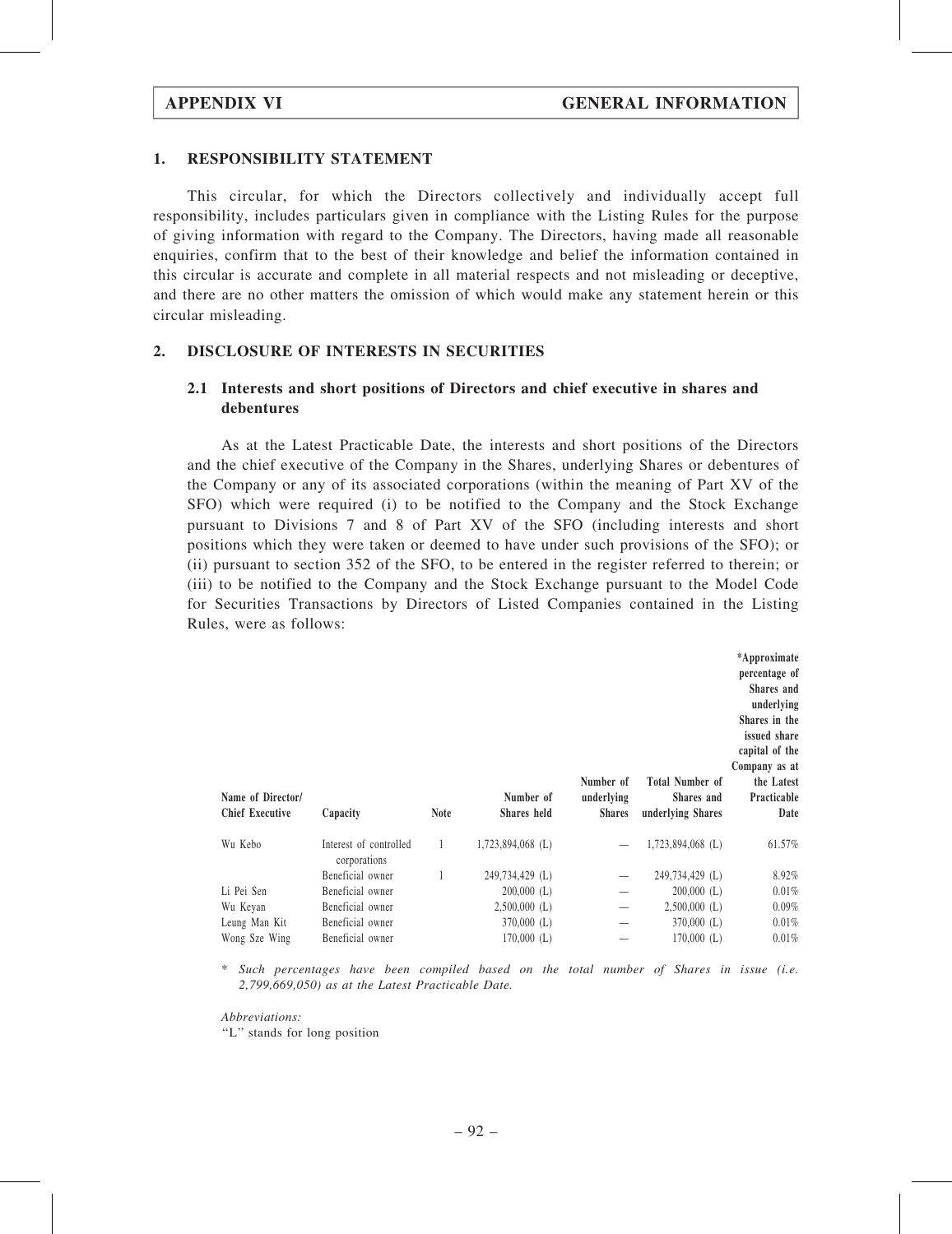Note:

1. By virtue of the SFO, as at the Latest Practicable Date, Mr. Wu Kebo (''Mr. Wu'') was deemed to be interested in a total of 1,723,894,068 Shares, of which (i) 439,791,463 Shares were held by Skyera International Limited (a company wholly-owned by Mr. Wu); (ii) 408,715,990 Shares were held by Mainway Enterprises Limited (a company wholly-owned by Mr. Wu); (iii) 129,666,667 Shares were held by Noble Biz International Limited (a company wholly owned by Mr. Wu); (iv) 565,719,948 Shares held by Orange Sky Entertainment Group (International) Holding Company Limited (a company 80% owned by Mr. Wu) and (v) 180,000,000 Shares were held by Cyber International Limited (a company owned by an associate of Mr. Wu).

In addition, Mr. Wu is interested in 249,734,429 Shares as at the Latest Practicable Date which were beneficially held by him in his own name.

Save as disclosed above, as at the Latest Practicable Date, none of the Directors nor the chief executive of the Company had or was deemed to have any interests and short positions in the Shares, underlying Shares or debentures of the Company or any of its associated corporations (within the meaning of Part XV of the SFO) which were required (i) to be notified to the Company and the Stock Exchange pursuant to Divisions 7 and 8 of Part XV of the SFO (including interests and short positions which they were taken or deemed to have under such provisions of the SFO); or (ii) pursuant to section 352 of the SFO, to be entered in the register referred to therein; or (iii) to be notified to the Company and the Stock Exchange pursuant to the Model Code for Securities Transactions by Directors of Listed Companies contained in the Listing Rules.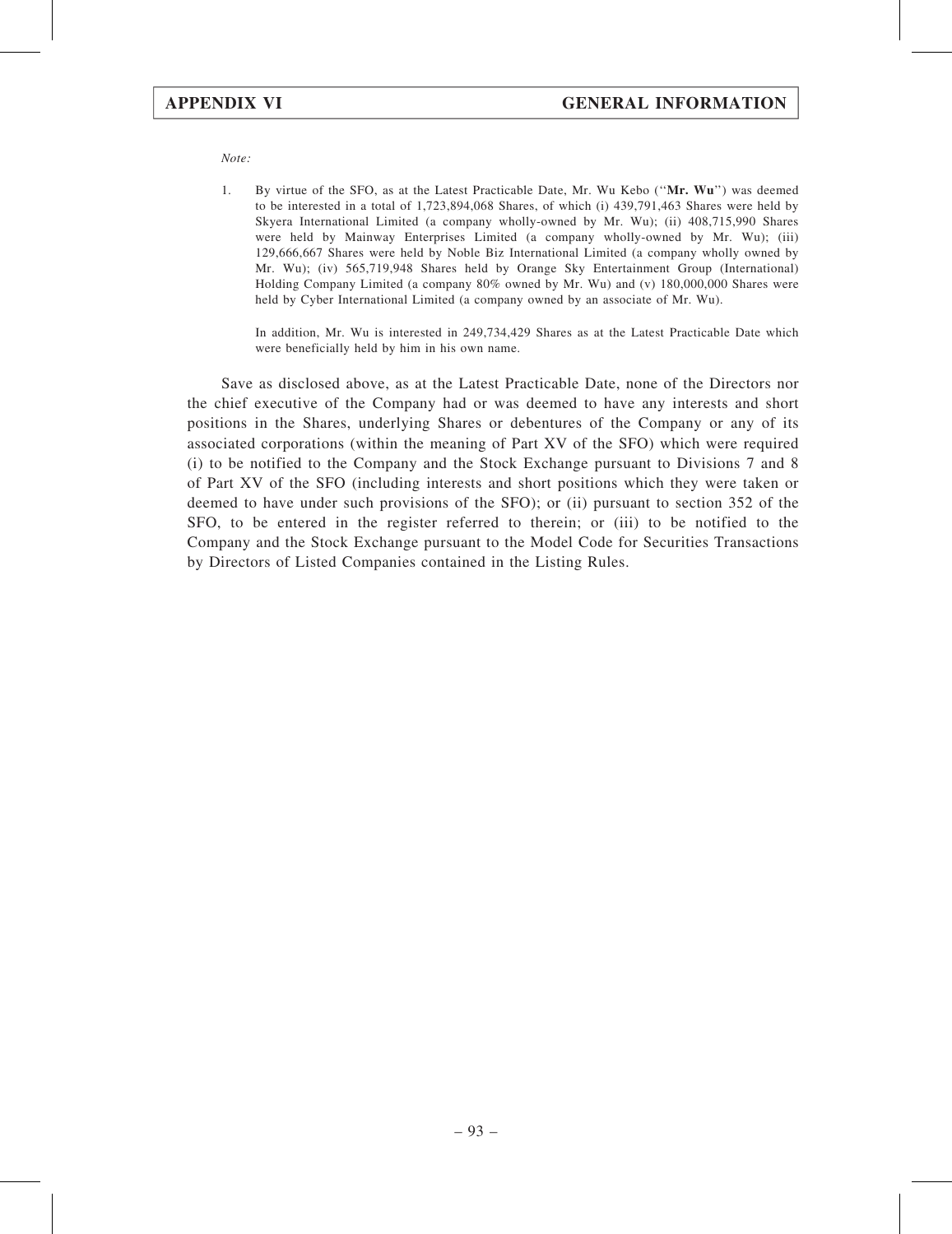# 2.2 Notifiable interests and short positions of substantial shareholders and other persons in Shares

As at the Latest Practicable Date, so far as was known to the Directors and chief executive of the Company in accordance with disclosure by the substantial shareholders under Part XV of the SFO, the following substantial shareholders of the Company within the meaning of the Listing Rules and other persons (in each case other than the Directors and chief executive of the Company) had an interest or a short position in Shares or underlying Shares which would fall to be disclosed to the Company under the provisions of Divisions 2 and 3 of Part XV of the SFO:

| Name of Shareholder                                                                         | Capacity                                  | <b>Note</b>    | Number of<br>Shares held | Number of<br>underlying<br><b>Shares</b> | <b>Total Number of</b><br>Shares and<br>underlying Shares | *Approximate<br>percentage of<br>Shares and<br>underlying<br>Shares in the<br>issued share<br>capital of the<br>Company as at<br>the Latest<br>Practicable<br>Date |
|---------------------------------------------------------------------------------------------|-------------------------------------------|----------------|--------------------------|------------------------------------------|-----------------------------------------------------------|--------------------------------------------------------------------------------------------------------------------------------------------------------------------|
| Wu Kebo                                                                                     | Interest of<br>controlled<br>corporations | 1              | 1,723,894,068 (L)        |                                          | 1,723,894,068 (L)                                         | 61.57%                                                                                                                                                             |
|                                                                                             | Beneficial owner                          | 1              | 249,734,429 (L)          |                                          | 249,734,429 (L)                                           | 8.92%                                                                                                                                                              |
| Skyera International<br>Limited ("Skyera")                                                  | Beneficial owner                          | $\overline{c}$ | 439,791,463 (L)          |                                          | 439,791,463 (L)                                           | 15.71%                                                                                                                                                             |
| Mainway Enterprises<br>Limited<br>("Mainway")                                               | Beneficial owner                          | 3              | 408,715,990 (L)          |                                          | 408,715,990 (L)                                           | 14.60%                                                                                                                                                             |
| Noble Biz International<br>Limited ("Noble<br>Biz'                                          | Beneficial owner                          | 4              | $129,666,667$ (L)        |                                          | 129,666,667 (L)                                           | 4.63%                                                                                                                                                              |
| Orange Sky<br>Entertainment Group<br>(International)<br>Holding Company<br>Limited ("OSEG") | Beneficial owner                          | 5              | 565,719,948 (L)          |                                          | 565,719,948 (L)                                           | 20.21%                                                                                                                                                             |
| Cyber International<br>Limited ("Cyber")                                                    | Beneficial owner                          | 6              | $180,000,000$ (L)        |                                          | $180,000,000$ (L)                                         | 6.43%                                                                                                                                                              |
| China Construction<br><b>Bank Corporation</b>                                               | Interest of<br>controlled<br>corporations |                | 14,925,373 (L)           |                                          | 14,925,373 (L)                                            | 0.53%                                                                                                                                                              |
| Central Huijin<br>Investment Ltd.                                                           | Interest of<br>controlled<br>corporations |                | 14,925,373 (L)           |                                          | 14,925,373 (L)                                            | 0.53%                                                                                                                                                              |
| Wan Tai Investments<br>Limited                                                              | Beneficial owner                          |                | 14,925,373 (L)           |                                          | $14,925,373$ (L)                                          | 0.53%                                                                                                                                                              |

\* Such percentages have been compiled based on the total number of Shares in issue (i.e. 2,799,669,050) as at the Latest Practicable Date.

Abbreviations:

"L" stands for long position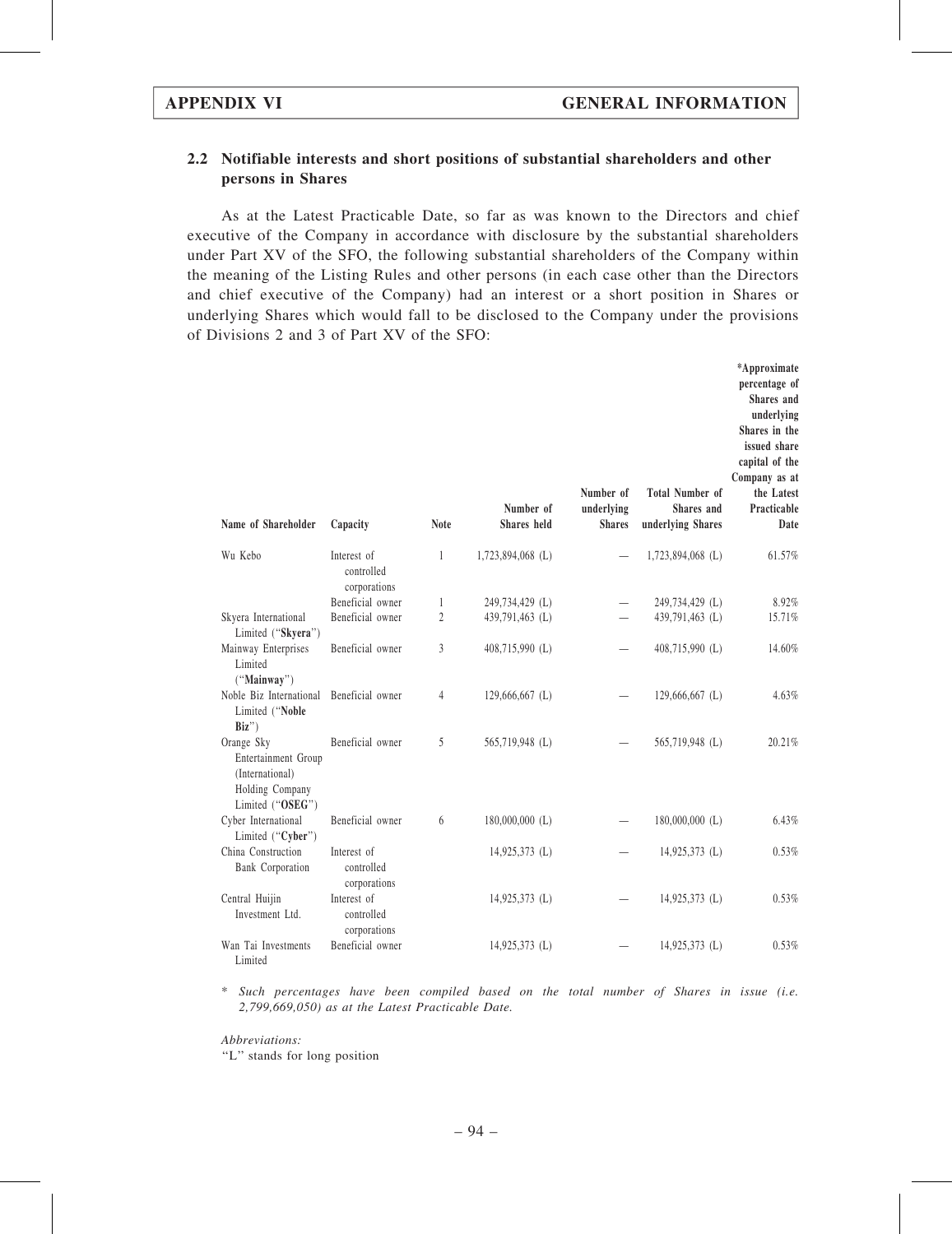Notes:

- 1. By virtue of the SFO, as at the Latest Practicable Date, Mr. Wu is deemed to have interest in a total of 1,973,628,497 Shares, of which (i) 439,791,463 Shares were held by Skyera; (ii) 408,715,990 Shares were held by Mainway; (iii) 129,666,667 Shares were held by Noble Biz; (iv) 565,719,948 Shares were held by OSEG (a company 80% owned by Mr. Wu) and (v) 180,000,000 Shares were held by Cyber. In addition, Mr. Wu is interested in 249,734,429 Shares as at the Latest Practicable Date which were beneficially held in his own name.
- 2. Skyera is a company wholly owned by Mr. Wu, who is also a director of Skyera.
- 3. Mainway is a company wholly owned by Mr. Wu, who is also a director of Mainway.
- 4. Noble Biz is a company wholly owned by Mr. Wu, who is also a director of Noble Biz.
- 5. OSEG (a company 80% owned by Mr. Wu) was interested in 565,719,948 Shares. Mr. Wu is a director of OSEG and Mr. Li Pei Sen is the associate Chairman of OSEG.
- 6. Cyber is a company owned by an associate of Mr. Wu.

Save as disclosed above, as at the Latest Practicable Date, the Directors and chief executive of the Company were not aware of any substantial shareholder of the Company within the meaning of the Listing Rules or other person (in each case other than a Director or chief executive of the Company) who had, as at the Latest Practicable Date, an interest or a short position in Shares or underlying Shares which was required to be notified to the Company pursuant to Divisions 2 and 3 of Part XV of the SFO.

### 2.3 Directors' interests in contracts and assets

As at the Latest Practicable Date,

- (i) none of the Directors had any direct or indirect interest in any assets which have been, since the date to which the latest published audited accounts of the Group were made up, acquired or disposed of by, or leased to the Company or any of its subsidiaries, or are proposed to be acquired or disposed of by, or leased to, the Company or any of its subsidiaries; and
- (ii) none of the Directors is materially interested in any contract or arrangement entered into by the Company or any of its subsidiaries which contract or arrangement is subsisting at the date of this circular and which is significant in relation to the business of the Group.

# 3. DIRECTORS' SERVICE CONTRACTS

As at the Latest Practicable Date, none of the Directors has any service contract with any member of the Group which will not expire or be terminable by the Group within one year without payment of compensation (other than statutory compensation).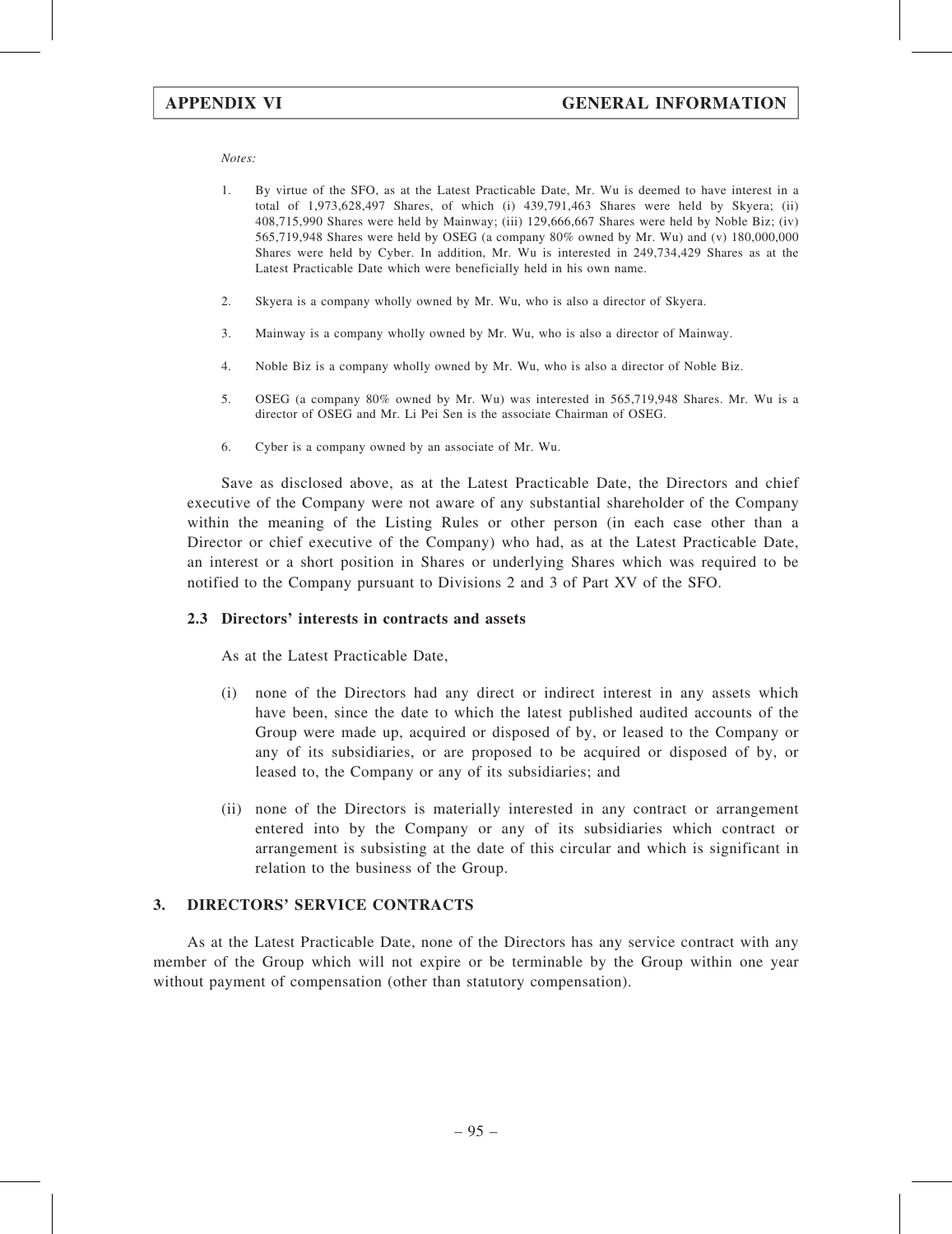# 4. COMPETING INTERESTS

As at the Latest Practicable Date, none of the Directors and their respective associates was interested in any business apart from the business of the Group, which competes or is likely to compete, either directly or indirectly, with the business of the Group.

# 5. MATERIAL CONTRACTS

The following contracts, not being contracts entered into in the ordinary course of business, have been entered into by members of the Group within two years preceding the Latest Practicable Date, and are or may be material:

- (a) the subscription agreement dated 22 January 2016 (the ''CB Subscription Agreement'') entered into between the Company and Wan Tai Investments Limited (''Wan Tai'') in relation to the issue of the 5% Series 1 Convertible Bonds due 2019 (as defined in the CB Subscription Agreement) in the principal amount of HK\$200 million, and the proposed issue of the Series 2 Convertible Bonds (as defined in the CB Subscription Agreement) in the principal amount of HK\$100 million;
- (b) the supplemental agreement to the CB Subscription Agreement dated 31 January 2016 entered into by the Company and Wan Tai whereby the long stop date of Series 1 Convertible Bonds was extended from 31 January 2016 to 5 February 2016;
- (c) the subscription agreement dated 15 March 2016 entered into between City Entertainment Corporation Limited (''City Entertainment''), 橙天嘉禾影城(中國)有 限公司 (Orange Sky Golden Harvest Cinemas (China) Company Limited\*) ("OSGH (China)'') and the investors, being 嘉興信業創贏肆號投資合夥企業(有限合夥) (Jiaxing Credit Prosperity Investment Enterprise (Limited Partnership)\*) (''Xin Ye''), 上海慧影投資中心(有限合夥) (Shanghai Huiying Investment Centre (Limited Partnership) and 北京青中同創資產管理有限公司 (Beijing Qing Zhong Tong Chuang Asset Management Company Limited) (collectively, the ''Investors'') in respect of the subscription of the shares of OSGH (China), representing an aggregate 13.79% of the equity interest in OSGH (China) following completion of the subscription, by the Investors in OSGH (China), in consideration for RMB400 million (the "Subscription Agreement");
- (d) the first supplemental agreement to the Subscription Agreement dated 1 April 2016, entered into by City Entertainment, Xin Ye and 北京微影時代科技有限公司 (Beijing Weiying Technology Co. Ltd\*), a company established in the PRC or any of its associates, including 上海慧影投資中心(有限合夥) (Shanghai Huiying Investment Centre (Limited Partnership) pursuant to which the parties have agreed to amend certain terms of the Subscription Agreement in respect of (i) the rights and obligations of the parties between the date of the Subscription Agreement and the date of the completion of the subscription and (ii) the buy-back options provisions regarding the equity interest in OSGH (China);

<sup>\*</sup> For identification purposes only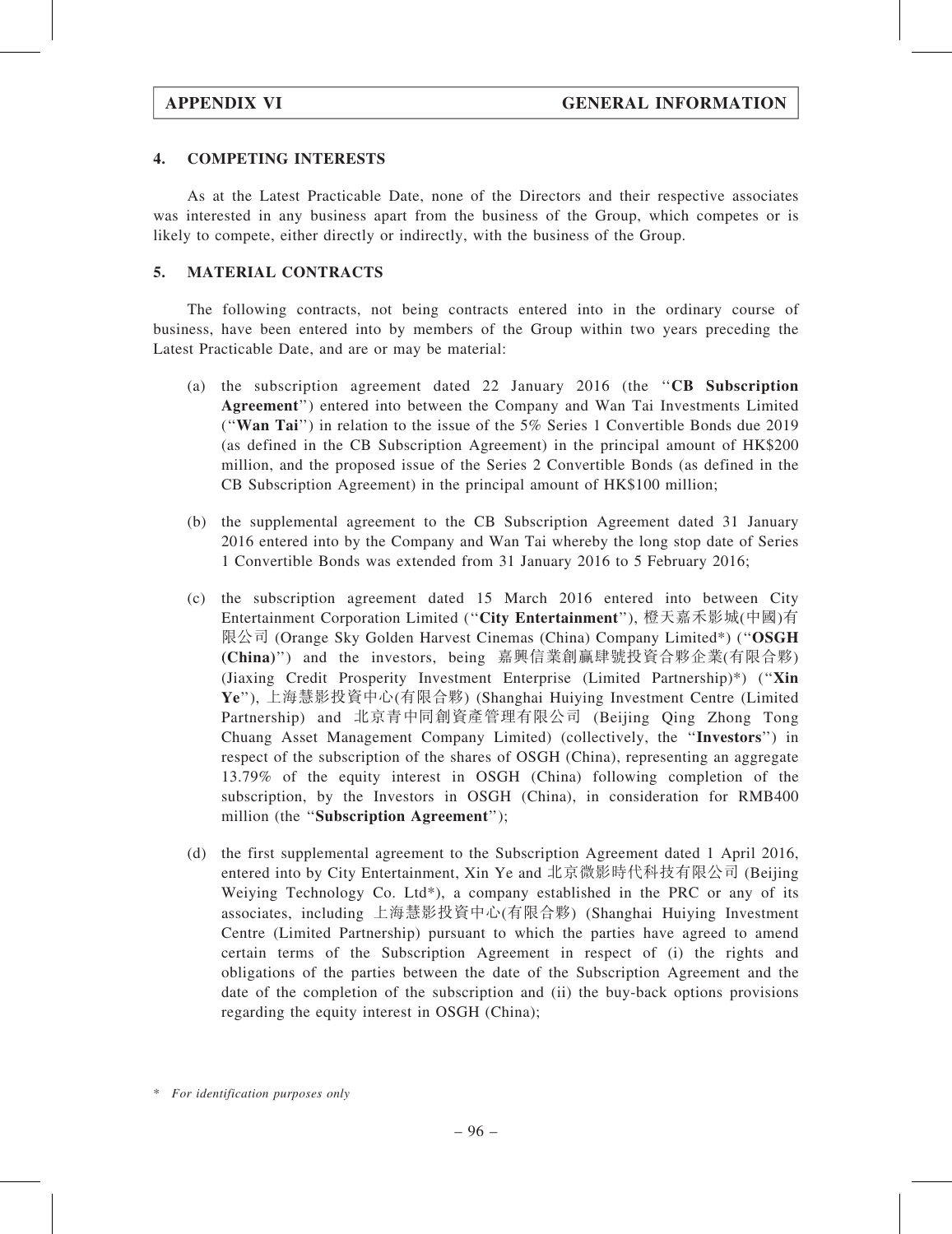- (e) the second supplemental agreement to the Subscription Agreement dated 1 April 2016, entered into by City Entertainment, OSGH (China), and 北京微影時代科技有 限公司 (Beijing Weiying Technology Co. Ltd\*), a company established in the PRC or any of its associates, including 上海慧影投資中心(有限合夥) (Shanghai Huiying Investment Centre (Limited Partnership)), pursuant to which the parties agreed to amend certain terms of the Subscription Agreement in respect of the termination of the Subscription Agreement between the parties;
- (f) the second amendment agreement and the deed of amendment dated 27 May 2016 entered into by the Company and Wan Tai, pursuant to which the parties agree to amend certain terms in the CB Subscription Agreement and the instrument of Series 1 Convertible Bond in light of the issuance of share of OSGH (China);
- (g) the joint venture agreement dated 5 September 2016 entered into by City Entertainment and Xin Ye, which (a) sets out the major terms of the Subscription Agreement as applicable between City Entertainment and Xin Ye and the operational arrangements between City Entertainment and Xin Ye in relation to OSGH (China), and (b) further supplements the Subscription Agreement;
- (h) the third supplemental agreement dated 5 September 2016 entered into by 北京青中 同創資產管理有限公司 (Beijing Qing Zhong Tong Chuang Asset Management Company Limited), City Entertainment and OSGH (China), whereby it was agreed, amongst others, that all of the rights and obligations under the Subscription Agreement of 北京青中同創資產管理有限公司 (Beijing Qing Zhong Tong Chuang Asset Management Company Limited) would be terminated, without any claim or liability towards the other parties;
- (i) the sale and purchase agreement dated 25 January 2017 entered into between Giant Harvest Limited ("Giant Harvest"), the Company, True Vision Limited ("True Vision") and Nan Hai Corporation Limited ("Nan Hai") in respect of the disposal of the entire issued share capital of City Entertainment by Giant Harvest Limited to True Vision Limited (the "CE Sale and Purchase Agreement") for a consideration of approximately RMB3.286 billion (subject to adjustment);
- (j) the supplemental agreement dated 7 March 2017 entered into between Giant Harvest, the Company, True Vision and Nan Hai amending and adding certain terms to the CE Sale and Purchase Agreement;
- (k) the agreement dated 25 January 2017 entered into between OSGH (China), 上海橙天 嘉影實業有限公司 (Shanghai Orange Sky Jiayin Shiye Company Limited\*) (''Jiashi'') and Nan Hai in respect of the repayment of a loan in the amount of RMB250 million owed by OSGH (China) or its related party to Jiashi; and

<sup>\*</sup> For identification purposes only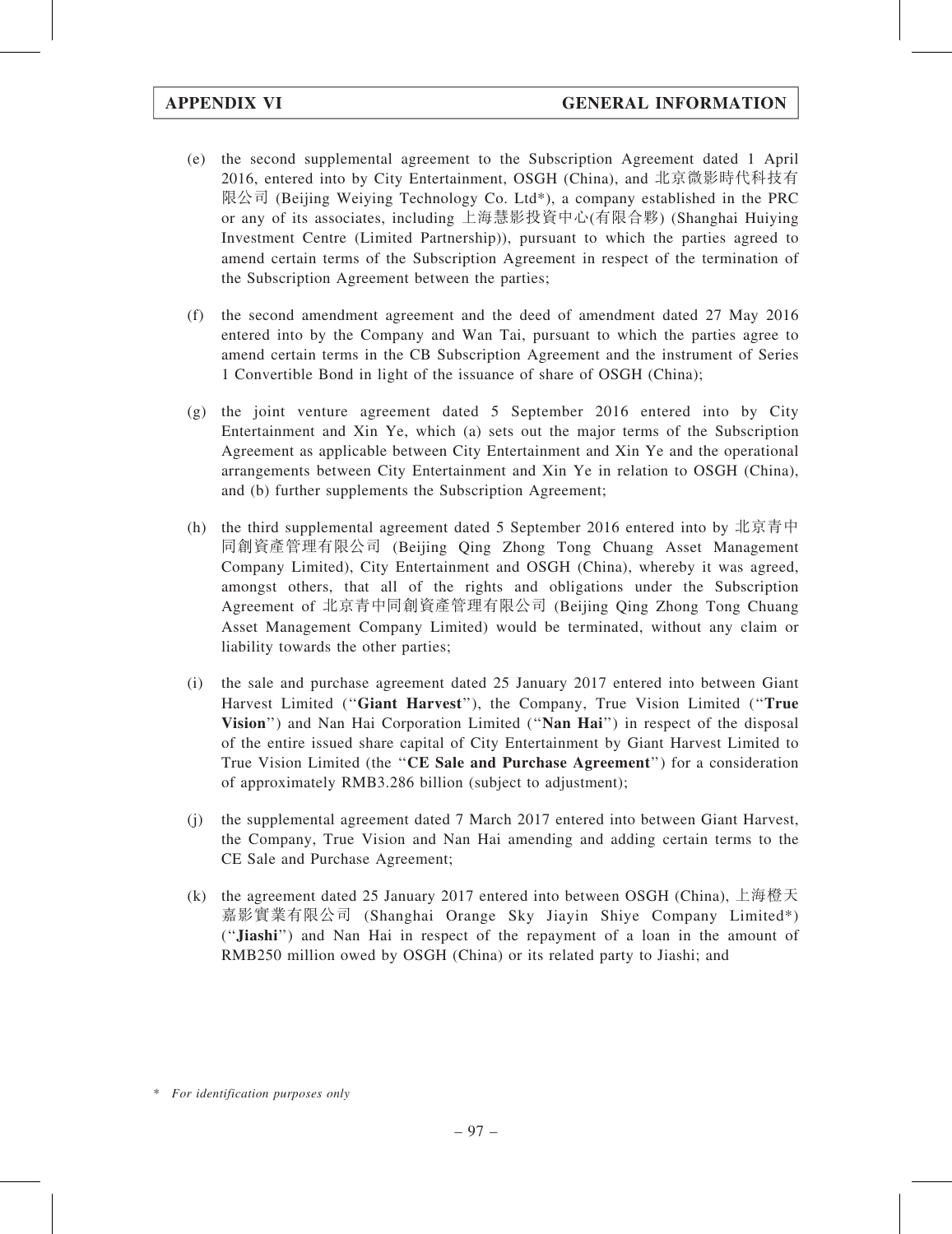- (l) the sale and purchase agreement dated 19 April 2017 entered into by Xin Ye, 大地影 院管理有限公司 (Dadi Cinema Management Company Limited\*) (''Dadi Cinema''), Nan Hai and City Entertainment in respect of the transfer of 7.41% registered capital of OSGH (China) owned by Xin Ye as at such date to Dadi Cinema pursuant to the terms and conditions set out therein;
- (m) the agreement dated 19 April 2017 entered into by City Entertainment, the Company and Xin Ye pursuant to which Xin Ye was granted the option to require the Company or its nominee to repurchase the 7.41% registered capital of OSGH (China) owned by Xin Ye as at such date;
- (n) the third amendment agreement to the subscription agreement and the second deed of amendment to the Series 1 CB Instrument dated 30 June 2017 entered into by the Company and Wan Tai, pursuant to which the parties agree to amend certain terms in the CB Subscription Agreement and the instrument of Series 1 Convertible Bond in the light of the very substantial disposal of City Entertainment; and
- (o) the Sale and Purchase Agreement.

# 6. PENDING LITIGATION OR CLAIMS

On 27 May 2014, the Company announced that there has been a shareholders' dispute in Vie Show Cinemas Company Limited (''Vie Show''), a Taiwan incorporated company which is 35.71% owned by Golden Sky Entertainment Limited, a wholly-owned subsidiary of the Company ("GSE"), and one of the principal businesses of which is operating and managing cinemas in Taiwan, whereby GSE and two other shareholders of Vie Show (the ''Vie Show Shareholders'') served a written notice on Bau Tzuoh Investment Co., Ltd. (寶座投資股份有 限公司), Taijian Investment Holdings Co., Ltd.\* (泰建投資股份有限公司) and Tailuen Investment Holdings Co., Ltd.\* (泰聯投資股份有限公司) (collectively, ''Bau Tzuoh Companies'') to, among other things, terminate the shareholders' agreement with the Bau Tzuoh Companies with effect on 23 May 2014 according to the laws of Taiwan and requesting for a forced sale of all of the issued shares of Vie Show held by Bau Tzuoh Companies to Vie Show Shareholders. On 21 July 2014 and 20 January 2016, the Company further issued announcements (the ''Vie Show Announcements'') that, among other things, (i) the Vie Show Shareholders had filed a lawsuit against the Bau Tzuoh Companies with the Taipei District Court of Taiwan (the "Court") (the "Claim") on 15 July 2014, (ii) on 15 January 2016, the Court issued judgment and dismissed the Claim, and (iii) in November 2014, the Bau Tzuoh Companies filed a separate law suit against the Vie Show Shareholders with the Court, seeking the Court's judgment for a transfer of the entire issued shares held by the Vie Show Shareholders to the Bau Tzuoh Companies (the ''Bao Tzuoh Companies Claim''). On 30 December 2016, the Court issued judgment and dismissed the Bao Tzuoh Companies Claim. Both the Vie Show Shareholders and the Bau Tzuoh Companies had filed respective appeals against the Court's judgements to the Taiwan High Court. On 19 and 25 October 2017, the Taiwan High Court issued judgements and dismissed both appeals respectively. The Vie Show Shareholders will file appeal against the Taiwan High Court judgement to the Supreme Court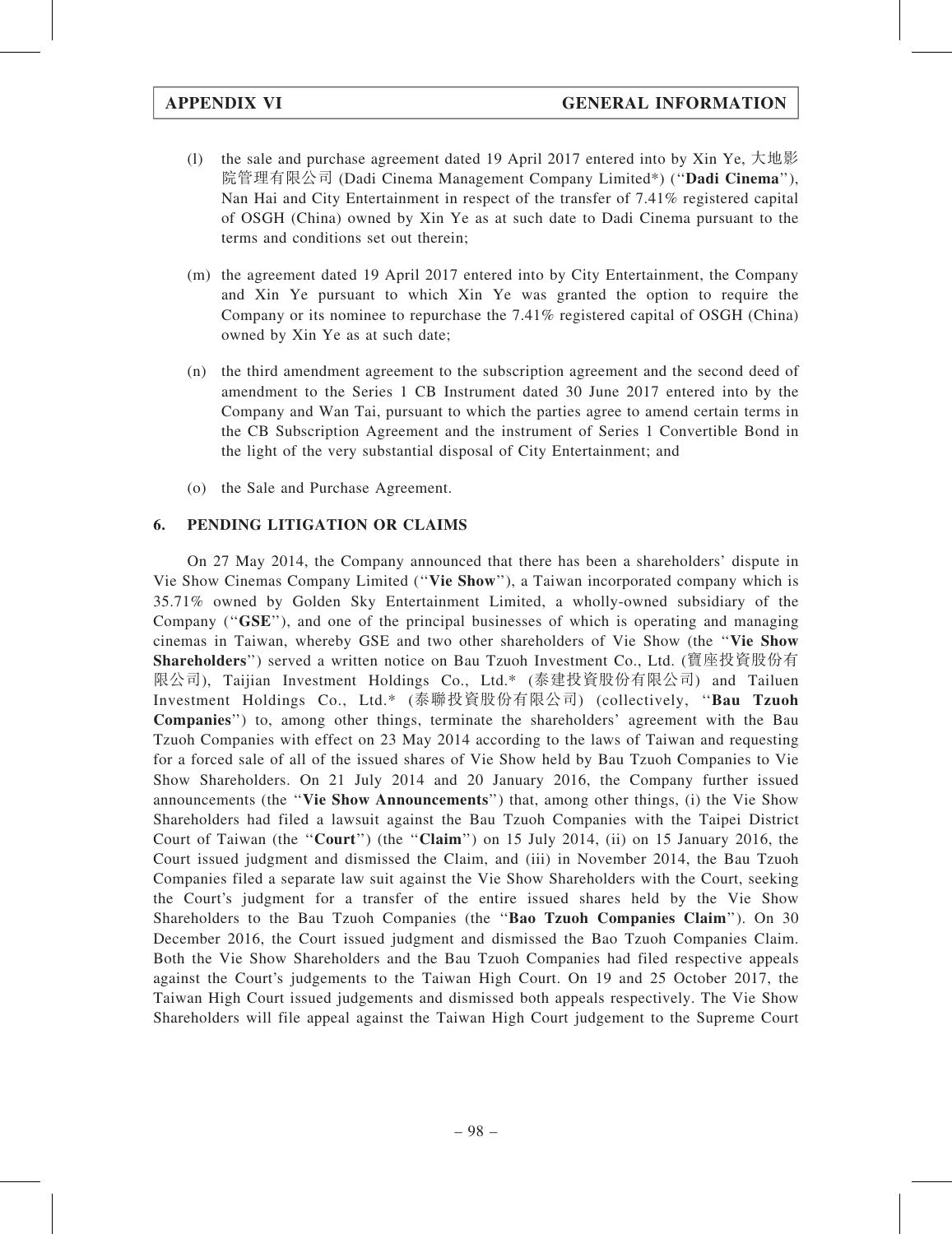of Taiwan in due course. As disclosed in the Vie Show Announcements, the Company intends to actively defend the Bao Tzuoh Companies Claim or any other claims that may be brought by the Bau Tzuoh Companies.

Save for the above matter, as at the Latest Practicable Date, neither the Company nor any member of the Group was engaged in any litigation or arbitration of material importance and there was no litigation or claim of material importance known to the Directors to be pending or threatened by or against the Company or any member of the Group.

## 7. EXPERT AND CONSENT

The following is the qualification of the expert or professional adviser who has given opinion or advice contained in this circular:

| <b>Name</b>                | <b>Qualification</b>         |
|----------------------------|------------------------------|
| <b>KPMG</b>                | Certified Public Accountants |
| RHL Appraisal Ltd. ("RHL") | Independent property valuer  |

As at the Latest Practicable Date, each of KPMG and RHL has given and has not withdrawn its written consent to the issue of this circular with the inclusion of its letter and references to its name in the form and context in which they respectively appear. As at the Latest Practicable Date, each of KPMG and RHL did not have any shareholding in any member of the Group or any right (whether legally enforceable or not) to subscribe for securities in any member of the Group. As at the Latest Practicable Date, each of KPMG and RHL was not interested, directly or indirectly, in any assets which have been or are proposed to be acquired or disposed of by or leased to any member of the Group since 31 December 2016, the date to which the latest audited financial statements of the Company were made up.

# 8. MISCELLANEOUS

- (a) The registered office of the Company is at Clarendon House, 2 Church Street, Hamilton, HM 11, Bermuda.
- (b) The Hong Kong branch share registrar and transfer office of the Company is Tricor Tengis Limited, at Level 22, Hopewell Centre, 183 Queen's Road East, Hong Kong.
- (c) The company secretary of the Company is Ms. Cheung Hei Ming, an associate member of The Hong Kong Institute of Chartered Secretaries and The Institute of Chartered Secretaries and Administrators respectively.
- (d) The English text of this circular shall prevail over the Chinese text in the case of any inconsistency.